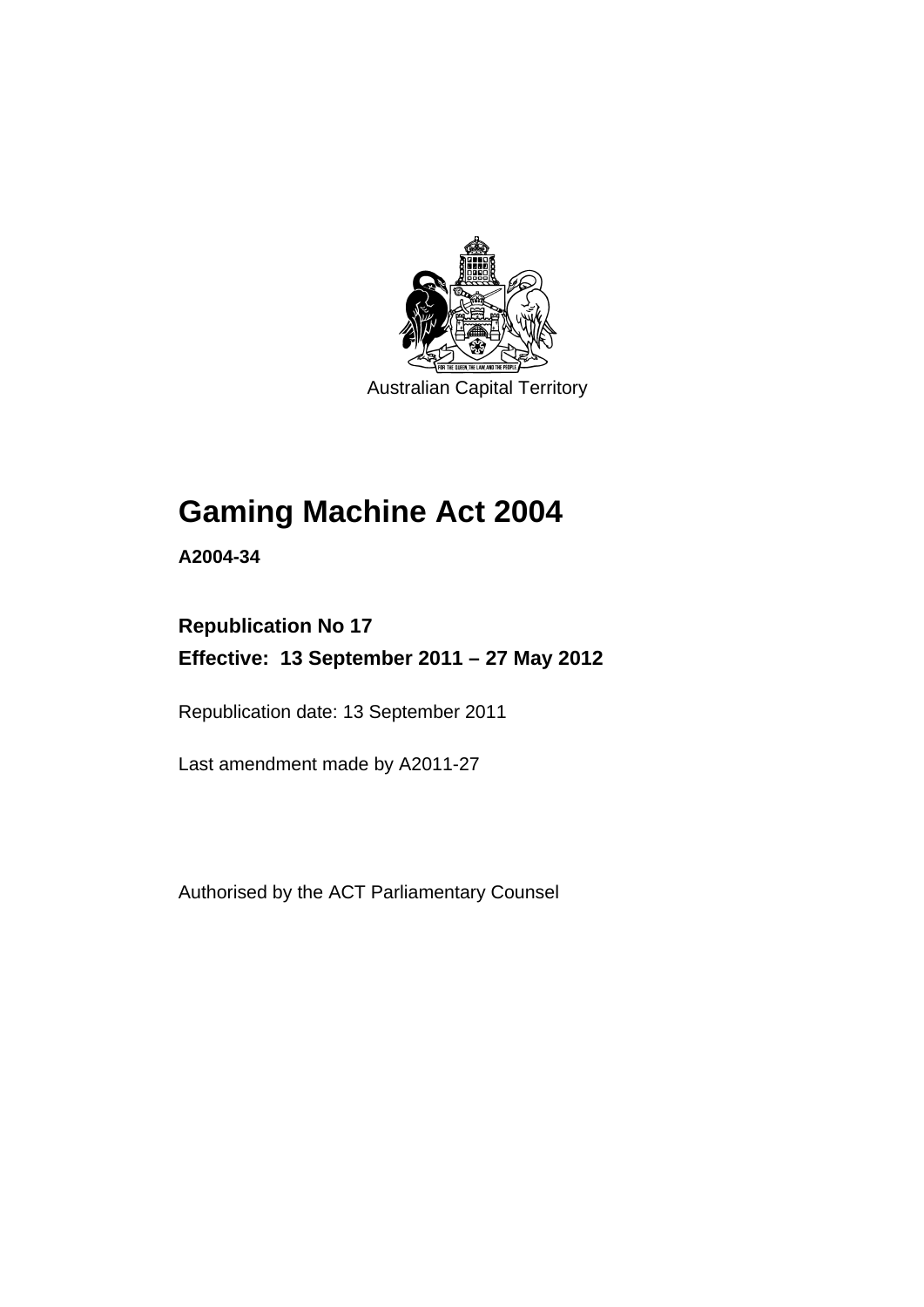### **About this republication**

### **The republished law**

This is a republication of the *Gaming Machine Act 2004* (including any amendment made under the *Legislation Act 2001*, part 11.3 (Editorial changes)) as in force on 13 September 2011*.* It also includes any commencement, amendment, repeal or expiry affecting this republished law to 13 September 2011.

The legislation history and amendment history of the republished law are set out in endnotes 3 and 4.

#### **Kinds of republications**

The Parliamentary Counsel's Office prepares 2 kinds of republications of ACT laws (see the ACT legislation register at www.legislation.act.gov.au):

- authorised republications to which the *Legislation Act 2001* applies
- unauthorised republications.

The status of this republication appears on the bottom of each page.

#### **Editorial changes**

The *Legislation Act 2001*, part 11.3 authorises the Parliamentary Counsel to make editorial amendments and other changes of a formal nature when preparing a law for republication. Editorial changes do not change the effect of the law, but have effect as if they had been made by an Act commencing on the republication date (see *Legislation Act 2001*, s 115 and s 117). The changes are made if the Parliamentary Counsel considers they are desirable to bring the law into line, or more closely into line, with current legislative drafting practice.

This republication does not include amendments made under part 11.3 (see endnote 1).

#### **Uncommenced provisions and amendments**

If a provision of the republished law has not commenced, the symbol  $\mathbf{U}$  appears immediately before the provision heading. Any uncommenced amendments that affect this republished law are accessible on the ACT legislation register (www.legislation.act.gov.au). For more information, see the home page for this law on the register.

#### **Modifications**

If a provision of the republished law is affected by a current modification, the symbol  $\mathbf{M}$ appears immediately before the provision heading. The text of the modifying provision appears in the endnotes. For the legal status of modifications, see the *Legislation Act 2001*, section 95.

#### **Penalties**

At the republication date, the value of a penalty unit for an offence against this law is \$110 for an individual and \$550 for a corporation (see *Legislation Act 2001*, s 133).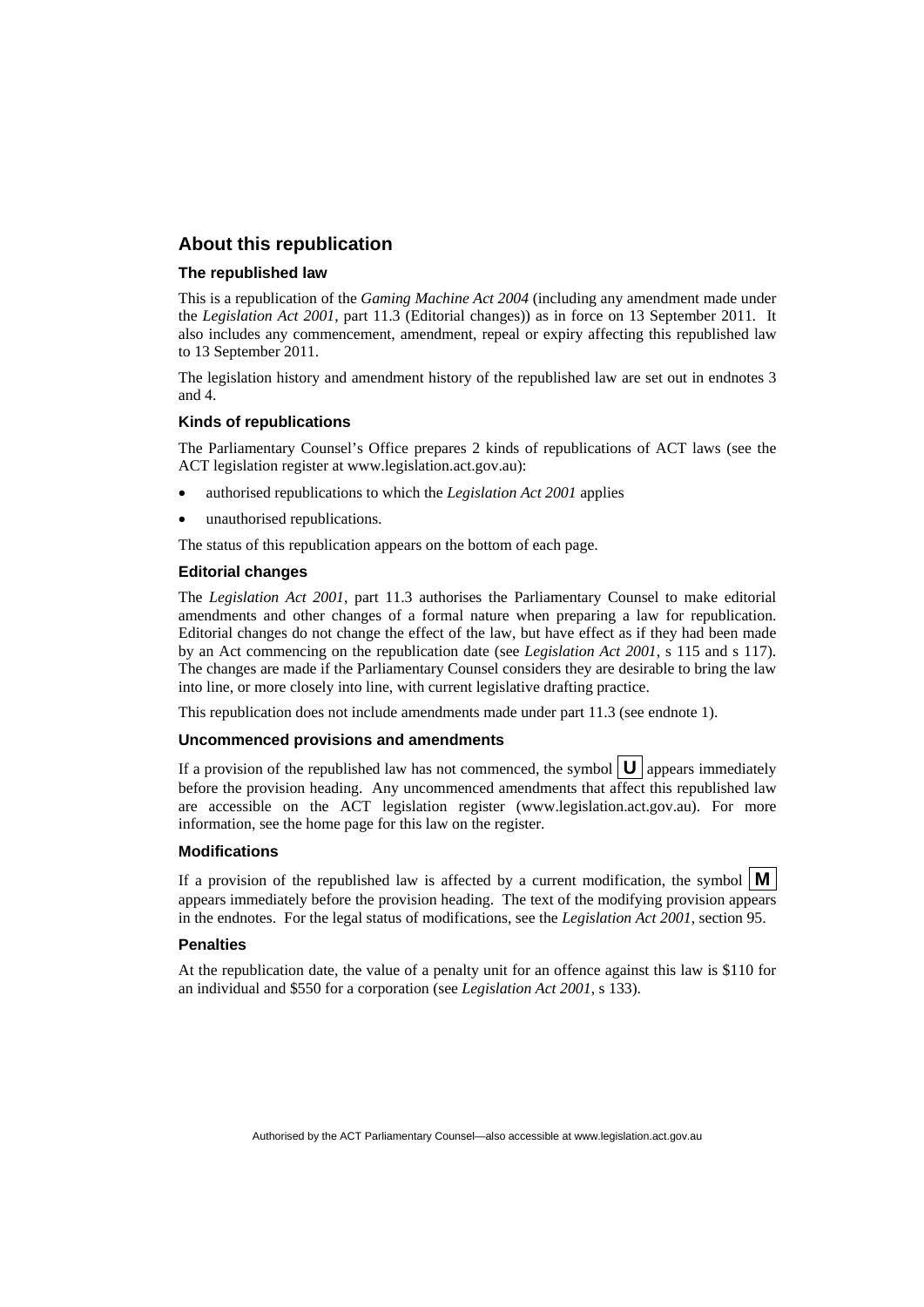

# **Gaming Machine Act 2004**

# **Contents**

|                     |                                                       | Page          |
|---------------------|-------------------------------------------------------|---------------|
| Part 1              | <b>Preliminary</b>                                    |               |
|                     | Name of Act                                           | 2             |
| 3                   | Dictionary                                            | $\mathcal{P}$ |
| 4                   | <b>Notes</b>                                          | 2             |
| 5                   | Offences against Act—application of Criminal Code etc | 3             |
| Part 2              | <b>Licences</b>                                       |               |
| <b>Division 2.1</b> | Definitions and important concepts                    |               |
| 6                   | Definitions for pt 2                                  | 4             |
| 7                   | Meaning of <i>influential person</i> for Act          | 4             |
| 8                   | What licence authorises                               | 5             |
| 9                   | Kinds of applications under pt 2                      | 5             |
| 10                  | Applications to be dealt with in order of receipt     | 6             |

| R17      | Gaming Machine Act 2004      | contents 1 |
|----------|------------------------------|------------|
| 13/09/11 | Effective: 13/09/11-27/05/12 |            |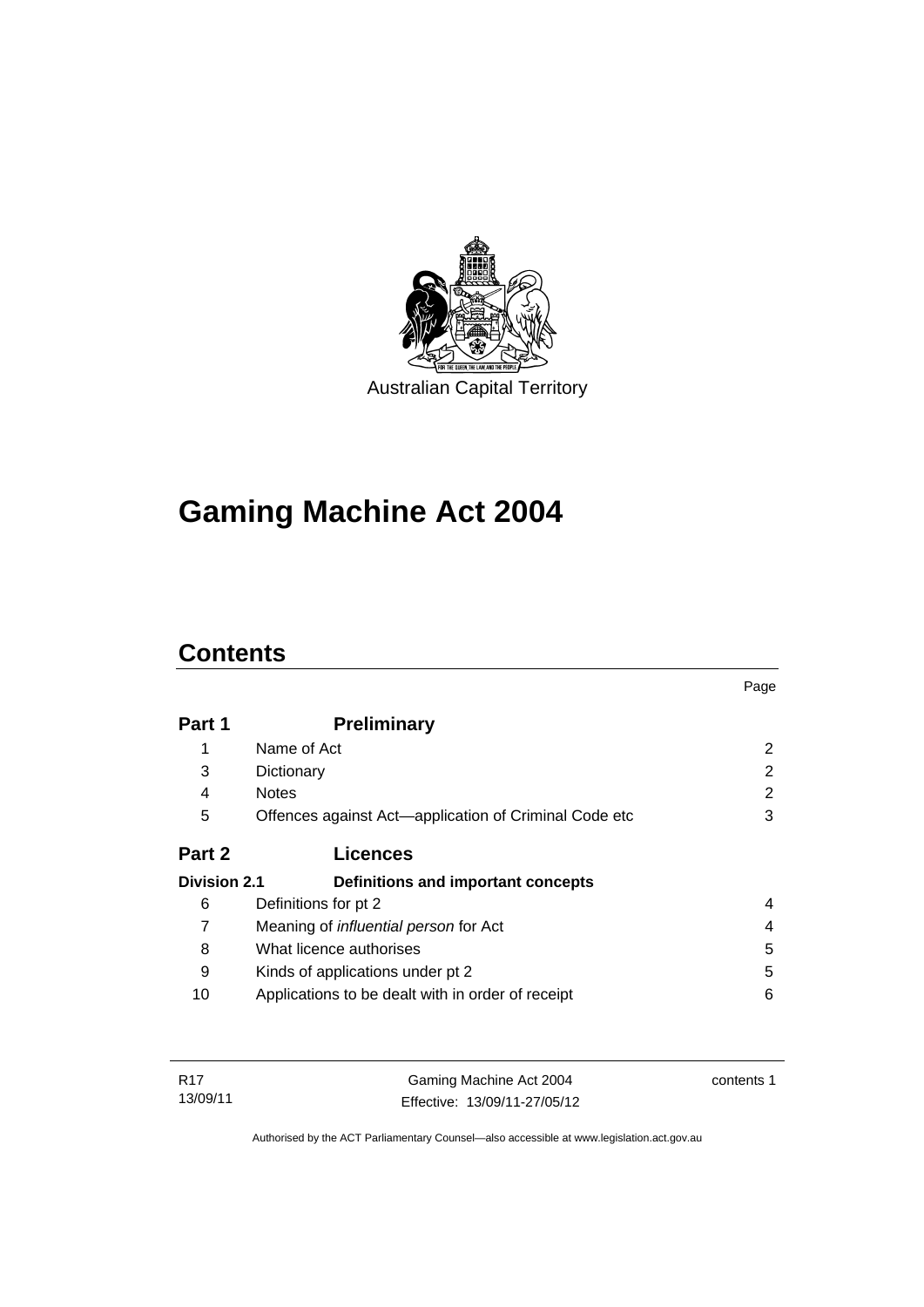### **Contents**

|                     |                                                               | Page            |
|---------------------|---------------------------------------------------------------|-----------------|
| <b>Division 2.2</b> | <b>Issue of licences</b>                                      |                 |
| 11                  | Initial licence application                                   |                 |
| 12                  | Issue of licences                                             |                 |
| 13                  | Additional mandatory requirements for issue of licence        |                 |
| 14                  | Grounds for refusing initial licence application by club      |                 |
| 15                  | Form of licence                                               | 14              |
| 16                  | Restrictions on what commission may authorise—non-clubs       | 14              |
| 17                  | No available gaming machines                                  | 15              |
| <b>Division 2.3</b> | Social impact assessments                                     |                 |
| 18                  | Social impact assessment                                      | 16              |
| 19                  | Publication of social impact assessments by applicant         | 17              |
| <b>Division 2.4</b> | <b>Eligible people</b>                                        |                 |
| 20                  | Eligibility of individuals                                    | 18              |
| 21                  | Eligibility of clubs and other corporations                   | 20              |
| <b>Division 2.5</b> | Licence amendments                                            |                 |
| 22                  | Licence amendment applications                                | 22              |
| 23                  | Contents of licence amendment applications                    | 23              |
| 24                  | Substantive licence amendments                                | 23              |
| 25                  | Technical licence amendments                                  | 26              |
| 26                  | Temporary licence amendment                                   | 27              |
| 27                  | Request for return of licence                                 | 27              |
| 28                  | Commencement of amendments                                    | 28              |
| 29                  | Revocation of uncommenced licence amendments                  | 28              |
| <b>Division 2.6</b> | <b>Transfer and surrender of licences</b>                     |                 |
| 30                  | Definitions for div 2.6                                       | 29              |
| 31                  | Application for transfer of licence                           | 29              |
| 32                  | <b>Transfer of licence</b>                                    | 30              |
| 33                  | Current licensees obligations on proposed transfer of licence | 31              |
| 34                  | Surrender of licences                                         | 32              |
| <b>Division 2.7</b> | <b>Restriction on gaming machine numbers</b>                  |                 |
| 35                  | Maximum number of gaming machines allowed                     | 32              |
| 36                  | Minister must take into account commission's recommendation   | 33              |
| <b>Division 2.8</b> | <b>Gaming machine licences</b>                                |                 |
| 37                  | Register of licences                                          | 34              |
| contents 2          | Gaming Machine Act 2004                                       | R <sub>17</sub> |
|                     | Effective: 13/09/11-27/05/12                                  | 13/09/11        |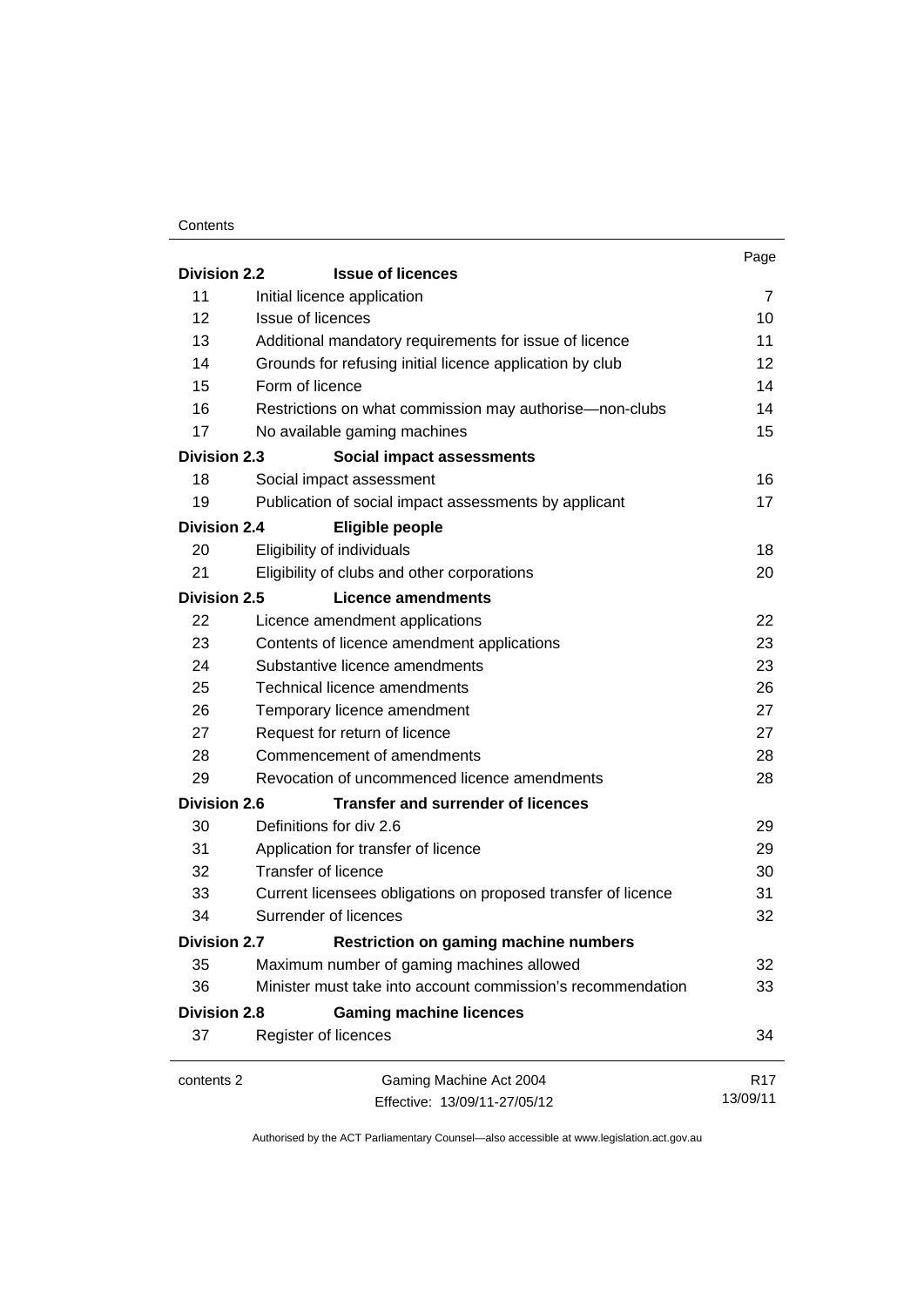|                     |                                                                   | Contents   |
|---------------------|-------------------------------------------------------------------|------------|
| 38                  | Giving copy of licence                                            | Page<br>34 |
| Part 3              | <b>Conditions on licences</b>                                     |            |
| <b>Division 3.1</b> | <b>Compliance with licence conditions</b>                         |            |
| 39                  | Failure to comply with conditions of licence                      | 35         |
| Division 3.2        | <b>General licence conditions</b>                                 |            |
| 39A                 | Compliance with requirements for issue of licence                 | 35         |
| 40                  | Compliance with directions                                        | 35         |
| 41                  | Display of licence at licensed premises                           | 36         |
| 42                  | Licence schedule to be kept at premises                           | 36         |
| 43                  | Rules and control procedures for operation of gaming machines and |            |
|                     | peripheral equipment                                              | 36         |
| 44                  | Installation in accordance with Act                               | 37         |
| 45                  | Installation certificate                                          | 37         |
| 46                  | Operation after installation                                      | 37         |
| 47                  | Operation subject to correct percentage payout                    | 38         |
| 48                  | Percentage payout of gaming machines to be displayed              | 38         |
| 49                  | Maximum stake amount                                              | 38         |
| 50                  | Licensee to comply with relevant codes of practice                | 38         |
| 51                  | Licensee to use gaming machines                                   | 38         |
| 52                  | Accounts relating to gaming machines                              | 39         |
| <b>Division 3.3</b> | <b>Club licence conditions</b>                                    |            |
| 53                  | Conditions about inequitable benefits                             | 39         |
| 54                  | Annual report of clubs                                            | 41         |
| 55                  | Other conditions of club licences                                 | 41         |
| Part 4              | <b>Disciplinary action</b>                                        |            |
| 56                  | Definitions for pt 4                                              | 43         |
| 57                  | Grounds for disciplinary action                                   | 43         |
| 58                  | Disciplinary action                                               | 45         |
| 59                  | Criteria for disciplinary action                                  | 45         |
| 60                  | When disciplinary notice may be given                             | 46         |
| 61                  | Disciplinary notices                                              | 46         |
| 62                  | Commission may take disciplinary action against licensee          | 46         |

| R17      | Gaming Machine Act 2004      | contents 3 |
|----------|------------------------------|------------|
| 13/09/11 | Effective: 13/09/11-27/05/12 |            |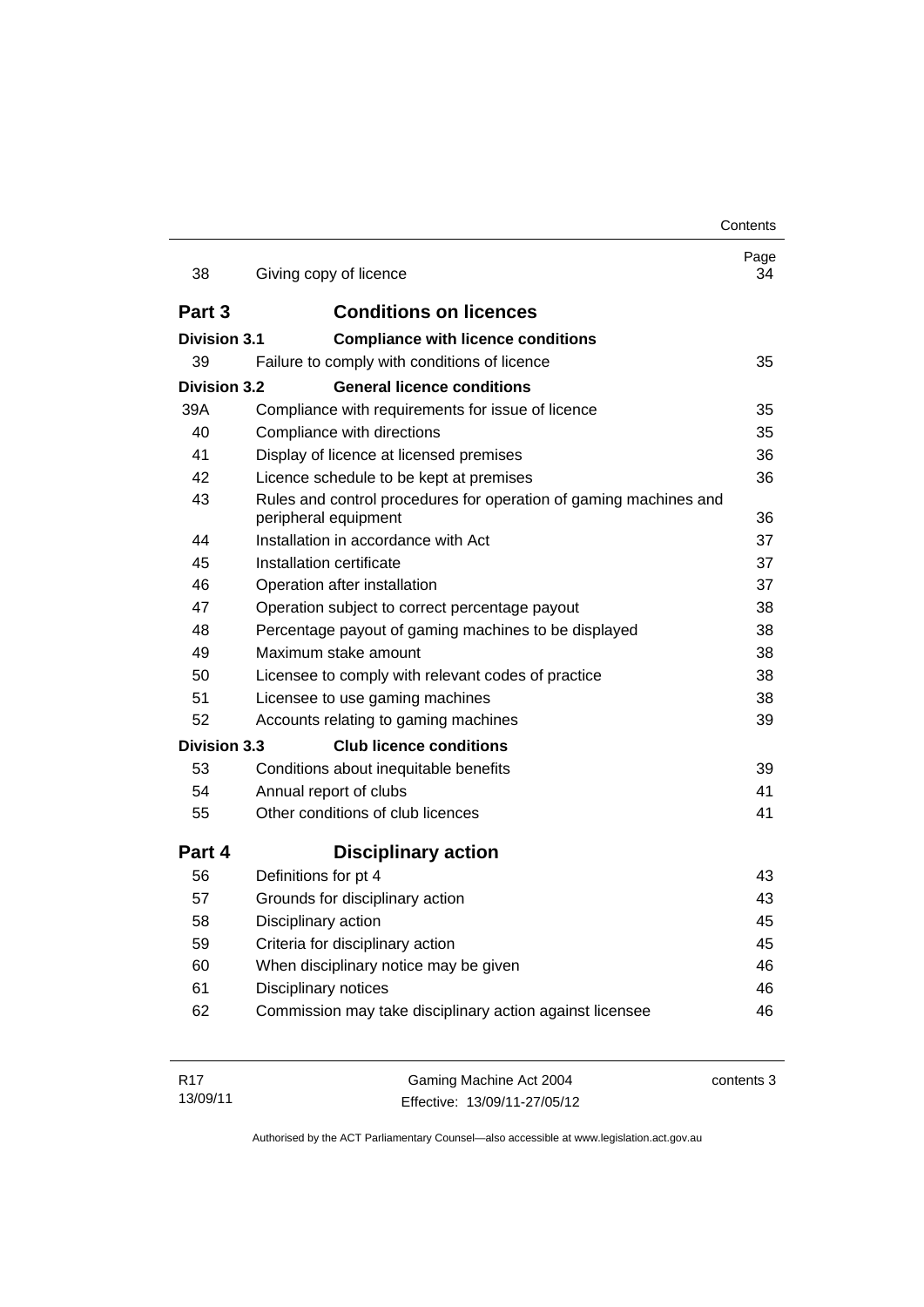|                     |                                                                                    | Page            |
|---------------------|------------------------------------------------------------------------------------|-----------------|
| 63                  | Suspension of licences because of suspension of general and on<br>licences         | 47              |
| 64                  | Cancellation of licences because of cancellation etc of general and on<br>licences |                 |
| 65                  | Return of licence on cancellation                                                  | 48              |
| Part 5              | <b>Centralised monitoring system</b>                                               |                 |
| 66                  | Meaning of centralised monitoring system                                           | 49              |
| 67                  | Regulations about CMS                                                              | 49              |
| Part 6              | Approval of gaming machines, peripherals,<br>suppliers, technicians and attendants |                 |
| <b>Division 6.1</b> | Approval of gaming machines and peripheral<br>equipment                            |                 |
| 68                  | Meaning of peripheral equipment                                                    | 50              |
| 69                  | Approval of gaming machines and peripheral equipment                               | 50              |
| 70                  | Cancellation or suspension of gaming machine and peripheral<br>equipment approval  |                 |
| 71                  | Machine access register                                                            | 52              |
| <b>Division 6.2</b> | <b>Approved suppliers</b>                                                          |                 |
| 72                  | Application and approval as supplier                                               | 53              |
| 73                  | Giving copy of certificate about approved supplier                                 | 54              |
| 73A                 | Cancellation etc of supplier's approval                                            |                 |
| <b>Division 6.3</b> | <b>Approved technicians</b>                                                        |                 |
| 74                  | Application for approval as technician                                             | 55              |
| 75                  | Approval of technicians                                                            | 56              |
| 76                  | Short-term approval of technicians                                                 | 57              |
| 77                  | Ending short-term approvals                                                        |                 |
| 78                  | Transfer etc of technician's approval                                              | 58              |
| 79                  | Cancellation etc of technician's approval                                          | 59              |
| 80                  | Certificates and identity cards for approved technicians                           |                 |
| 81                  | Giving copy of certificate about approved technician or identity card              |                 |
| 82                  | Notice by supplier if technician no longer employed                                | 61              |
| 83                  | Return of approval certificates and identity cards for approved<br>technicians     |                 |
| 84                  | Renewal of technician's approval                                                   | 62              |
| contents 4          | Gaming Machine Act 2004                                                            | R <sub>17</sub> |
|                     | 13/09/11<br>Effective: 13/09/11-27/05/12                                           |                 |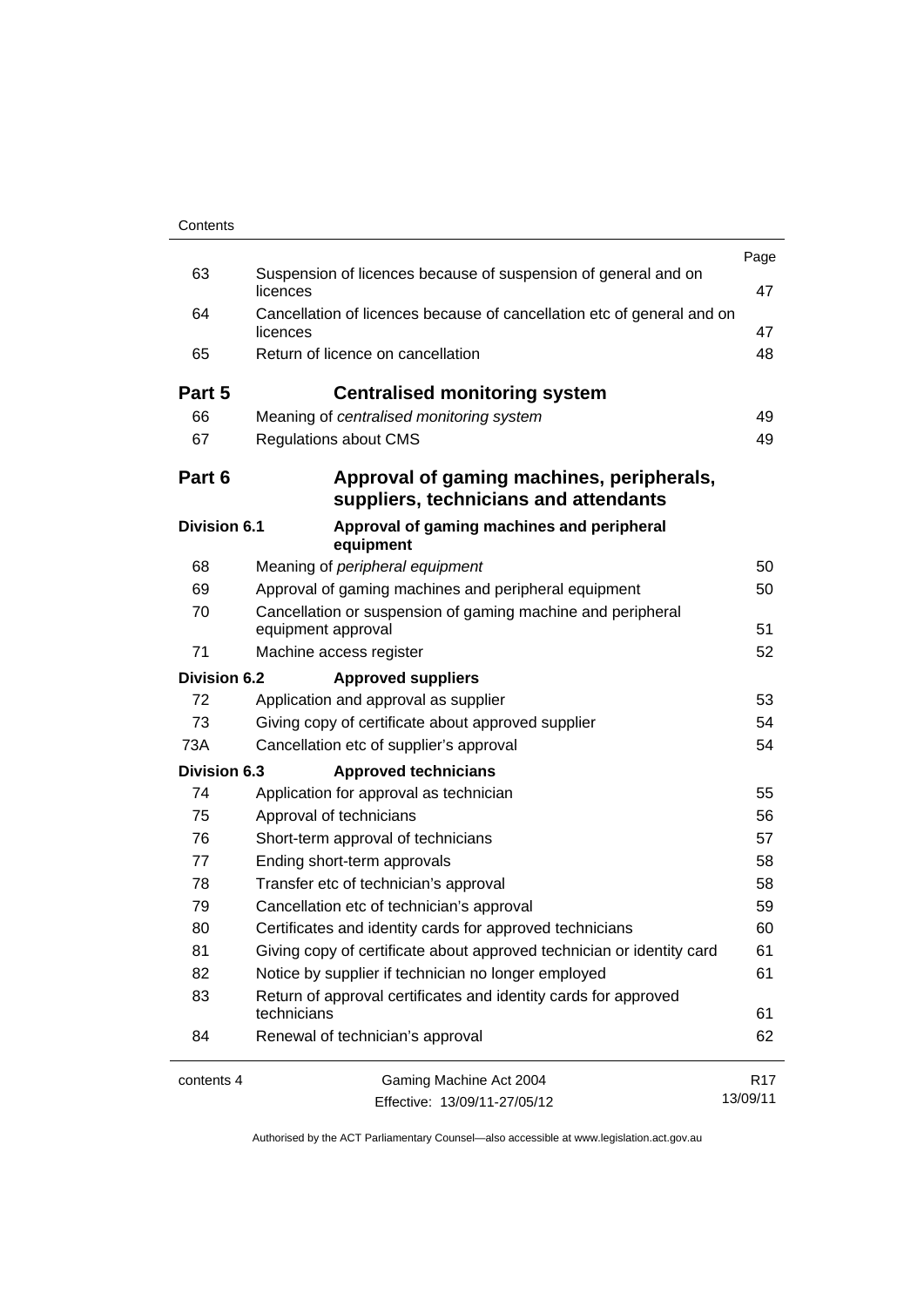|                     |                                                                     | Contents |
|---------------------|---------------------------------------------------------------------|----------|
|                     |                                                                     | Page     |
| <b>Division 6.4</b> | <b>Approved attendants</b>                                          |          |
| 85                  | Application for approval as attendant                               | 63       |
| 86                  | Approval of attendants                                              | 64       |
| 87                  | Short-term approval of attendants                                   | 64       |
| 88                  | Ending short-term approvals                                         | 65       |
| 89                  | Transfer etc of attendant's approval                                | 65       |
| 90                  | Suspension of attendant's approval for short-term unemployment      | 66       |
| 91                  | Cancellation etc of attendant's approval                            | 66       |
| 92                  | Certificates for approved attendants                                | 67       |
| 93                  | Giving copy of certificate about approved attendant                 | 67       |
| 94                  | Notice by licensee if attendant no longer employed                  | 68       |
| 95                  | Return of approval certificates for approved attendants             | 68       |
| 96                  | Renewal of attendant's approval                                     | 69       |
| Division 6.5        | <b>Gaming machine dealings</b>                                      |          |
| 97                  | Control procedures                                                  | 69       |
| 98                  | Acquisition of gaming machines-general                              | 70       |
| 99                  | Application for approval of acquisition of gaming machines          | 71       |
| 100                 | Decision on application for approval to acquire gaming machines     | 71       |
| 101                 | Application and approval of financial arrangements                  | 72       |
| 102                 | Decision on application for approval of financial arrangements      | 73       |
| 103                 | Possession and operation of gaming machines                         | 73       |
| 104                 | Playing unlicensed gaming machines                                  | 74       |
| 105                 | Operation of gaming machines other than in accordance with licences | 75       |
| <b>Division 6.6</b> | <b>Repossession of gaming machines</b>                              |          |
| 106                 | Offences by people repossessing gaming machines                     | 75       |
| 107                 | Application for repossession approval                               | 76       |
| 108                 | Approval of repossession of gaming machines                         | 76       |
| 109                 | Conditions on approval to repossess gaming machine                  | 77       |
| 110                 | Contravention of repossession approval conditions                   | 77       |
| Division 6.7        | <b>Disposal of gaming machines</b>                                  |          |
| 111                 | Unapproved disposal of gaming machines                              | 78       |
| 112                 | Application for approval for disposal of gaming machines            | 78       |
| 113                 | Approval of disposal of gaming machines                             | 78       |

| R17      | Gaming Machine Act 2004      | contents 5 |
|----------|------------------------------|------------|
| 13/09/11 | Effective: 13/09/11-27/05/12 |            |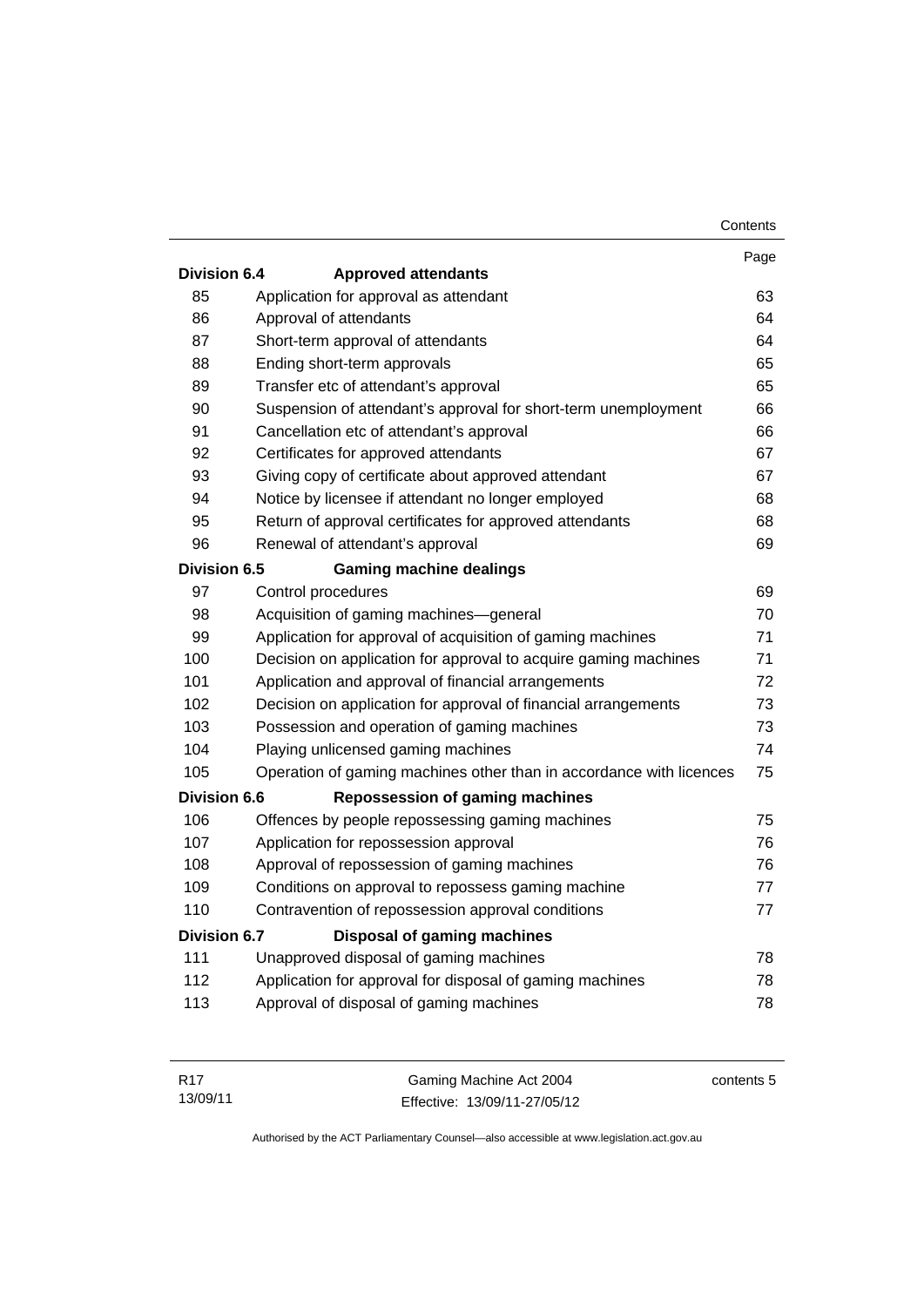### **Contents**

| <b>Division 6.8</b> | Seizure of gaming machines                                                | Page            |
|---------------------|---------------------------------------------------------------------------|-----------------|
| 114                 | Seizure of unlawful gaming machines                                       | 79              |
| 115                 | Receipt for gaming machines seized                                        | 79              |
| 116                 | Application for order disallowing seizure                                 | 80              |
| 117                 | Order for return of seized gaming machine                                 | 80              |
| 118                 | Adjournment pending hearing of other proceedings                          | 81              |
| 119                 | Forfeiture of seized gaming machines                                      | 81              |
| <b>Division 6.9</b> | Installation and operation of gaming machines                             |                 |
| 120                 | Installation to be in accordance with approval of commission              | 82              |
| 121                 | Offence to install gaming machines                                        | 82              |
| 122                 | Certificate about meter readings                                          | 83              |
| 123                 | Sealing computer cabinet                                                  | 83              |
| 124                 | Commission may require information                                        | 83              |
| 125                 | Operation to be subject to correct percentage payout                      | 84              |
| 126                 | Position for percentage payout of gaming machines display                 | 84              |
| 127                 | Maximum stake amount                                                      | 84              |
| Part 7              | Regulation of gaming machines generally                                   |                 |
| 128                 | Machine access generally                                                  | 85              |
| 129                 | Interference with gaming machines                                         | 86              |
| 130                 | Opening computer cabinets                                                 | 87              |
| 131                 | Rendering gaming machines inoperable on licence ceasing to be in<br>force | 87              |
| 132                 | Removal of gaming machines from premises                                  | 88              |
| Part 8              | Linked-jackpot arrangements                                               |                 |
| 133                 | Operation of linked-jackpot arrangements                                  | 89              |
| 134                 | Single-user authorisation for linked-jackpot arrangements                 | 89              |
| 135                 | Issue of multi-user permits                                               | 90              |
| 136                 | Conditions on multi-user permits                                          | 92              |
| 137                 | Term of multi-user permits                                                | 93              |
| 138                 | Amendment of multi-user permits in interest of users                      | 93              |
| 139                 | Amendment of multi-user permit on request                                 | 93              |
| 140                 | Amendment of financial and operational aspects of multi-user permits      | 95              |
| 141                 | Transfer of multi-user permits                                            | 95              |
| contents 6          | Gaming Machine Act 2004                                                   | R <sub>17</sub> |

| contents 6 |  |  |
|------------|--|--|
|            |  |  |

Effective: 13/09/11-27/05/12

R17 13/09/11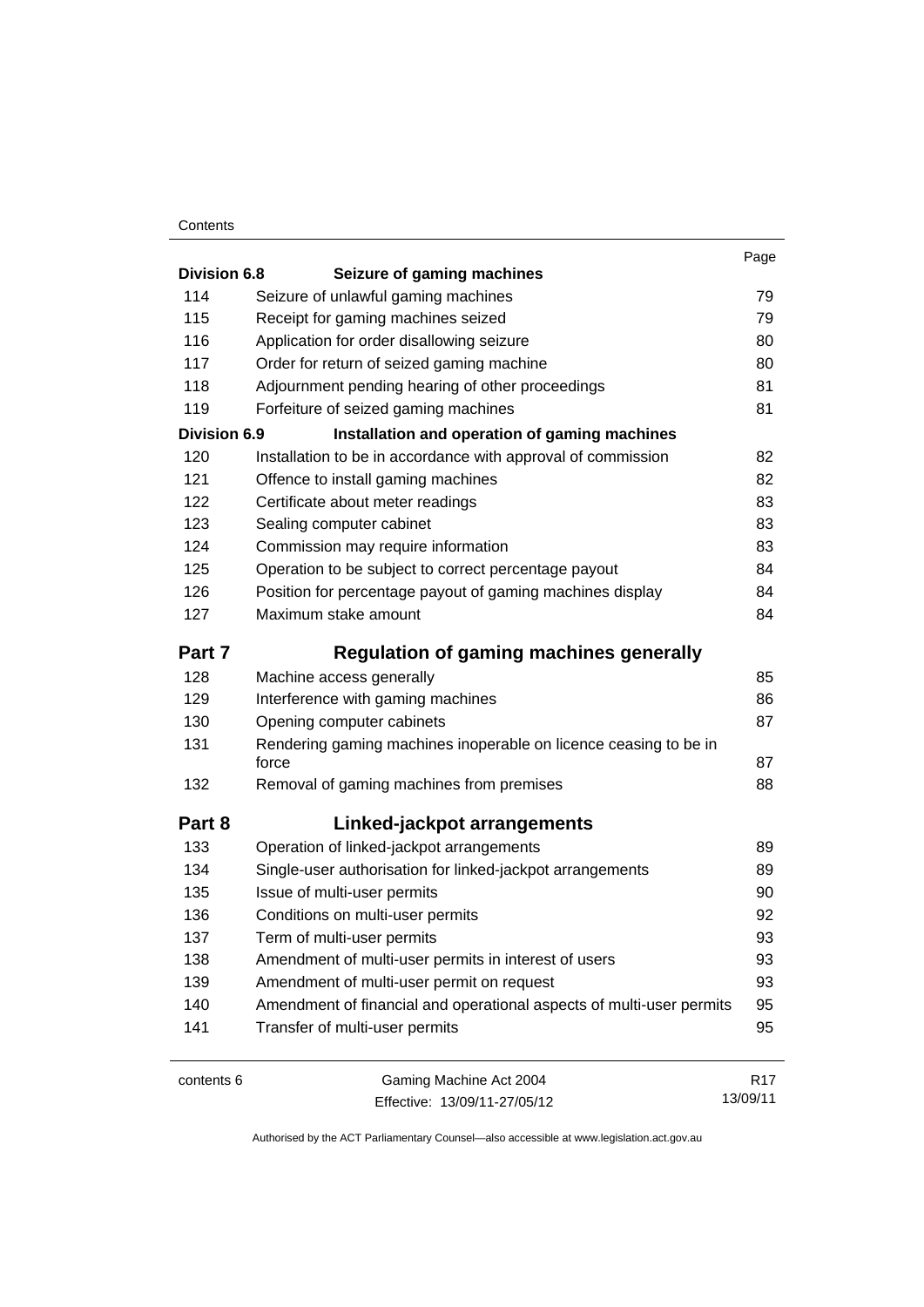| Contents |
|----------|
|----------|

| 142                  | Surrender of multi-user permits                             | Page<br>96 |
|----------------------|-------------------------------------------------------------|------------|
| 143                  | Unclaimed jackpots                                          | 96         |
| 144                  | Undisbursed jackpots                                        | 97         |
| Part 9               | <b>Club administration</b>                                  |            |
| 144A                 | Definitions-pt 9                                            | 98         |
| 145                  | Eligible objects                                            | 98         |
| 146                  | Eligible clubs                                              | 98         |
| 147                  | Associated organisations-declaration                        | 99         |
| 147A                 | Associated organisation declaration-condition               | 100        |
| 147B                 | Associated organisation-warning notice                      | 101        |
| 147C                 | Associated organisation declaration-suspension or repeal    | 101        |
| 147D                 | Club elections-election of board directors                  | 102        |
| 148                  | Club elections-record-keeping                               | 102        |
| 148A                 | Club directors-acting in good faith                         | 103        |
| 149                  | Power to require information about status of eligible clubs | 103        |
| 150                  | Disclosure of gifts by executive officer                    | 104        |
| Part 10              | <b>Gaming areas</b>                                         |            |
| 151                  | Warning notices                                             | 105        |
| 152                  | <b>External signs</b>                                       | 106        |
| 152A                 | External visibility of gaming machines                      | 107        |
| 153                  | Cash facilities                                             | 107        |
| 154                  | Lending or extending credit                                 | 108        |
| 155                  | Children must not enter gaming area                         | 109        |
| 156                  | Children must not play gaming machines                      | 109        |
| 157                  | Using false identification                                  | 109        |
| Part 11              | <b>Finance</b>                                              |            |
| <b>Division 11.1</b> | General                                                     |            |
| 158                  | Audit of financial statements etc                           | 110        |
| 159                  | Gaming machine tax                                          | 111        |
| 161                  | Payment of gaming machine tax                               | 112        |
| 162                  | Gaming machine tax returns                                  | 112        |
| 163                  | Payment of gaming machine tax following transfer            | 113        |
| R <sub>17</sub>      | Gaming Machine Act 2004                                     | contents 7 |
| 13/09/11             | Effective: 13/09/11-27/05/12                                |            |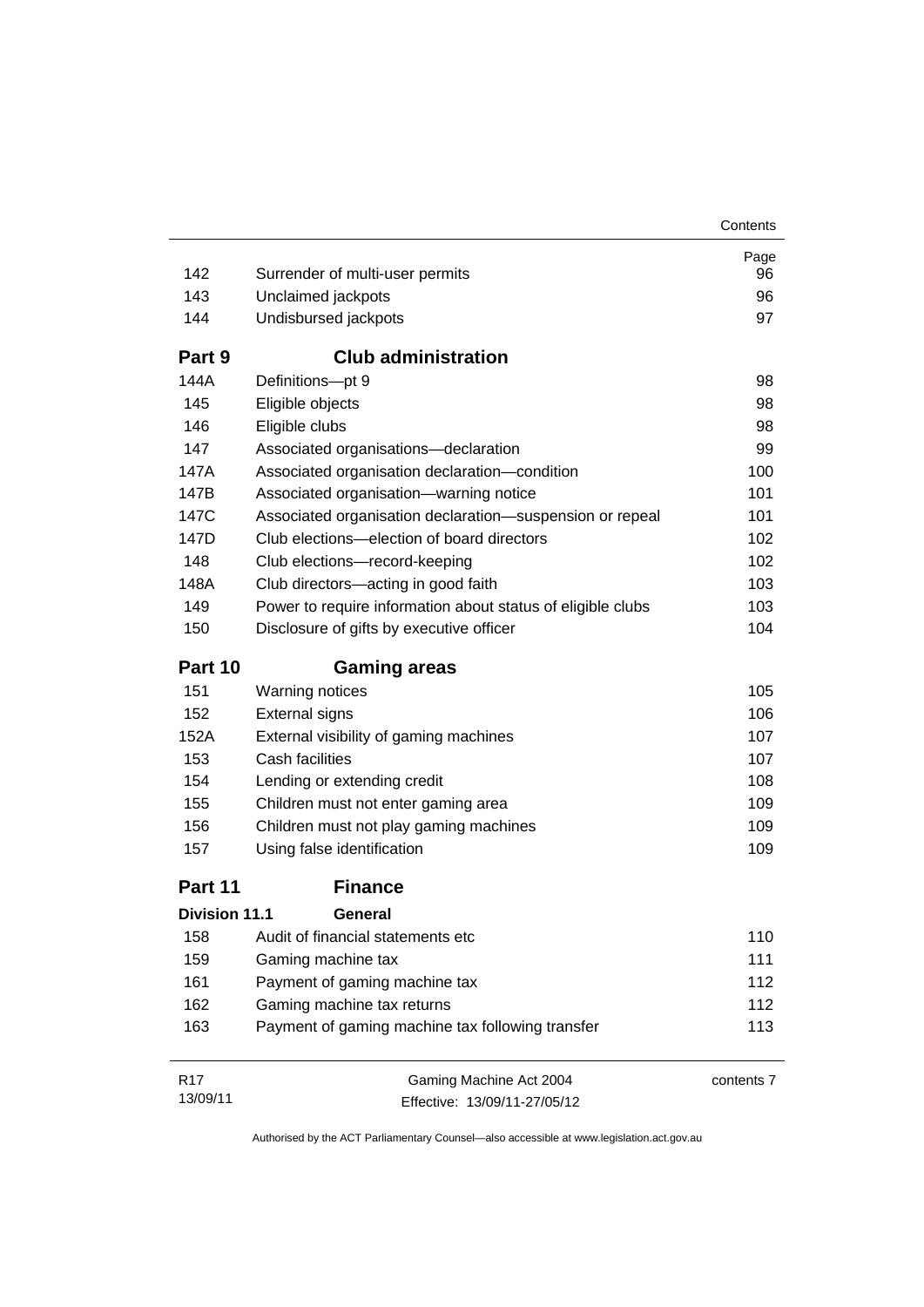### **Contents**

|                      |                                                         | Page |
|----------------------|---------------------------------------------------------|------|
| <b>Division 11.2</b> | Problem gambling assistance fund                        |      |
| 163A                 | Required payment to problem gambling assistance fund    | 113  |
| 163B                 | Problem gambling assistance fund                        | 114  |
| 163C                 | Annual reporting about problem gambling assistance fund | 114  |
| Part 12              | <b>Community contributions</b>                          |      |
| 164                  | Approval of community contributions                     | 116  |
| 165                  | Records of contributions                                | 118  |
| 166                  | Report about records and finances                       | 119  |
| 167                  | Commission must report to Minister                      | 119  |
| 168                  | Minister must present commission's report               | 119  |
| 169                  | Required community contributions                        | 120  |
| 170                  | Corporations with several licences                      | 120  |
| 171                  | Women's sport community contributions                   | 121  |
| 171A                 | Problem gambling community contributions                | 121  |
| 172                  | Community contribution shortfall tax                    | 122  |
| Part 13              | <b>Notification and review of decisions</b>             |      |
| 173                  | Meaning of reviewable decision-pt 13                    | 123  |
| 173A                 | Reviewable decision notices                             | 123  |
| 173B                 | Applications for review                                 | 123  |
| Part 14              | <b>Miscellaneous</b>                                    |      |
| 174                  | Acts and omissions of representatives                   | 124  |
| 175                  | Canberra Airport                                        | 125  |
| 176                  | Evidentiary certificates                                | 125  |
| 177                  | Determination of fees                                   | 125  |
| 178                  | Regulation-making power                                 | 126  |
|                      |                                                         |      |

contents 8 Gaming Machine Act 2004 Effective: 13/09/11-27/05/12

R17 13/09/11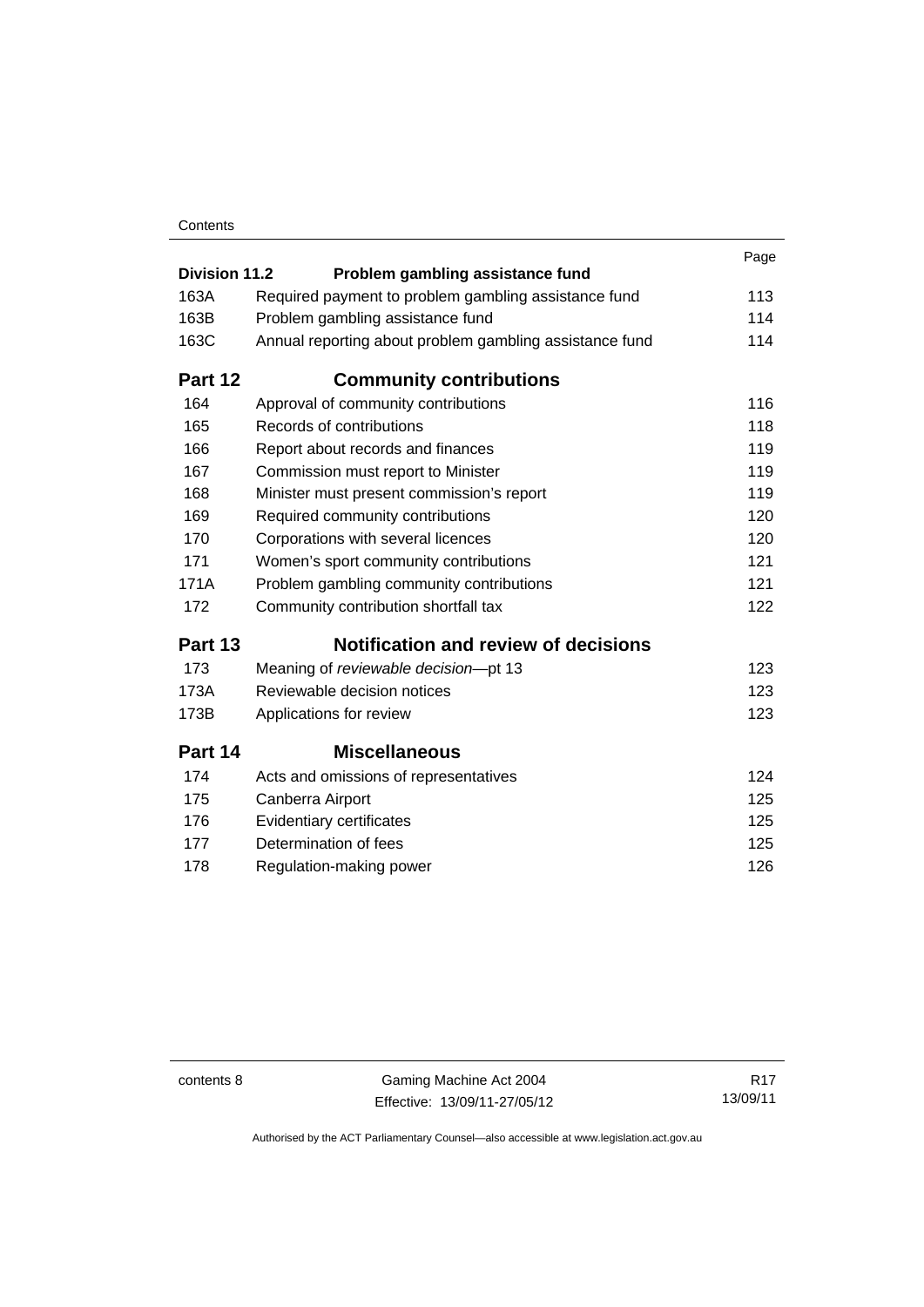|                   |                             | Contents |
|-------------------|-----------------------------|----------|
|                   |                             | Page     |
| <b>Schedule 1</b> | <b>Reviewable decisions</b> | 127      |
|                   |                             |          |
| <b>Dictionary</b> |                             | 131      |
|                   |                             |          |
| <b>Endnotes</b>   |                             |          |
|                   |                             |          |
| 1                 | About the endnotes          | 141      |
| 2                 | Abbreviation key            | 141      |
| 3                 | Legislation history         | 142      |
| 4                 | Amendment history           | 144      |
| 5                 | Earlier republications      | 149      |

Gaming Machine Act 2004 Effective: 13/09/11-27/05/12 contents 9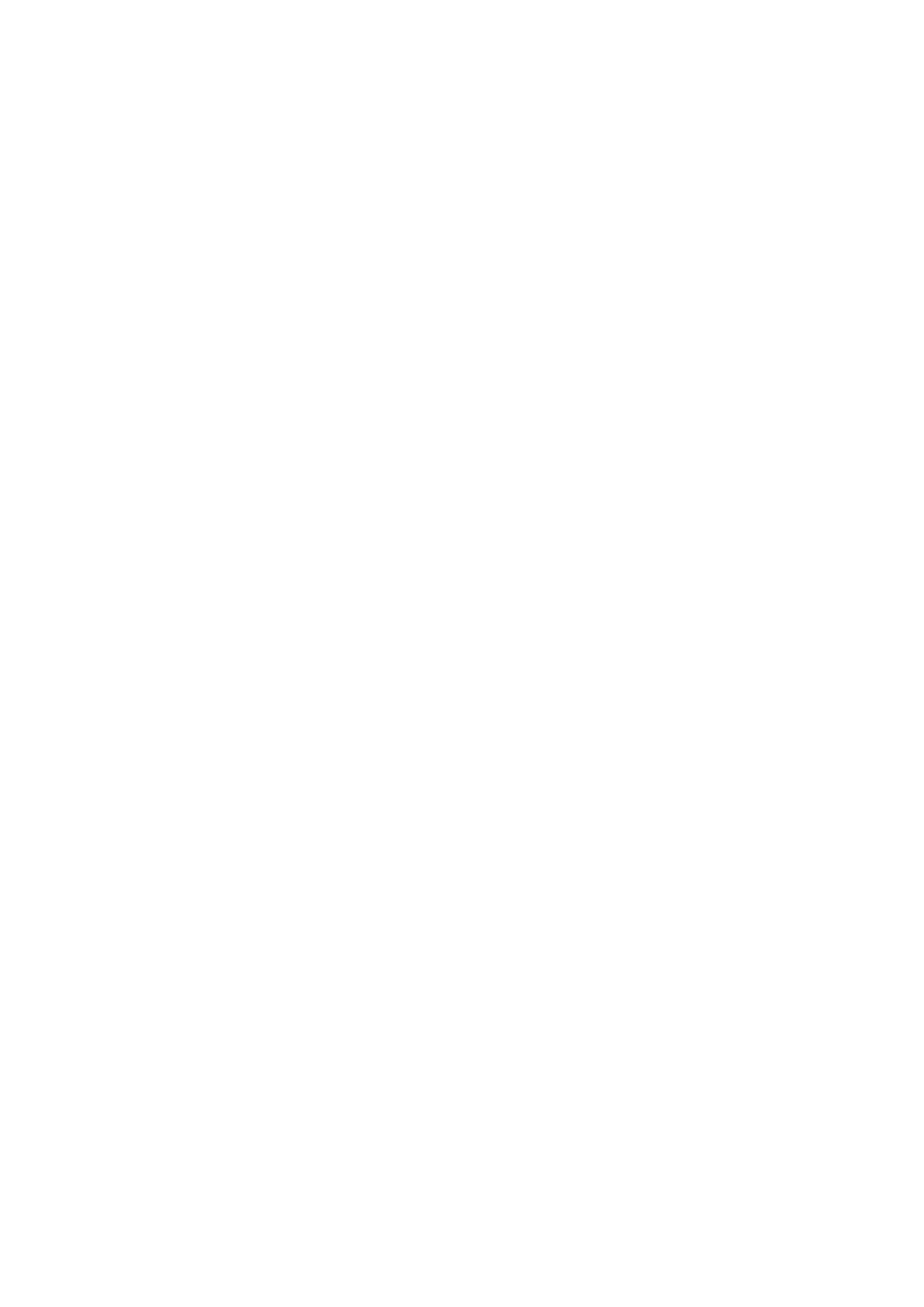

# **Gaming Machine Act 2004**

An Act in relation to gaming machines, and for other purposes

R17 13/09/11

Ī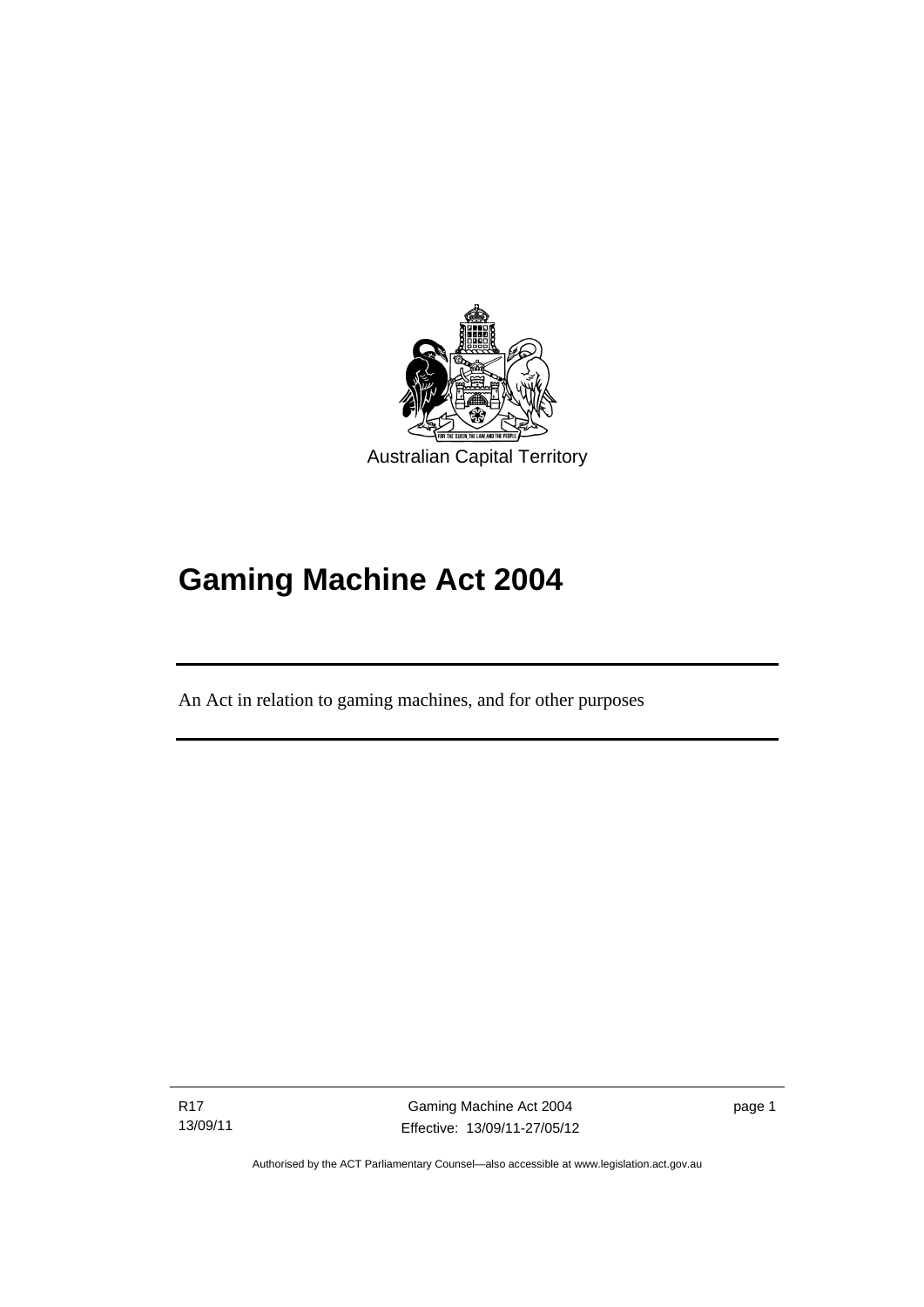#### Part 1 **Preliminary**

Section 1

# <span id="page-13-0"></span>**Part 1** Preliminary

### <span id="page-13-1"></span>**1 Name of Act**

This Act is the *Gaming Machine Act 2004*.

### <span id="page-13-2"></span>**3 Dictionary**

The dictionary at the end of this Act is part of this Act.

*Note 1* The dictionary at the end of this Act defines certain terms used in this Act, and includes references (*signpost definitions*) to other terms defined elsewhere.

> For example, the signpost definition '*associated entity*—see the *Electoral Act 1992*, section 198.' means that the term 'associated entity' is defined in that section and the definition applies to this Act.

*Note 2* A definition in the dictionary (including a signpost definition) applies to the entire Act unless the definition, or another provision of the Act, provides otherwise or the contrary intention otherwise appears (see Legislation Act, s 155 and s 156 (1)).

# <span id="page-13-3"></span>**4 Notes**

A note included in this Act is explanatory and is not part of this Act.

*Note* See the Legislation Act, s 127 (1), (4) and (5) for the legal status of notes.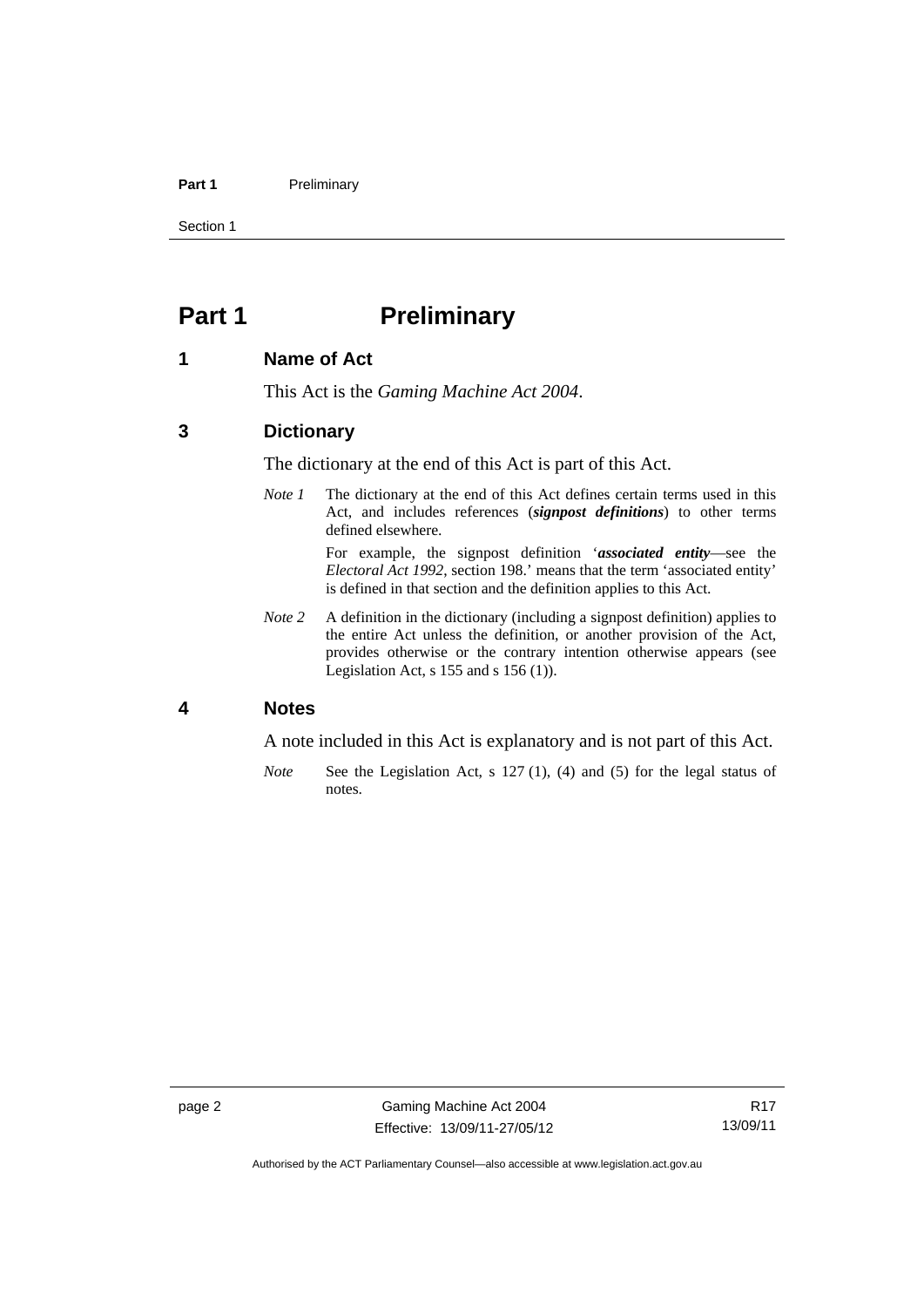## <span id="page-14-0"></span>**5 Offences against Act—application of Criminal Code etc**

Other legislation applies in relation to offences against this Act.

### *Note 1 Criminal Code*

The Criminal Code, ch 2 applies to all offences against this Act (see Code, pt 2.1).

The chapter sets out the general principles of criminal responsibility (including burdens of proof and general defences), and defines terms used for offences to which the Code applies (eg *conduct*, *intention*, *recklessness* and *strict liability*).

### *Note 2 Penalty units*

The Legislation Act, s 133 deals with the meaning of offence penalties that are expressed in penalty units.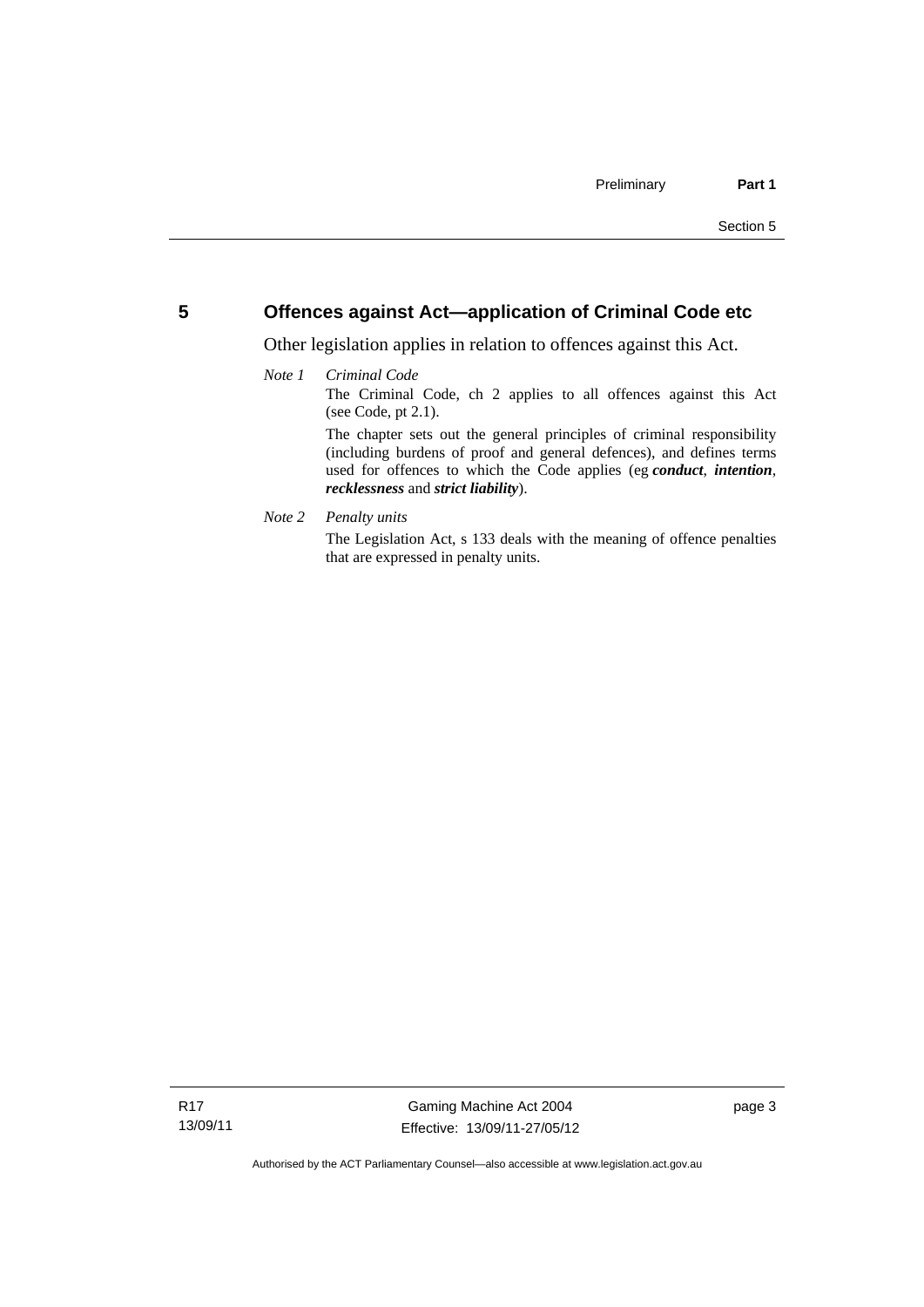# <span id="page-15-0"></span>**Part 2 Licences**

# <span id="page-15-1"></span>**Division 2.1 Definitions and important concepts**

# <span id="page-15-2"></span>**6 Definitions for pt 2**

In this part:

*initial licence application*—see section 9.

*licence amendment application*–see section 9.

# <span id="page-15-3"></span>**7 Meaning of** *influential person* **for Act**

(1) In this Act:

*influential person*, for a corporation—

- (a) means any of the following:
	- (i) an executive officer of the corporation;
	- (ii) a related corporation;
	- (iii) an executive officer of a related corporation;
	- (iv) an influential owner; and
- (b) includes a person who, though not mentioned in paragraph (a), can exercise as much influence over the actions of the corporation as someone mentioned in that paragraph.

*Note Corporation* includes a club (see dict).

(2) In this section:

*influential owner*, of a corporation, means a person who, whether directly or through intermediary corporate ownership or nominees—

- (a) can control 5% of the votes at an annual general meeting of the corporation; or
- (b) can control the appointment of a director of the corporation.

R17 13/09/11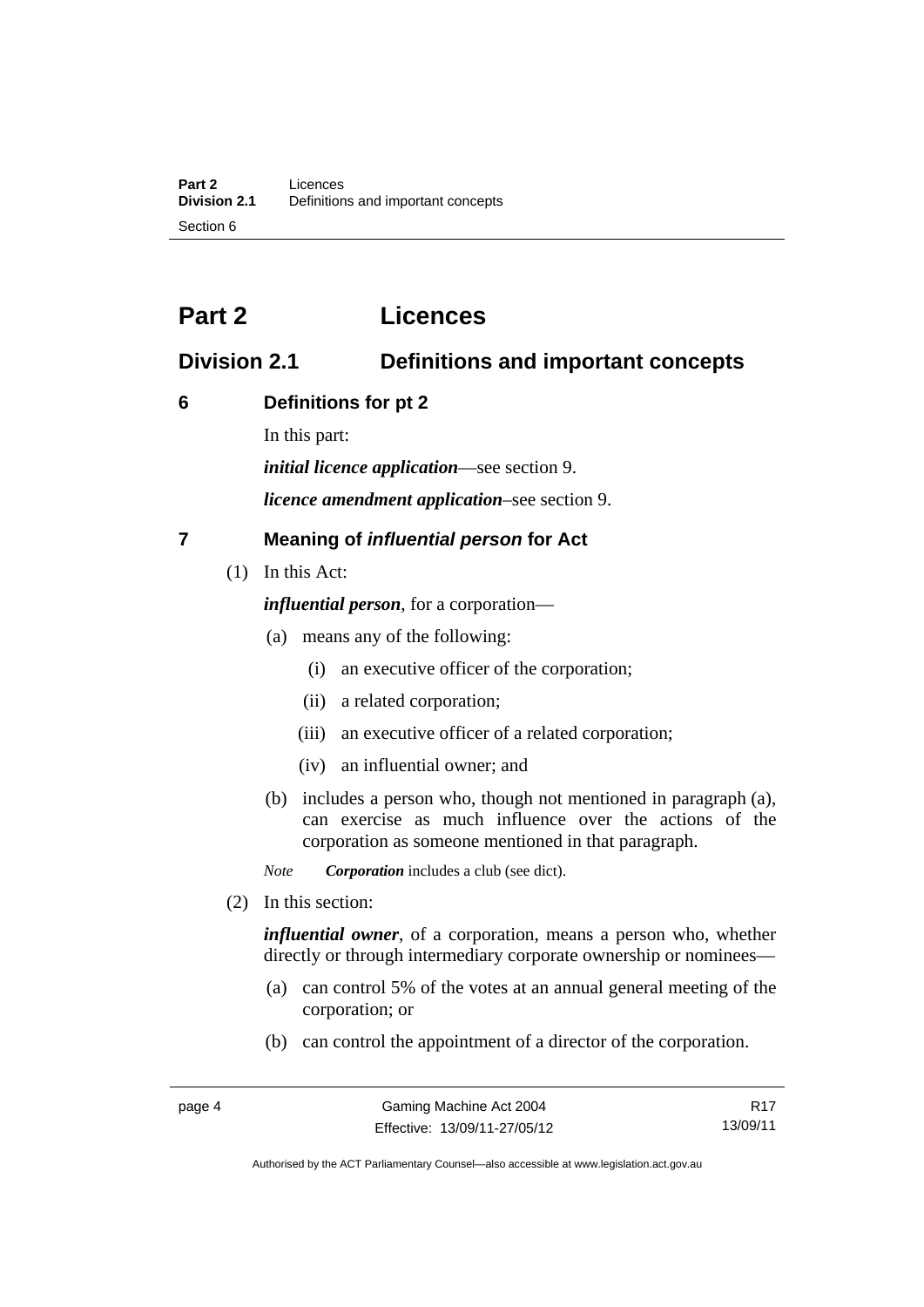*related corporation* means a related body corporate under the Corporations Act.

# <span id="page-16-0"></span>**8 What licence authorises**

- (1) A licence authorises the licensee—
	- (a) to acquire and dispose of gaming machines; and
	- (b) to install gaming machines on the licensed premises under the licence; and
	- (c) to operate the gaming machines stated in the licence on the licensed premises.
	- *Note* This Act, and the licence, may limit or place conditions on the authority under this section.
- (2) However, a licence does not authorise the licensee to operate gaming machines on more than 1 licensed premises under the licence.
- (3) The regulations may prescribe times when licensees must not operate a gaming machine.
- (4) A licence may authorise the use of only class B and class C gaming machines.

## <span id="page-16-1"></span>**9 Kinds of applications under pt 2**

A person may apply to the commission for a licence (an *initial licence application*) or amendment of a licence (a *licence amendment application*).

- *Note 1* If a form is approved under the Control Act, s 53D for an application, the form must be used.
- *Note 2* A fee may be determined under s 177 for this provision.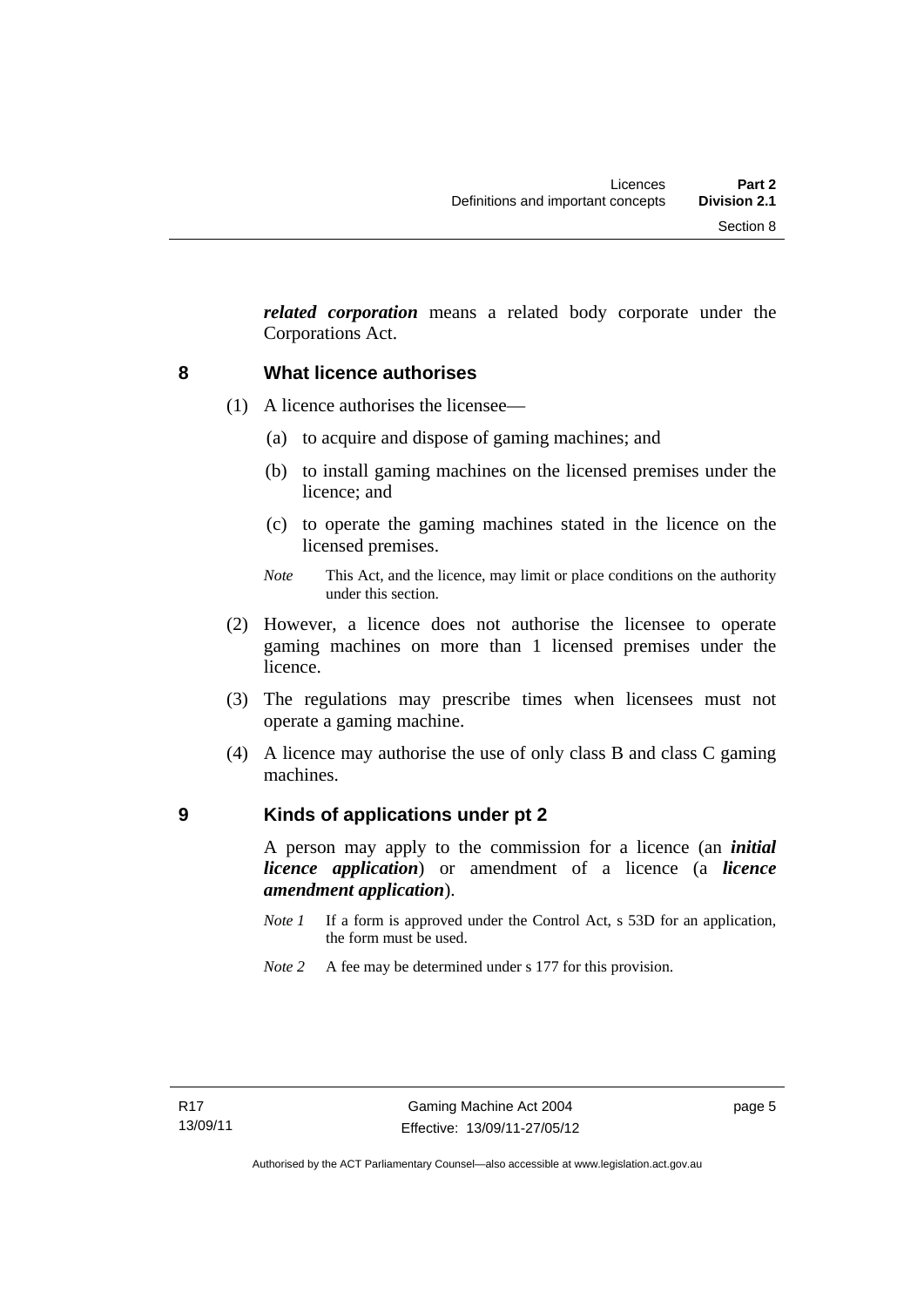# <span id="page-17-0"></span>**10 Applications to be dealt with in order of receipt**

- (1) This section applies to the following applications made in accordance with this Act:
	- (a) initial licence applications;
	- (b) licence amendment applications if the application is to increase the number of gaming machines authorised to be operated under the licence.
- (2) However, this section does not apply to the application if—
	- (a) the applicant has been authorised to operate 1 or more gaming machines because of the application; or
	- (b) the application has been refused.
- (3) Applications to which this section applies must be dealt with in the order in which they are received by the commission.
- (4) However, if an application does not contain sufficient information to allow the commission to decide the application, subsection (3) applies to the application as if it were received by the commission when sufficient information is given to the commission to allow the commission to decide it.
- (5) The commission is not required to make a decision about the number of gaming machines authorised to be operated under a licence if licences that have already been issued authorise the operation of the maximum number of gaming machines allowed on all licensed premises in the ACT.
	- *Note* The maximum number of gaming machines on all licensed premises in the ACT is set under s 35.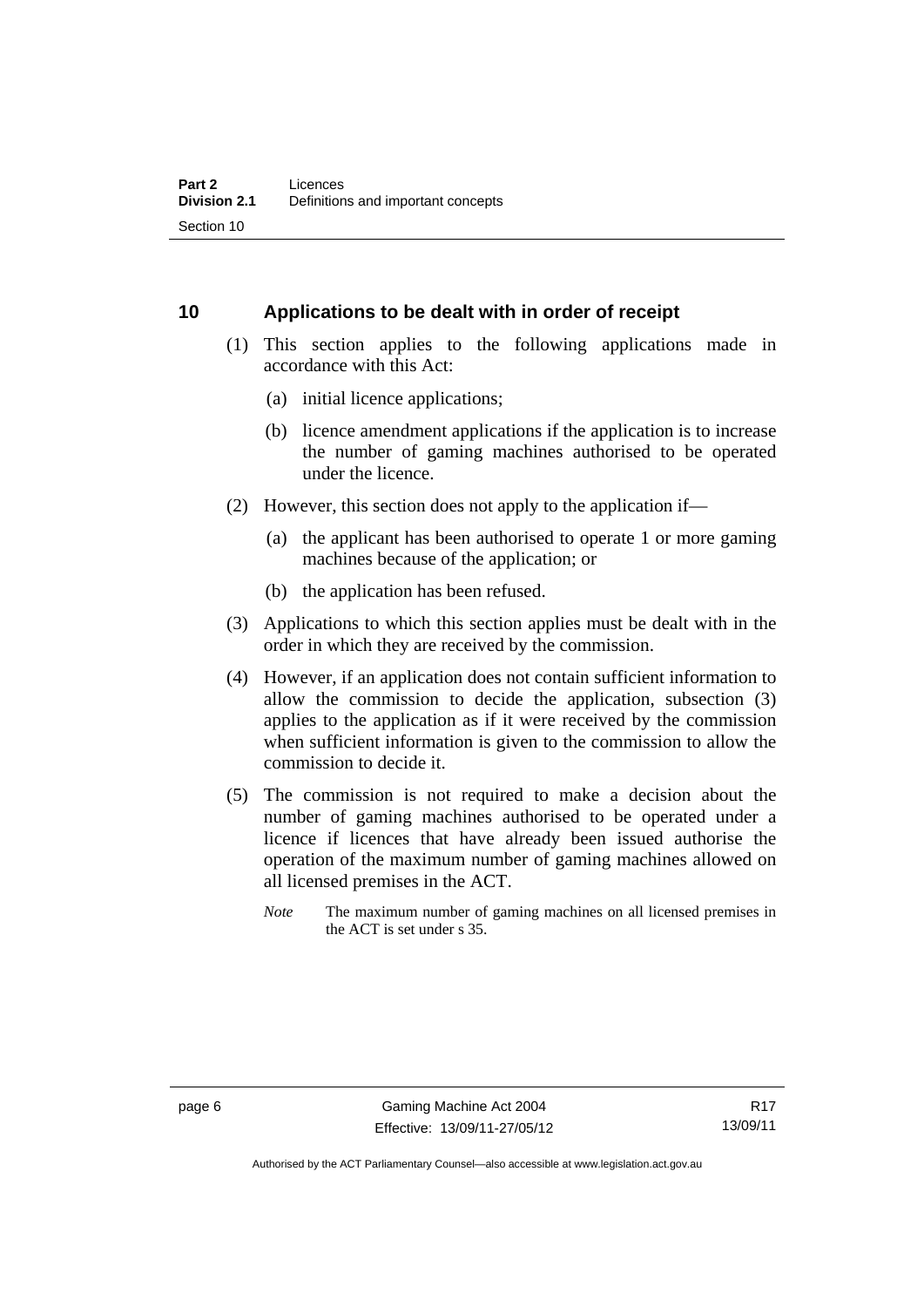- (6) The commission may, by written notice given to the applicant, require an applicant to provide updated information in an application mentioned in subsection (1), including verified updated information, if—
	- (a) subsection (5) applied to the application; and
	- (b) at a later time, subsection (5) stopped applying to the application.
- (7) To remove any doubt, updated information includes an updated required document.

# <span id="page-18-0"></span>**Division 2.2 Issue of licences**

# <span id="page-18-1"></span>**11** Initial licence application

- (1) An initial licence application must—
	- (a) be in writing signed by the applicant; and
	- (b) state the applicant's name and address; and
	- (c) if the applicant is a corporation—state the name and address of each director of the corporation; and
	- (d) state the address, and block and section number, of the premises proposed to be licensed; and
	- (e) state the class, number, kind, coin denomination and percentage payout of gaming machines for which the licence is sought; and
	- (f) for a corporation—name each influential person for the corporation and the person's relationship with the corporation; and
	- (g) be accompanied by each of the required documents for the application.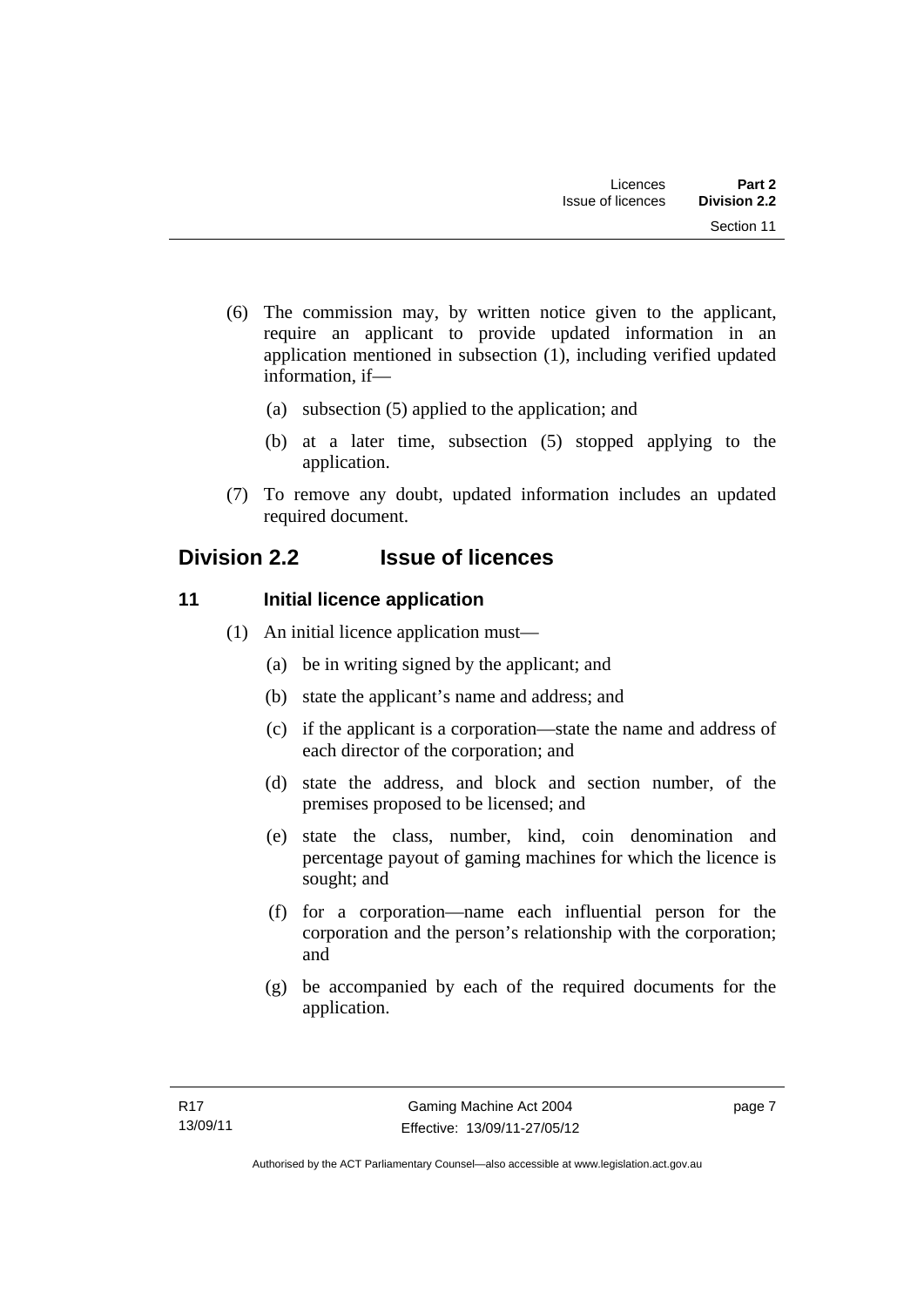- (2) The following are *required documents* for every initial licence application:
	- (a) a social impact assessment for the application;
	- (b) a scale plan of the premises, or part of the premises, proposed to be licensed, showing where the gaming machines are to be installed (the *proposed gaming area*);
	- (c) a copy of the rules the applicant has adopted to control the operation of gaming machines on the premises proposed to be licensed;

#### **Examples of what rules may cover**

- 1 how long a machine may be reserved for
- 2 prohibiting abuse of machines
- 3 payment of prizes by attendants
- 4 delay of payment if machine has malfunctioned or been interfered with
- *Note* An example is part of the Act, is not exhaustive and may extend, but does not limit, the meaning of the provision in which it appears (see Legislation Act, s 126 and s 132).
- (d) a copy of the control procedures the applicant has adopted to control the operation of gaming machines on the premises proposed to be licensed;
	- *Note* Control procedures are covered in s 97.
- (e) any other documents required for the application under the regulations.
- (3) The following are also *required documents* for an initial licence application by a club:
	- (a) a copy of the club's constitution;
	- (b) an alphabetical list of names and addresses of all current members of the club, certified correct by the club secretary;
	- (c) a statement, signed by the club secretary, stating the grounds on which the club claims to be an eligible club;

R17 13/09/11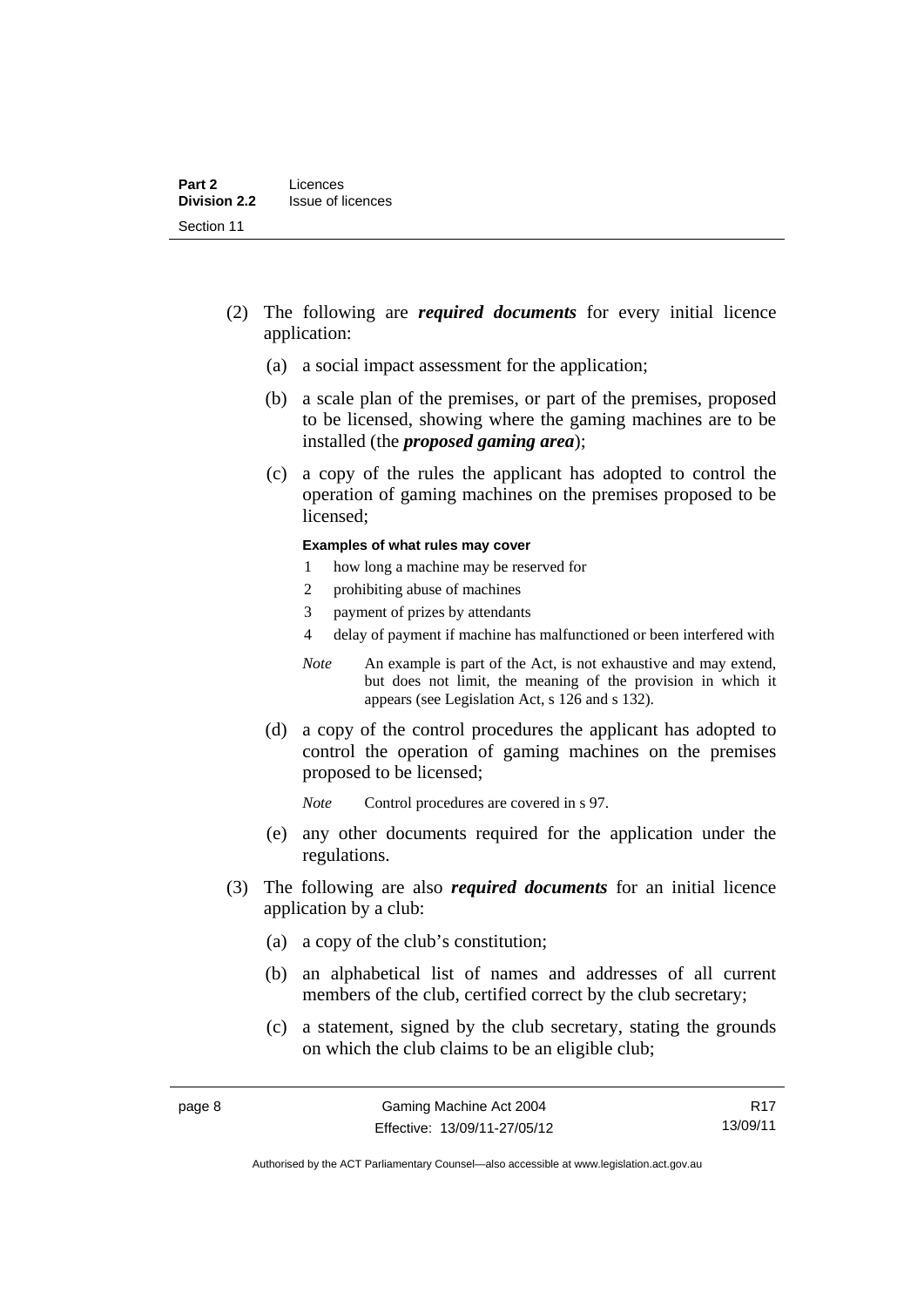- (d) evidence that a majority of the voting members of the club who voted in a ballot conducted under the regulations voted for the club having gaming machines.
- (4) The regulations may require—
	- (a) a required document, or any information in a required document, to be verified in a particular way; or
	- (b) an application to include particular information; or
	- (c) an application, or any information in an application, to be verified in a particular way.
- (5) The commission need not consider an initial licence application if—
	- (a) the application does not include any information required under this section; or
	- (b) the application, or any information in the application, is not verified as required under this section; or
	- (c) the application is not accompanied by a document required under this section to accompany the application; or
	- (d) a document accompanying the application does not include any information required under this section; or
	- (e) a document accompanying the application, or any information in a document accompanying the application, is not verified as required under this section; or
	- (f) any form required to be used for the application, or any document accompanying the application is not used; or
	- (g) any requirement of a form required to be used for the application, or any document accompanying the application, is not complied with.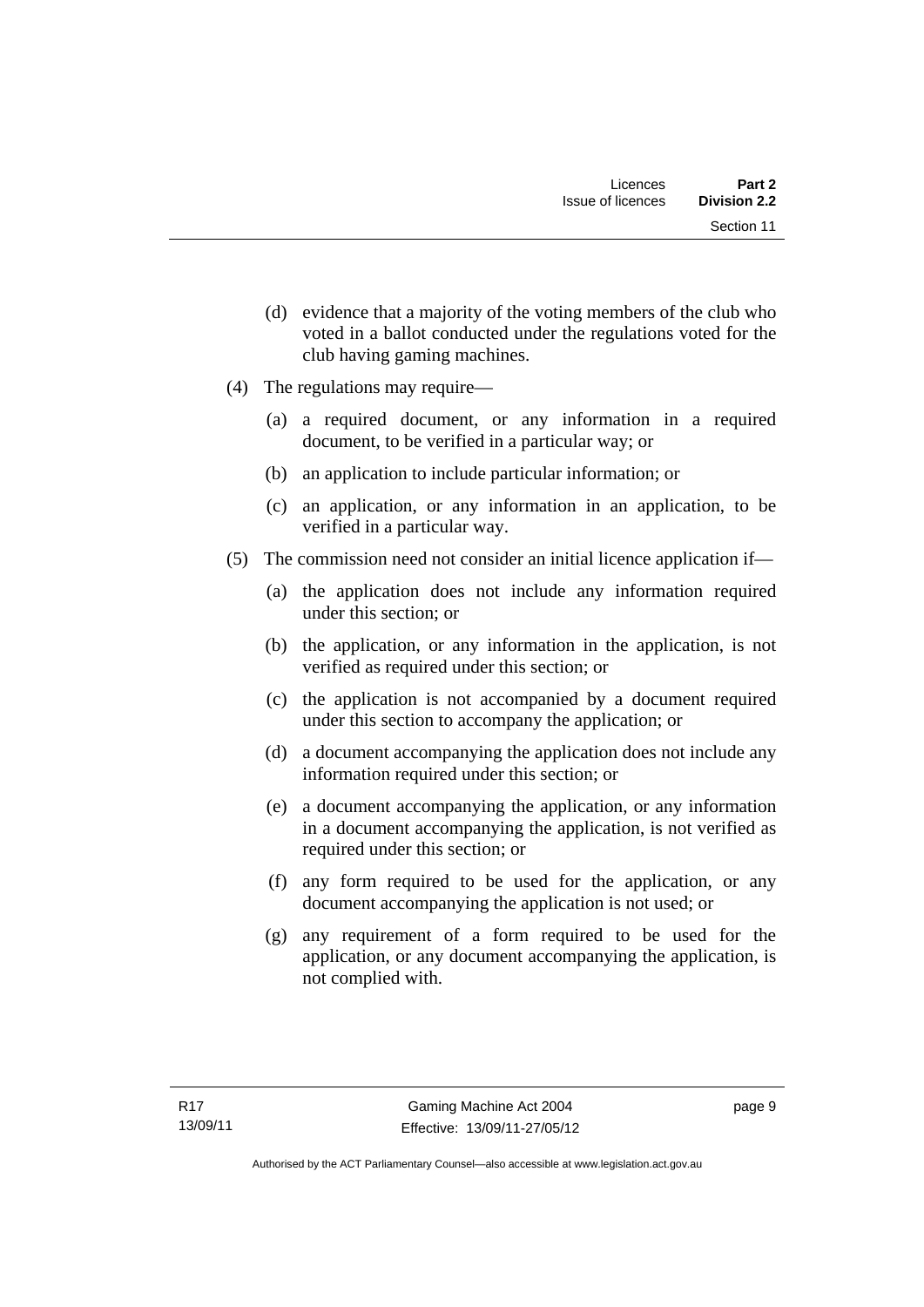## <span id="page-21-0"></span>**12 Issue of licences**

- (1) This section applies to an initial licence application under section 11.
- (2) The commission must issue a licence to the applicant if—
	- (a) the applicant is an eligible person;
	- *Note* Eligibility for individuals—see s 20. Eligibility for corporations—see s 21.
	- (b) for an application by a club—a majority of the voting members of the club who voted in a ballot conducted under the regulations voted for the club having gaming machines; and
	- (c) the commission is satisfied about each additional mandatory requirement under section 13 in relation to the application; and
	- (d) authorising the use of the number of gaming machines to be authorised by the licence would not contravene section 35 (Maximum number of gaming machines allowed).
- (3) However, the commission may refuse to issue a licence to a club if a ground for refusing the licence exists under section 14.
- (4) A licence may be conditional.

### **Example**

a condition that a gaming area be separated from other parts of the premises

- *Note* An example is part of the Act, is not exhaustive and may extend, but does not limit, the meaning of the provision in which it appears (see Legislation Act, s 126 and s 132).
- (5) In deciding the number and kind of gaming machines to be allowed under a licence, the commission must consider the following:
	- (a) the size and layout of the premises the application relates to;
	- (b) the size and layout of the proposed gaming area;

R17 13/09/11

Authorised by the ACT Parliamentary Counsel—also accessible at www.legislation.act.gov.au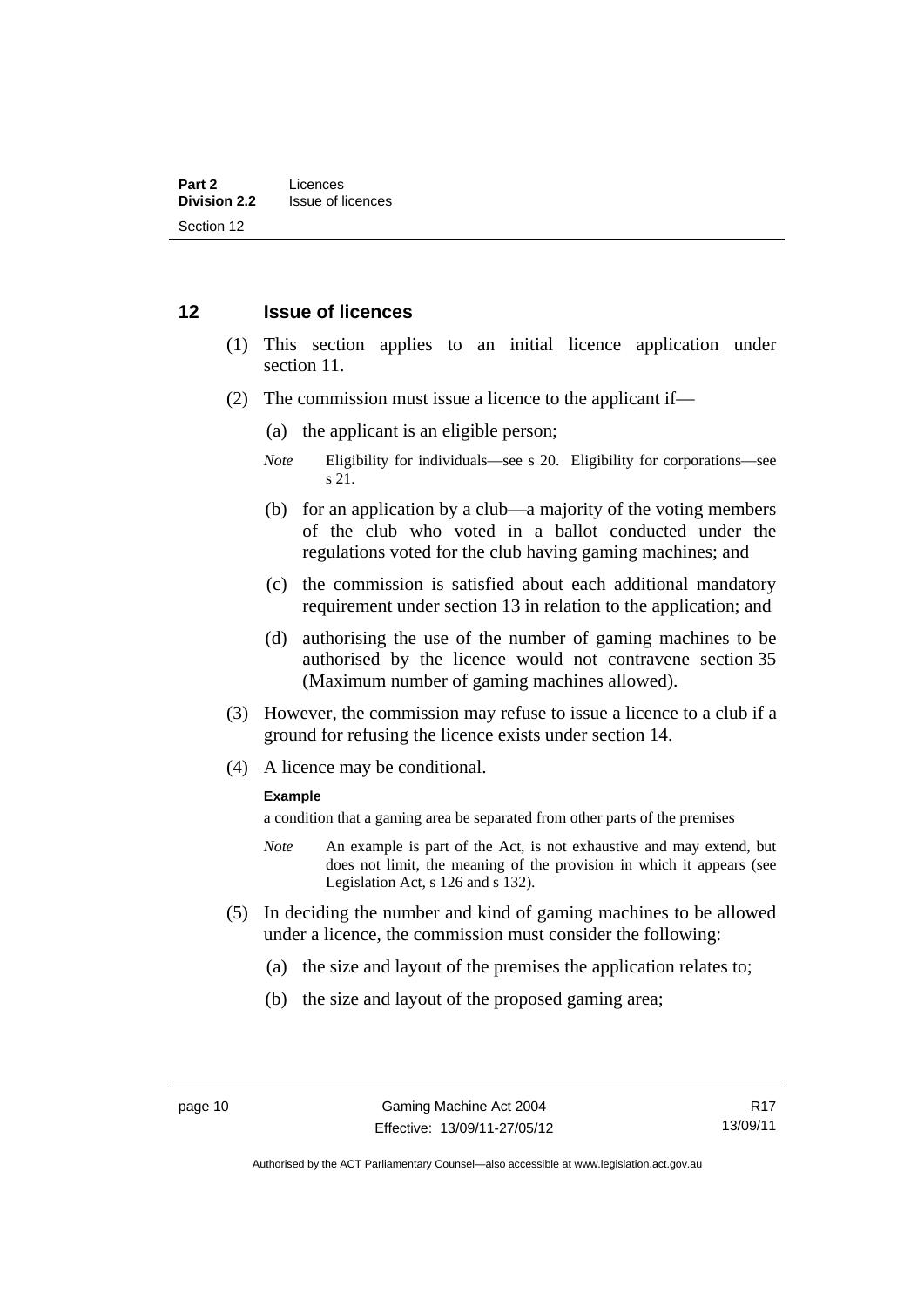- (c) for an application by a club—
	- (i) the number of club members worked out under the regulations; and
	- (ii) the ratio of club members to the number and kinds of gaming machines held by the licensee; and
	- (iii) the extent to which the club has contributed to, or is likely to contribute to, the community, supported and benefited the community;
- (d) the social impact assessment for the application for the licence and any submission made on the assessment within the 6-week comment period under section 19;
- (e) what the commission may allow under section 16.
- (6) The commission may consider any other relevant matter.

## <span id="page-22-0"></span>**13 Additional mandatory requirements for issue of licence**

- (1) The following requirements are mandatory requirements under section 12 (2) (c) for an initial licence application:
	- (a) for a corporation (including a club)—the rules and control procedures of the corporation to control the operation of gaming machines are adequate to control that operation;
	- (b) the size and layout of the proposed gaming area are suitable for the installation of gaming machines;
	- (c) the applicant is likely to comply with this Act;

### **Example**

If the applicant previously held a licence, the commission may consider how well the applicant complied with its conditions in assessing whether the applicant is likely to comply with this Act.

*Note* An example is part of the Act, is not exhaustive and may extend, but does not limit, the meaning of the provision in which it appears (see Legislation Act, s 126 and s 132).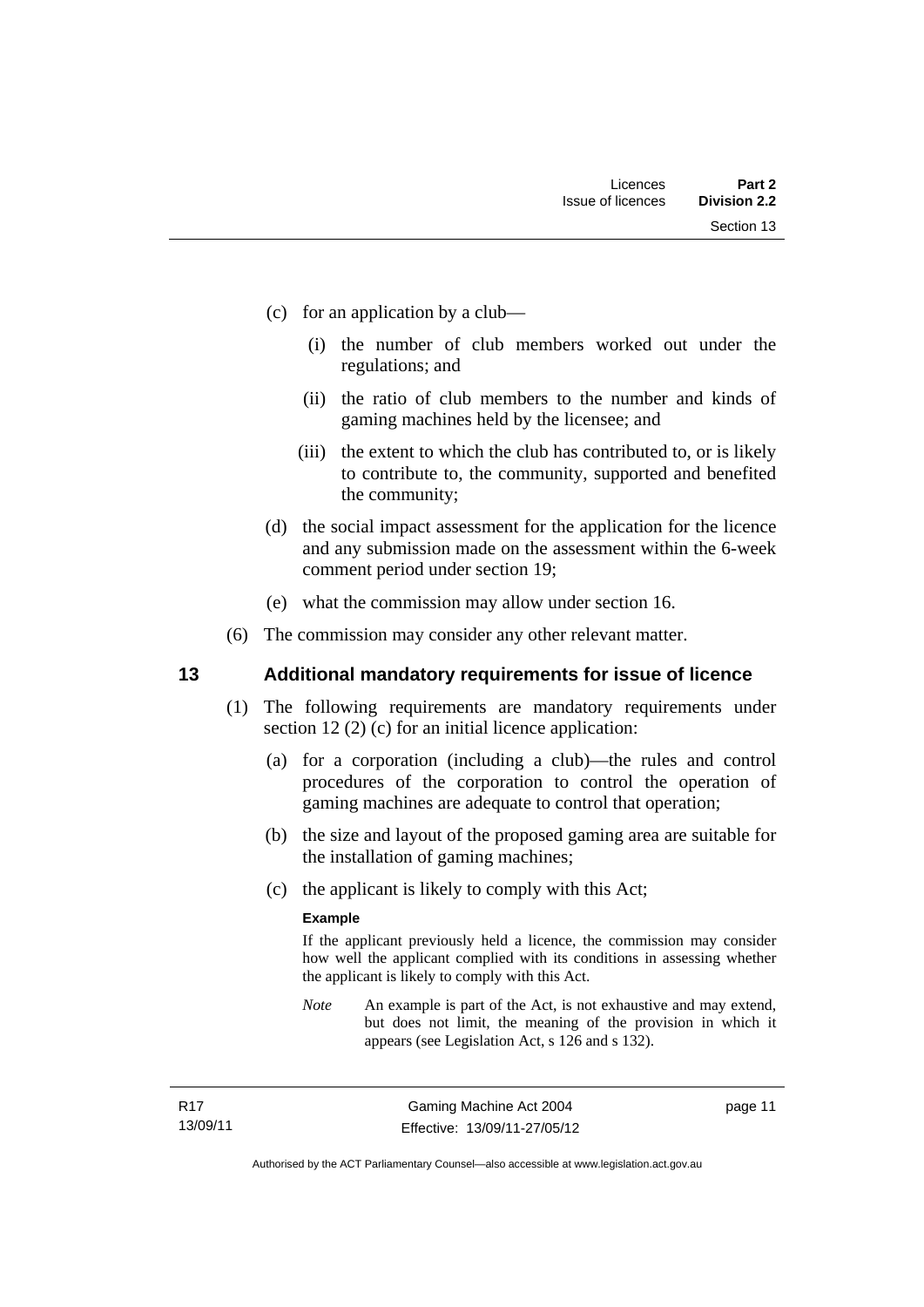- (d) if an on licence applies to the premises to which the application relates—the premises are used by people mainly for drinking alcohol;
- (e) taking into consideration the social impact assessment for the application and any submission made on the assessment within the 6-week comment period under section 19, the issue of the licence is appropriate.

### **Example for par (e)**

the issue of a licence for the premises to which a general licence or on licence applies may not be appropriate if it would adversely affect the nature or character of the premises and the general use and enjoyment of the premises

 (2) In deciding whether a proposed gaming area is suitable for the installation of gaming machines, the commission must consider the safety and comfort of, and harm minimisation strategies for, patrons.

# <span id="page-23-0"></span>**14 Grounds for refusing initial licence application by club**

- (1) The commission may refuse to issue a gaming machine licence to an applicant that is a club if satisfied that—
	- (a) payments for goods and services supplied to a club, including the rental or lease payments for the club's premises, are related to the level of gaming machine performance; or

### **Examples—goods and services**

- food and beverages
- cleaning services
- gaming machines
- *Note* An example is part of the Act, is not exhaustive and may extend, but does not limit, the meaning of the provision in which it appears (see Legislation Act, s 126 and s 132).
- (b) someone, other than the lessor or leasing agent, will receive a payment or benefit during or at the end of a lease, agreement or arrangement entered into by the club for its premises; or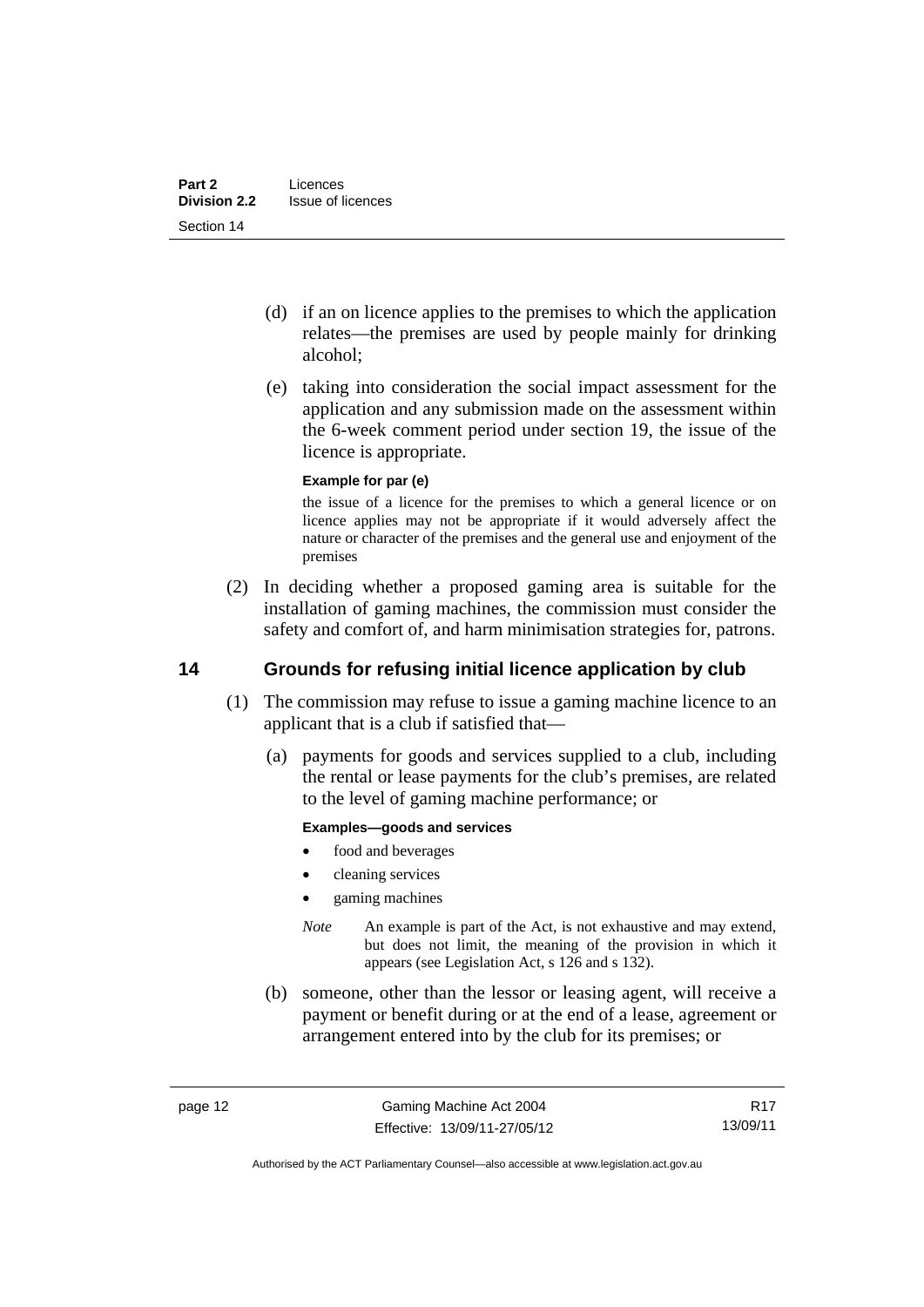- (c) the election of a member of the club's management committee or board has been decided, controlled or influenced in a significant way, or to a significant degree, by—
	- (i) people who are not voting members of the club; or
	- (ii) only some voting members of the club; or
- (d) the voting members of the club, taken as a group, do not have complete control over the election of all members of the club's management committee or board; or
- (e) each voting member of the club does not have an equal right to elect people, and to nominate or otherwise choose people for election, to the club's management committee or board; or
- (f) if the club does not own its premises—an executive officer or employee of the club is also the club's lessor, or an associate of the club's lessor; or
- (g) an executive officer or employee of the club is a creditor, or an associate of a creditor, of the club; or
- (h) the club's management committee or board does not, for any reason, have complete control over the club's business or operations, or a significant aspect of the club's business or operations; or
- (i) the club is being, or may be, used as a device for individual gain or commercial gain by someone other than the club.
- (2) However, the commission must not refuse to issue a gaming machine licence under subsection  $(1)$   $(c)$ ,  $(d)$  or  $(e)$  only because—
	- (a) the commission is satisfied that the election of a member of the club's management committee or board has been decided, controlled or influenced in a significant way, or to a significant degree, by an associated organisation; or
	- (b) the voting members of the club, taken as a group, do not have complete control over the election of all members of the club's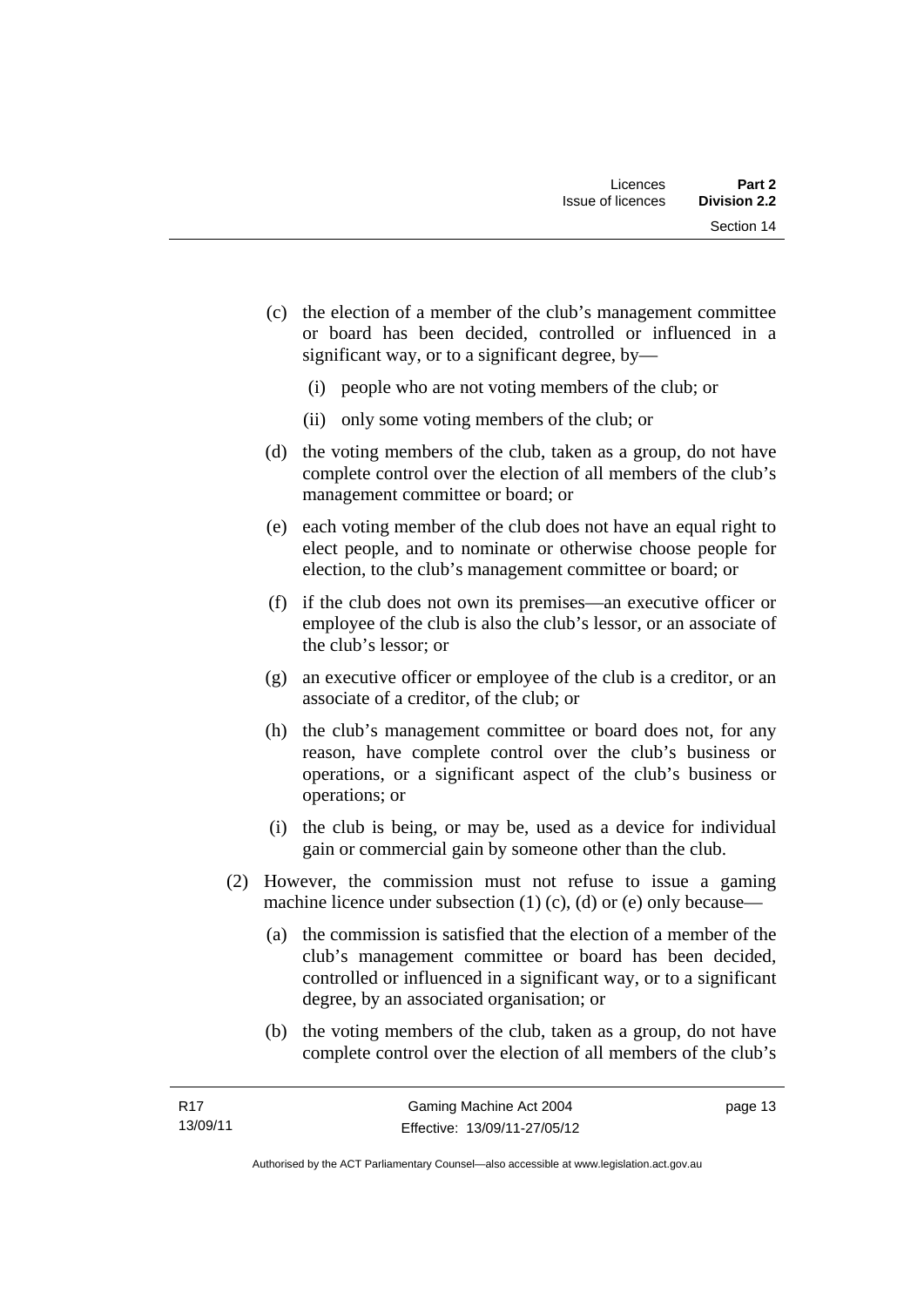management committee or board because an associated organisation has some control; or

 (c) each voting member of the club does not have an equal right to elect people, and to nominate or otherwise choose people for election, to the club's management committee or board because an associated organisation has a right to elect, nominate or otherwise choose people for election.

## <span id="page-25-0"></span>**15 Form of licence**

- (1) A licence must—
	- (a) state the number and class of gaming machines that the licensee is allowed to operate; and

### **Example**

3 class B gaming machines

- *Note* An example is part of the Act, is not exhaustive and may extend, but does not limit, the meaning of the provision in which it appears (see Legislation Act, s 126 and s 132).
- (b) state the premises, and each part of the premises (the *gaming areas*), where the licensee is allowed to operate the gaming machines; and
- (c) include a schedule that contains the serial number of each gaming machine authorised to be operated under the licence.
- (2) The regulations may prescribe other requirements in relation to the form of a licence.

# <span id="page-25-1"></span>**16 Restrictions on what commission may authorise—nonclubs**

 (1) This section applies if the commission must issue a licence under section 12 on an initial licence application.

Authorised by the ACT Parliamentary Counsel—also accessible at www.legislation.act.gov.au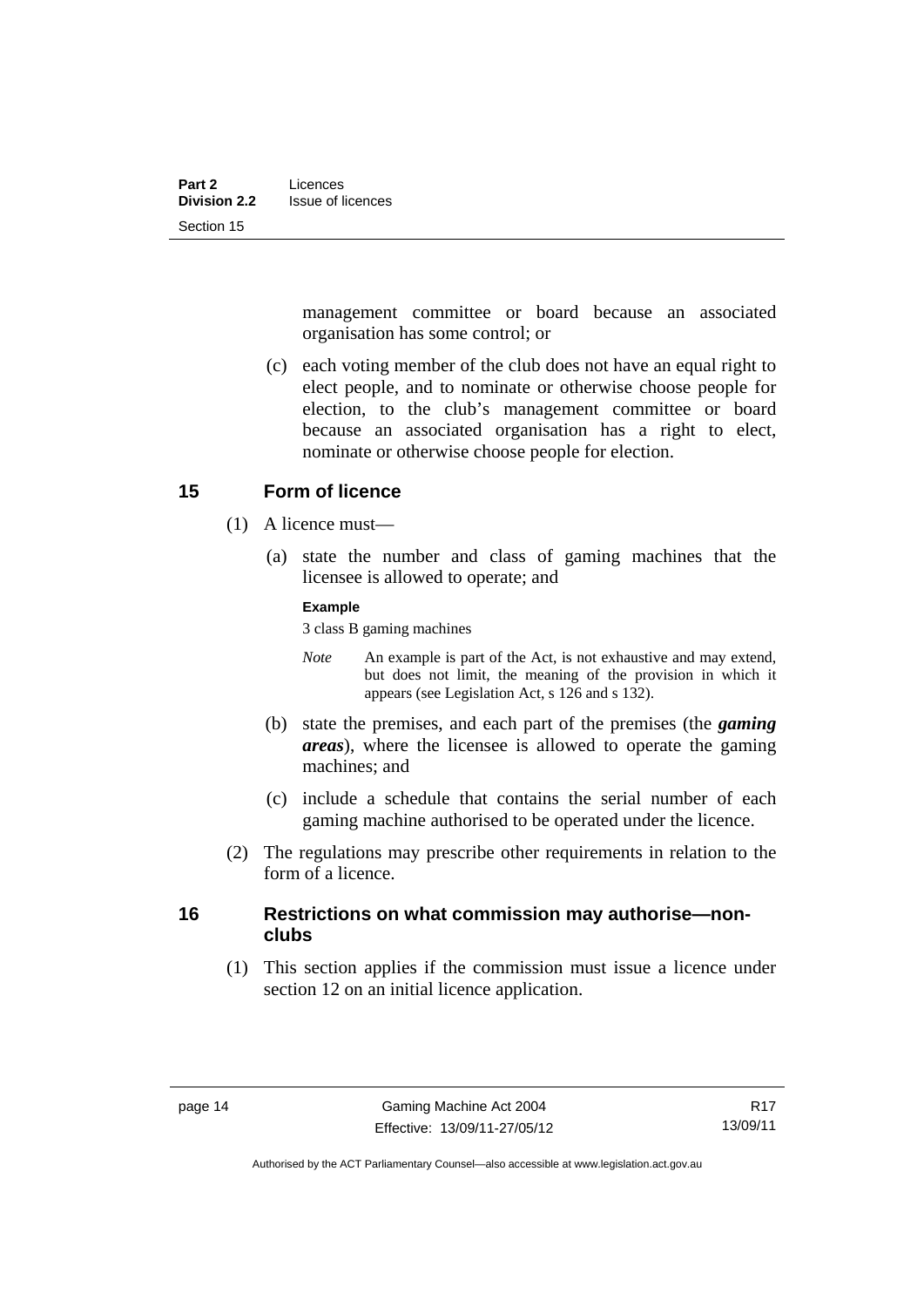- (2) The commission may issue a licence that authorises the use of no more than 10 class B gaming machines, and no class C gaming machines, if—
	- (a) a general licence applies to the premises to which the application relates; and
	- (b) the premises have at least 12 rooms that are used for residential accommodation for lodgers or guests.
- (3) The commission may issue a licence that authorises the use of no more than 2 class B gaming machines, and no class C gaming machines, if—
	- (a) a general licence applies to the premises to which the application relates; but
	- (b) the premises have fewer than 12 rooms (including no rooms) that are used for residential accommodation for lodgers or guests.
- (4) The commission may issue a licence that authorises the use of 2 class B gaming machines, and no class C gaming machines, if an on licence applies to the premises to which the application relates.

# <span id="page-26-0"></span>**17 No available gaming machines**

- (1) This section applies to an applicant for an initial licence if—
	- (a) the maximum number of gaming machines allowed on all licensed premises in the ACT has been reached; and
	- (b) the commission would otherwise have issued a licence to the applicant.
	- *Note* The maximum number of gaming machines on all licensed premises in the ACT is set under s 35.
- (2) The commission must—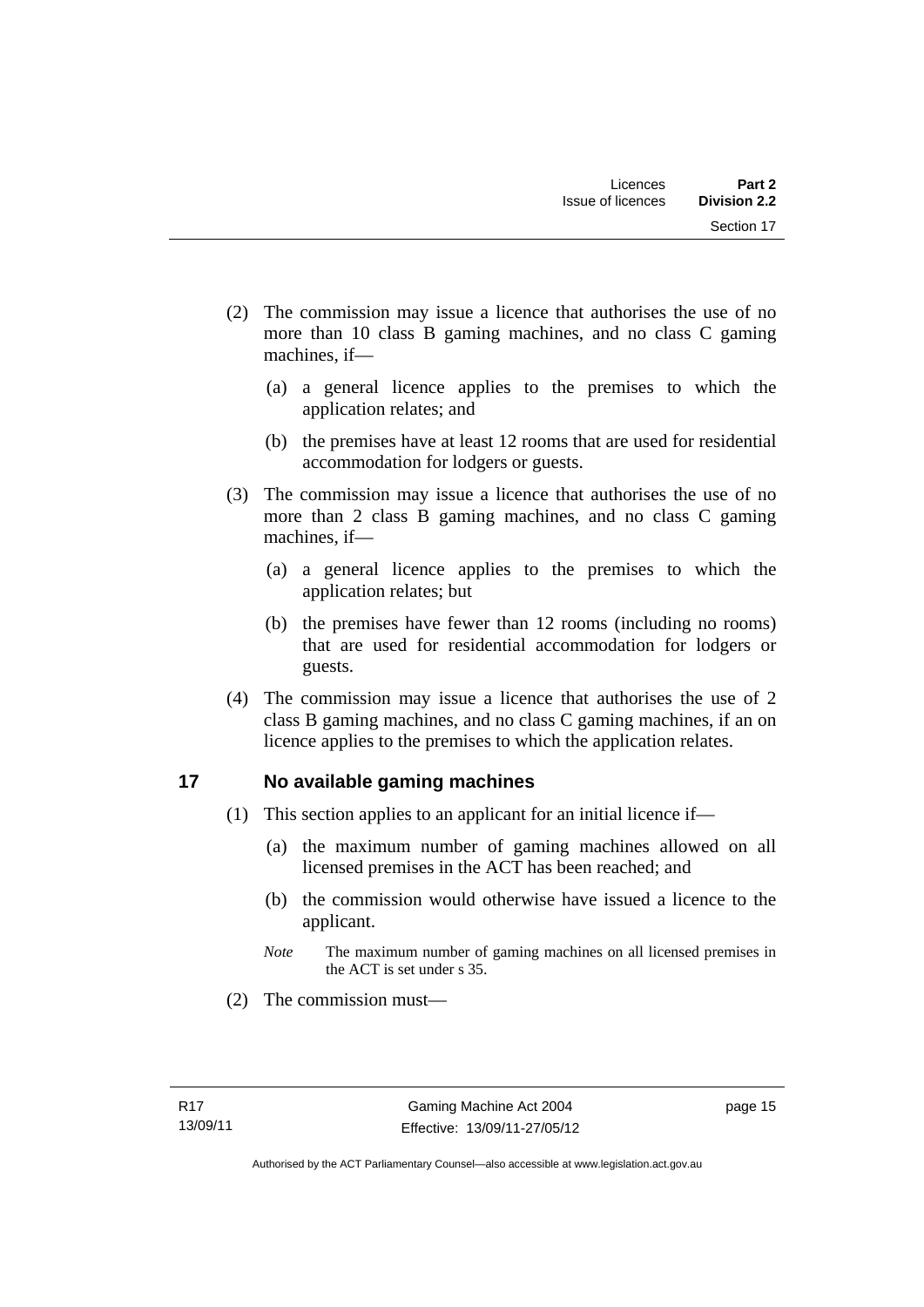- (a) tell the applicant that the maximum number of gaming machines allowed on all licensed premises in the ACT has been reached; and
- (b) give the applicant a certificate (a *certificate of suitability*) stating that the commission would otherwise have issued a licence to the applicant and that the number of machines the applicant is to be authorised to operate will be determined when—
	- (i) the number of gaming machines allowed to be operated on all licensed premises in the ACT falls below the maximum number of gaming machines allowed on all licensed premises in the ACT; or
	- (ii) the commission is considering the transfer of a licence to the applicant under section 32 (Transfer of licence).

# <span id="page-27-0"></span>**Division 2.3 Social impact assessments**

# <span id="page-27-1"></span>**18 Social impact assessment**

- (1) A social impact assessment for an initial licence application or licence amendment application is a written assessment of the likely economic and social impact of the operation of gaming machines under the proposed licence or the licence as proposed to be amended.
	- *Note* A social impact assessment is required for an initial licence application (see s 11 (2) (a)) and certain licence amendment applications (see s 22 (2)).
- (2) The regulations may make provision in relation to social impact assessments, including, for example—
	- (a) the requirements that must be satisfied by a social impact assessment; and
	- (b) the matters to be addressed by a social impact assessment; and

Authorised by the ACT Parliamentary Counsel—also accessible at www.legislation.act.gov.au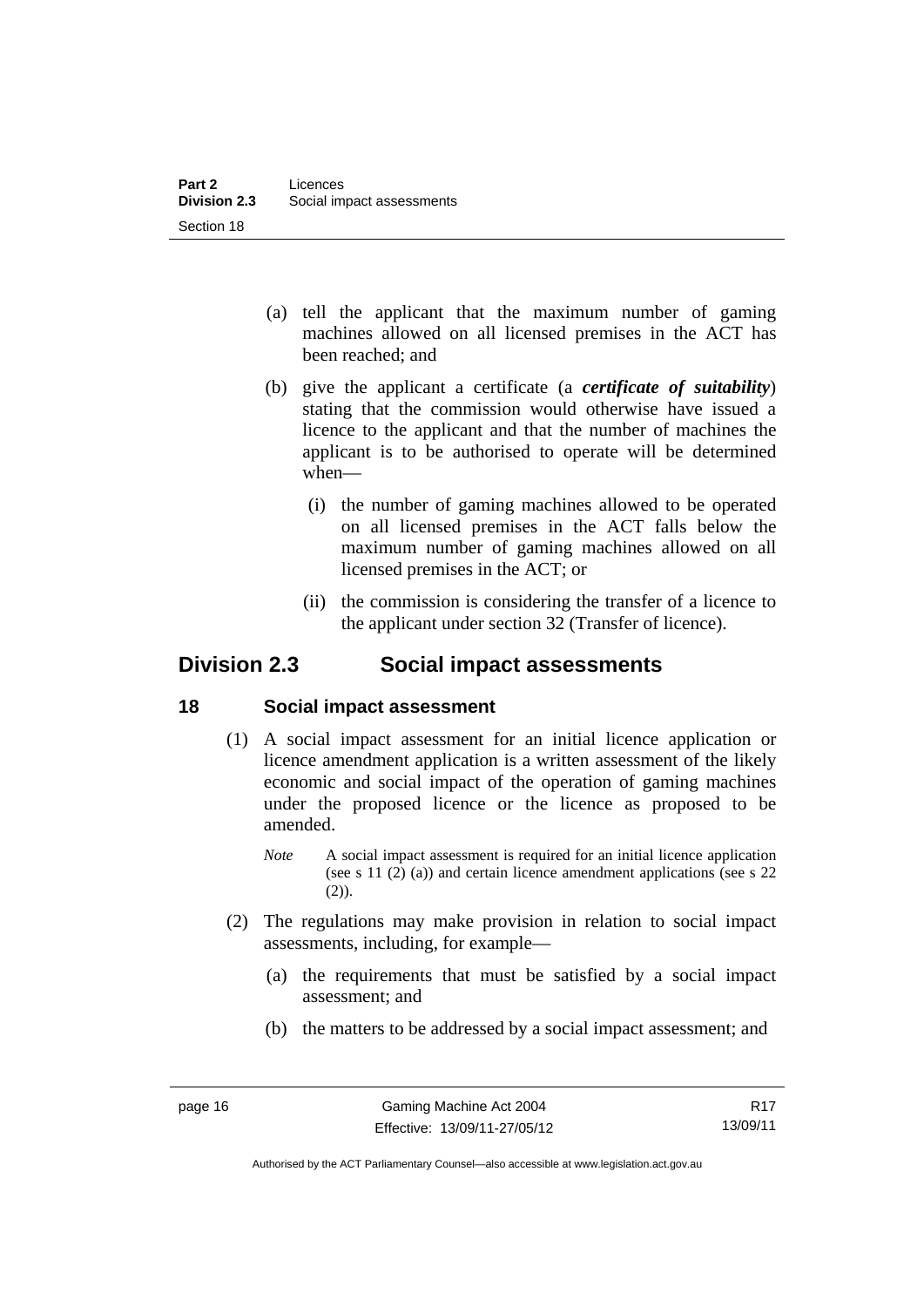- (c) the information to be given in a social impact assessment.
- *Note* An example is part of the Act, is not exhaustive and may extend, but does not limit, the meaning of the provision in which it appears (see Legislation Act, s 126 and s 132).

### <span id="page-28-0"></span>**19 Publication of social impact assessments by applicant**

- (1) This section applies if an applicant for a licence or amendment of a licence is required to provide a social impact assessment.
- (2) The applicant must publish an advertisement about the application in a newspaper published and circulating in the ACT.
	- *Note* If a form is approved under the Control Act, s 53D for an advertisement, the form must be used.
- (3) The advertisement must state that—
	- (a) the social impact assessment for the application will be available for inspection by members of the public at the commission's office during ordinary business hours for 6 weeks after a day stated in the advertisement (the *6-week comment period*); and
	- (b) any written submissions about the social impact assessment may be made to the commission within the 6-week comment period.
- (4) Before the beginning of the 6-week comment period, the applicant must give the commission—
	- (a) the social impact assessment for the application; and
	- (b) a copy of the advertisement for the application mentioned in subsection (2).
- (5) On or before the day the advertisement is published, the applicant must place a sign (the *information sign*) containing information about the application in a prominent position outside each public entrance to the premises to which the application relates, and ensure that the sign stays at the entrance for the 6-week comment period.

page 17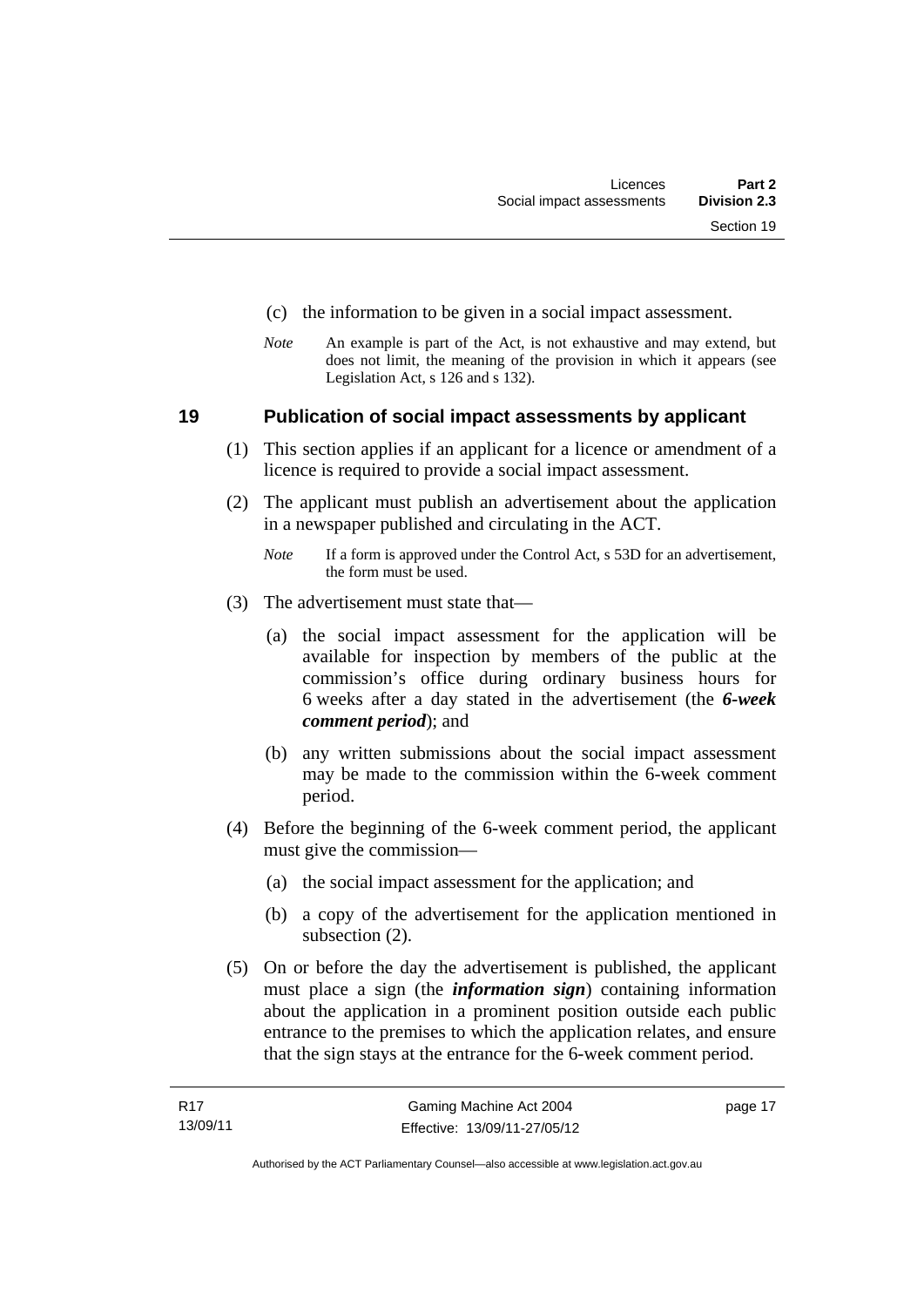- (6) The information sign for an application must include the following:
	- (a) a description of the application;
	- (b) a statement of when and where the social impact assessment for the application will be available;
	- (c) an invitation to make written submissions to the commission about the social impact assessment within the 6-week comment period;
	- (d) when the 6-week comment period ends;
	- (e) details of where to get more information about the application.
- (7) The commission must make the social impact assessment available for inspection by members of the public at the commission's office during ordinary business hours during the 6-week comment period.
- (8) The commission must not decide the application until the 6-week comment period has ended.

# <span id="page-29-0"></span>**Division 2.4 Eligible people**

# <span id="page-29-1"></span>**20 Eligibility of individuals**

- (1) For this Act, an individual, other than an applicant for a licence, is an *eligible person* if there is not a disqualifying ground in relation to the individual.
- (2) For this Act, an individual who is an applicant for a licence is an *eligible person* for the application if—
	- (a) the individual—
		- (i) is an adult; and
		- (ii) holds a general licence or on licence; and
	- (b) there is not a disqualifying ground in relation to the individual.

Authorised by the ACT Parliamentary Counsel—also accessible at www.legislation.act.gov.au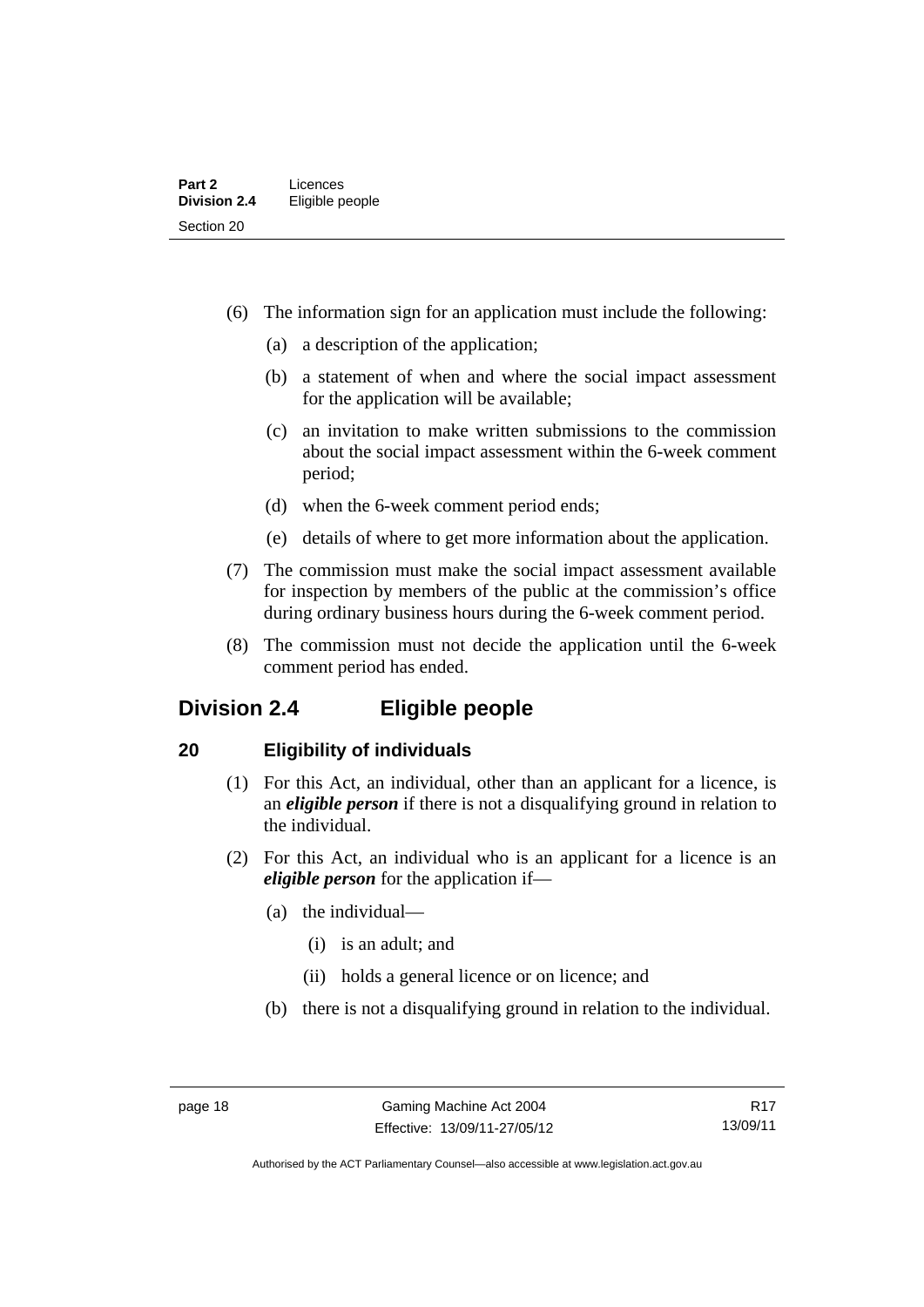- (3) Each of the following is a *disqualifying ground* in relation to an individual:
	- (a) the individual has been convicted, or found guilty, within the previous 5 years, whether in the ACT or elsewhere, of an offence—
		- (i) involving fraud or dishonesty; or
		- (ii) punishable by imprisonment for at least 1 year; or
		- (iii) against a law about gaming;
	- (b) the individual is, or at any time in the last 5 years has been, bankrupt or personally insolvent;

- (c) at any time in the last 5 years the individual was involved in the management of a corporation when—
	- (i) the corporation became the subject of a winding-up order; or
	- (ii) a controller or administrator was appointed.
- (d) at any time in the last 12 months the individual had—
	- (i) a licence cancelled under section 58 (Disciplinary action); or
	- (ii) a licence cancelled under section 64 (Cancellation of licences because of cancellation etc of general and on licences); or
	- (iii) an application for approval as a supplier refused, on the basis that the person provided false or misleading information, under section 72 (Application and approval as supplier); or

*Note Bankrupt or personally insolvent*—see the Legislation Act, dictionary, pt 1.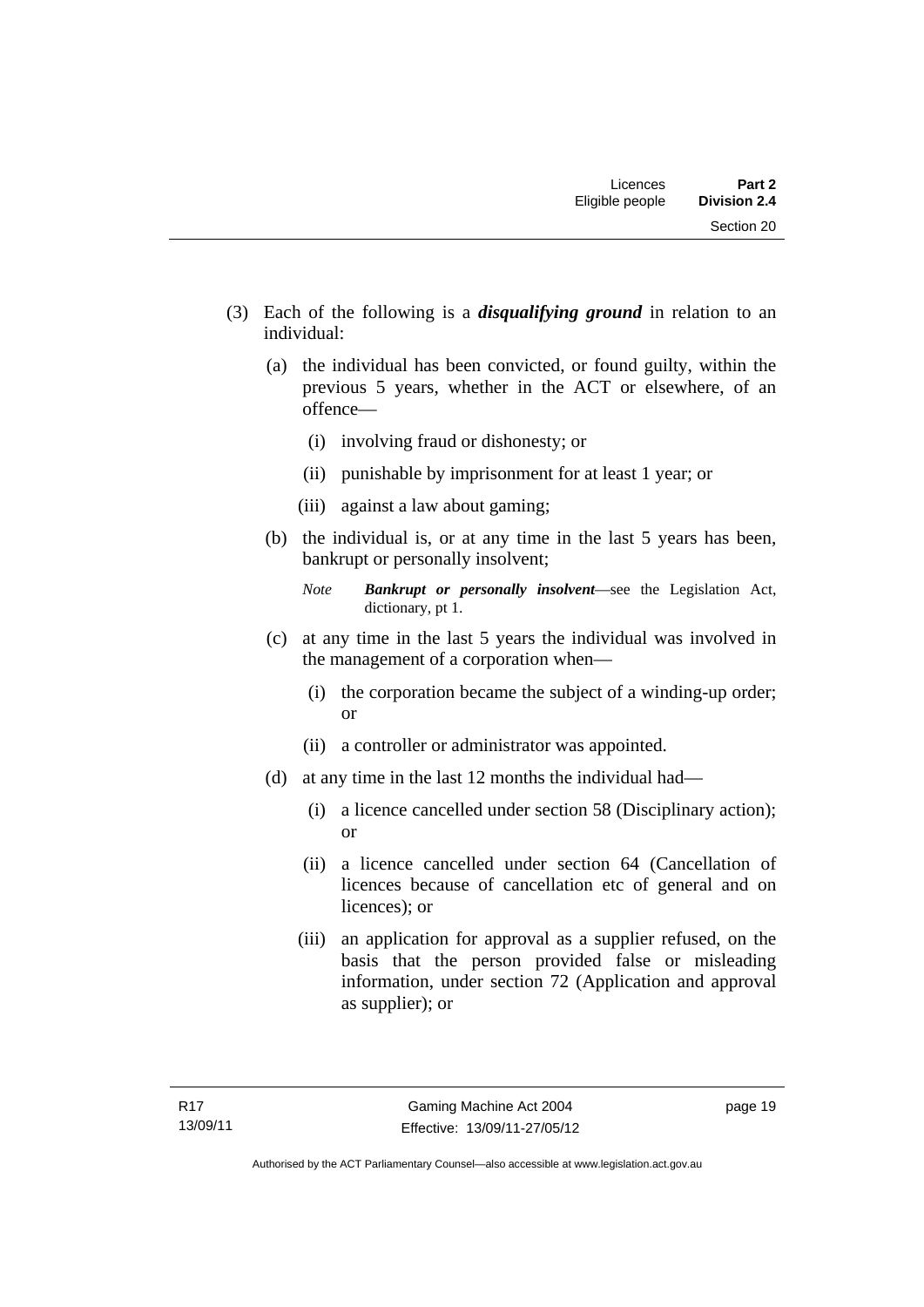- (iv) approval as a supplier cancelled under section 73A (Cancellation etc of supplier's approval); or
- (v) an application for approval as a technician refused, on the basis that the person provided false or misleading information, under section 75 (Approval of technicians); or
- (vi) approval as a technician cancelled under section 79 (1) (a) or (c) (Cancellation etc of technician's approval); or
- (vii) an application for approval as an attendant refused, on the basis that the person provided false or misleading information, under section 86 (Approval of attendants); or
- (viii) approval as an attendant cancelled under section 91 (1) (a) or (c) (Cancellation etc of attendant's approval).
- (4) Despite subsection (3), the commission may decide that the individual is an *eligible person* even though there is a disqualifying ground in relation to the individual.
- (5) However, the commission must not make a decision under subsection (4) unless satisfied that—
	- (a) if the individual is an applicant for a licence—the operation of gaming machines by the individual would not adversely affect the public; and
	- (b) it is otherwise in the public interest that the individual be treated as an eligible person.

# <span id="page-31-0"></span>**21 Eligibility of clubs and other corporations**

- (1) A corporation is an *eligible person* if—
	- (a) each executive officer and influential person of the corporation is an eligible person; and
	- (b) for a club—it is an eligible club; or

Authorised by the ACT Parliamentary Counsel—also accessible at www.legislation.act.gov.au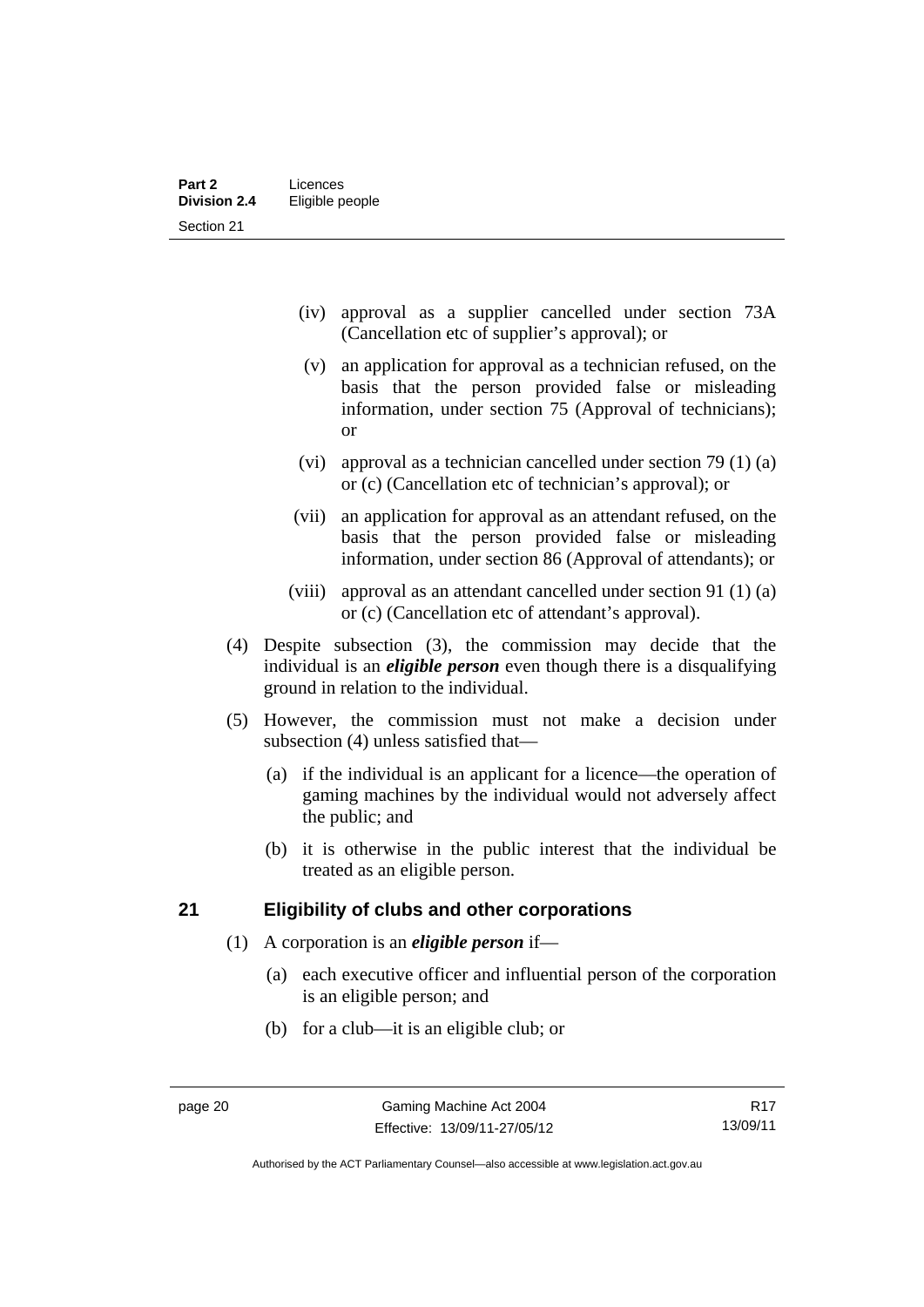- (c) for a corporation that is not a club—the corporation holds a general licence or on licence; and
- (d) the corporation is not the subject of a winding-up order, and has not been the subject of a winding-up order in the last 3 years; and
- (e) a controller or administrator has not been appointed for the corporation in the last 3 years; and
- (f) the corporation is not the subject of an auditor's opinion that it is not able to pay all of its debts as and when they become due and payable; and
- (g) the corporation is not the subject of an auditor's adverse opinion or disclaimer of opinion, within the meaning of Auditing Standard ASA 705.
- (2) Despite subsection (1), the commission may decide that the corporation is an eligible person even though a provision of that subsection does not apply in relation to the corporation.
- (3) However, the commission must not make a decision under subsection (2) in relation to the corporation unless satisfied that—
	- (a) the operation of gaming machines by the corporation would not adversely affect the public; and
	- (b) it is otherwise in the public interest that the corporation be treated as an eligible person.
- (4) In this section:

*AUASB* means the Auditing and Assurance Standards Board established under the *Australian Securities and Investments Commission Act 2001* (Cwlth), section 227AA (1).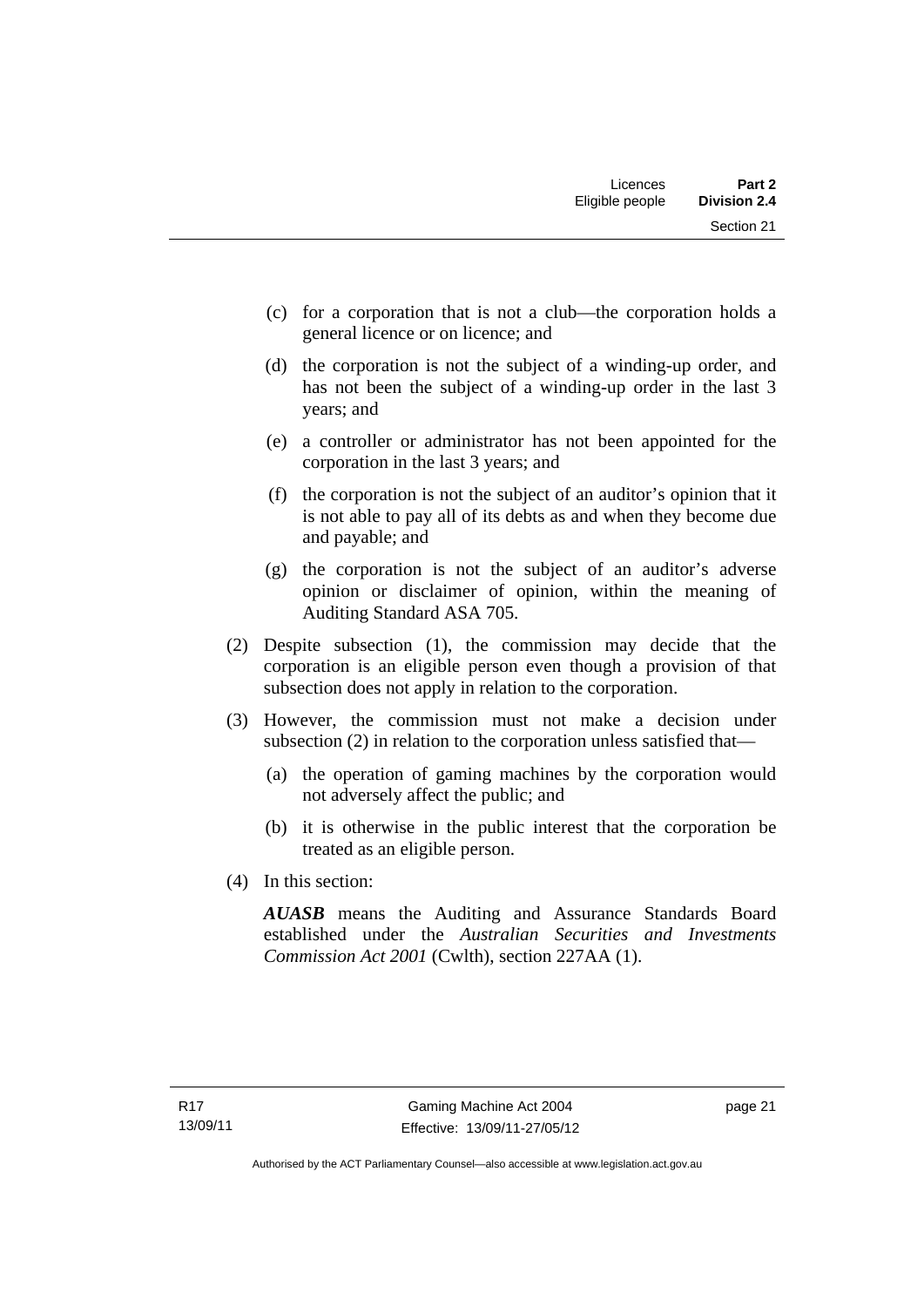*Auditing Standard ASA 705* means Auditing Standard ASA 705 *Modifications to the Opinion in the Independent Auditor's Report* made by the AUASB on 27 October 2009 under the Corporations Act, section 336 (1) (Auditing standards).

*Note* A copy of the standard is accessible at www.comlaw.gov.au.

# <span id="page-33-0"></span>**Division 2.5 Licence amendments**

# <span id="page-33-1"></span>**22 Licence amendment applications**

- (1) A licensee may apply in writing to amend the licence only—
	- (a) to increase or reduce the number of licensed gaming machines allowed under the licence; or
	- (b) to change the licensed premises, whether structurally, by changing a part of the premises where the licensee is allowed to operate gaming machines or by moving the gaming machines to different premises; or
	- (c) to change the percentage payout of a licensed gaming machine used under the licence; or
	- (d) to change the basic stake denomination of a licensed gaming machine used under the licence; or
	- (e) to change the kind of a licensed gaming machine used under the licence; or

#### **Examples**

to change from King of the Thames mk 2 gaming machines to King of the Thames mk 3 gaming machines or to Magnificent Mel gaming machines

- *Note* An example is part of the Act, is not exhaustive and may extend, but does not limit, the meaning of the provision in which it appears (see Legislation Act, s 126 and s 132).
- (f) to change any other detail mentioned in the schedule to the licence.
- (2) The application must be accompanied by—

R17 13/09/11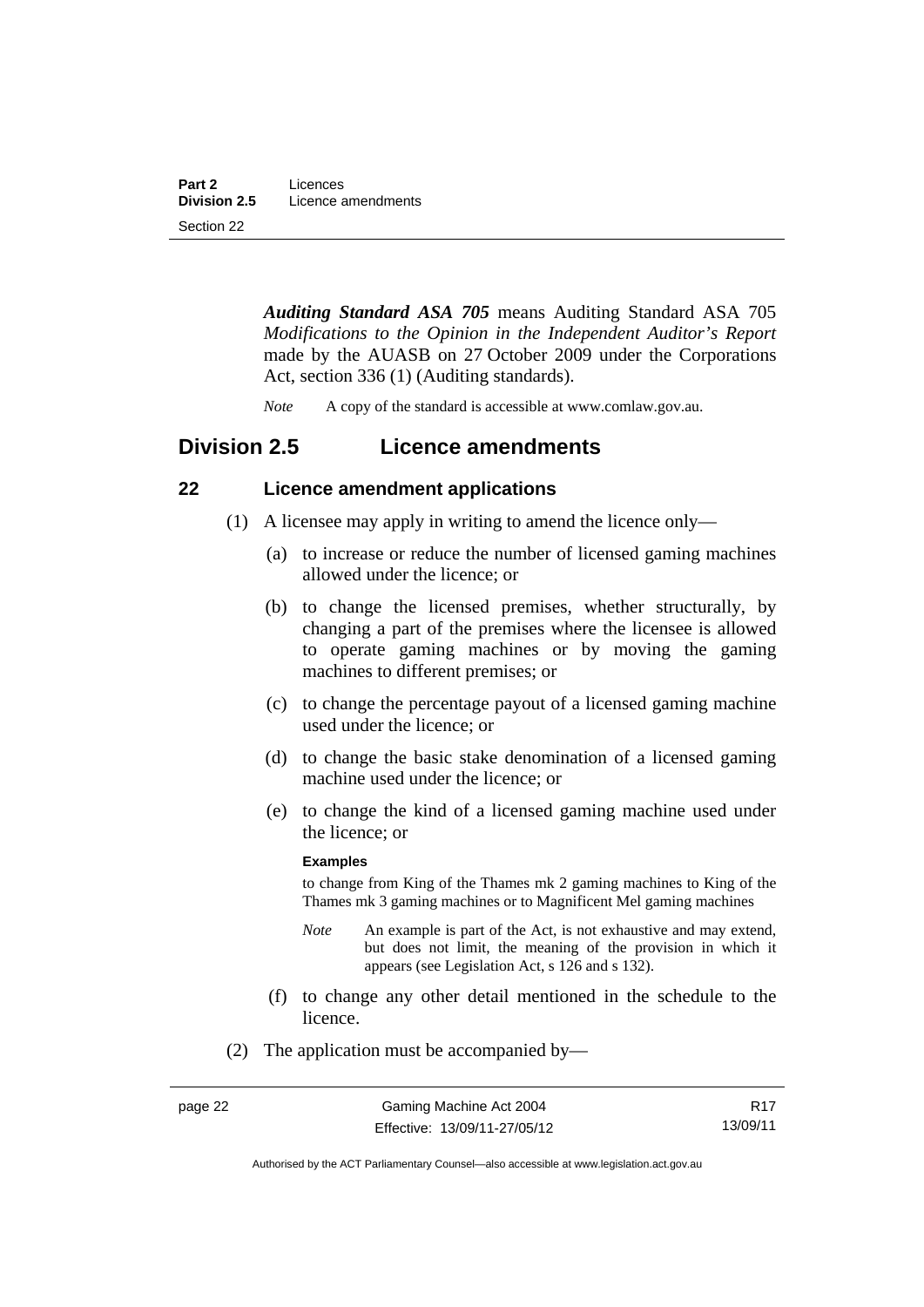- (a) if the application is for a change to licensed premises—a plan of the part of the premises where the machines are to be installed; or
- (b) for an application mentioned in subsection (1) (a) for an increase in the number of machines or subsection (1) (b) to change the licensed premises by moving the gaming machines to different premises—a social impact assessment.
- *Note* A fee may be determined under s 177 for this provision.

# <span id="page-34-0"></span>**23 Contents of licence amendment applications**

- (1) A licence amendment application must—
	- (a) be in writing signed by the applicant; and
	- (b) set out the proposed amendment to the licence; and
	- (c) explain why the applicant is seeking the amendment.
- (2) The regulations may require an application to include particular information or be accompanied by particular documents.
- (3) The commission need not decide the licence amendment application if the application is not in accordance with this section.

# <span id="page-34-1"></span>**24 Substantive licence amendments**

- (1) This section applies if a licensee has applied under section 22 for—
	- (a) an amendment of the licence mentioned in section 22 (1) (a) to increase the number of gaming machines allowed under the licence; or
	- (b) an amendment of the licence mentioned in section 22 (1) (b) to move the gaming machines to different premises.
- (2) However, this section does not apply to an amendment mentioned in subsection (1) (b) if the commission is satisfied that—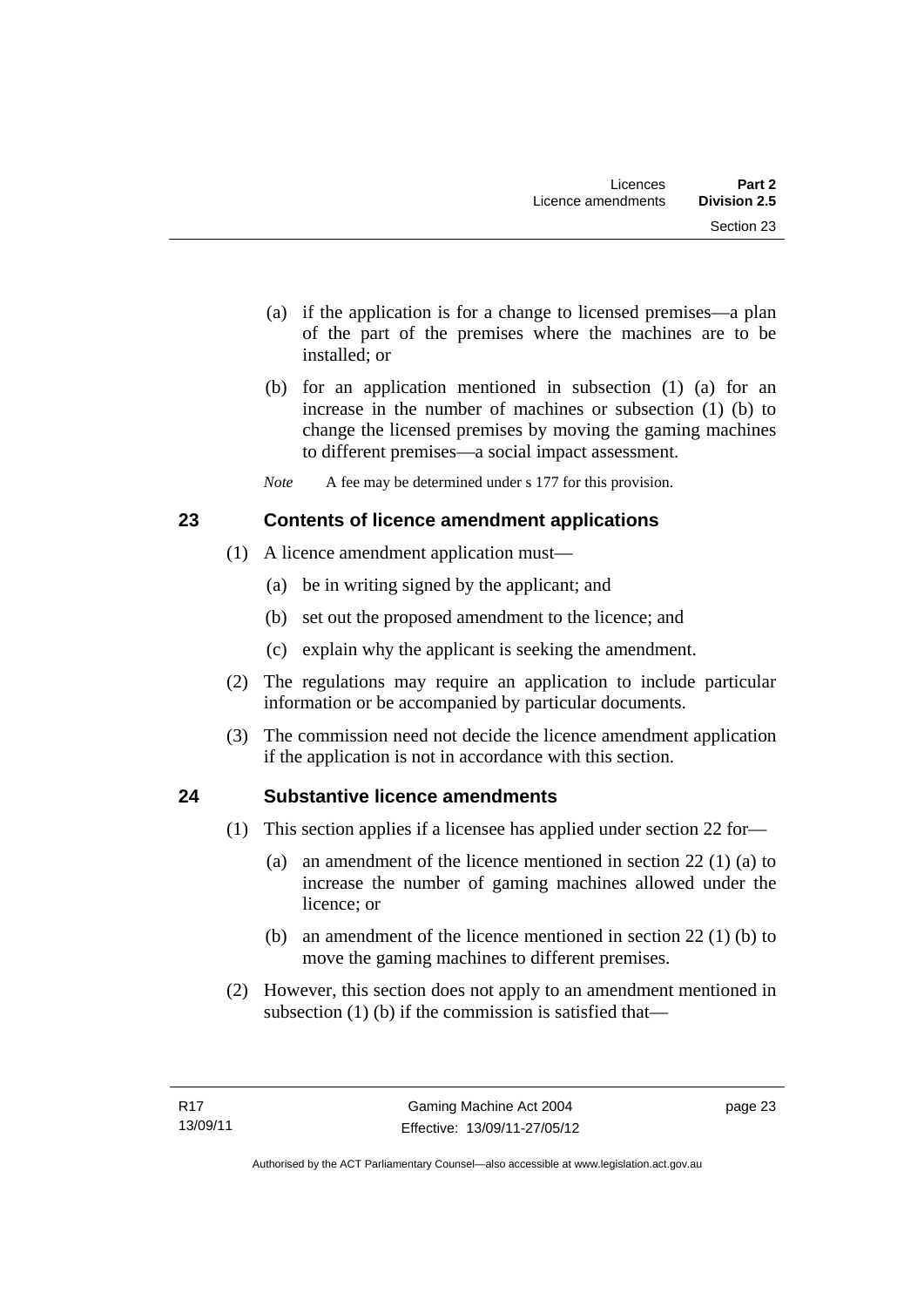- (a) the gaming machines need to be moved from the licensed premises for a good reason; and
- (b) if the amendment is approved—
	- (i) the gaming machines are to be moved to different premises temporarily; and
	- (ii) the gaming machines will not be operated in the different premises.
- (3) The commission must amend the licence in accordance with the application if—
	- (a) for an application by a club—a majority of the voting members of the club who voted in a ballot conducted under the regulations voted for the amendment; and
	- (b) for an application for an amendment mentioned in section 22 (1) (a) to increase the number of gaming machines allowed to be operated under the licence—
		- (i) the commission is satisfied that the size and layout of each gaming area are suitable for the installation of the number of extra gaming machines applied for; and
		- (ii) the authorisation of the number of extra gaming machines would not exceed the maximum number of gaming machines allowed on all licensed premises in the ACT; and
		- (iii) if the licensee is a club—the commission is satisfied that the number of club members worked out under the regulations, and the pattern of use of gaming machines by club members, is sufficient to justify the number of extra gaming machines; and
		- (iv) if the licensee is a club—the extent to which the club has contributed to, or is likely to contribute to, the

Authorised by the ACT Parliamentary Counsel—also accessible at www.legislation.act.gov.au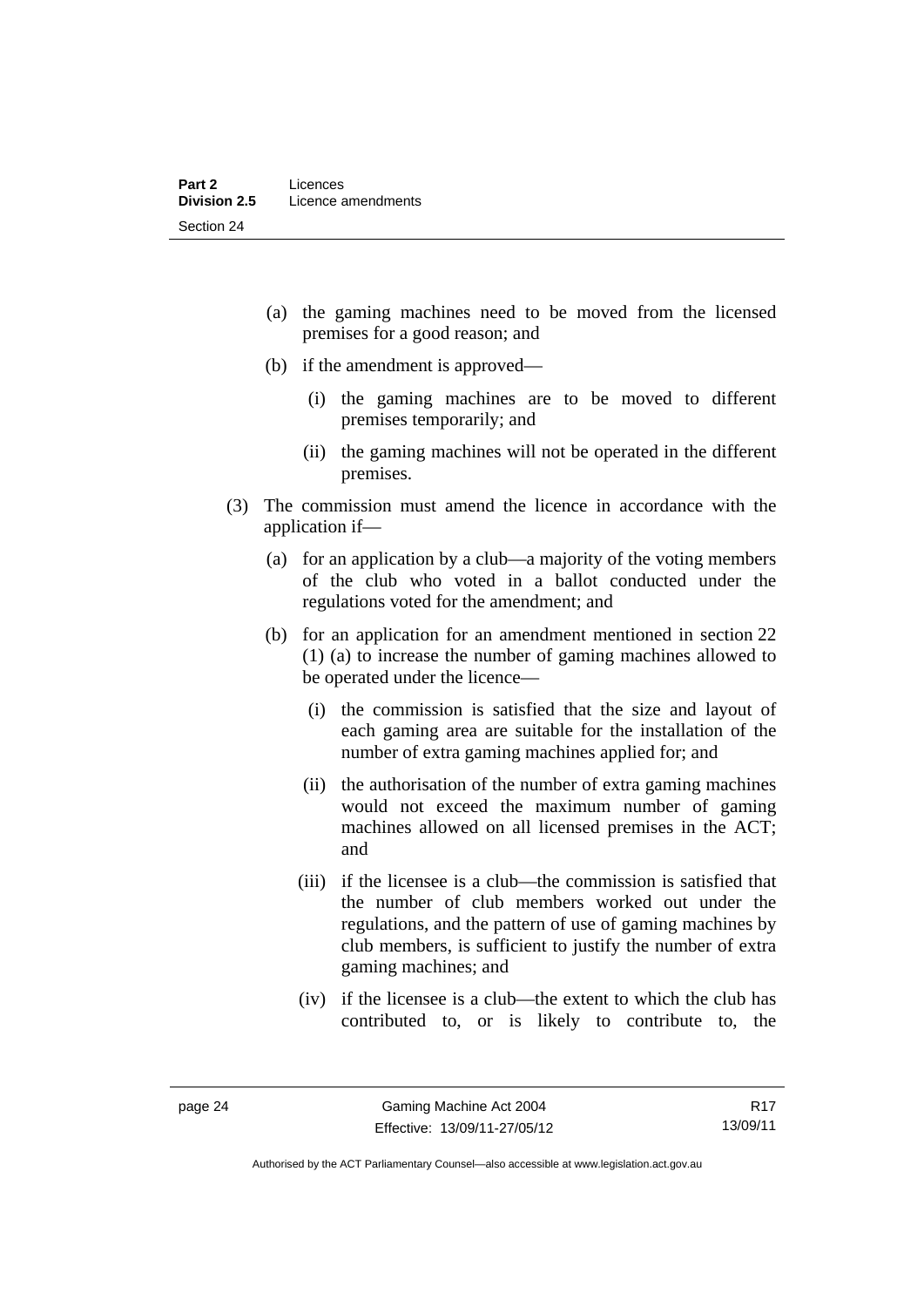community, and supported and benefited the community; and

- (c) for an application for an amendment mentioned in section 22 (1) (b)—the commission is satisfied that the size and layout of the different premises are suitable for the operation of the gaming machines allowed under the licence; and
- (d) the commission is satisfied that, taking into consideration the social impact assessment for the application and any submission made on the assessment within the 6-week comment period under section 19, the approval of the amendment is appropriate; and
- (e) the licensee does not owe an amount to the Territory under a tax law or a gaming law.
- (4) If an application is made under subsection (1) (a), the commission may amend a licence to allow the licensee to operate more gaming machines than the licensee was previously allowed to operate (the *new number* of gaming machines), but less than the number applied for, if the commission is satisfied that—
	- (a) taking into account the application, and any submissions made in relation to the social impact assessment for the application amendment of the licence to allow the new number of gaming machines is appropriate; and
	- (b) the size and layout of each gaming area is suitable for the installation of the new number of gaming machines; and
	- (c) the authorisation of the new number of gaming machines would not exceed the maximum number of gaming machines allowed on all licensed premises in the ACT; and
	- (d) if the licensee is a club—the number of club members, and the pattern of use of gaming machines by club members, is sufficient to justify the new number of gaming machines; and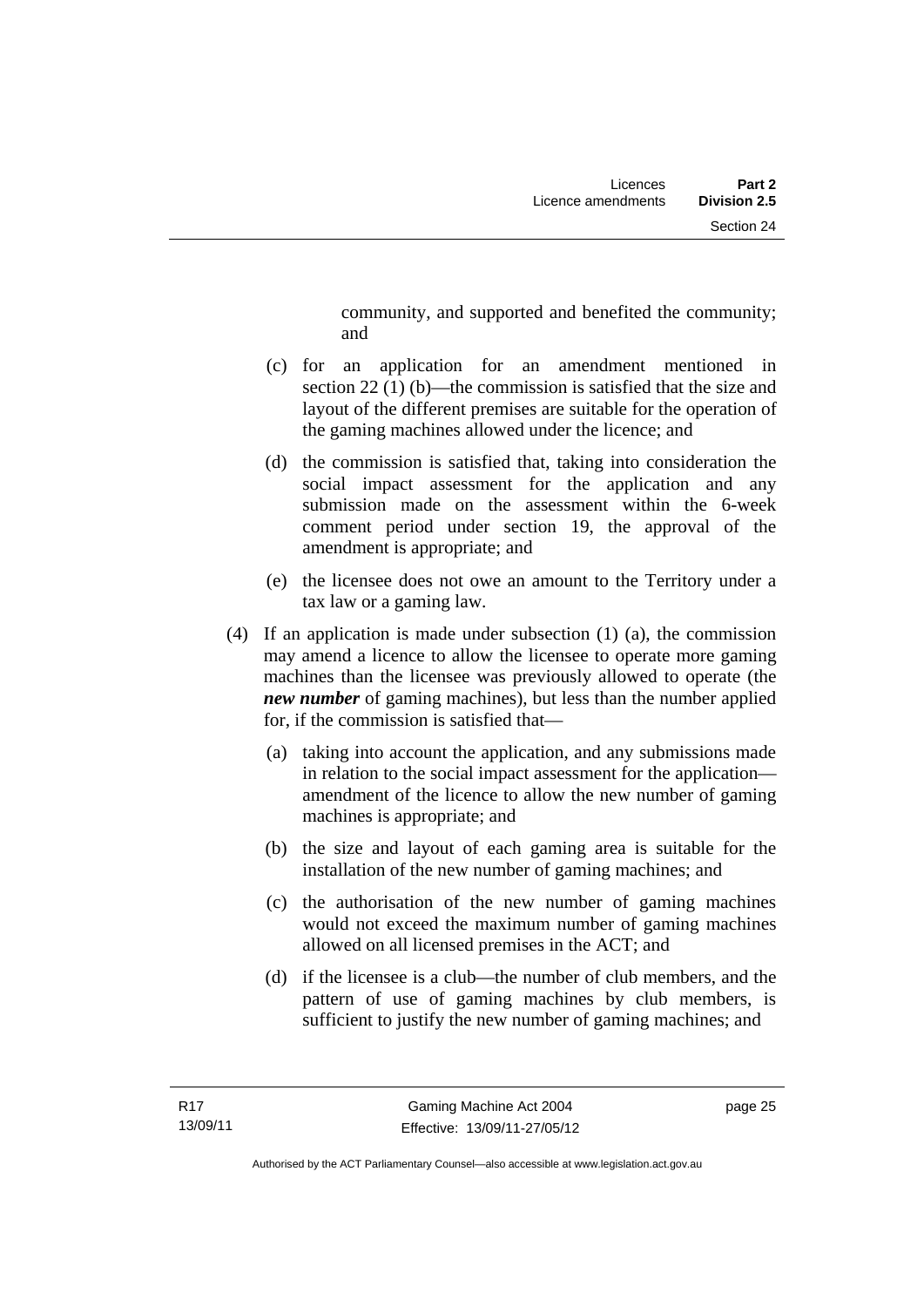- (e) if the licensee is a club—the extent to which the club has contributed to, or is likely to contribute to, the support and benefit of the community; and
- (f) the licensee does not owe an amount to the Territory under a tax law or a gaming law.

#### **25 Technical licence amendments**

- (1) This section applies if a licensee has applied under section 22 for an amendment of the licence of the following kind:
	- (a) an amendment mentioned in section 22 (1) (a) to reduce the number of gaming machines allowed under the licence;
	- (b) an amendment mentioned in section 22 (1) (b) to structurally change a gaming area on licensed premises;
	- (c) an amendment mentioned in section 22 (1) (c), (d), (e) or (f).
- (2) The commission must amend the licence in accordance with the application.
- (3) However—
	- (a) the commission must not amend the licence to structurally change a gaming area on the licensed premise unless satisfied that after the changes the gaming area will be suitable for the installation of gaming machines; and
	- (b) the commission must not amend the licence in accordance with an application under section 22 (1) (c), (d), (e) or (f) if the commission considers that the change to the gaming machine applied for is technically unsuitable.
- (4) In deciding whether a change to a gaming machine is technically unsuitable, the commission must take into account each technical evaluation of the gaming machine.

*Note Technical evaluation* means a technical evaluation under s 69.

R17 13/09/11

Authorised by the ACT Parliamentary Counsel—also accessible at www.legislation.act.gov.au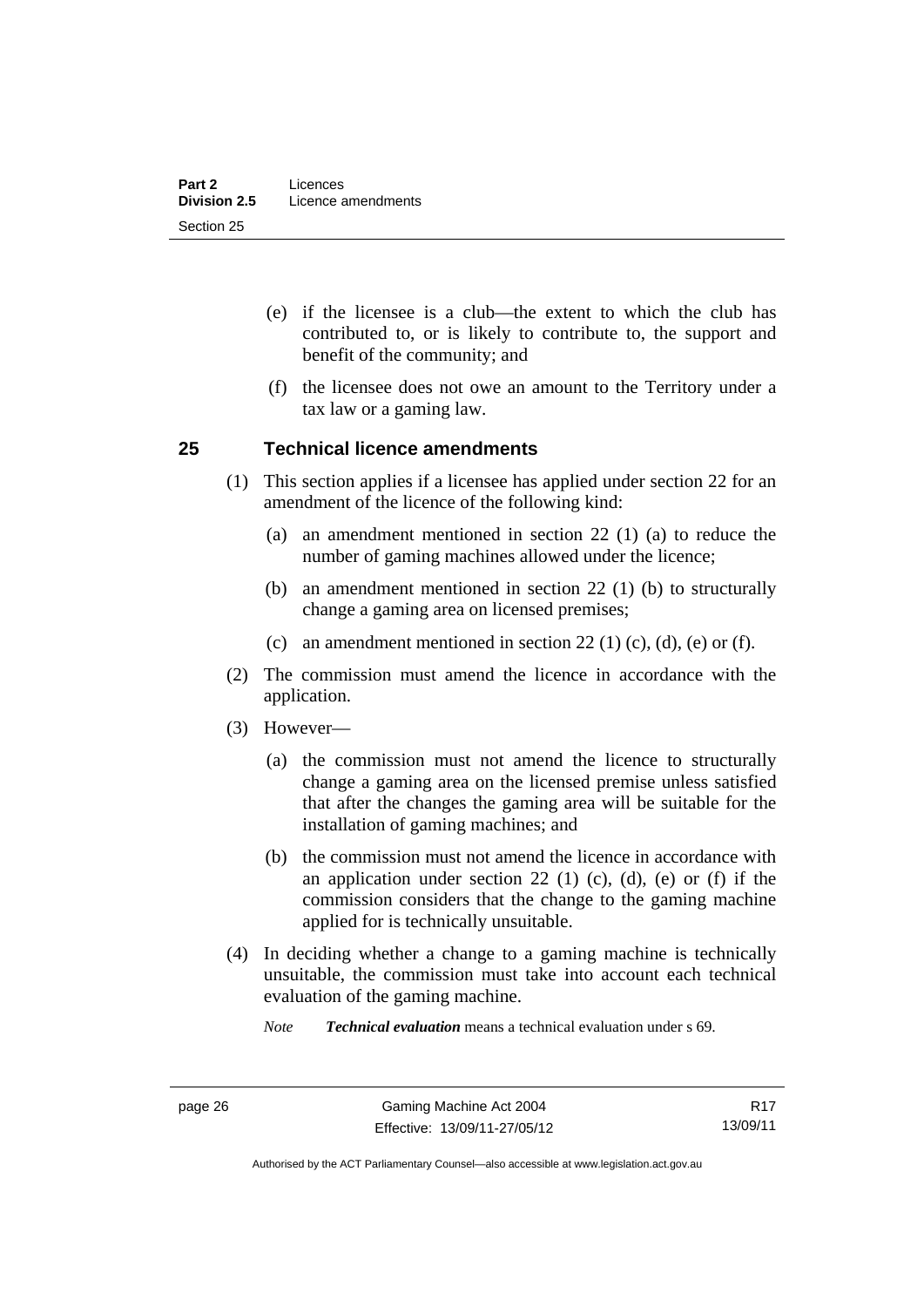(5) In deciding whether a gaming area will be suitable for the installation of gaming machines, the commission must consider the safety and comfort of, and harm minimisation strategies for, patrons.

#### **26 Temporary licence amendment**

- (1) This section applies if a licensee has applied under section 22 for an amendment of the licence mentioned in section 22 (1) (b) if the commission is satisfied that—
	- (a) the gaming machines need to be moved from the licensed premises for a good reason; and
	- (b) if the amendment is approved—
		- (i) the gaming machines are to be moved to different premises temporarily; and
		- (ii) the gaming machines will not be operated in the different premises.
- (2) The commission may amend the licence (the *temporary licence amendment*) for a stated period.
- (3) To remove any doubt, the temporary licence amendment does not affect the number of gaming machines licensed to the licensee.

## **27 Request for return of licence**

- (1) If the commission proposes to amend a licence under this division, the commission must give the licensee written notice of the proposed amendment and ask for the licence to be given to the commission for amendment.
- (2) The commission need not amend a licence under this division unless—
	- (a) the licensee returns the licence to the commission; or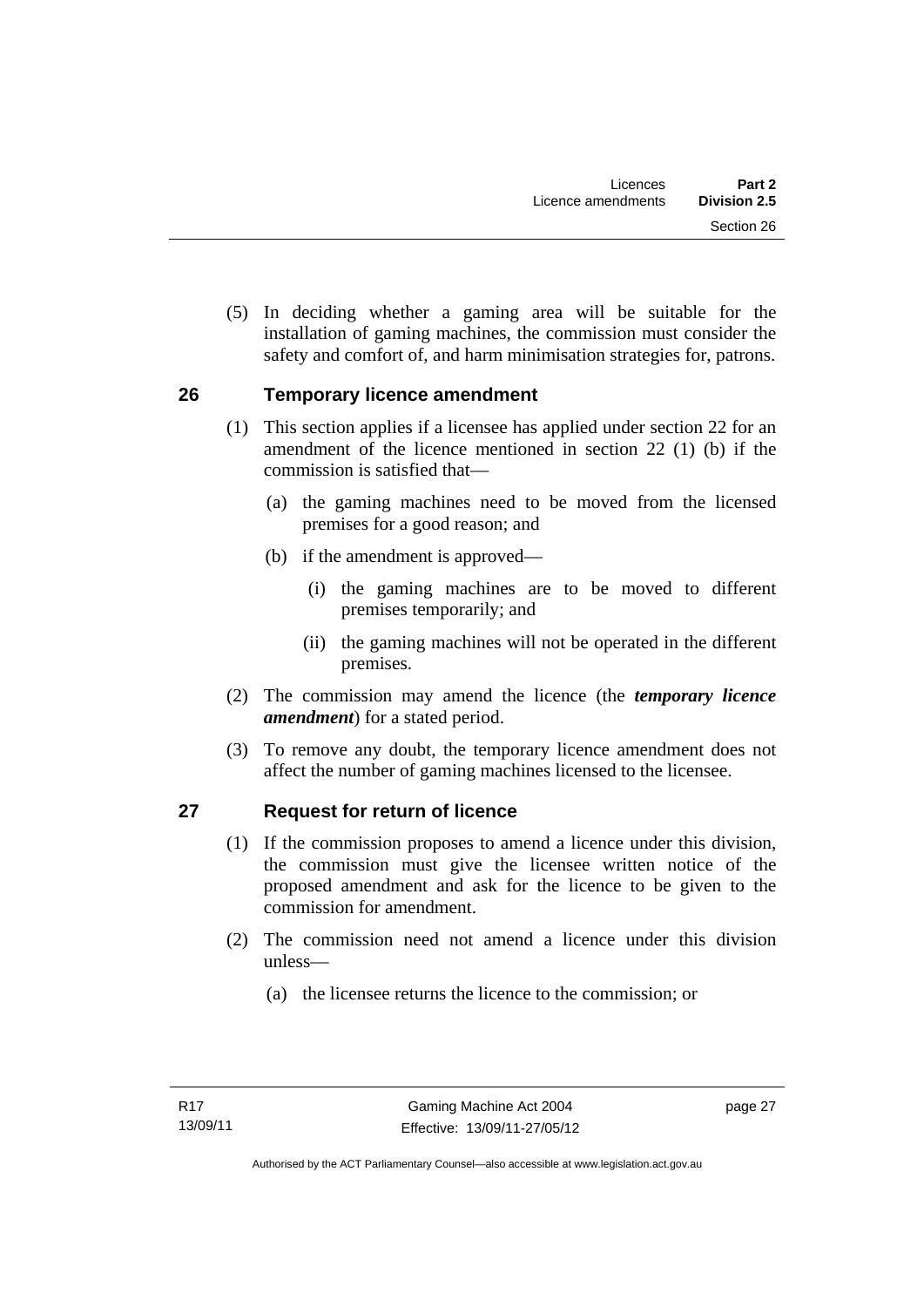(b) the licensee has told the commission about the loss, theft or destruction of the licence, and given any statement required, under section 38.

#### **28 Commencement of amendments**

If the commission amends a licence under section 24, section 25 or section 26, the licence as amended must state the date the amendment commences.

#### **Examples**

- 1 The amendment commences on the day the machines are modified by an approved technician.
- 2 The amendment commences on the day an installation certificate is issued for the new gaming machine.
- *Note* An example is part of the Act, is not exhaustive and may extend, but does not limit, the meaning of the provision in which it appears (see Legislation Act, s 126 and s 132).

#### **29 Revocation of uncommenced licence amendments**

- (1) This section applies if—
	- (a) the commission has amended a licence under section 24 or section 25; and
	- (b) the amendment does not commence within a time the commission is satisfied is reasonable; and
	- (c) the commission is satisfied that it is appropriate to take action under this section.
- (2) The commission may give written notice to the licensee—
	- (a) stating that the amendment has not commenced; and
	- (b) stating that the commission intends to revoke the amendment; and
	- (c) telling the licensee that the licensee may make written submissions to the commission about the commission's

R17 13/09/11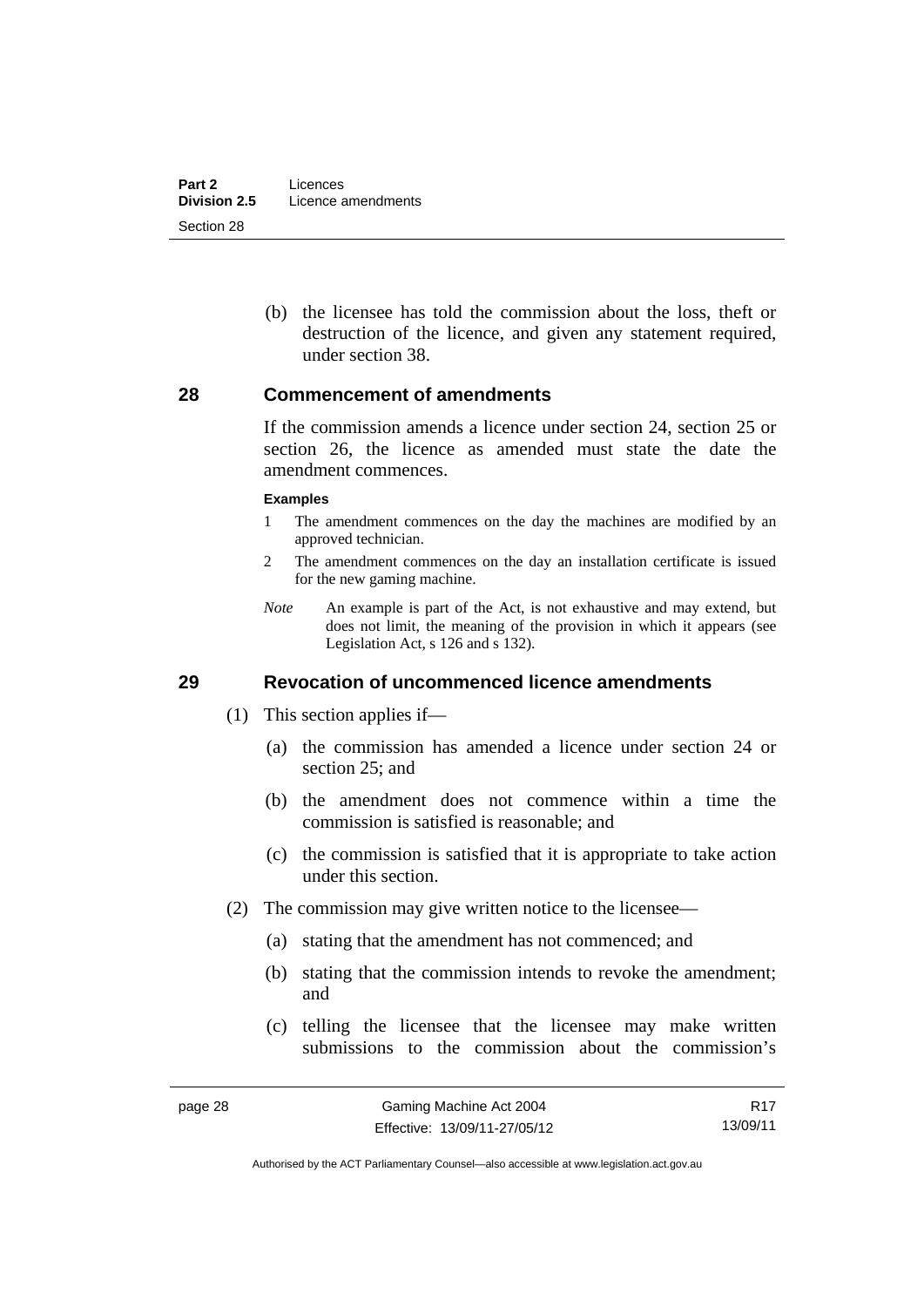intention within 3 weeks after the day the notice is given to the licensee.

 (3) The commission may revoke the amendment if, after considering any submissions made within the 3-week period, the commission is satisfied on reasonable grounds that the licensee has not implemented the changes authorised by the amendment.

# **Division 2.6 Transfer and surrender of licences**

# **30 Definitions for div 2.6**

In this division:

*current licensee*—see section 31 (1).

*prospective licensee*—see section 31 (1).

# **31 Application for transfer of licence**

- (1) A person (the *prospective licensee*) may apply to the commission for the transfer of a licence from the licensee (the *current licensee*).
- (2) An application for the transfer of a licence must—
	- (a) be in writing signed by the applicant; and
	- (b) state the full name and address of—
		- (i) for an application by an individual—the applicant; and
		- (ii) for an application by a corporation—each executive officer of the corporation; and
	- (c) be accompanied by—
		- (i) a signed consent to transfer by the current licensee; and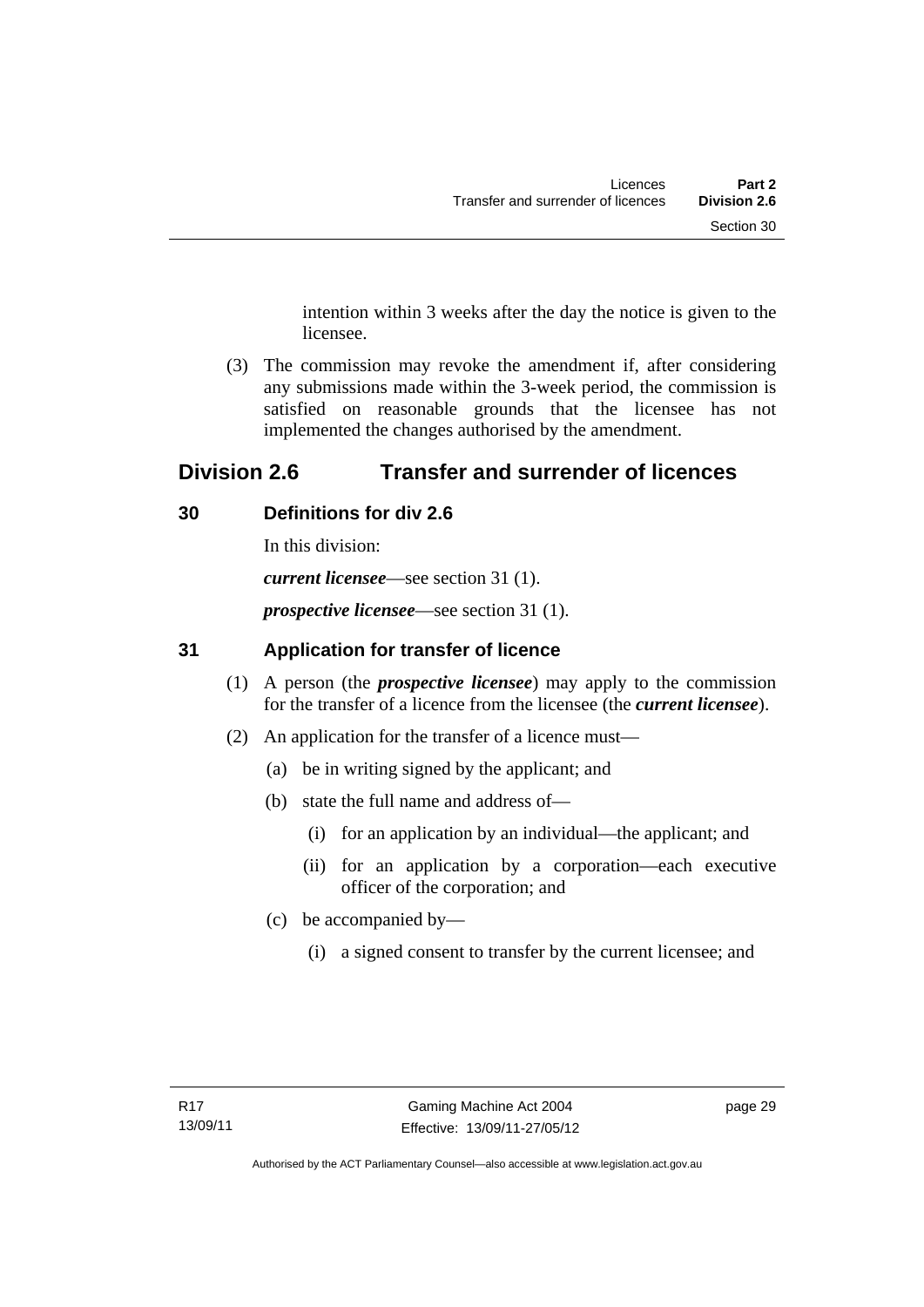- (ii) anything else prescribed under the regulations.
- *Note 1* If a form is approved under the Control Act, s 53D for an application, the form must be used.
- *Note 2* A fee may be determined under s 177 for this provision.

#### **32 Transfer of licence**

- (1) The commission may, on application under section 31, transfer a licence if—
	- (a) the licence is not suspended; and
	- (b) a disciplinary notice has not been given in relation to the licence; and
	- (c) if the prospective licensee is a club—the prospective licensee is a licensee or has a certificate of suitability; and
	- (d) if the prospective licensee is a club—a majority of the voting members of the club who voted in a ballot conducted under the regulations voted for the transfer; and
	- (e) the licence would be issued to the prospective licensee on an initial licence application; and
		- *Note* Subsection (2) deals with considerations the commission must not take into account.
	- (f) if the current licensee is a club—a majority of the voting members of the club who voted in a ballot conducted under the regulations voted for the transfer; and
	- (g) the current licensee has done everything required to be done under section 33.
- (2) In considering whether a licence would be issued on an initial licence application for subsection (1) (e), the commission—
	- (a) must not take into consideration the requirement under section 11 (1) (g) to provide a social impact assessment; and

R17 13/09/11

Authorised by the ACT Parliamentary Counsel—also accessible at www.legislation.act.gov.au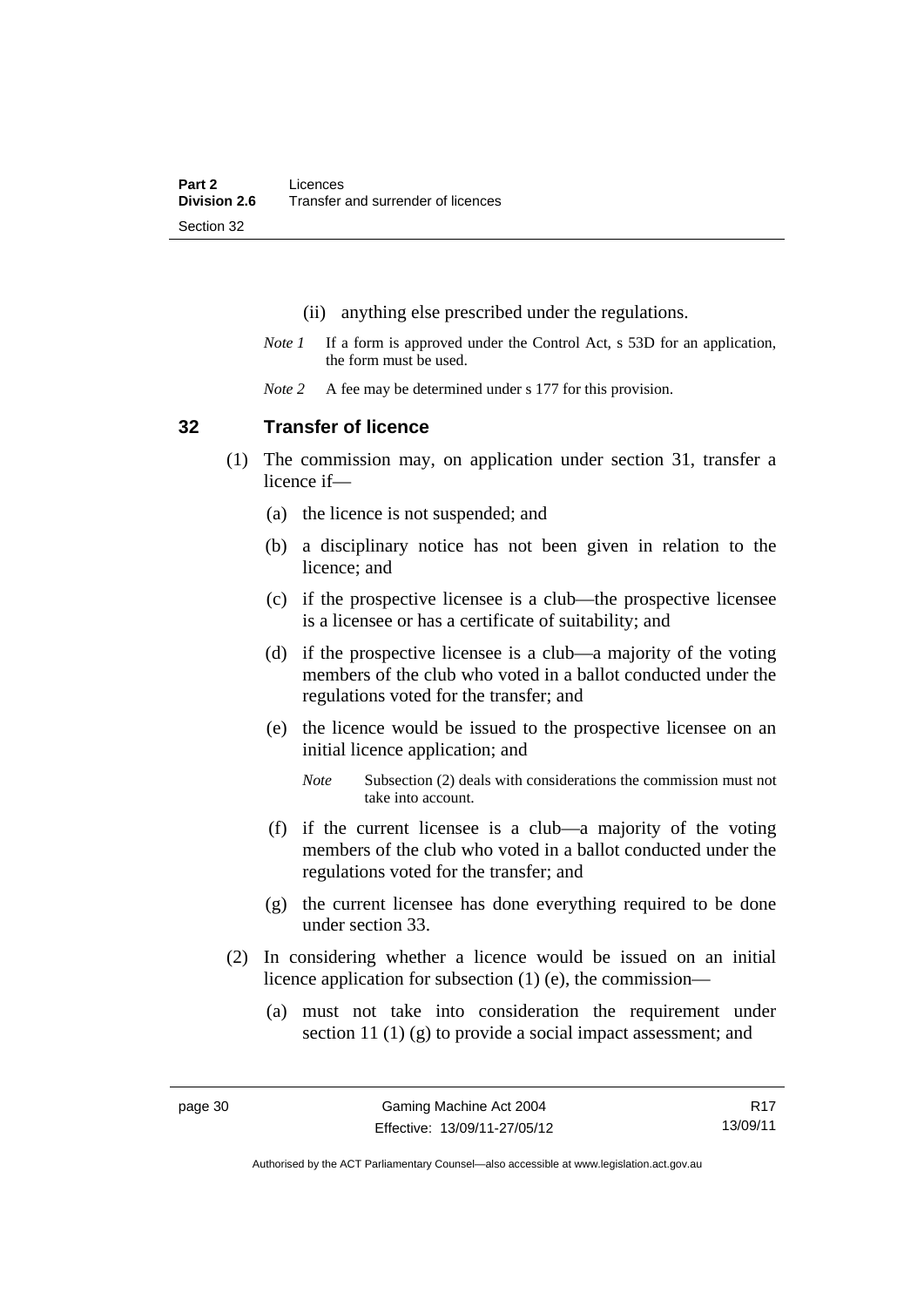- (b) when considering under section 13 (1) (e) whether the issue of the licence is appropriate—must not take into consideration the lack of a social impact statement and submissions.
- (3) If the commission transfers a licence under this section, the commission must give the prospective licensee—
	- (a) the licence as amended to mention—
		- (i) the prospective licensee rather than the current licensee; and
		- (ii) the number of machines the prospective licensee is authorised to operate; and
	- (b) the machine access register for the gaming machines covered by the licence.

#### **33 Current licensees obligations on proposed transfer of licence**

If the commission proposes to transfer a licence, the current licensee must give the commission—

- (a) the licence; and
- (b) the current licensee's machine access register; and
- (c) the accounts kept by the current licensee under section 52 (Accounts relating to gaming machines) that relate to amounts taken during the month when the transfer is made; and
- (d) any other accounts kept in connection with the licence under that section that the commission requires; and
- (e) any outstanding amount payable by the licensee under this Act.
- *Note* Amounts are payable by licensees under provisions including s 143, s 159 and s 172.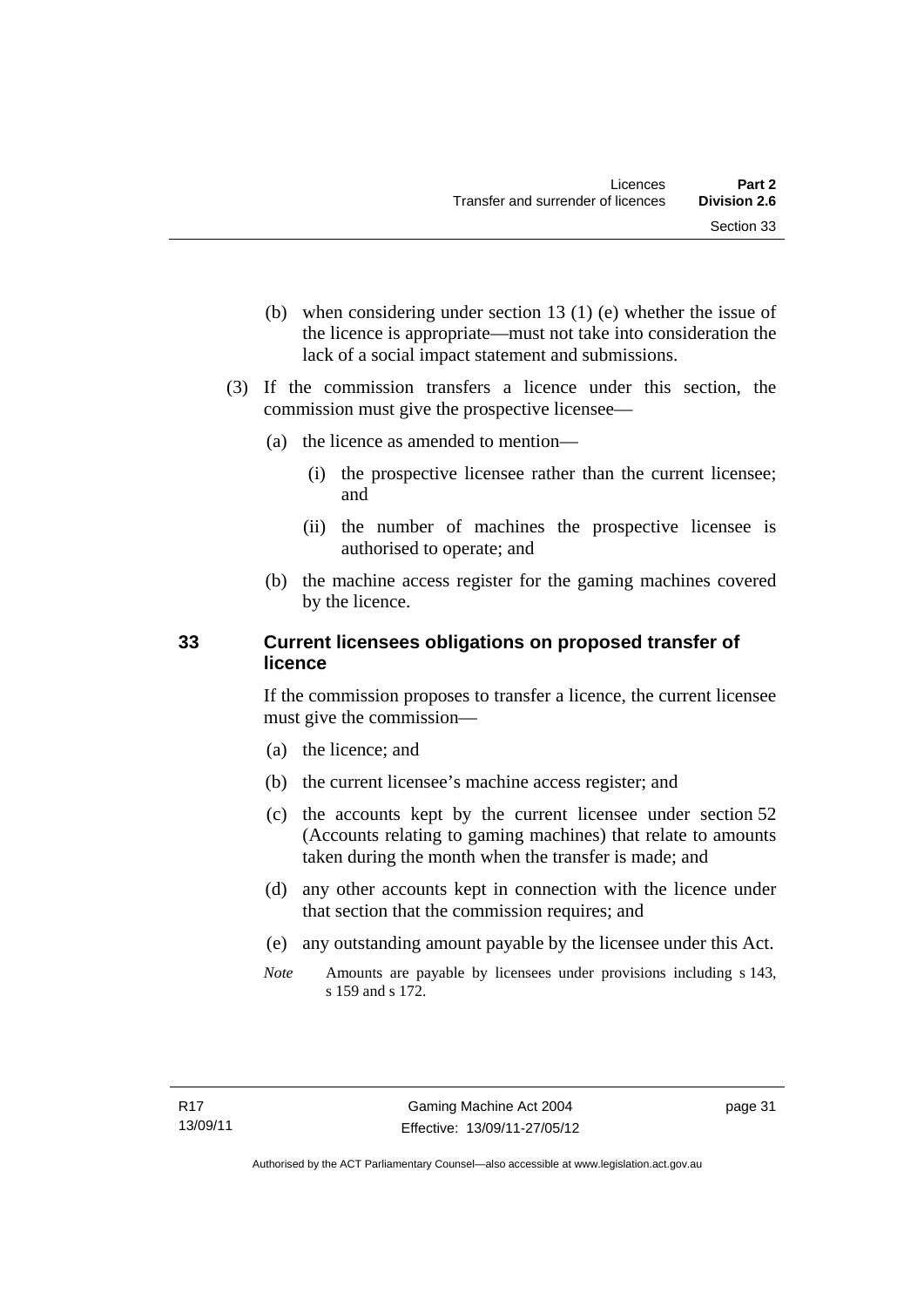#### **34 Surrender of licences**

- (1) This section applies to a licensee if the licensee does not owe the Territory an amount under this Act.
- (2) The licensee may surrender the licence by—
	- (a) giving the commission a written notice stating that the licensee surrenders the licence; and
	- (b) if the licensee is a club—giving the commission evidence—
		- (i) that a majority of the voting members of the club who voted in a ballot conducted under the regulations voted for the club surrendering the licence; or
		- (ii) that a vote would not be practical; and
	- (c) returning the licence to the commission.

#### **Example for par (b) (ii)**

all memberships have expired and the club does not propose to continue operating

- *Note* An example is part of the Act, is not exhaustive and may extend, but does not limit, the meaning of the provision in which it appears (see Legislation Act, s 126 and s 132).
- (3) The surrender of the licence takes effect 4 weeks after the day the notice under subsection (2) (a) is given to the commission or, if the notice states a later date of effect, that date.

# **Division 2.7 Restriction on gaming machine numbers**

## **35 Maximum number of gaming machines allowed**

- (1) The maximum number of gaming machines allowed on all licensed premises in the ACT is 5 200.
- (2) However, if the Minister declares a number of gaming machines to be the maximum number of gaming machines allowed on all

R17 13/09/11

Authorised by the ACT Parliamentary Counsel—also accessible at www.legislation.act.gov.au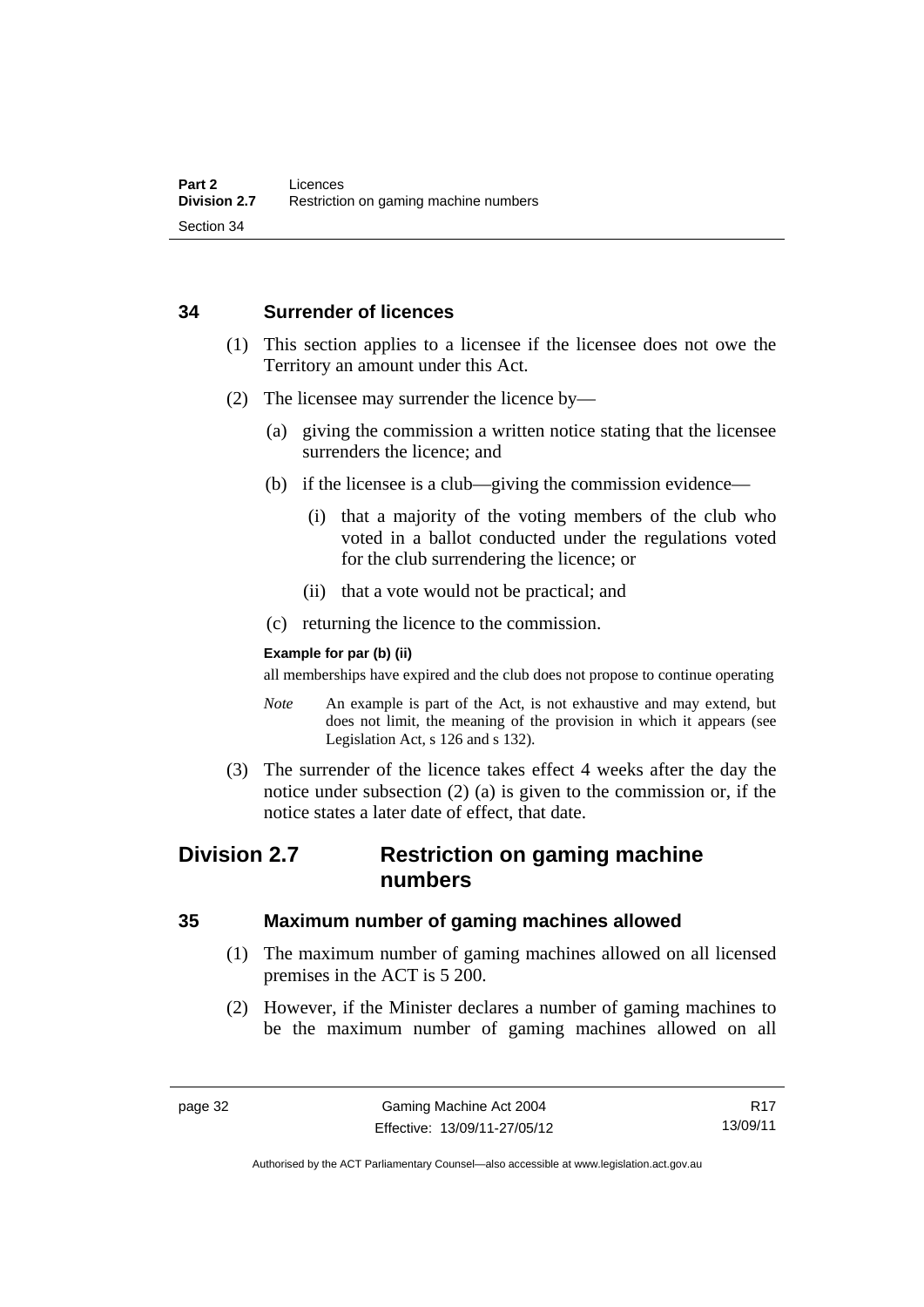licensed premises in the ACT, that number is the maximum number of gaming machines allowed on all licensed premises in the ACT.

- (3) A declaration is a disallowable instrument.
	- *Note* A disallowable instrument must be notified, and presented to the Legislative Assembly, under the Legislation Act.
- (4) Subject to any disallowance or amendment under the Legislation Act, chapter 7, the declaration commences—
	- (a) if there is a motion to disallow the declaration and the motion is negatived by the Legislative Assembly—the day after the day the disallowance motion is negatived; or
	- (b) the day after the 6th sitting day after the day it is presented to the Legislative Assembly under that chapter; or
	- (c) if the declaration provides for a later date or time of commencement—on that date or at that time.
- (5) This section is subject to section 36.

## **36 Minister must take into account commission's recommendation**

- (1) The Minister may make a declaration under section 35 only if—
	- (a) the commission has made a written recommendation to the Minister about the maximum number of gaming machines that should be allowed on all licensed premises in the ACT; and
	- (b) the Minister has taken the recommendations into account.
- (2) The commission may at any time make a recommendation to the Minister under subsection (1) (a) and must make a recommendation if the Minister asks it to do so.
- (3) In making a recommendation to the Minister under this section, the commission must have regard to the following:
	- (a) the use on licensed premises of existing gaming machines;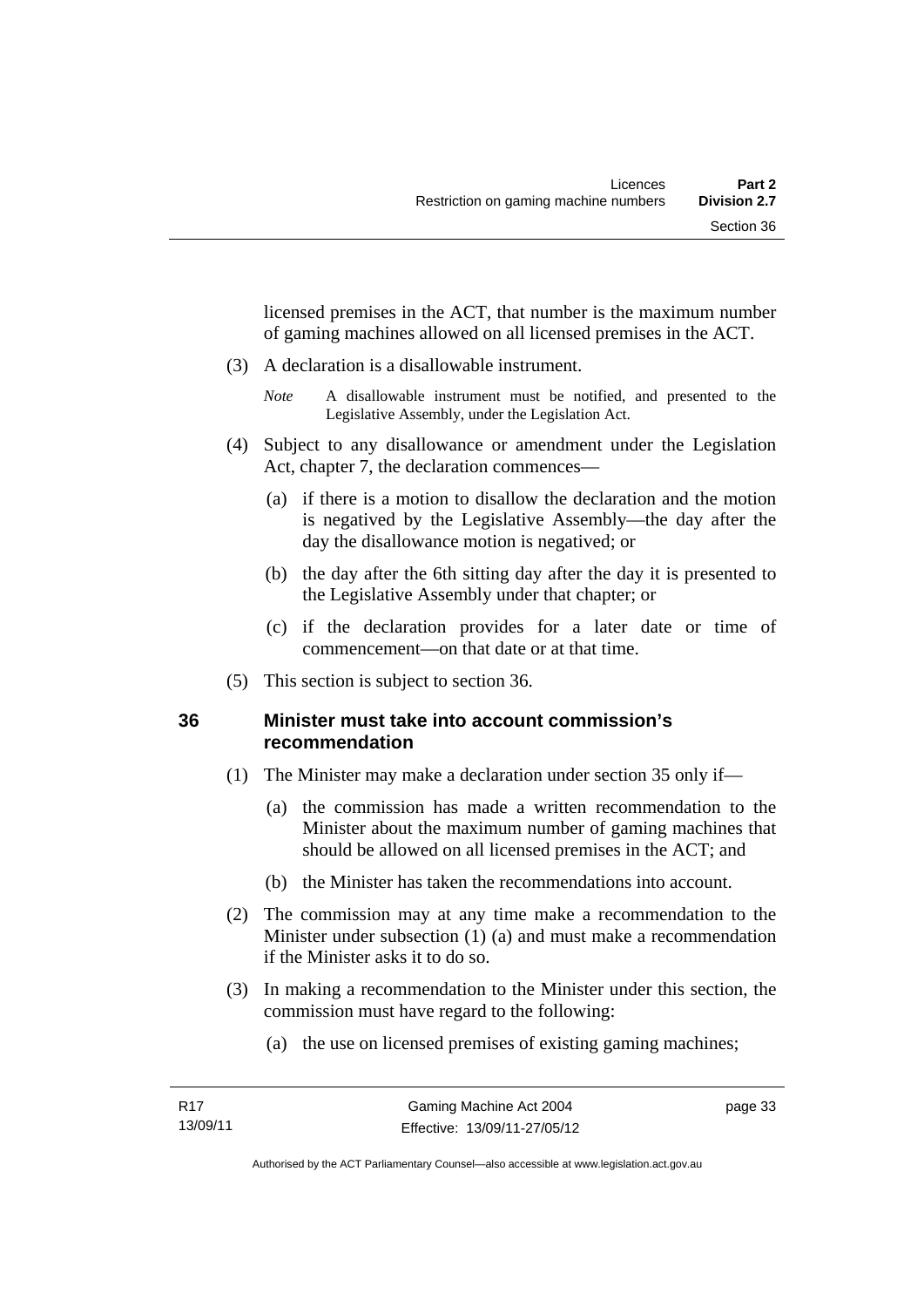- (b) the public demand for gambling in the community;
- (c) the incidence of problem gambling in the community and the availability of support services for problem gamblers.
- (4) Subsection (3) does not limit the matters the commission may have regard to.

# **Division 2.8 Gaming machine licences**

## **37 Register of licences**

- (1) The commission must keep a register of licences.
- (2) The commission must enter in the register details of the following:
	- (a) the issue, amendment or transfer of a licence;
	- (b) the suspension or cancellation of a licence;
	- (c) any other details prescribed under the regulations.

## **38 Giving copy of licence**

- (1) This section applies if a licensee tells the commission, in writing, about the loss, theft or destruction of the licence.
- (2) The commission may, by written notice given to the licensee, require the licensee to give the commission, within a stated period and in a stated form, a statement confirming, and explaining the circumstances of, the loss, theft or destruction.
- (3) If the commission is satisfied that the licence has been lost, stolen or destroyed, the commission may give a replacement licence to the licensee.

*Note* A fee may be determined under s 177 for this provision.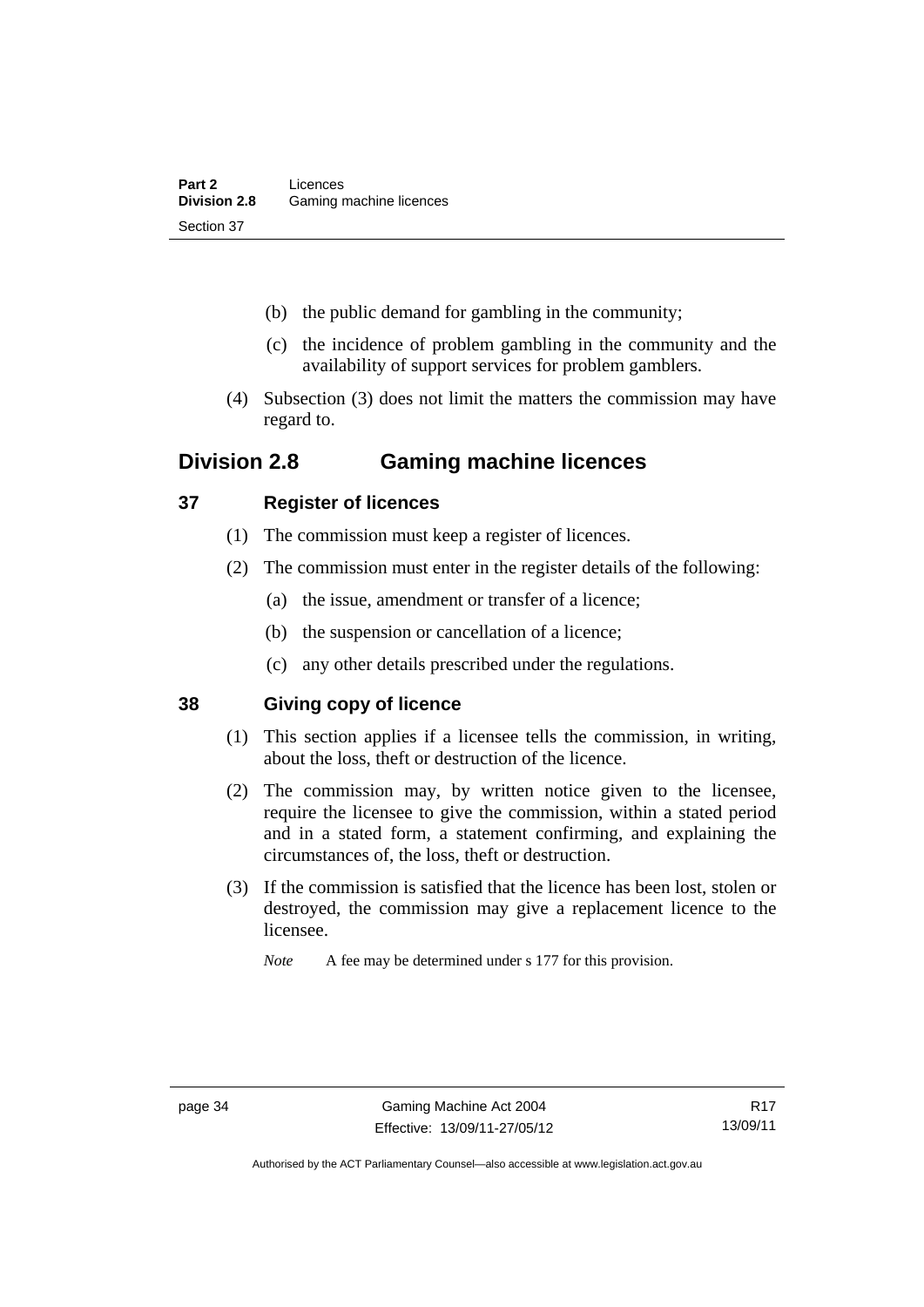# **Part 3 Conditions on licences**

## **Division 3.1 Compliance with licence conditions**

#### **39 Failure to comply with conditions of licence**

- (1) A licensee commits an offence if—
	- (a) the licensee's licence is subject to a condition; and
	- (b) the licensee fails to comply with a requirement of the condition.

Maximum penalty: 100 penalty units.

- (2) An offence against this section is a strict liability offence.
	- *Note* Licence conditions are imposed by the commission and by other parts of the Act, as well as by this part.

# **Division 3.2 General licence conditions**

#### **39A Compliance with requirements for issue of licence**

It is a condition of a licence that the licensee—

- (a) continually meets each requirement for the issue of a gaming machine licence; and
	- *Note* For the requirements for the issue of a gaming machine licence see s 12 and s 13.
- (b) continues not to do anything that would, if the licensee were applying for a gaming machine licence, cause the licensee to be refused the licence.
	- *Note* For the grounds for refusing to issue a gaming machine licence to an applicant that is a club—see s 14.

#### **40 Compliance with directions**

It is a condition of a licence that the licensee complies with a written direction given to the licensee by the commission.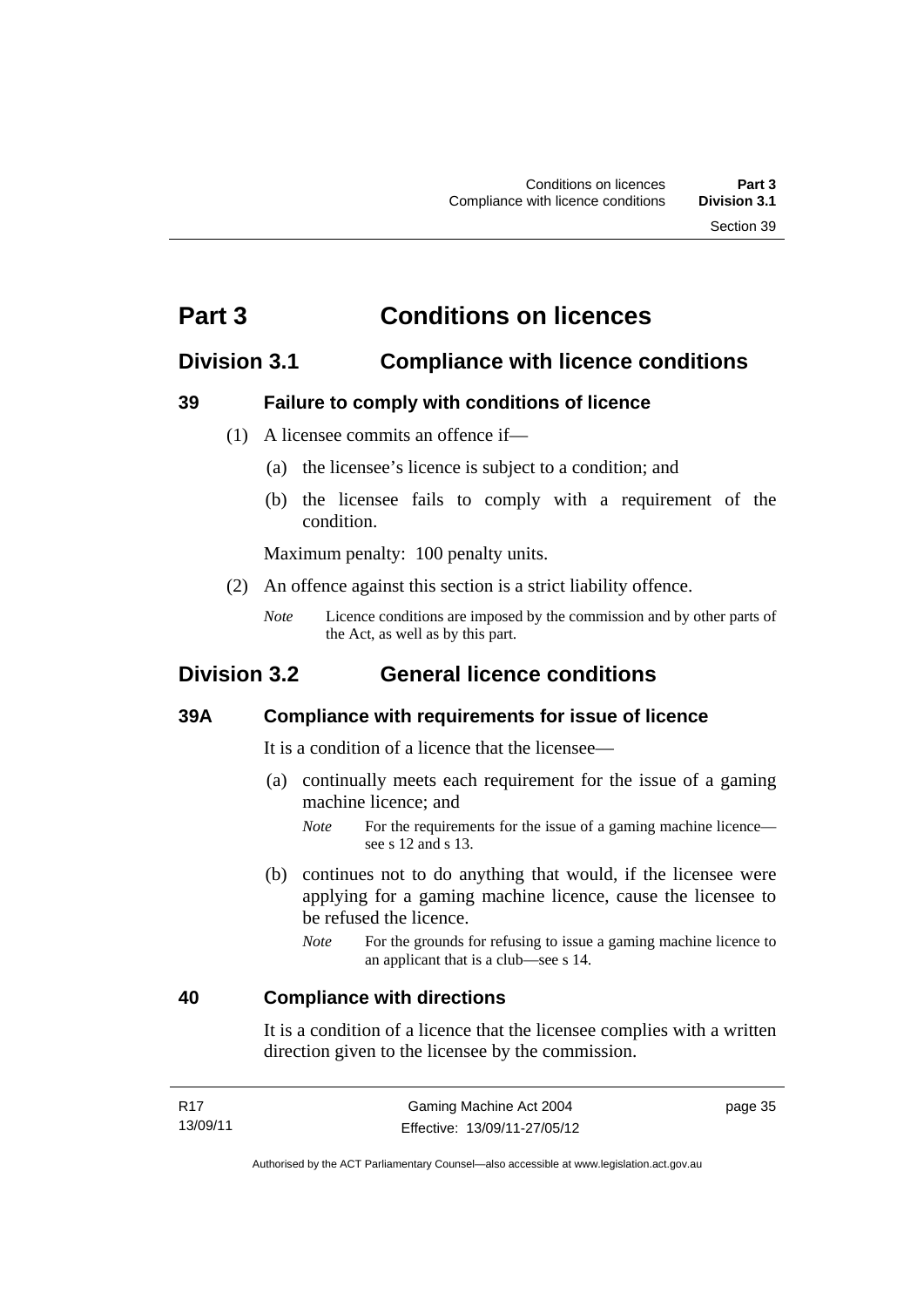## **41 Display of licence at licensed premises**

- (1) It is a condition of a licence that the licensee displays the licence, or a copy of the licence, at each entrance to each gaming area of the licensed premises.
- (2) However, the licensee need not display the schedule to the licence.
- (3) Subsection (1) does not apply if the licensee has given the licence to the commission under section 27 (which is about a request for return of licences for amendment) or section 33 (1) (which is about obligations on licensee on transfer).
- (4) Also, subsection (1) does not apply if—
	- (a) the licence has been lost, stolen or destroyed; and
	- (b) the licensee gave the commission prompt notice under section 38 (Issue of copy of licence) of the loss, theft or destruction; and
	- (c) if the commission required the licensee to give a statement under section 38—the licensee gave the statement as required.

#### **42 Licence schedule to be kept at premises**

It is a condition of a licence that the licensee keeps a copy of the schedule to the licence at the licensed premises.

#### **43 Rules and control procedures for operation of gaming machines and peripheral equipment**

It is a condition of a licence that the licensee must not operate a gaming machine or peripheral equipment on its licensed premises otherwise than in accordance with licensee's rules and control procedures.

Authorised by the ACT Parliamentary Counsel—also accessible at www.legislation.act.gov.au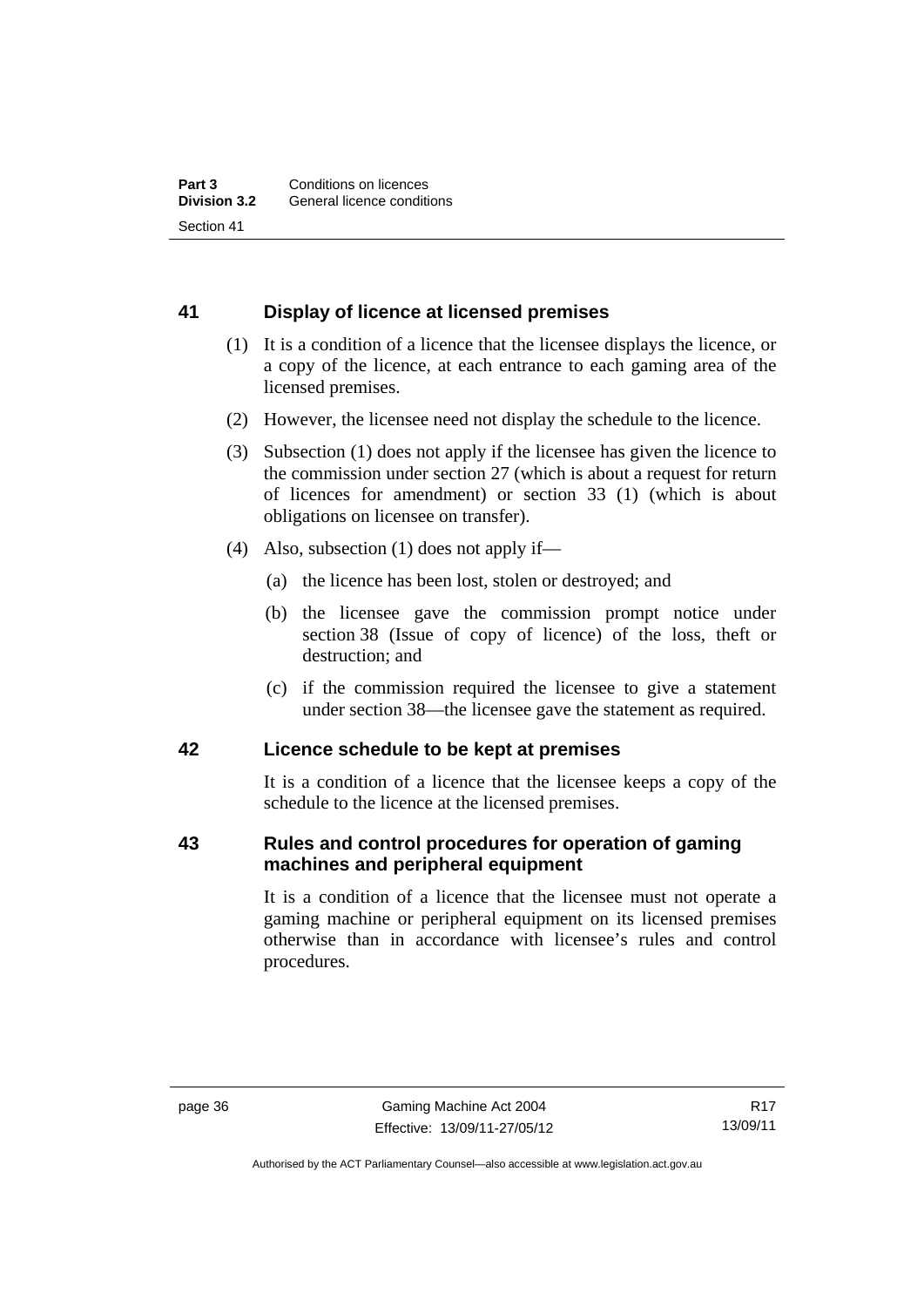#### **44 Installation in accordance with Act**

It is a condition of a licence that the licensee must not allow the installation of a gaming machine on the licensed premises otherwise than in accordance with this Act.

#### **45 Installation certificate**

- (1) This section applies if—
	- (a) a gaming machine is installed on licensed premises; and
	- (b) the commission gives the licensee a notice under section 124 for the gaming machine.
- (2) It is a condition of the licence that the licensee gives the commission written notice of the stated details for the gaming machine as soon as practicable, but not later than 3 days after the later of the following:
	- (a) the day the machine is installed;
	- (b) the day the commission gives the notice.

#### **46 Operation after installation**

- (1) This section applies if a gaming machine is operated on licensed premises.
- (2) It is a condition of the licence that the licensee not allow the gaming machine to be operated on the licensed premises unless the licensee has given the commission a notice under section 45 (2) for the machine.
- (3) However, subsection (2) does not prevent the operation of the gaming machine for maintenance.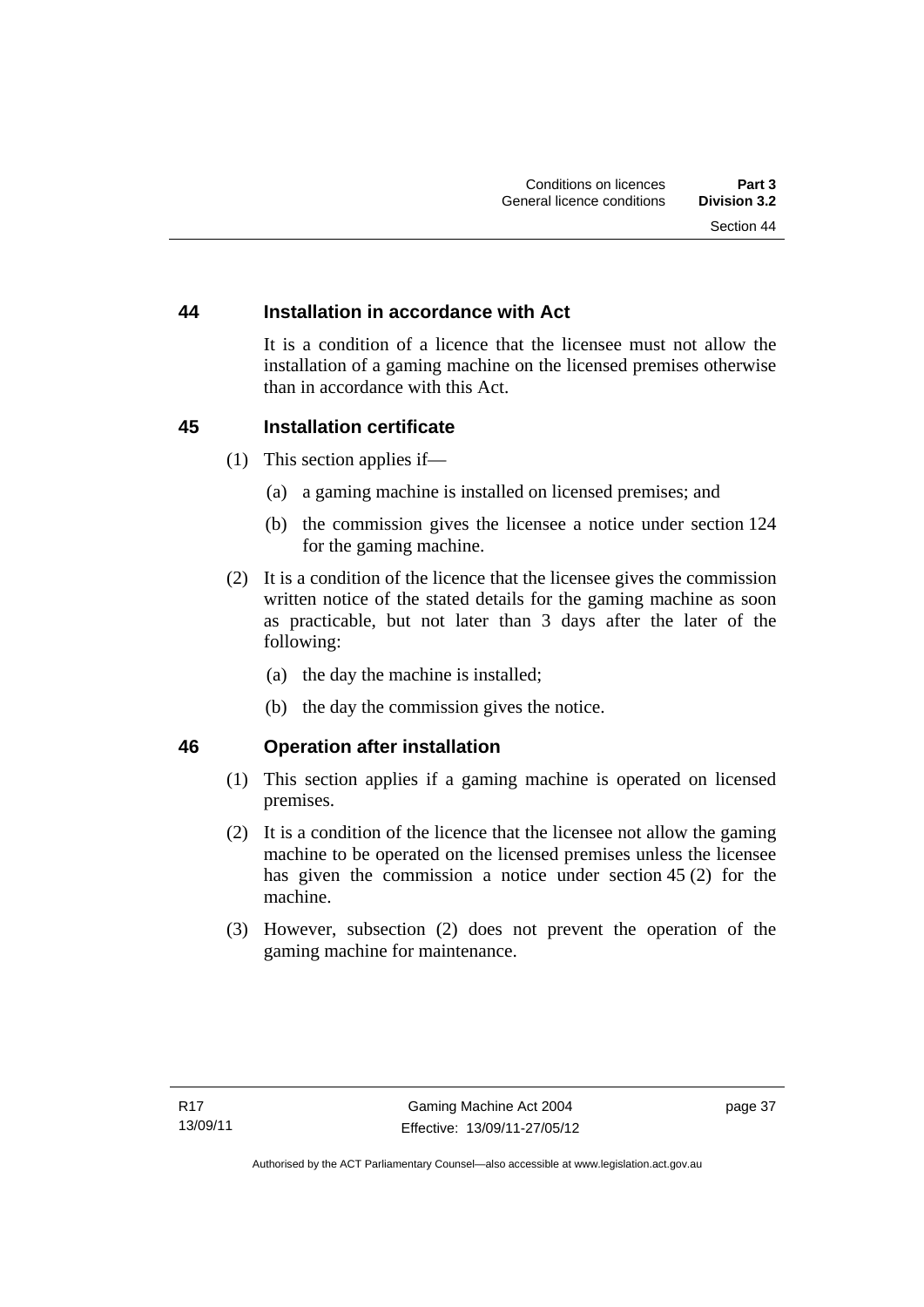#### **47 Operation subject to correct percentage payout**

- (1) It is a condition of a licence that the licensee not operate a gaming machine on the licensed premises if the percentage payout on a gaming machine on the licensed premises is not the percentage payout under the licence for the machine.
- (2) Subsection (1) does not prevent the operation of the gaming machine to correct the percentage payout.

#### **48 Percentage payout of gaming machines to be displayed**

It is a condition of a licence that each licensed gaming machine has the percentage payout under the licence for the gaming machine clearly displayed on the machine in a position approved by the commission under section 126.

#### **49 Maximum stake amount**

It is a condition of the licence that the licensee not operate a gaming machine with a stake amount that is more than the amount prescribed under the regulations.

#### **50 Licensee to comply with relevant codes of practice**

It is a condition of a licence that the licensee comply with the relevant code of practice (if any) prescribed under the Control Act.

#### **51 Licensee to use gaming machines**

- (1) It is a condition of a licence that the licensee use the licensed gaming machines.
- (2) However, a licensee does not contravene the condition under subsection (1) if—
	- (a) the period for which the gaming machine is not used is 1 month or less; or

Authorised by the ACT Parliamentary Counsel—also accessible at www.legislation.act.gov.au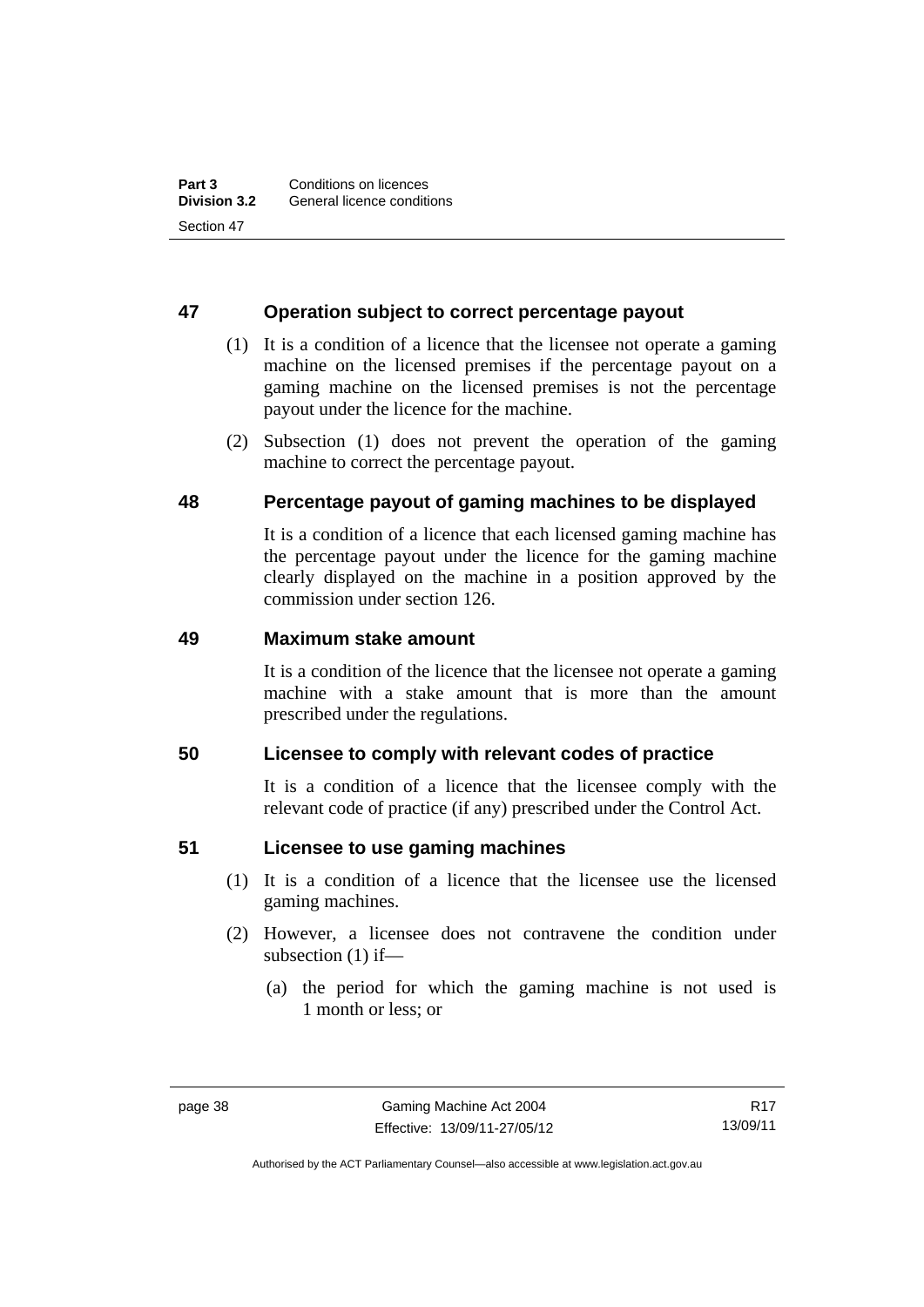- (b) the gaming machine is not used because it is broken or damaged and the licensee has taken, or is taking, all reasonable steps to make the machine operational again; or
- (c) the licensee has the commission's written approval for the gaming machine not to be used.
- (3) On written application by the licensee, the commission may approve the non-use of a gaming machine for a stated period if satisfied that the gaming machine is not being used for a good reason.

## **52 Accounts relating to gaming machines**

It is a condition of a licence that the licensee must—

- (a) keep full and separate accounts of all amounts taken from each gaming machine on the licensed premises; and
- (b) keep the accounts in a way that allows them to be conveniently and properly audited; and
- (c) correctly balance the accounts at the end of each month.

# **Division 3.3 Club licence conditions**

# **53 Conditions about inequitable benefits**

- (1) It is a condition of a licence for a club that nobody, whether or not a member of a club, directly or indirectly derives a benefit from the club other than a benefit that—
	- (a) is available equally to all voting members of the club; or
	- (b) arises under an agreement in which the parties are dealing with each other at arm's length; or
	- (c) is given to a member under a resolution passed at a general meeting of voting members.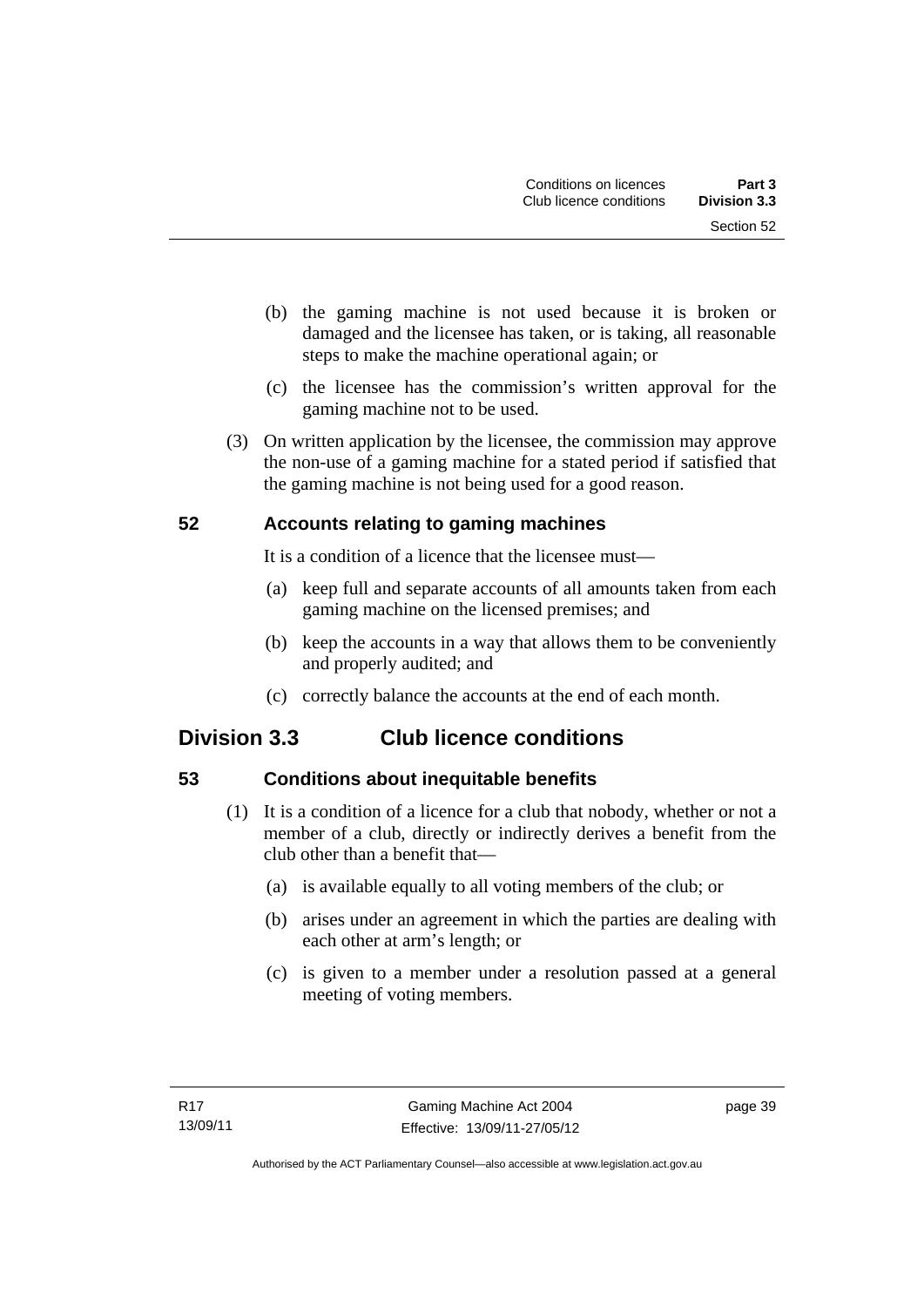| Part 3              | Conditions on licences  |
|---------------------|-------------------------|
| <b>Division 3.3</b> | Club licence conditions |
| Section 53          |                         |

- (2) It is a condition of a licence for a club that nobody, whether or not a member of a club, directly or indirectly derives a benefit that is not available equally to all voting members of the club from—
	- (a) the club having applied for a licence; or
	- (b) a licence being issued to the club; or
	- (c) any added value that may accrue to the premises of the club because of a licence being issued to the club.
- (3) For this section, a person is not taken to be not dealing with the club at arm's length only because—
	- (a) the person and the club are corporations that are related under the Corporations Act, section 50; or
	- (b) the person, or an individual representing the person in dealings with the club, is an influential person for the club.
- (4) This section does not prevent a person taking a benefit if—
	- (a) the person is offered the benefit (whether or not under the rules of the club) in the course of acting on behalf of the club while performing the person's normal duties as an employee or director of the club; and
	- (b) the benefit consists only of—
		- (i) reasonable food or refreshment; or
		- (ii) out-of-pocket expenses reasonably incurred and authorised by a resolution of the club's management committee or board; or
		- (iii) an expense relating to the person's duties paid by someone else and authorised by a resolution of the club's management committee or board.

**Example—expense paid by someone else**  conference fees

Authorised by the ACT Parliamentary Counsel—also accessible at www.legislation.act.gov.au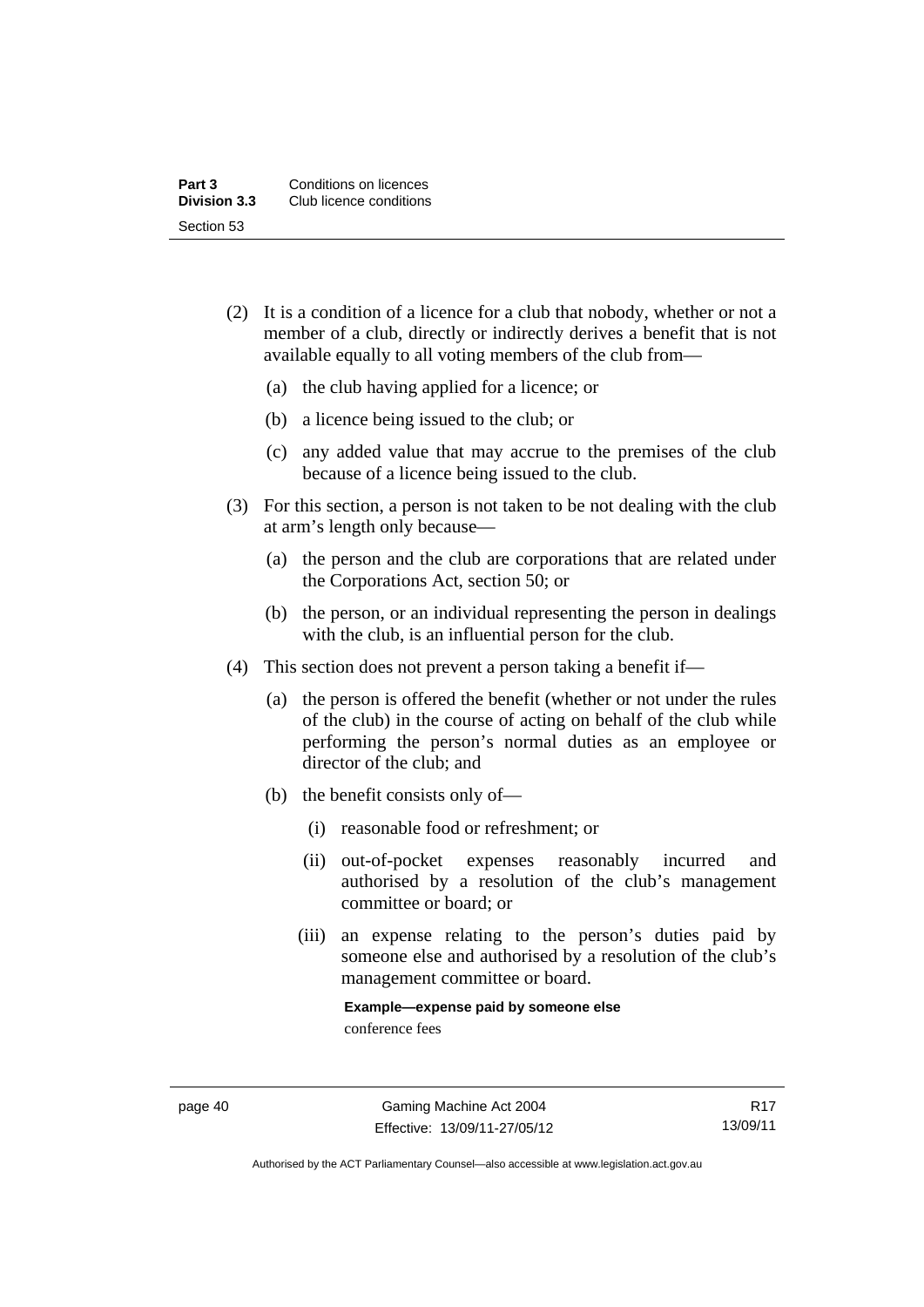Section 54

*Note* An example is part of the Act, is not exhaustive and may extend, but does not limit, the meaning of the provision in which it appears (see Legislation Act, s 126 and s 132).

#### **54 Annual report of clubs**

It is a condition of a licence for a club that the club's annual report for a financial year of the club include information about the following for the financial year:

- (a) any contractual arrangement or consultancy entered into during the year—
	- (i) with an influential person; or
	- (ii) for more than the amount prescribed under the regulations;
- (b) any remuneration given to a person the value of which is equal to or more than the amount prescribed under the regulations.

#### **Example for par (b)**

A person may be remunerated by salary plus the use of a car.

*Note* An example is part of the Act, is not exhaustive and may extend, but does not limit, the meaning of the provision in which it appears (see Legislation Act, s 126 and s 132).

#### **55 Other conditions of club licences**

Each of the following is a condition of a licence for a club:

- (a) the proceeds from the conduct of gaming are used in a way that promotes the objects of the licensee;
- (b) the licensee follows its objects or purposes honestly and seriously;
- (c) payments made under the licensee's objects are in the best interests of the licensee's members;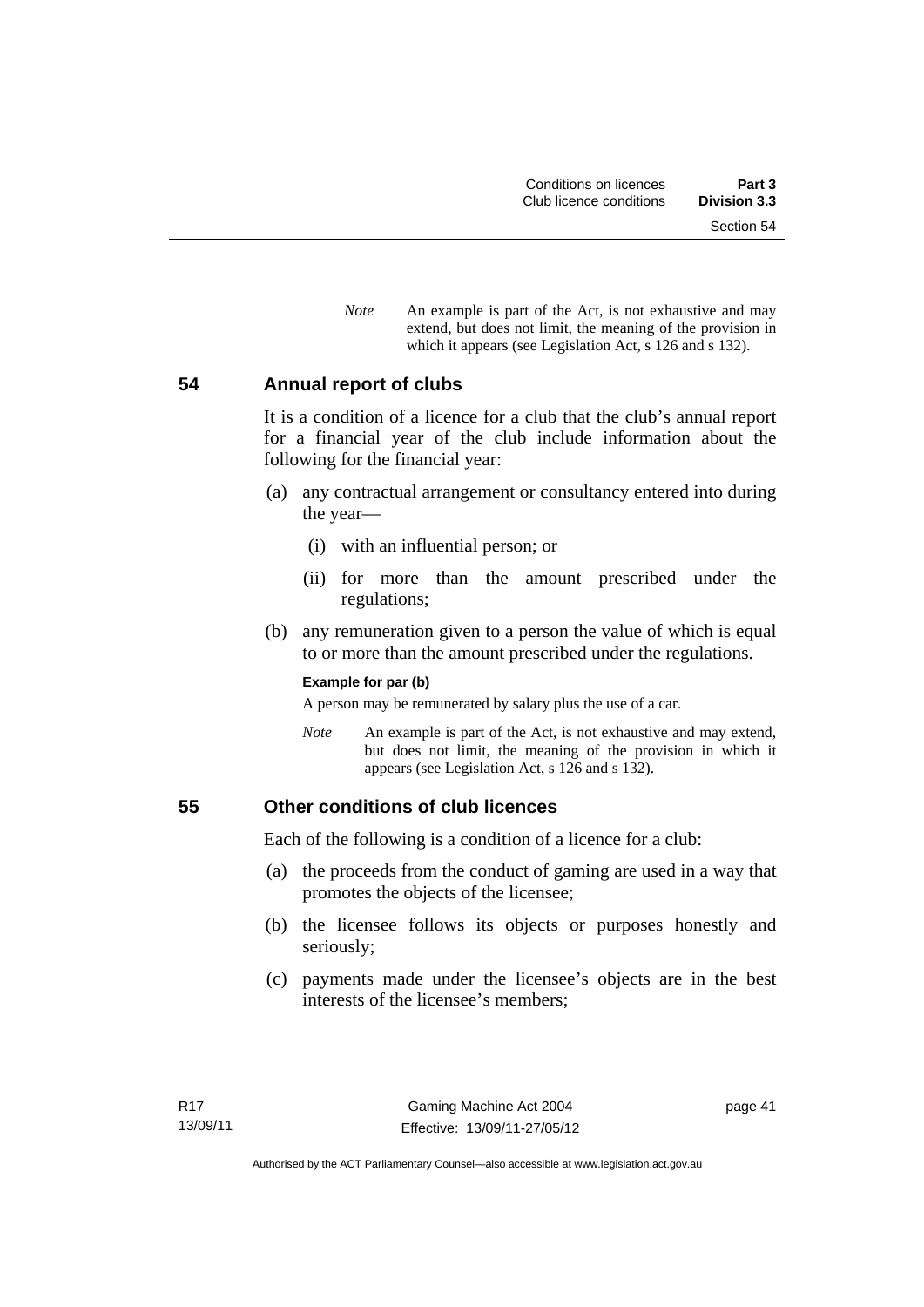- (d) salaries, wages, allowances or benefits paid or payable by the licensee to the licensee's executive officers and employees are reasonable;
- (e) payments for services provided to the licensee are reasonable and necessary, particularly in relation to the scale of the licensee's licensed business;

#### **Example**

The licensee has 4 gaming machines and pays \$150 000 a year for gaming machine advice. This payment is not reasonable because the payment is disproportionately large given the revenues from the 4 machines in relation to which the advice is being given.

- *Note* An example is part of the Act, is not exhaustive and may extend, but does not limit, the meaning of the provision in which it appears (see Legislation Act, s 126 and s 132).
- (f) guests must be signed in by a club member and accompanied by the member who signed them in;
- (g) only members and signed-in guests can play gaming machines in the club.

Authorised by the ACT Parliamentary Counsel—also accessible at www.legislation.act.gov.au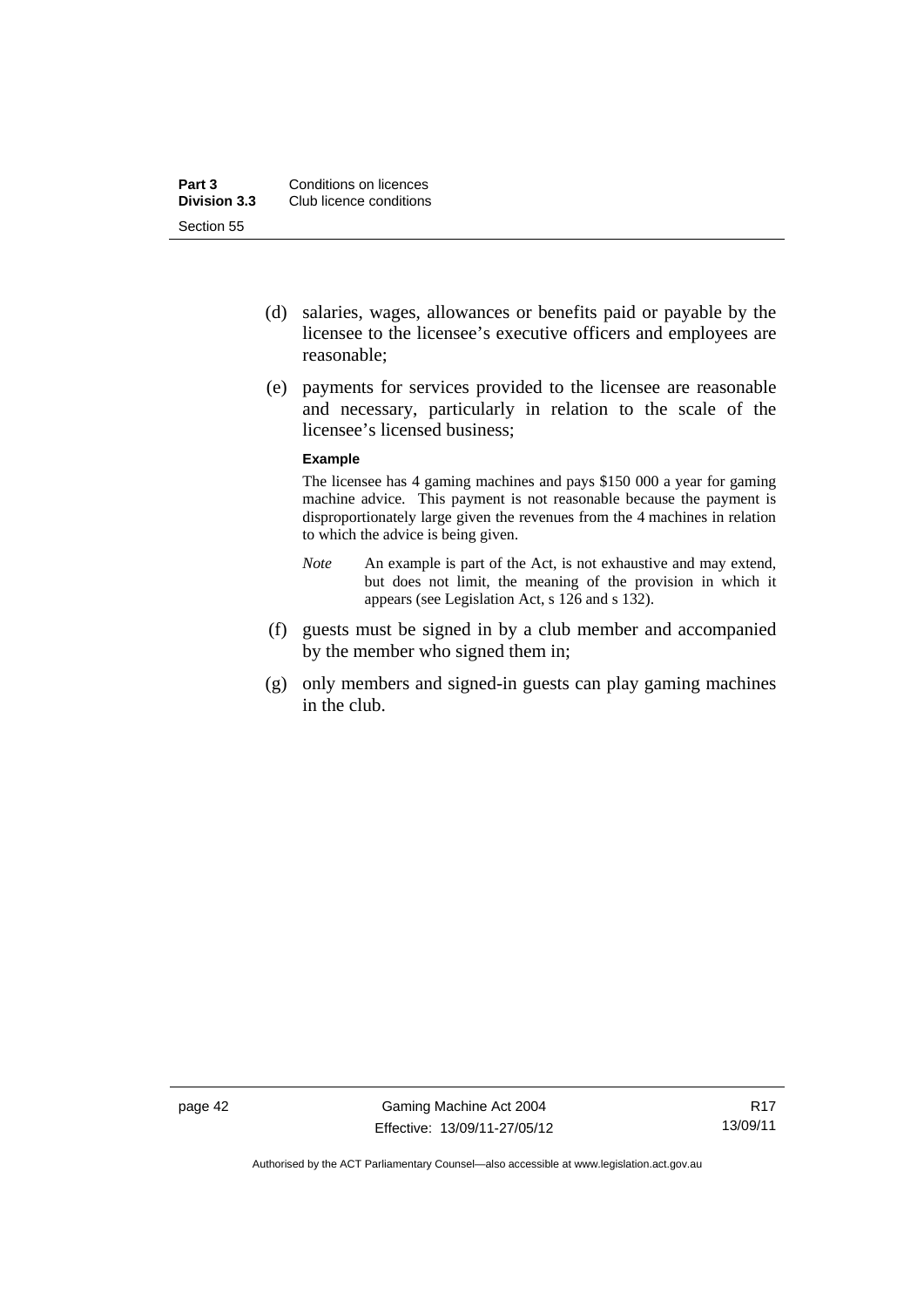# **Part 4 Disciplinary action**

## **56 Definitions for pt 4**

In this part:

*disciplinary action*—see section 58.

*disciplinary notice*—see section 61.

*ground for disciplinary action* against a licensee—see section 57.

*licence*—

- (a) in relation to a person who is authorised to conduct a linked-jackpot arrangement under section 134, means the authorisation;
- (b) in relation to a permit-holder under part 8 (Linked-jackpot arrangements), means a multi-user permit.

*licensee* includes a permit-holder under part 8.

## **57 Grounds for disciplinary action**

- (1) Each of the following is a *ground for disciplinary action* against a licensee:
	- (a) the licensee has given information to the commission that was false or misleading;
	- (b) the licensee has failed to give information required to be given under this Act or the Control Act;
	- (c) the licensee, or an agent or employee of the licensee, has contravened this Act;
	- (d) the licensee is not, or is no longer, an eligible person;
	- (e) for a corporation—an influential person is not an eligible person;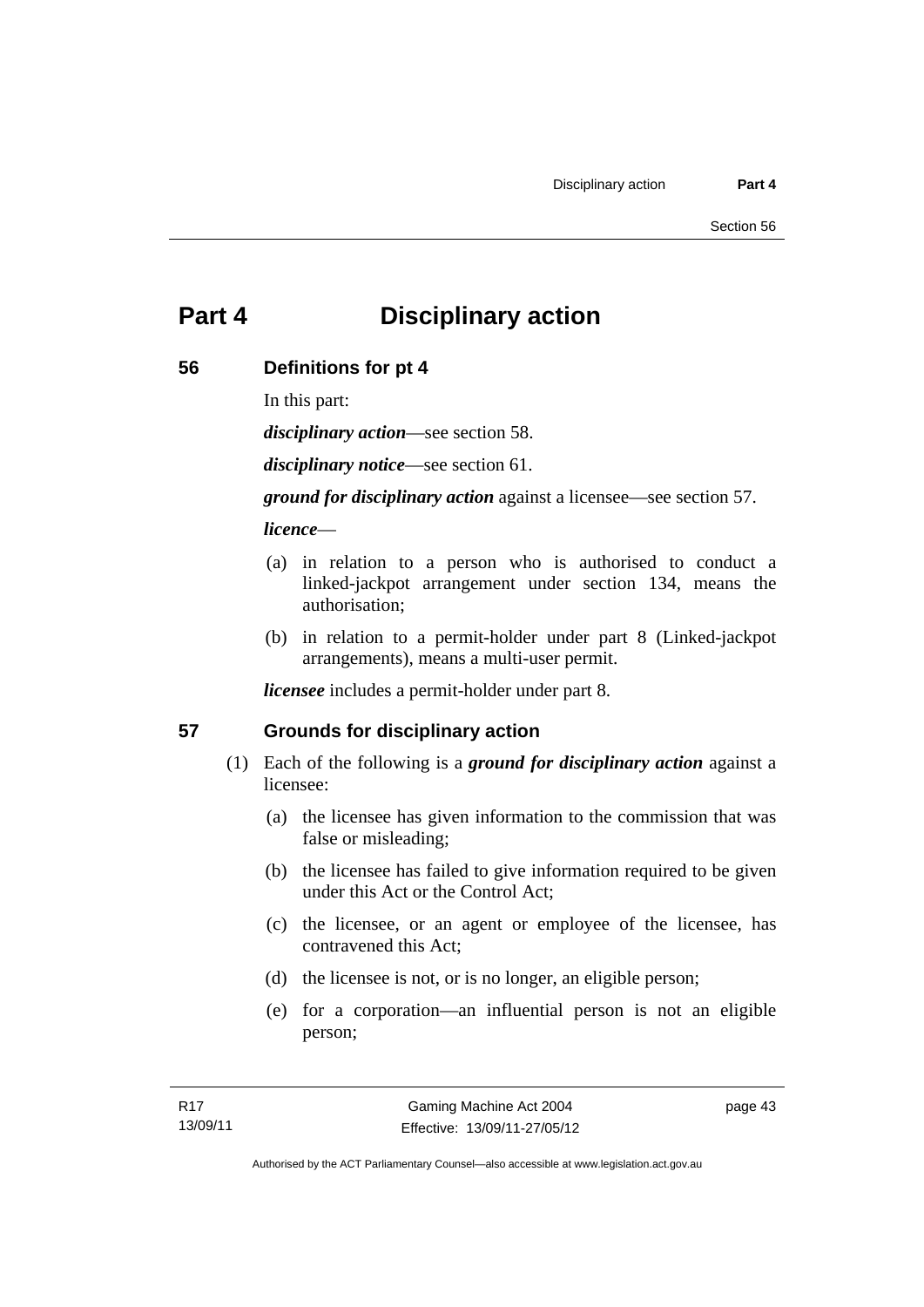- (f) for a licence issued to a club—
	- (i) the club has been or is about to be wound up; or
	- (ii) the club has not operated for 3 months or, if the commission approves a longer period, that longer period; or
	- (iii) the club has ceased to be an eligible club;
- (g) for a licence issued in relation to premises to which an on licence applies—the premises are not being used by people mainly for drinking alcohol;
- (h) the licensee has been given a reprimand that included a direction and has not complied with the direction;
- (i) the licensee has failed to pay to the Territory a financial penalty imposed under section 62.
- (2) In subsection (1) (c), a reference to a *contravention* of this Act includes a reference to the following:
	- (a) a contravention of the Criminal Code, part 2.4 (Extensions of criminal responsibility) in relation to an offence against this Act or otherwise in relation to this Act;
	- (b) a contravention of the Criminal Code in relation to a document completed, kept or given, or required to be completed, kept or given, under or in relation to this Act;
	- (c) a contravention of the Criminal Code in relation to anything done, or not done, under or in relation to this Act.
- (3) The commission may, in writing, approve a period longer than 3 months for subsection (1) (f) (ii) if satisfied that—
	- (a) there is a good reason why the club is not operating; and
	- (b) the club will operate again after the end of the longer period.

Authorised by the ACT Parliamentary Counsel—also accessible at www.legislation.act.gov.au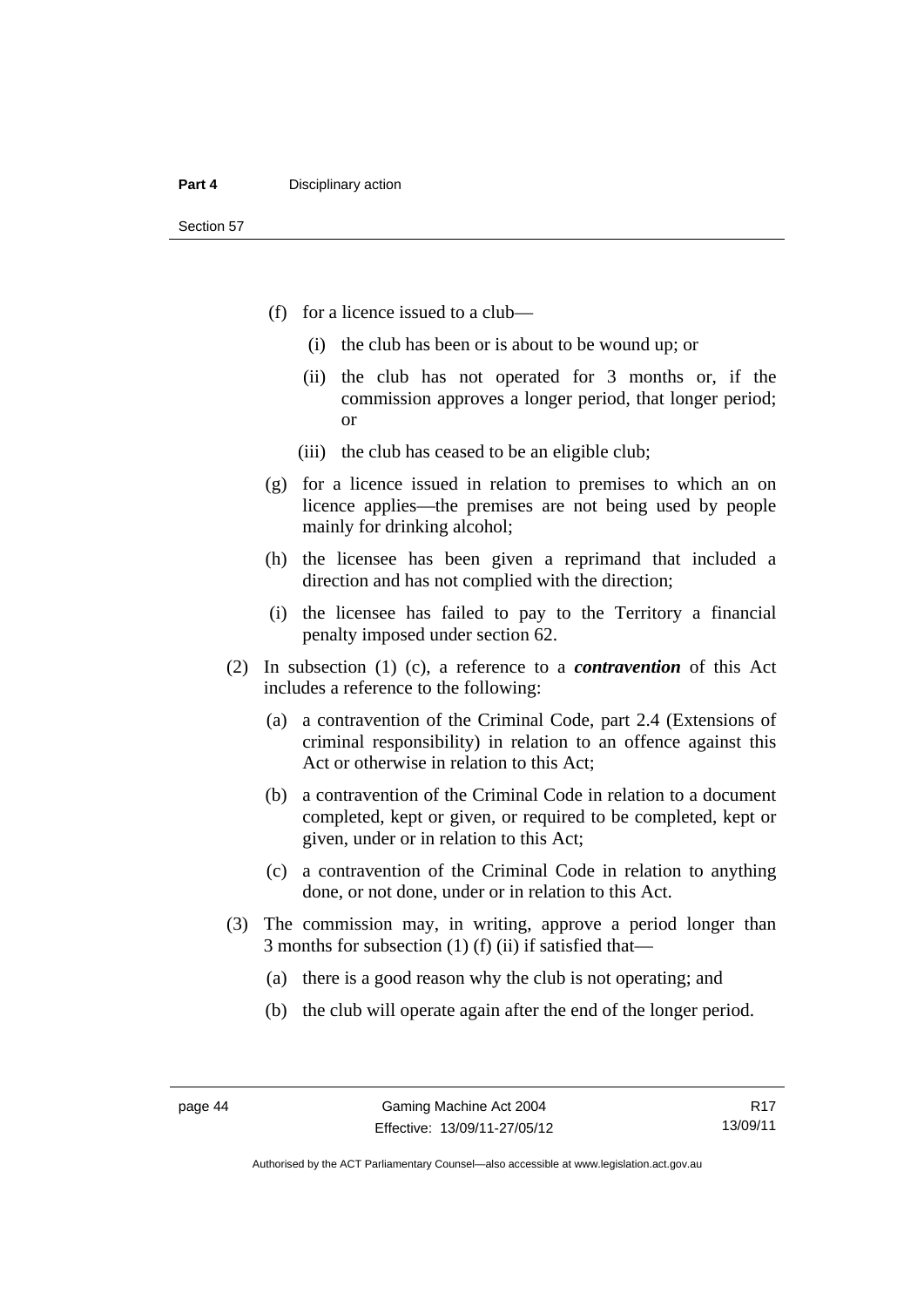#### **58 Disciplinary action**

- (1) Each of the following is a *disciplinary action* when taken against a person:
	- (a) reprimanding the person;
	- (b) imposing conditions on, or amending the conditions of, the person's licence;
	- (c) ordering the person to pay to the Territory a financial penalty of not more than \$100 000;
	- (d) suspending the person's licence for a stated period or until a stated thing happens;
	- (e) cancelling the person's licence.
- (2) A reprimand may include a direction by the commission that the licensee, within a stated time—
	- (a) cease contravening this Act; or
	- (b) rectify something that contributes to the ground for disciplinary action.
- (3) A financial penalty imposed under this section may be recovered as a debt payable to the Territory.

## **59 Criteria for disciplinary action**

- (1) In deciding what disciplinary action to take under section 58, the commission must consider the following:
	- (a) whether disciplinary action has been taken against the licensee before;
	- (b) whether the disciplinary ground on which the disciplinary action is to be taken endangered the public or the public interest;
	- (c) the seriousness of the disciplinary ground;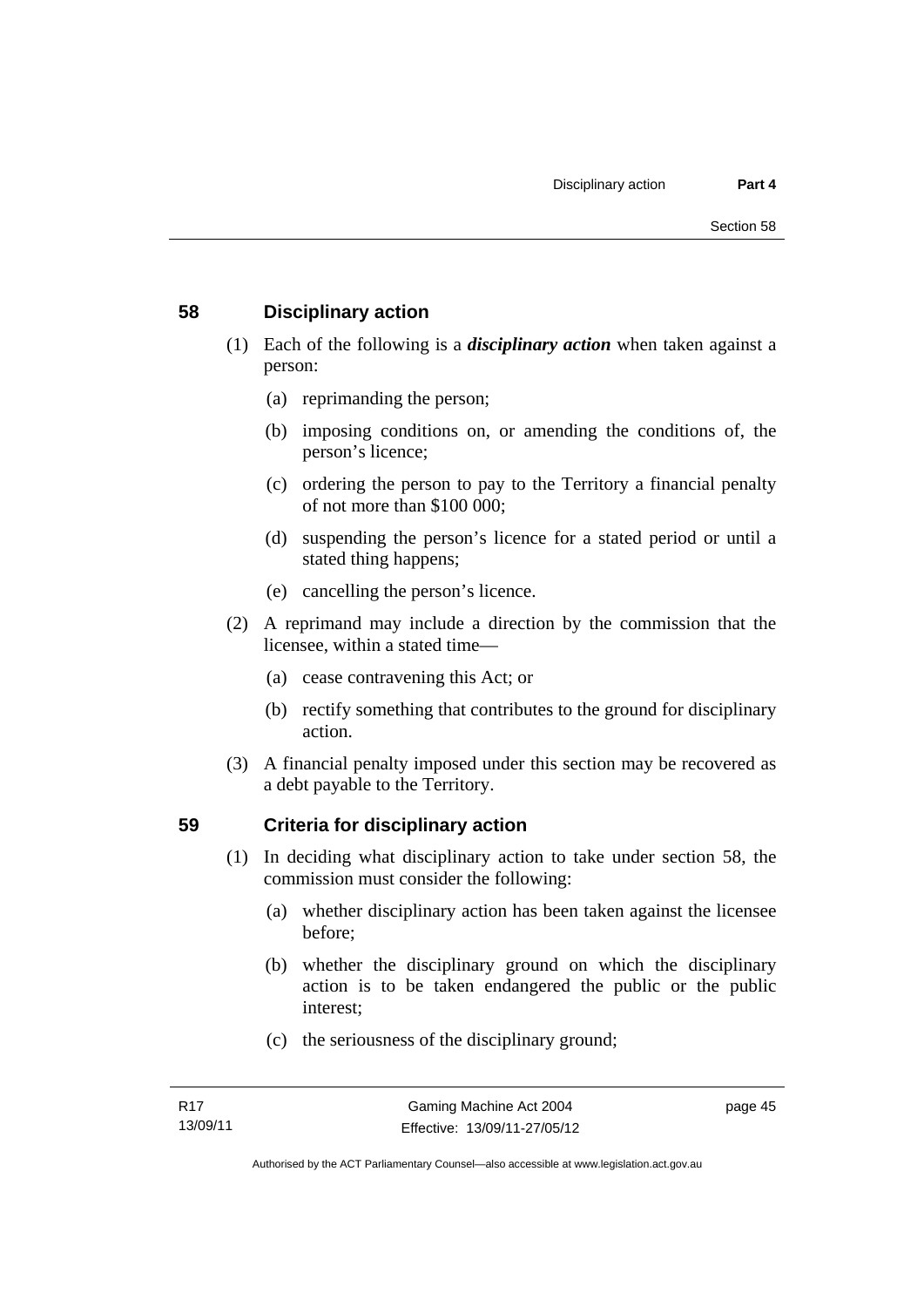#### **Part 4 Disciplinary action**

Section 60

- (d) the likelihood of further disciplinary action needing to be taken.
- (2) The commission may also consider any other relevant matter.

#### **60 When disciplinary notice may be given**

If the commission is satisfied that a ground for disciplinary action exists, or may exist, in relation to a licensee, the commission may give the licensee a disciplinary notice.

*Note* The commission need not give a disciplinary notice if the grounds for disciplinary action are the contravention of a direction in a reprimand (see s 62).

#### **61 Disciplinary notices**

A notice (a *disciplinary notice*) given to the licensee must—

- (a) state the ground for disciplinary action that caused the notice to be given; and
- (b) tell the licensee that the licensee may, within 3 weeks after the day the licensee is given the notice, give a written response to the commission about the notice.

#### **62 Commission may take disciplinary action against licensee**

- (1) This section applies if the commission is satisfied that a licensee has contravened a direction in a reprimand.
- (2) This section also applies if—
	- (a) a licensee has been given a disciplinary notice; and
	- (b) after considering any responses given within the 3-week period in relation to the notice under section 61, the commission is satisfied that a ground for disciplinary action exists in relation to a licensee.
- (3) The commission may take disciplinary action against the licensee.

R17 13/09/11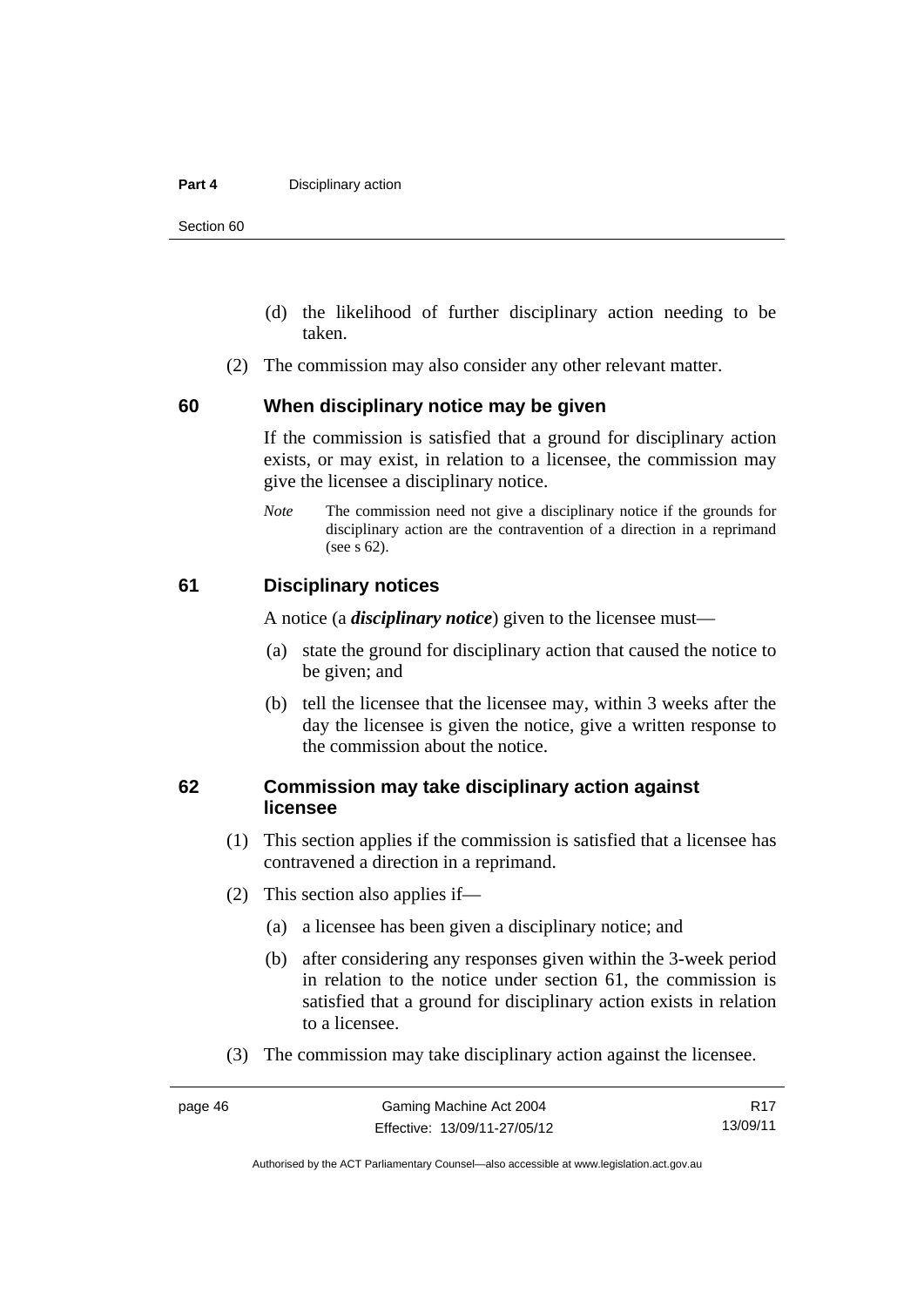- (4) To remove any doubt, the disciplinary action may consist of 2 or more of the actions mentioned in section 58.
- (5) Disciplinary action takes effect when the licensee receives written notice of the action, or on a later stated date.

#### **63 Suspension of licences because of suspension of general and on licences**

- (1) This section applies if—
	- (a) a gaming machine licence is in force for premises; and
	- (b) a general licence or on licence is also in force for the premises.
- (2) If the general licence or on licence is suspended, the gaming machine licence is also suspended for the period of suspension of the general licence or on licence.
	- *Note* A general licence or on licence may be suspended under the *Liquor Act 2010* or the *ACT Civil and Administrative Tribunal Act 2008.*

#### **64 Cancellation of licences because of cancellation etc of general and on licences**

- (1) This section applies if—
	- (a) a gaming machine licence is in force for premises; and
	- (b) a general licence or on licence is also in force for the premises.
- (2) If the general licence or on licence is not renewed under the *Liquor Act 2010*, the gaming machine licence is cancelled.
- (3) If the general licence or on licence is cancelled, the gaming machine licence is also cancelled.
	- *Note* A general licence or on licence may be cancelled under the *ACT Civil and Administrative Tribunal Act 2008.*
- (4) However, a gaming machine licence cancelled under this section is taken to be in force again if the decision to cancel the general licence or on licence is reversed on appeal.

page 47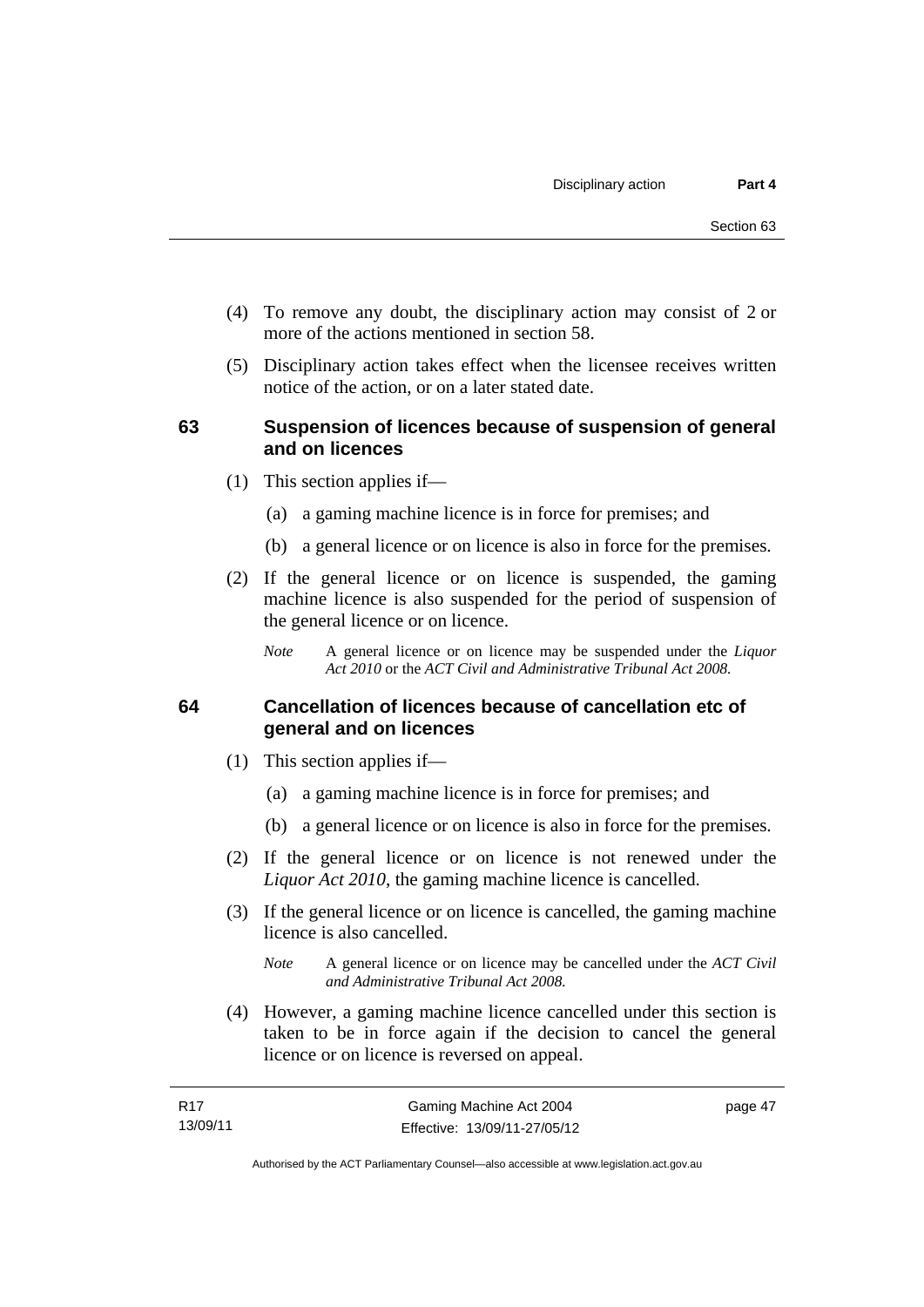#### **Part 4 Disciplinary action**

Section 65

#### **65 Return of licence on cancellation**

- (1) This section applies if—
	- (a) the commission cancels a person's licence under this part; and
	- (b) the person is given notice of the cancellation.
- (2) This section also applies if—
	- (a) a person's licence is cancelled under section 64 (1); or
	- (b) the person's licence is cancelled under section 64 (2) and the person has notice of the cancellation of the person's general or on licence.
- (3) The person must return the licence to the commission as soon as practicable, but in any case not later than 1 week after the day the cancellation under this part takes effect.

Maximum penalty: 50 penalty units.

(4) An offence against this section is a strict liability offence.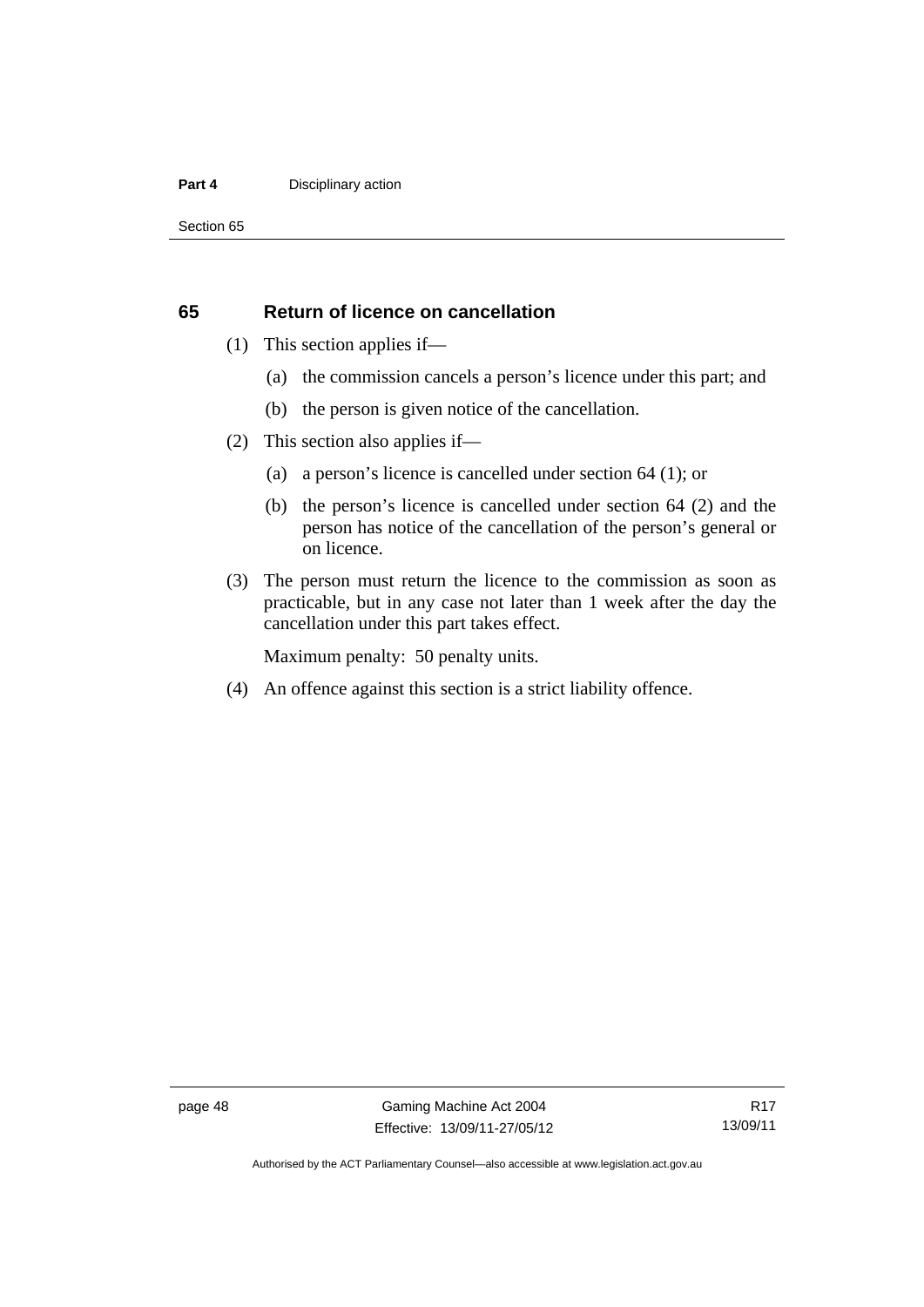# **Part 5 Centralised monitoring system**

#### **66 Meaning of** *centralised monitoring system*

(1) In this Act:

*centralised monitoring system (*or *CMS)* means a system approved by the commission that—

- (a) monitors the operation and performance of approved gaming machines; and
- (b) facilitates the working out and checking for accuracy of tax liability, and the collection of tax, under this Act; and
- (c) can perform other related functions.
- (2) An approval is a notifiable instrument.

*Note* A notifiable instrument must be notified under the Legislation Act.

#### **67 Regulations about CMS**

- (1) The regulations may provide for the approval and operation of a CMS.
- (2) In particular, the regulations may fix a date, or allow the commission to fix a date, by which stated machines must be connected to the CMS.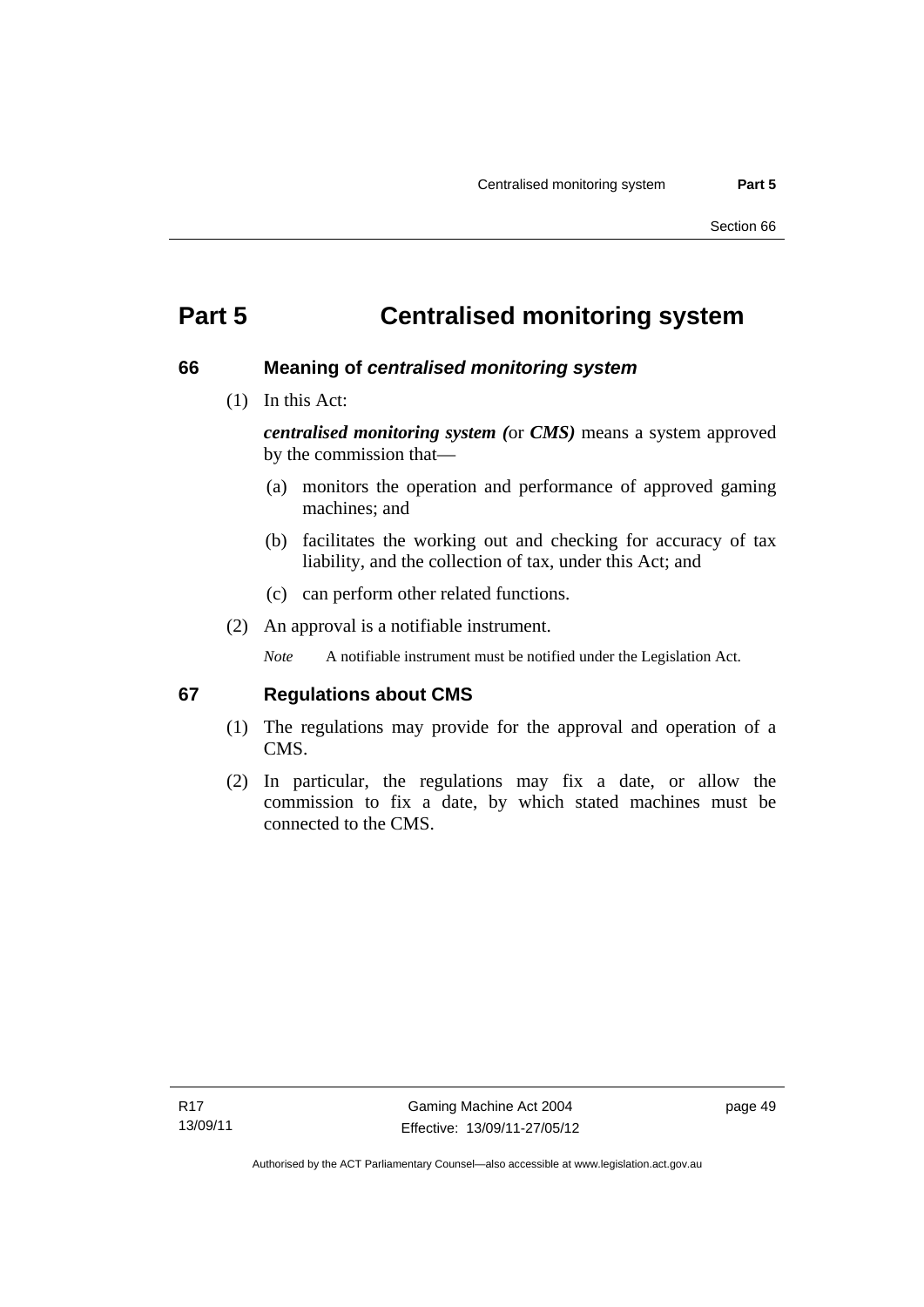| Part 6              | Approval of gaming machines, peripherals, suppliers, technicians and<br>attendants |
|---------------------|------------------------------------------------------------------------------------|
| <b>Division 6.1</b> | Approval of gaming machines and peripheral equipment                               |
| Section 68          |                                                                                    |

# Part 6 **Approval of gaming machines, peripherals, suppliers, technicians and attendants**

# **Division 6.1 Approval of gaming machines and peripheral equipment**

## **68 Meaning of** *peripheral equipment*

In this Act:

*peripheral equipment*, for a gaming machine, means equipment, or a device, that is incidental to the basic operation of the gaming machine.

#### **Examples**

- 1 note acceptors
- 2 links
- 3 card readers
- 4 ticket readers
- *Note* An example is part of the Act, is not exhaustive and may extend, but does not limit, the meaning of the provision in which it appears (see Legislation Act, s 126 and s 132).

## **69 Approval of gaming machines and peripheral equipment**

- (1) The commission may approve—
	- (a) a gaming machine; and
	- (b) any peripheral equipment for the gaming machine.
- (2) However, the commission must not approve something under subsection (1) unless the commission has considered—
	- (a) the results of a technical evaluation of the gaming machine and any peripheral equipment by an approved entity; and

R17 13/09/11

Authorised by the ACT Parliamentary Counsel—also accessible at www.legislation.act.gov.au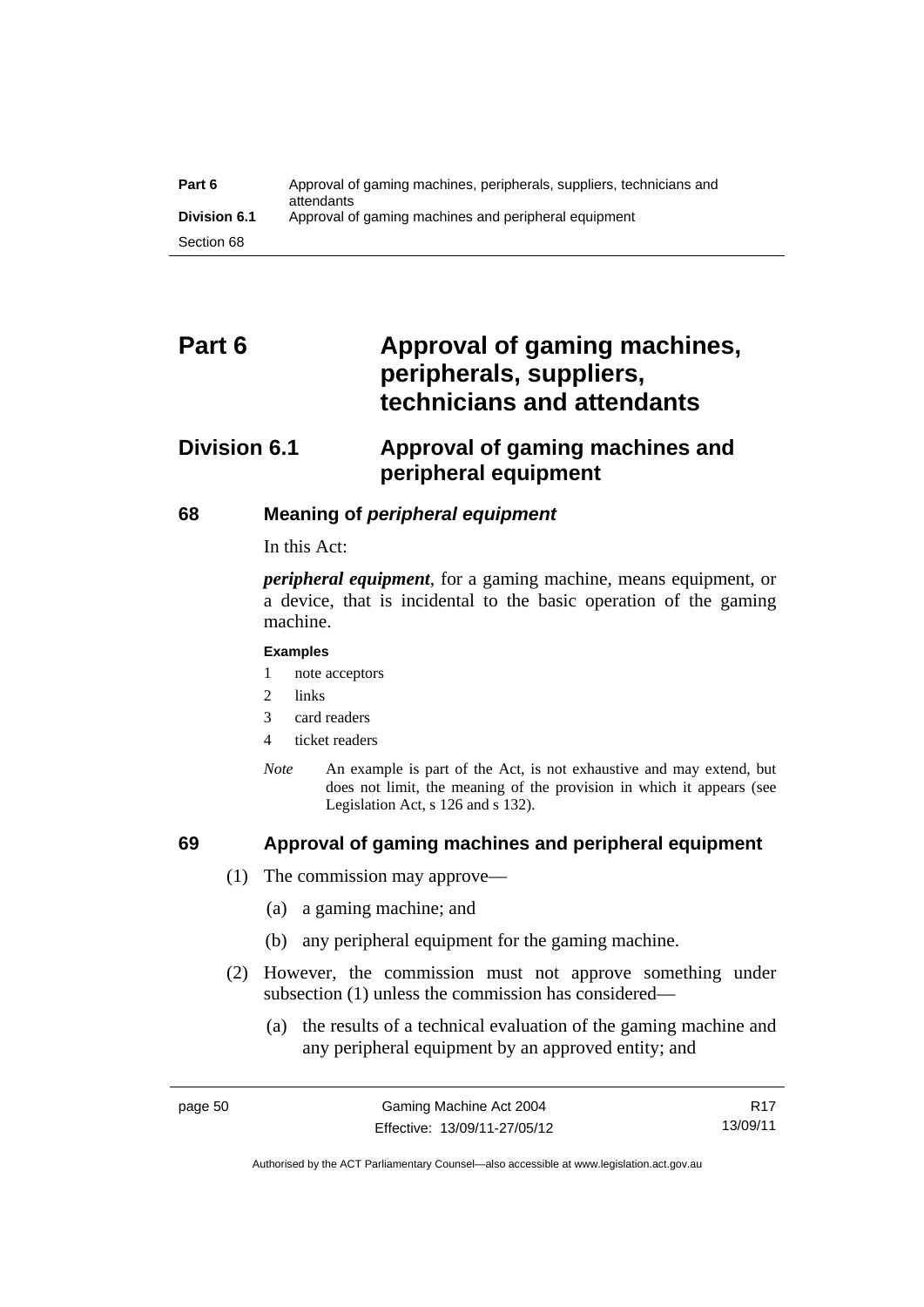- (b) any available research on the consumer protection and harm minimisation implications of the gaming machine or peripheral equipment proposed to be approved.
- (3) The approval of a gaming machine or any peripheral equipment for a gaming machine is a notifiable instrument.

*Note* A notifiable instrument must be notified under the Legislation Act.

(4) In this section:

*approved entity* means an entity approved (however described) under a law of a local jurisdiction about gaming machines to undertake technical evaluations for the law.

## **70 Cancellation or suspension of gaming machine and peripheral equipment approval**

- (1) The commission may cancel or suspend the approval of a gaming machine or peripheral equipment if—
	- (a) the machine no longer operates as designed; or
	- (b) the machine no longer operates as intended.
- (2) To remove any doubt, if the approval of a machine is cancelled or suspended under this section, it applies to all machines of that kind, whether or not a particular machine is operating as designed or intended.

#### **Example**

A King of the Thames gaming machine stops operating in accordance with its design. The commission suspends the approval of King of the Thames gaming machines, even though not all King of the Thames gaming machines have stopped operating in accordance with their design.

*Note* An example is part of the Act, is not exhaustive and may extend, but does not limit, the meaning of the provision in which it appears (see Legislation Act, s 126 and s 132).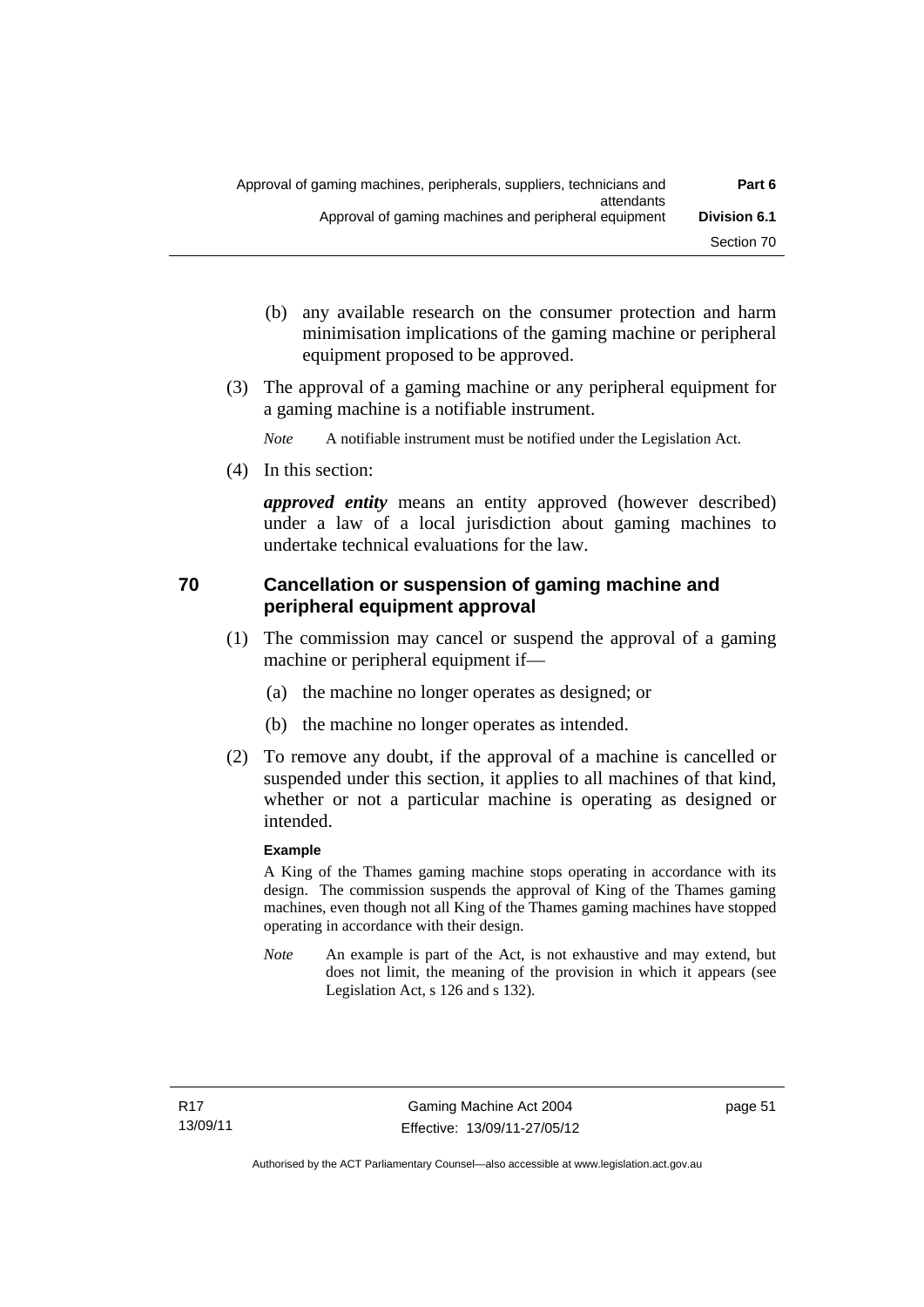| Part 6              | Approval of gaming machines, peripherals, suppliers, technicians and<br>attendants |
|---------------------|------------------------------------------------------------------------------------|
| <b>Division 6.1</b> | Approval of gaming machines and peripheral equipment                               |
| Section 71          |                                                                                    |

 (3) A cancellation or suspension under subsection (1) is a notifiable instrument.

*Note* A notifiable instrument must be notified under the Legislation Act.

#### **71 Machine access register**

- (1) A licensee must keep a register (the *machine access register*) for the licensed gaming machines on the licensed premises.
- (2) If a gaming machine on the licensed premises is not working for a reason peculiar to the machine, the machine access register must record when and why the machine is not working.

#### **Examples**

- 1 technical problems peculiar to the machine, not a problem that affects all machines, eg a blackout
- 2 maintenance
- 3 door open for coin filling or removal
- 4 inspection by authorised officer
- *Note* An example is part of the Act, is not exhaustive and may extend, but does not limit, the meaning of the provision in which it appears (see Legislation Act, s 126 and s 132).
- (3) If an approved supplier, approved technician or approved attendant opens or maintains a gaming machine on the licensed premises in any way, whether or not by opening the machine, the person must enter the following details in the machine access register:
	- (a) information that clearly identifies the machine;
	- (b) the date when the machine was opened, repaired, adjusted or altered;
	- (c) if the machine was repaired or adjusted—a description of the repair or adjustment;
	- (d) the time when, and reason why, the machine was not working;
	- (e) the signature and number of the certificate of approval of the person making the entry;

R17 13/09/11

Authorised by the ACT Parliamentary Counsel—also accessible at www.legislation.act.gov.au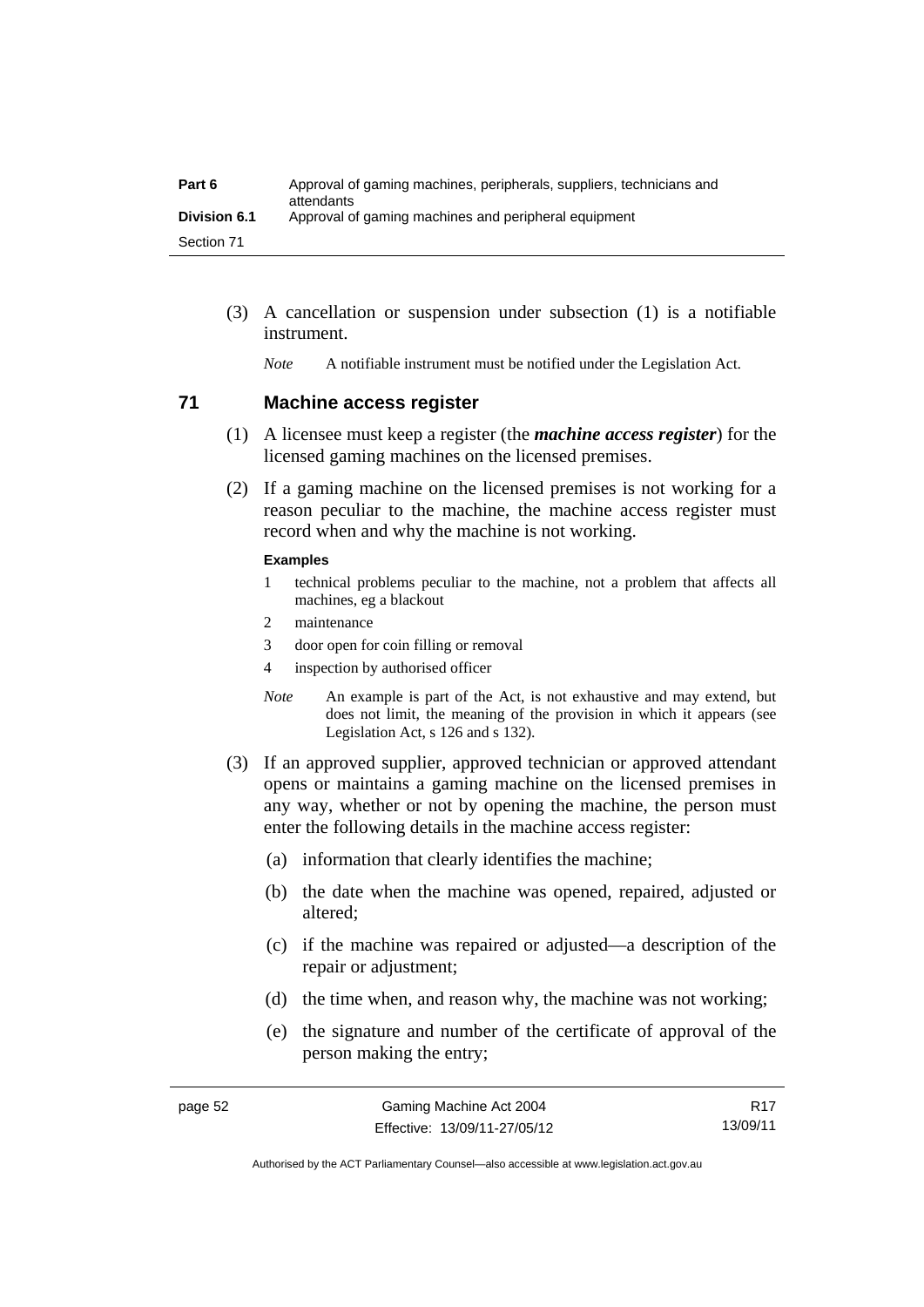- (f) any other information required under the regulations.
- (4) A person commits an offence if—
	- (a) the person enters anything in the machine access register; and
	- (b) the person is not an approved supplier, approved technician, approved attendant or authorised person.

Maximum penalty: 10 penalty units.

(5) An offence against subsection (4) is a strict liability offence.

# **Division 6.2 Approved suppliers**

#### **72 Application and approval as supplier**

- (1) A person may apply in writing for approval as a supplier.
	- *Note 1* If a form is approved under the Control Act, s 53D for an application, the form must be used.
	- *Note* 2 A fee may be determined under s 177 for this provision.
- (2) The commission may approve the person as a supplier if satisfied that—
	- (a) the person sells, installs or maintains gaming machines, peripheral equipment for gaming machines or systems (including a CMS) designed for use with gaming machines; and
	- (b) for an individual—the individual is an eligible person; and
	- (c) for a corporation—each influential person for the corporation is an eligible person; and
	- (d) the person has not, in the last 12 months, provided false or misleading information in an application under subsection (1); and
	- (e) the person satisfies any other requirement prescribed by regulation.

page 53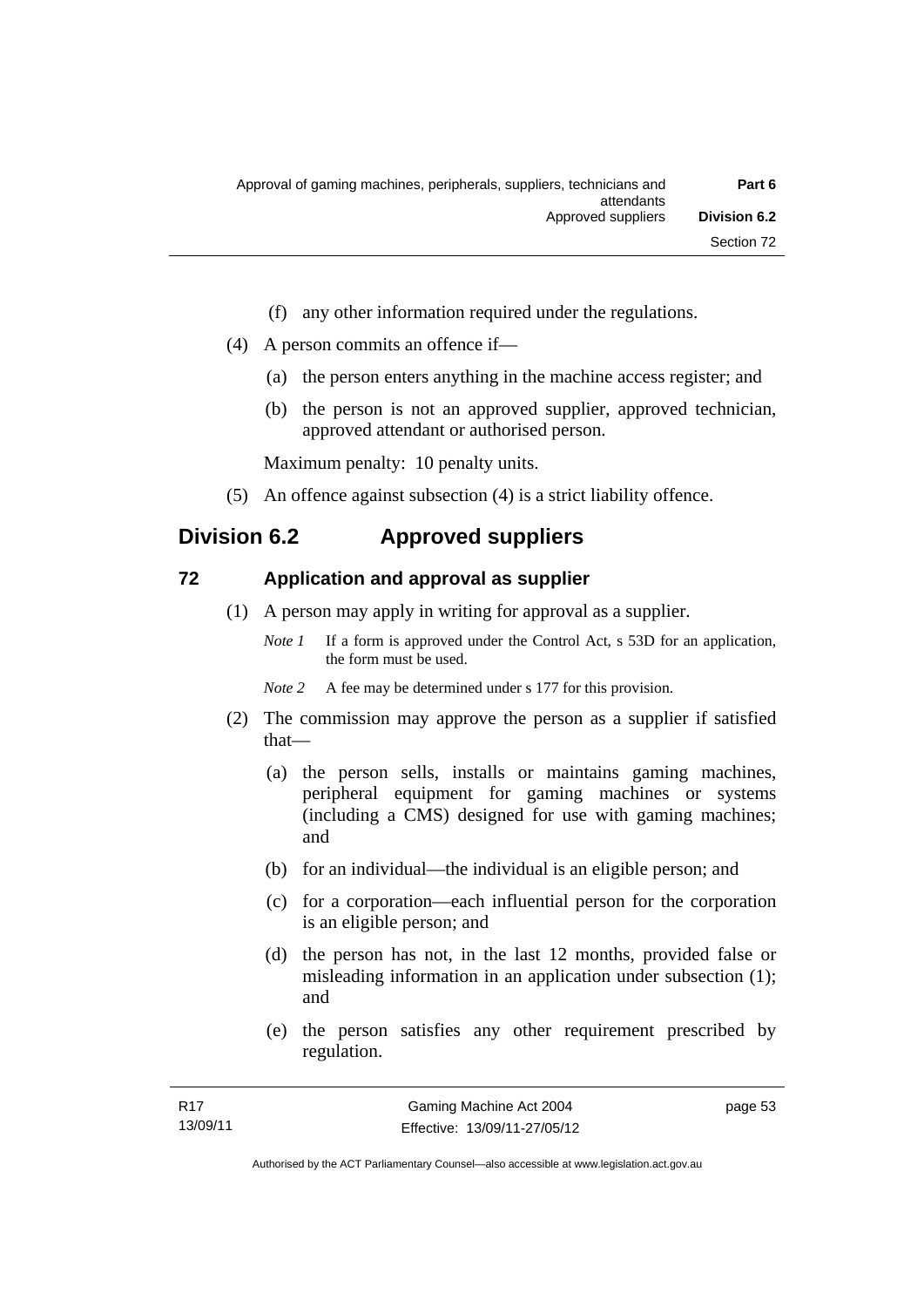| Part 6              | Approval of gaming machines, peripherals, suppliers, technicians and<br>attendants |
|---------------------|------------------------------------------------------------------------------------|
| <b>Division 6.2</b> | Approved suppliers                                                                 |
| Section 73          |                                                                                    |

 (3) If the commission approves a person as a supplier, the commission must give the person a certificate stating that the person is an approved supplier.

#### **73 Giving copy of certificate about approved supplier**

- (1) This section applies if an approved supplier tells the commission, in writing, about the loss, theft or destruction of a certificate given to the person under section 72 (3).
- (2) The commission may, by written notice given to the supplier, require the supplier to give the commission, within a stated period and in a stated form, a statement confirming, and explaining the circumstances of, the loss, theft or destruction.
- (3) If the commission is satisfied that the certificate has been lost, stolen or destroyed, the commission may give a replacement to supplier.

*Note* A fee may be determined under s 177 for this provision.

#### **73A Cancellation etc of supplier's approval**

- (1) This section applies if—
	- (a) the commission stops being satisfied that the supplier meets the conditions for approval stated in section 72 (2); or
	- (b) the commission is satisfied that the supplier has contravened this Act.
- (2) In subsection (1) (b), a reference to a *contravention* of this Act includes a reference to the following:
	- (a) a contravention of the Criminal Code, part 2.4 (Extensions of criminal responsibility) in relation to an offence against this Act or otherwise in relation to this Act;
	- (b) a contravention of the Criminal Code in relation to a document completed, kept or given, or required to be completed, kept or given, under or in relation to this Act;

R17 13/09/11

Authorised by the ACT Parliamentary Counsel—also accessible at www.legislation.act.gov.au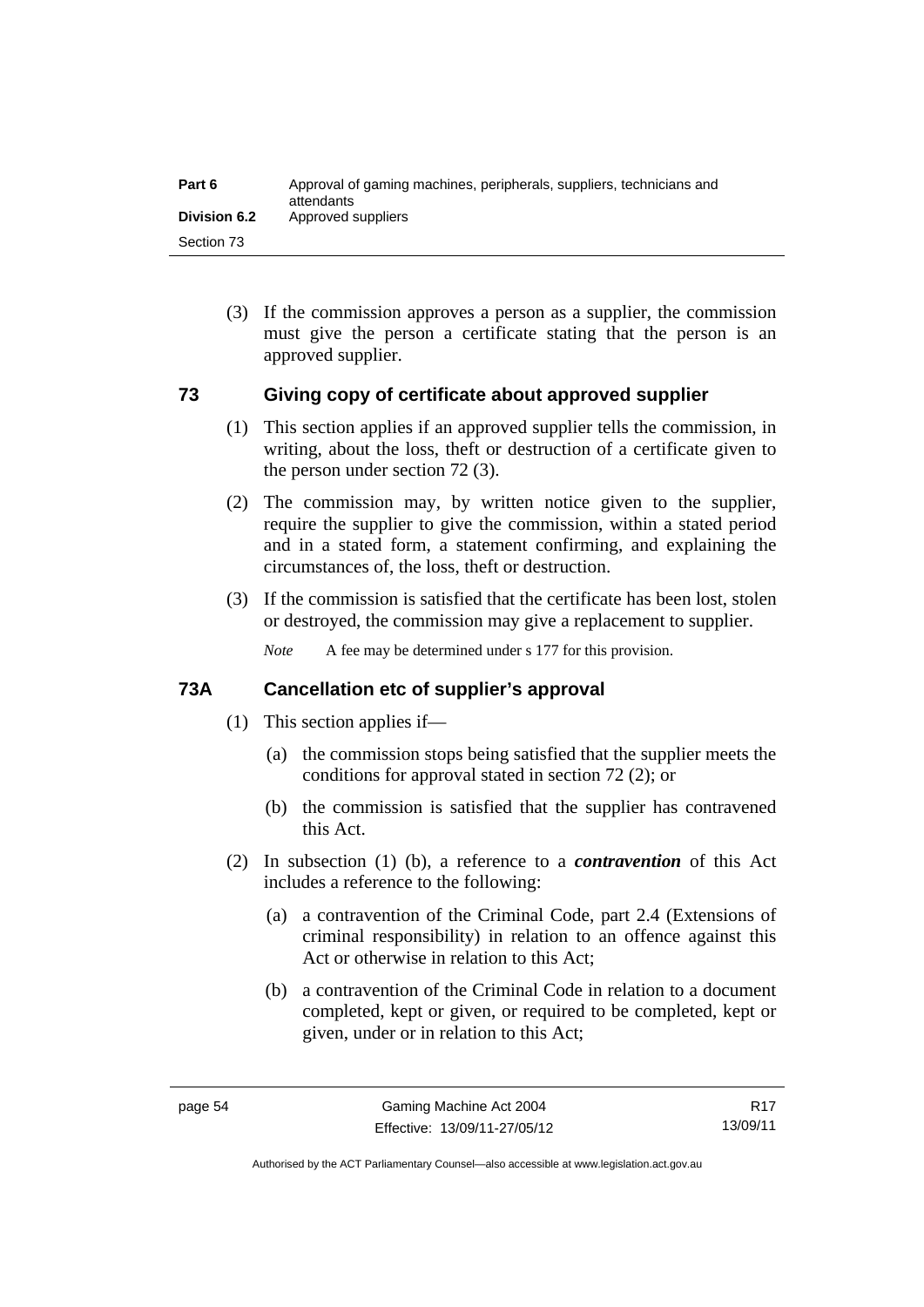- (c) a contravention of the Criminal Code in relation to anything done, or not done, under or in relation to this Act.
- (3) The commission may, by written notice given to the approved supplier—
	- (a) cancel the supplier's approval; or
	- (b) suspend the supplier's approval; or
	- (c) reprimand the supplier.
- (4) In considering whether to take action under this section, the commission must consider the following:
	- (a) whether action has been taken against the approved supplier under this section before;
	- (b) the seriousness of any contravention of this Act;
	- (c) the likelihood of further action needing to be taken against the supplier;
	- (d) the public benefit of suppliers being regulated under this Act.
- (5) The commission may also consider any other relevant matter.

# **Division 6.3 Approved technicians**

#### **74 Application for approval as technician**

- (1) An individual may apply in writing for approval as a technician for 1 or more suppliers.
	- *Note 1* If a form is approved under the Control Act, s 53D for an application, the form must be used.
	- *Note* 2 A fee may be determined under s 177 for this provision.
- (2) The application must be accompanied by—
	- (a) a statement by each approved supplier for which the applicant is applying for approval that—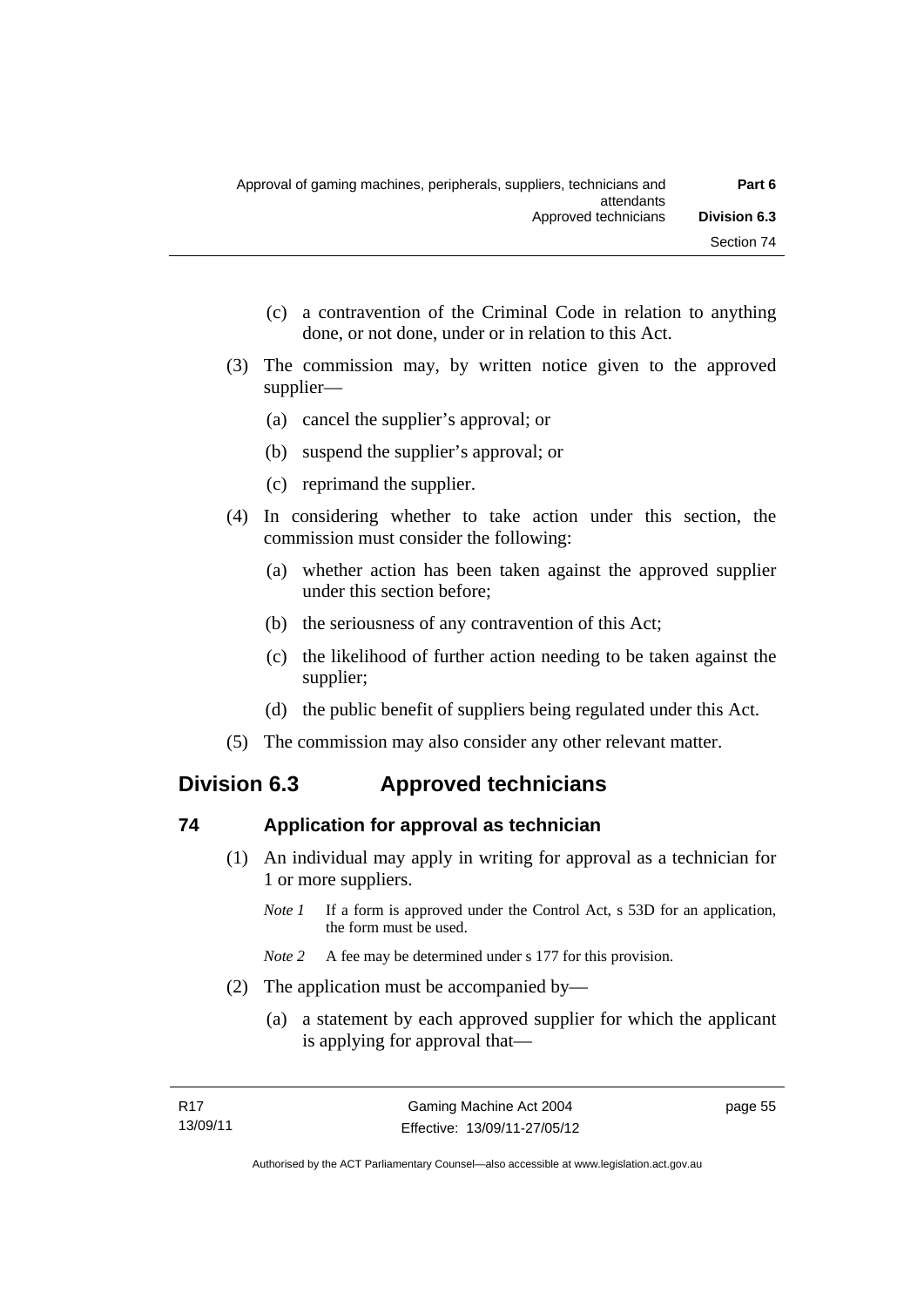| Part 6              | Approval of gaming machines, peripherals, suppliers, technicians and<br>attendants |
|---------------------|------------------------------------------------------------------------------------|
| <b>Division 6.3</b> | Approved technicians                                                               |
| Section 75          |                                                                                    |

- (i) the supplier is satisfied that the applicant is competent to exercise the functions of an approved technician; and
- (ii) the supplier employs, or has offered to employ, the applicant as a technician; and
- (b) if the applicant is an approved supplier and is applying for approval to be a technician for his or her own business—a statement to that effect; and
- (c) an undertaking by the applicant to—
	- (i) ask the police to check the applicant's criminal record using the applicant's fingerprints; and
	- (ii) authorise the police to report the results of the check to the commission; and
- (d) 4 recent passport-size photographs of the applicant.

#### **75 Approval of technicians**

- (1) The commission may, on application under section 74, approve the applicant as a technician for 1 or more suppliers if satisfied that—
	- (a) the applicant is qualified to exercise the functions of an approved technician; and
	- (b) the applicant has not, in the last 12 months, provided false or misleading information in an application under section 74; and
	- (c) either—
		- (i) the applicant is employed, or will be employed, by each supplier; or
		- (ii) the applicant is an approved supplier; or
		- (iii) the applicant is employed, or will be employed, by each supplier and is an approved supplier.
- (2) An approval is for 2 years.

R17 13/09/11

Authorised by the ACT Parliamentary Counsel—also accessible at www.legislation.act.gov.au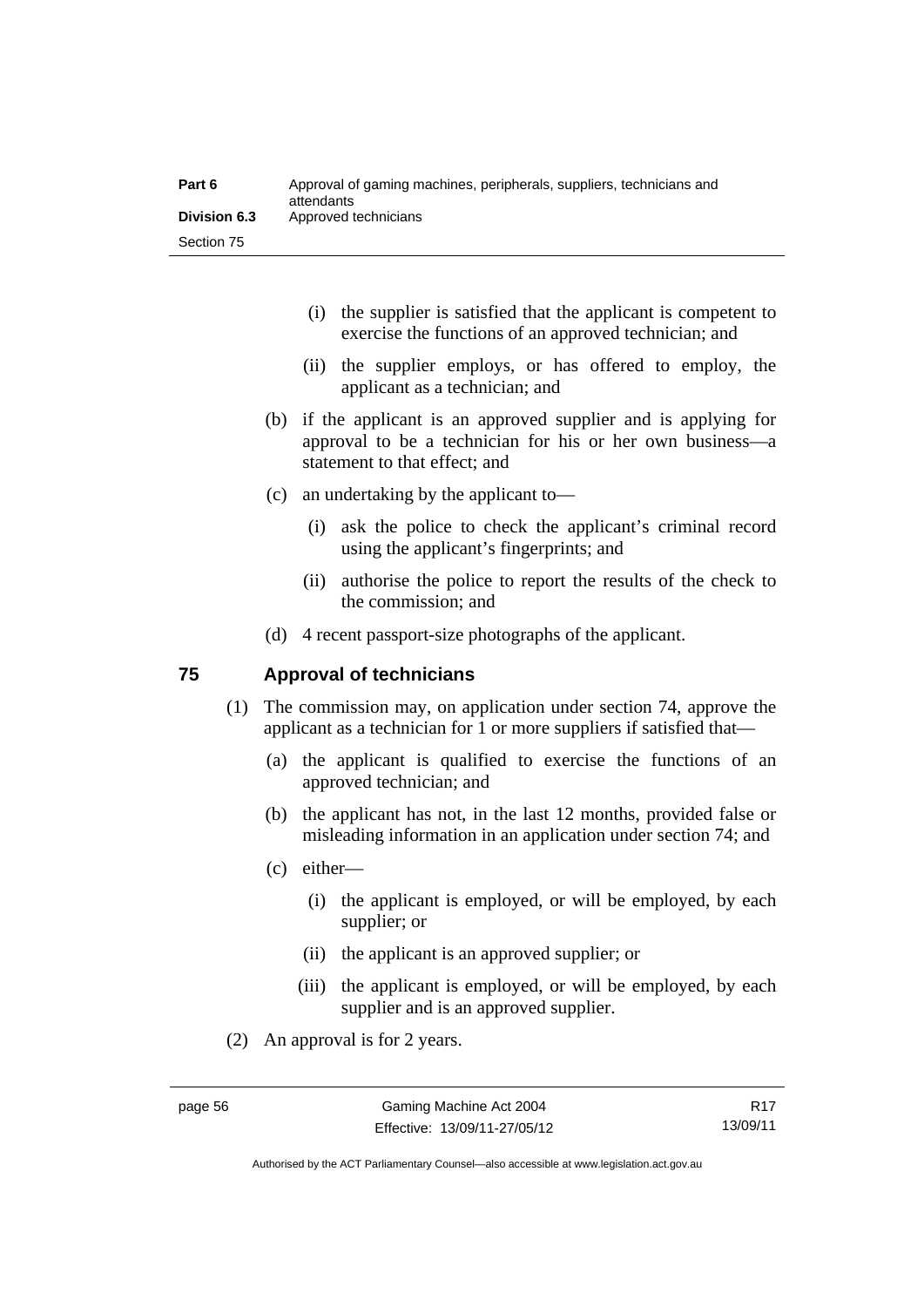(3) If a short-term approval is in force in relation to the applicant, the approval under this section starts when the short-term approval under section 76 began.

#### **Example**

Jo was given a short-term approval as a technician on 1 January 2005 before the results of her police check came through. Her results were satisfactory and she was approved as a technician on 25 February 2005. Her approval ends on 1 January 2007.

- (4) A person is *qualified* to exercise the functions of an approved technician for a supplier if the person—
	- (a) is an individual; and
	- (b) is competent to maintain gaming machines supplied by the supplier; and
	- (c) is an eligible person; and
	- (d) satisfies any requirement prescribed under the regulations.
- (5) To remove any doubt, an approved supplier may be approved as a technician under this section for themselves as supplier, another supplier or both.

#### **76 Short-term approval of technicians**

- (1) This section applies to a person who has applied for approval as a technician if—
	- (a) the commission has not received the results of the police check of the person's criminal record; but
	- (b) the commission would approve the person if the results of the police check did not show that the person was not an eligible person.
- (2) The commission may approve the applicant as a technician.
- (3) An approval under this section (a *short-term approval*) is for 6 months, and cannot be renewed.

page 57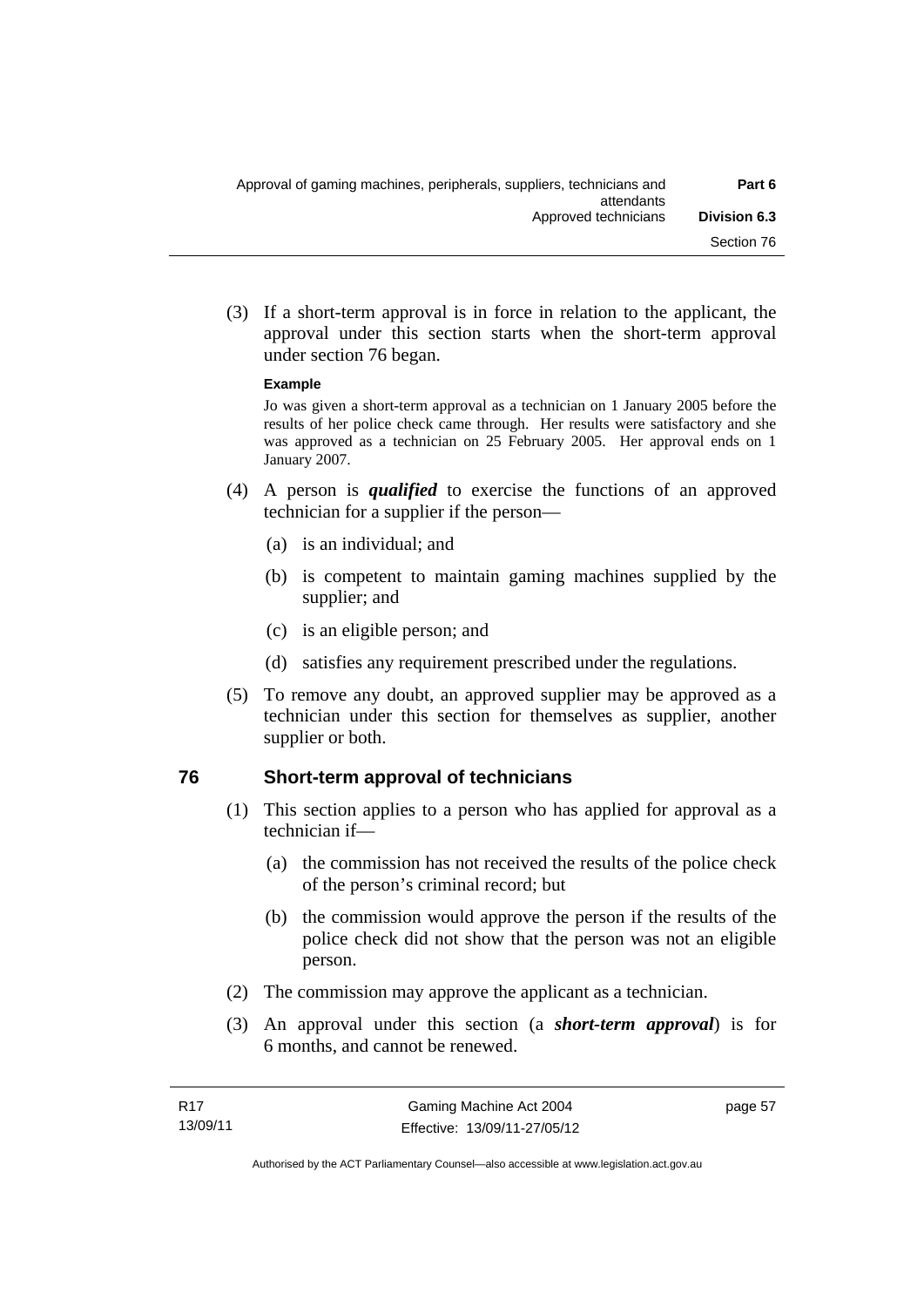#### **77 Ending short-term approvals**

- (1) This section applies to a person if—
	- (a) the person has a short-term approval as a technician; and
	- (b) the commission receives the results of the police check of the person's criminal record; and
	- (c) after considering the results of the police check, the commission is satisfied that the person is not an eligible person.
- (2) The commission must, by written notice given to the technician—
	- (a) refuse the person's application for approval as a technician; and
	- (b) cancel the person's short-term approval as a technician.

#### **78 Transfer etc of technician's approval**

- (1) On written application by an approved technician, the commission may—
	- (a) approve the technician for another supplier (the *new supplier*); or
	- (b) transfer the approval of the technician from 1 supplier to another (the *new supplier*).
	- *Note 1* If a form is approved under the Control Act, s 53D for an application, the form must be used.
	- *Note* 2 A fee may be determined under s 177 for this provision.
- (2) The application must be accompanied by a written statement by the new supplier stating that the supplier employs, or has offered to employ, the applicant as a technician.

Authorised by the ACT Parliamentary Counsel—also accessible at www.legislation.act.gov.au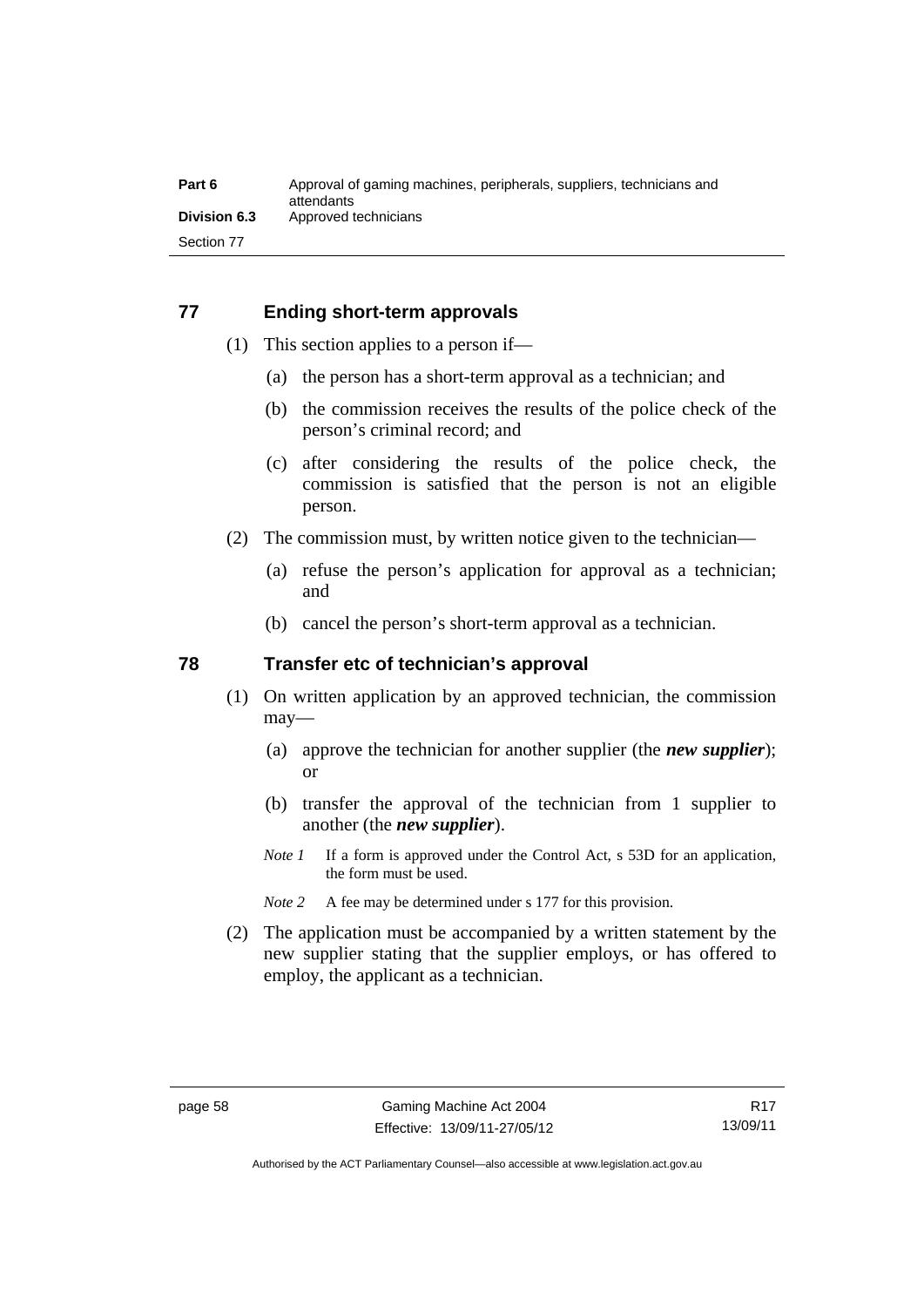## **79 Cancellation etc of technician's approval**

- (1) This section applies if—
	- (a) the commission stops being satisfied that an approved technician is qualified to exercise the functions of an approved technician for each supplier for whom the technician is approved; or
	- (b) the approved technician is not an approved supplier and is not employed by an approved supplier; or
	- (c) the commission is satisfied that the technician has contravened this Act.
- (2) In subsection (1) (c), a reference to a *contravention* of this Act includes a reference to the following:
	- (a) a contravention of the Criminal Code, part 2.4 (Extensions of criminal responsibility) in relation to an offence against this Act or otherwise in relation to this Act;
	- (b) a contravention of the Criminal Code in relation to a document completed, kept or given, or required to be completed, kept or given, under or in relation to this Act;
	- (c) a contravention of the Criminal Code in relation to anything done, or not done, under or in relation to this Act.
- (3) The commission may, by written notice given to the approved technician—
	- (a) cancel the technician's approval; or
	- (b) suspend the technician's approval; or
	- (c) reprimand the technician.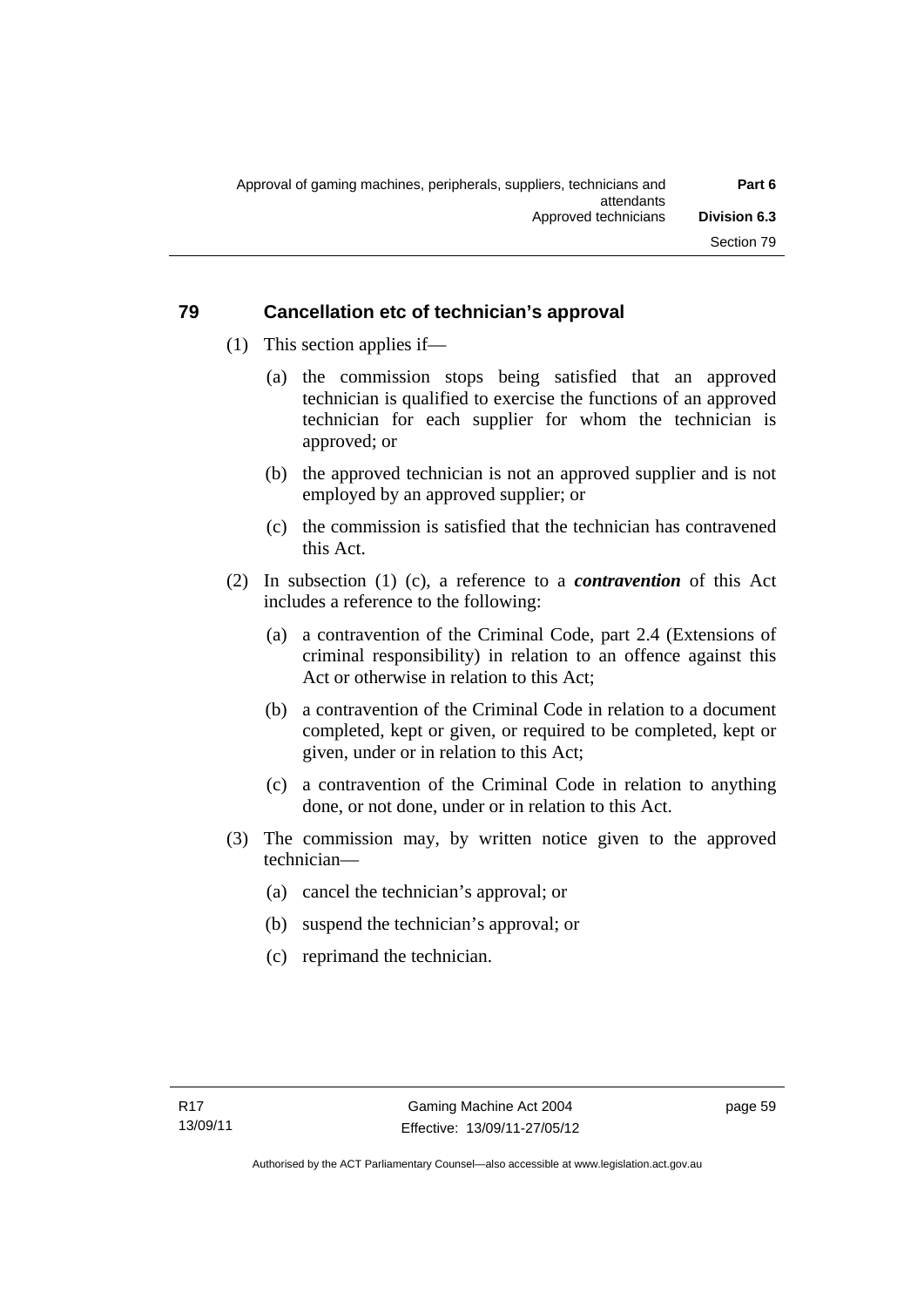| Part 6              | Approval of gaming machines, peripherals, suppliers, technicians and<br>attendants |
|---------------------|------------------------------------------------------------------------------------|
| <b>Division 6.3</b> | Approved technicians                                                               |
| Section 80          |                                                                                    |

- (4) In considering whether to take action under this section, the commission must consider the following:
	- (a) whether action has been taken against the approved technician under this section before;
	- (b) the seriousness of any contravention of this Act;
	- (c) the likelihood of further action needing to be taken against the technician;
	- (d) the public benefit of technicians being regulated under this Act.
- (5) The commission may also consider any other relevant matter.
- (6) In this section:

*approved supplier*—a person is not an *approved supplier* if the person's approval as a supplier is suspended.

*qualified*, to exercise the functions of an approved technician—see section 75 (4).

#### **80 Certificates and identity cards for approved technicians**

- (1) This section applies if the commission approves a technician under section 75 (Approval of technicians) or section 76 (Short-term approval of technicians).
- (2) The commission must give—
	- (a) a certificate (the technician's *approval certificate*) to each approved supplier for the technician containing details of the approval; and
	- (b) an identity card to the approved technician containing details of the approval.

Authorised by the ACT Parliamentary Counsel—also accessible at www.legislation.act.gov.au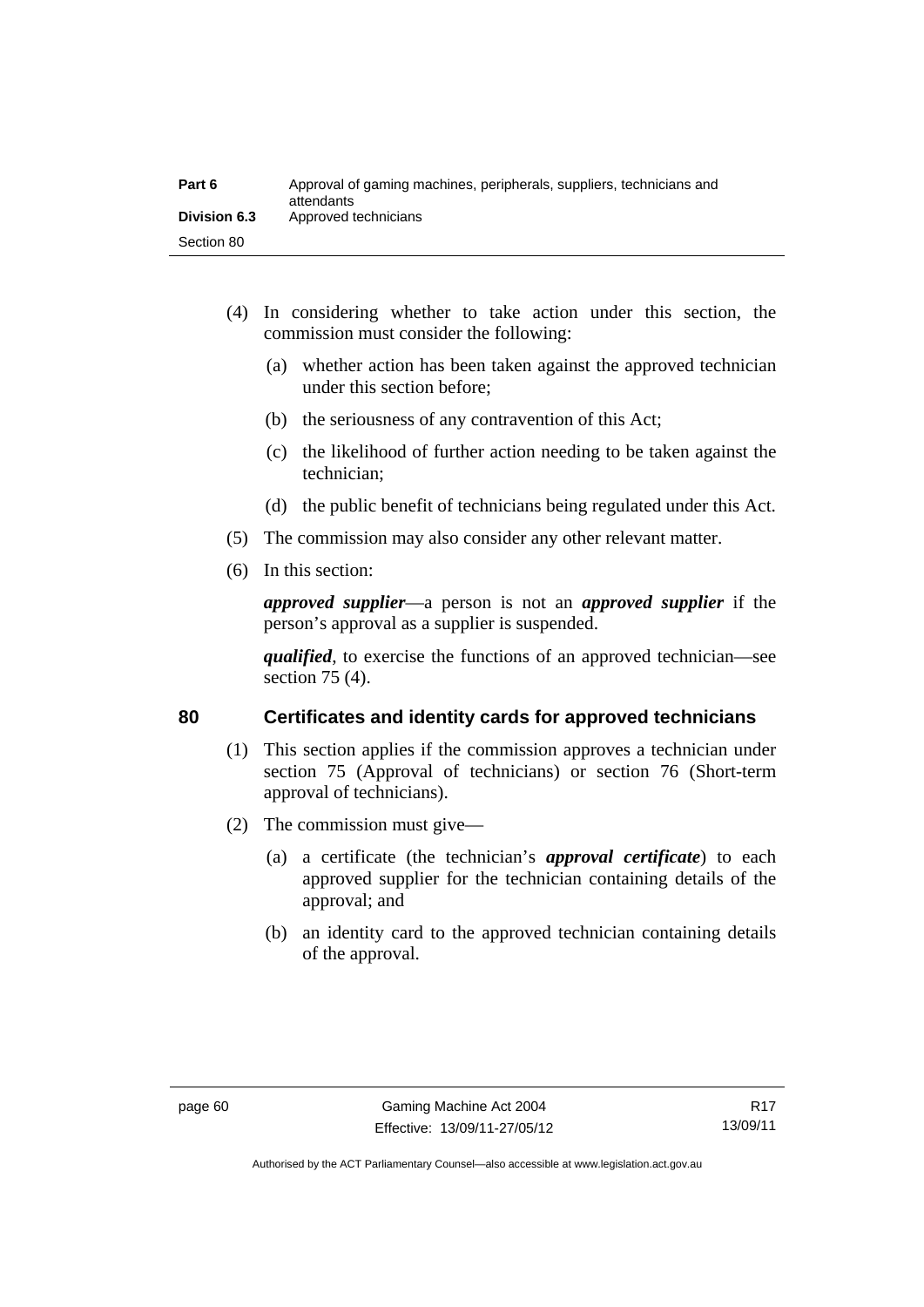# **81 Giving copy of certificate about approved technician or identity card**

- (1) This section applies if an approved supplier or approved technician tells the commission, in writing, about the loss, theft or destruction of a certificate or identity card given to the person under section 80.
- (2) The commission may, by written notice given to the person, require the person to give the commission, within a stated period and in a stated form, a statement confirming, and explaining the circumstances of, the loss, theft or destruction.
- (3) If the commission is satisfied that the certificate or identity card has been lost, stolen or destroyed, the commission may give a replacement to the person.

*Note* A fee may be determined under s 177 for this provision.

# **82 Notice by supplier if technician no longer employed**

- (1) This section applies if—
	- (a) a supplier is the supplier for an approved technician; and
	- (b) the supplier stops employing the technician.
- (2) The supplier must tell the commission in writing that the supplier no longer employs the technician within 1 week after the day the supplier stops employing the technician.

Maximum penalty: 5 penalty units.

(3) An offence against this section is a strict liability offence.

# **83 Return of approval certificates and identity cards for approved technicians**

- (1) This section applies if—
	- (a) a technician's approval expires or is cancelled or suspended; or
	- (b) a technician stops working for an approved supplier.

page 61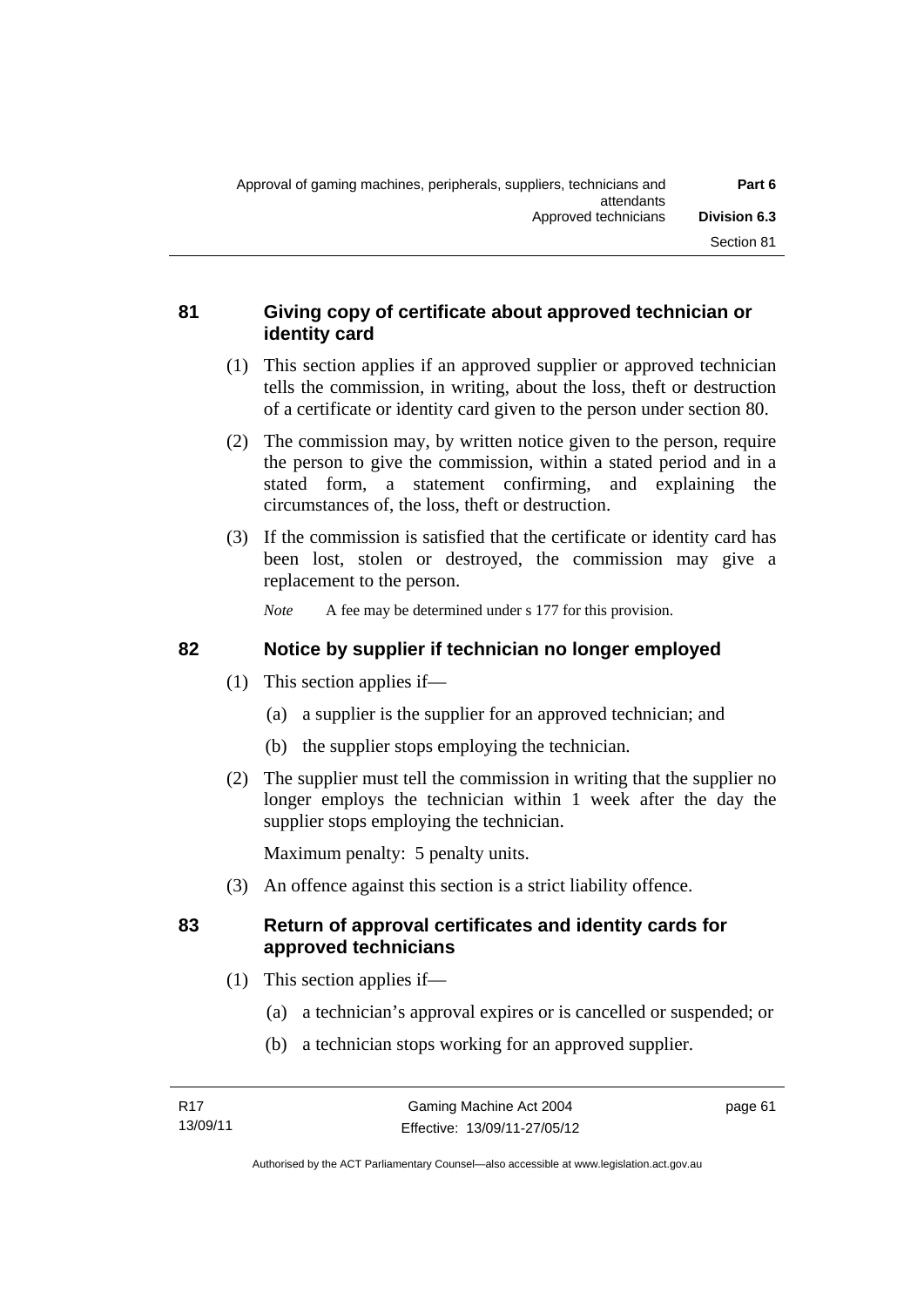| Part 6              | Approval of gaming machines, peripherals, suppliers, technicians and<br>attendants |
|---------------------|------------------------------------------------------------------------------------|
| <b>Division 6.3</b> | Approved technicians                                                               |
| Section 84          |                                                                                    |

- (2) The supplier must return the technician's approval certificate to the commission within 1 week after—
	- (a) the day the technician's approval expires; or
	- (b) the day the technician is given notice of the cancellation or suspension; or
	- (c) the day the approved technician stops working for the supplier.

Maximum penalty: 5 penalty units.

- (3) The technician must return the technician's identity card to the commission within 1 week after—
	- (a) the day the technician's approval expires; or
	- (b) the day the technician is given notice of the cancellation or suspension; or
	- (c) the day the technician no longer works for at least 1 supplier.

Maximum penalty: 5 penalty units.

(4) Strict liability applies to an offence against this section.

#### **84 Renewal of technician's approval**

- (1) An approved technician may apply to the commission for renewal of his or her approval no later than 1 month, and no earlier than 3 months, before the approval expires.
	- *Note* If a form is approved under the Control Act, s 53D for an application, the form must be used.
- (2) The application must be accompanied by an undertaking by the applicant to—
	- (a) ask the police to check the applicant's criminal record using the applicant's fingerprints; and
	- (b) authorise the police to report the results of the check to the commission.

R17 13/09/11

Authorised by the ACT Parliamentary Counsel—also accessible at www.legislation.act.gov.au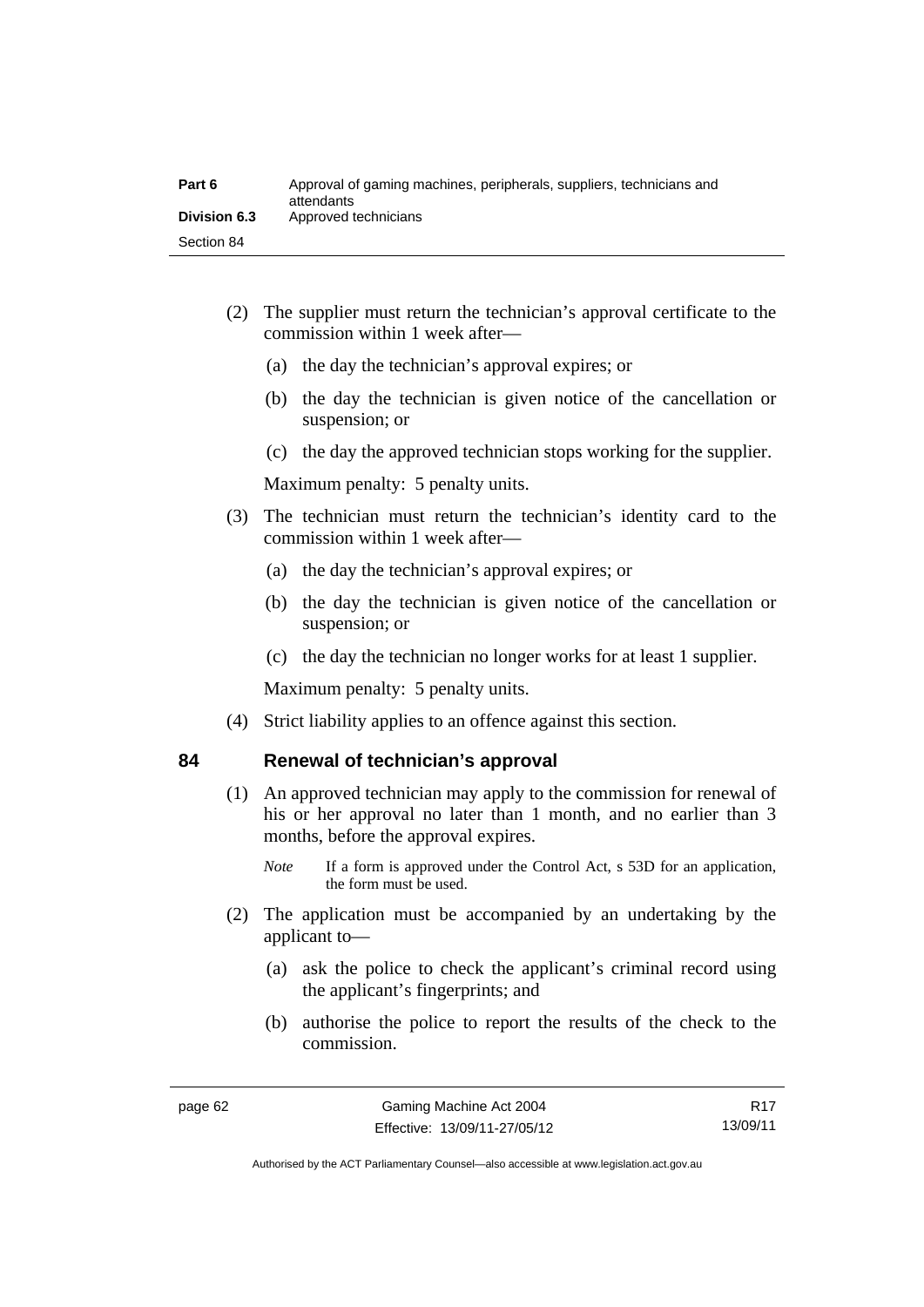- (3) On application under this section, the commission must renew the approval if satisfied that it would approve the applicant if the application were an application for initial approval.
- (4) The renewal of the approval begins on the day after the approval being renewed expires.
- (5) An approval that is suspended may be renewed, but the renewed approval is suspended until the end of the suspension.

# **Division 6.4 Approved attendants**

# **85 Application for approval as attendant**

- (1) An individual may apply in writing for approval as an attendant for 1 or more licensees.
	- *Note 1* If a form is approved under the Control Act, s 53D for an application, the form must be used.
	- *Note 2* A fee may be determined under s 177 for this provision.
- (2) The application must be accompanied by—
	- (a) a statement from each licensee stating that the licensee employs, or has offered to employ, the applicant as an attendant; and
	- (b) an undertaking by the applicant to—
		- (i) ask the police to check the applicant's criminal record using the applicant's fingerprints; and
		- (ii) authorise the police to report the results of the check to the commission; and
	- (c) 4 recent passport-size photographs of the applicant.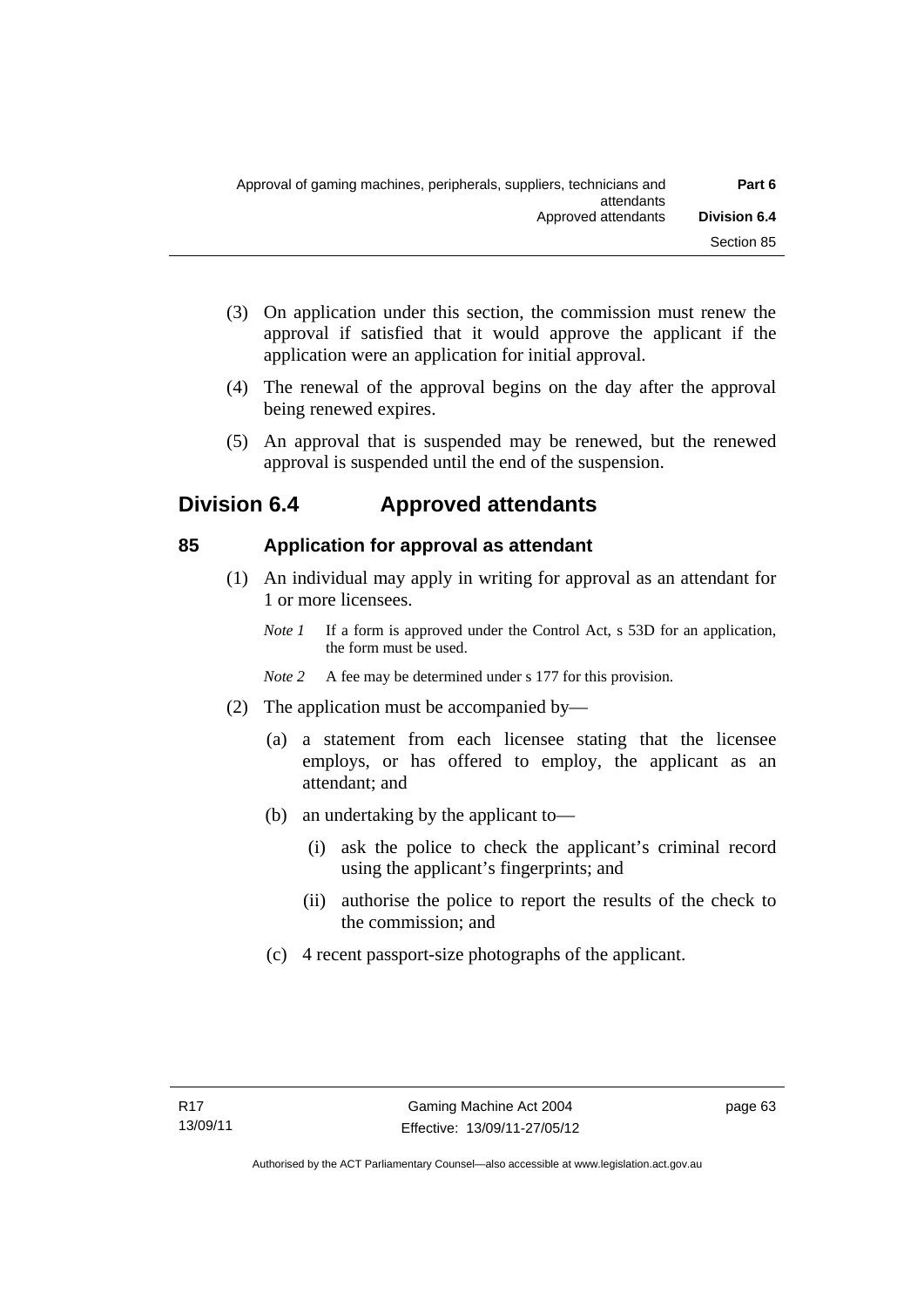| Part 6              | Approval of gaming machines, peripherals, suppliers, technicians and<br>attendants |
|---------------------|------------------------------------------------------------------------------------|
| <b>Division 6.4</b> | Approved attendants                                                                |
| Section 86          |                                                                                    |

#### **86 Approval of attendants**

- (1) The commission may, on application under section 85, approve the applicant as an attendant for 1 or more licensees if satisfied that—
	- (a) the applicant is an eligible person; and
	- (b) the applicant has not, in the last 12 months, provided false or misleading information in an application under section 85; and
	- (c) the applicant is employed, or will be employed, by each licensee.
- (2) An approval is for 2 years.
- (3) If a short-term approval is in force in relation to the applicant, the approval under this section starts when the short-term approval under section 87 began.

#### **Example**

Joe was given a short-term approval as an attendant on 1 January 2005 before the results of his police check came through. His results were satisfactory and he was approved as an attendant on 25 February 2005. His approval ends on 1 January 2007.

#### **87 Short-term approval of attendants**

- (1) This section applies to a person who has applied for approval as an attendant if—
	- (a) the commission has not received the results of the police check of the person's criminal history; but
	- (b) the commission would approve the person if the results of the police check did not show that the person was not an eligible person.
- (2) The commission may approve the applicant as an attendant.
- (3) An approval under this section (a *short-term approval*) is for 6 months, and cannot be renewed.

Authorised by the ACT Parliamentary Counsel—also accessible at www.legislation.act.gov.au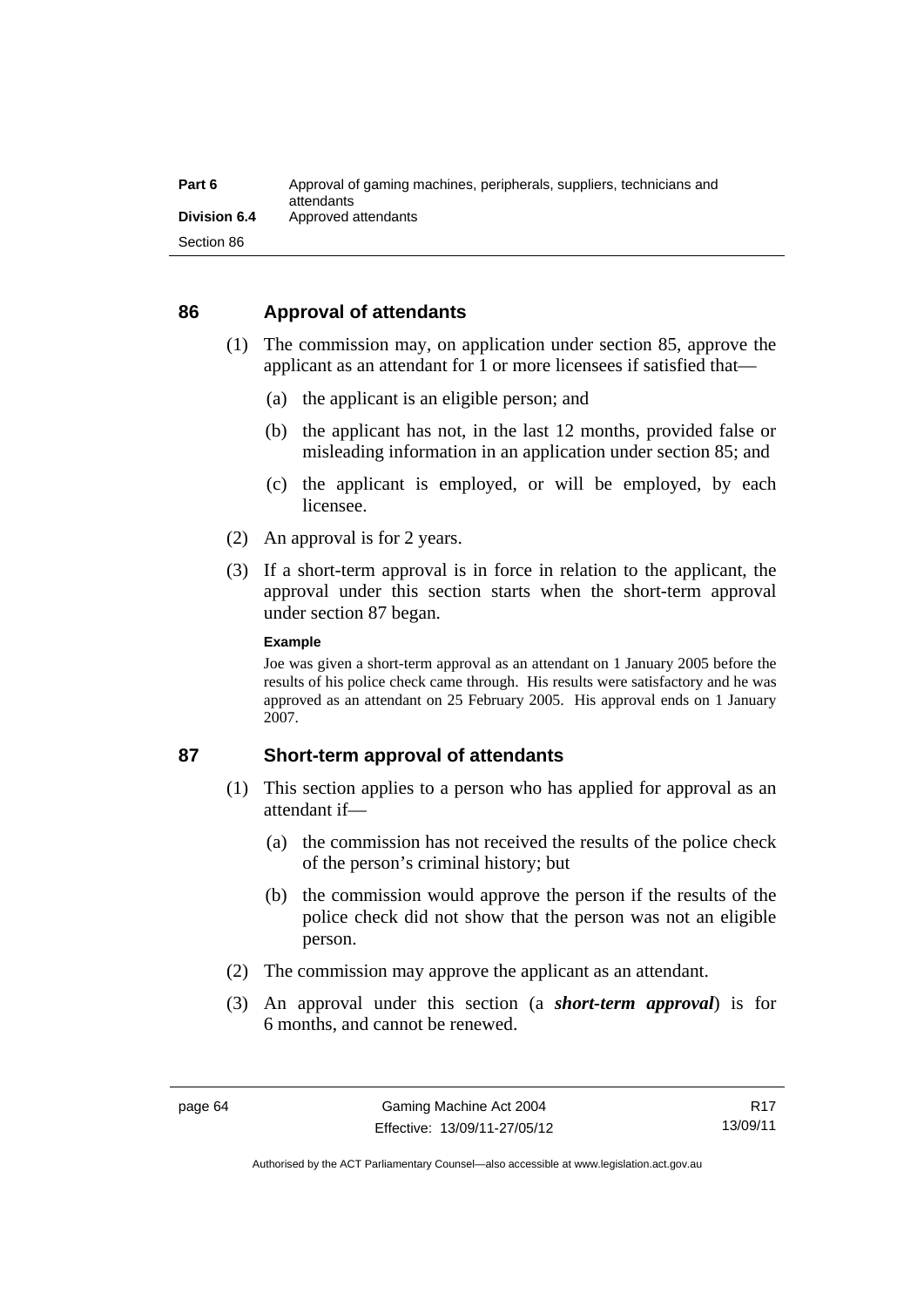#### **88 Ending short-term approvals**

- (1) This section applies to a person if—
	- (a) the person has a short-term approval as an attendant; and
	- (b) the commission receives the results of the police check of the person's criminal history; and
	- (c) after considering the results of the police check, the commission is satisfied that the person is not an eligible person.
- (2) The commission must, by written notice given to the person—
	- (a) refuse the person's application for approval as an attendant; and
	- (b) cancel the person's short-term approval as an attendant.

#### **89 Transfer etc of attendant's approval**

- (1) On written application by an approved attendant, the commission may—
	- (a) approve the attendant for another licensee (the *new licensee*); or
	- (b) transfer the approval of the attendant from 1 licensee to another (the *new licensee*).
	- *Note 1* If a form is approved under the Control Act, s 53D for an application, the form must be used.
	- *Note* 2 A fee may be determined under s 177 for this provision.
- (2) The application must be accompanied by a written statement by the new licensee stating that the licensee employs, or has offered to employ, the applicant as an attendant.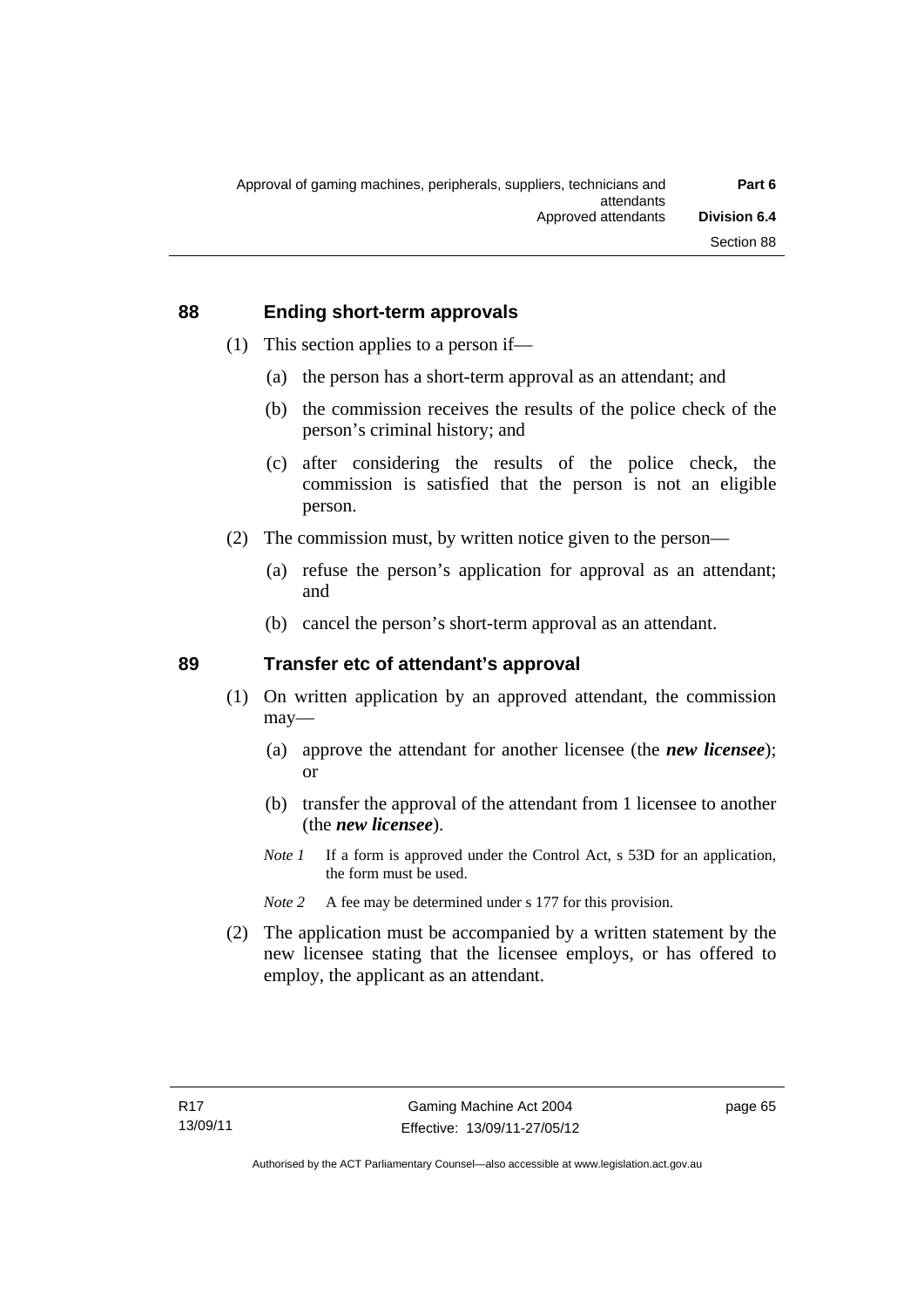| Part 6              | Approval of gaming machines, peripherals, suppliers, technicians and<br>attendants |
|---------------------|------------------------------------------------------------------------------------|
| <b>Division 6.4</b> | Approved attendants                                                                |
| Section 90          |                                                                                    |

## **90 Suspension of attendant's approval for short-term unemployment**

On written application by an approved attendant, the commission may suspend the attendant's approval for up to 3 months from the day the application is given to the commission if the attendant is not employed by a licensee.

# **91 Cancellation etc of attendant's approval**

- (1) This section applies if—
	- (a) the commission stops being satisfied that an approved attendant is an eligible person; or
	- (b) the attendant is not employed by a licensee and his or her approval is not suspended under section 90; or
	- (c) the commission is satisfied that the attendant has contravened this Act.
- (2) In subsection (1) (c), a reference to a *contravention* of this Act includes a reference to the following:
	- (a) a contravention of the Criminal Code, part 2.4 (Extensions of criminal responsibility) in relation to an offence against this Act or otherwise in relation to this Act;
	- (b) a contravention of the Criminal Code in relation to a document completed, kept or given, or required to be completed, kept or given, under or in relation to this Act;
	- (c) a contravention of the Criminal Code in relation to anything done, or not done, under or in relation to this Act.
- (3) The commission may, by written notice to the approved attendant—
	- (a) cancel the attendant's approval; or
	- (b) suspend the attendant's approval; or
	- (c) reprimand the attendant.

Authorised by the ACT Parliamentary Counsel—also accessible at www.legislation.act.gov.au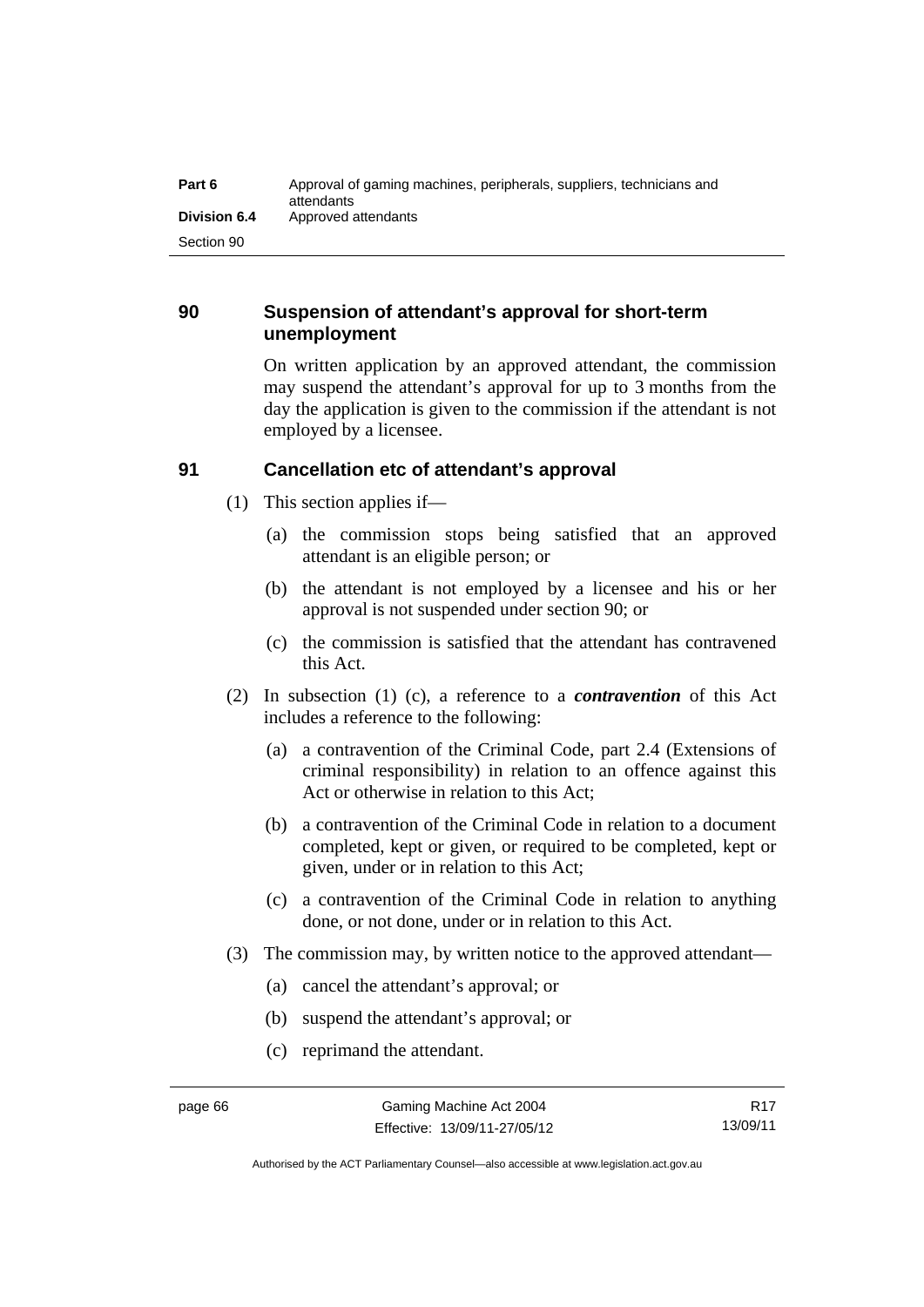- (4) In considering whether to take action under this section, the commission must consider the following:
	- (a) whether action has been taken against the approved attendant under this section before;
	- (b) the seriousness of any contravention of this Act;
	- (c) the likelihood of further action needing to be taken against the attendant;
	- (d) the public benefit of attendants being regulated under this Act.
- (5) The commission may also consider any other relevant matter.

# **92 Certificates for approved attendants**

- (1) This section applies if the commission approves an attendant under section 86 (Approval of attendants) or section 87 (Short-term approval of attendants).
- (2) The commission must give—
	- (a) a certificate (the attendant's *approval certificate*) containing details of the approval to the attendant; and
	- (b) a copy of the certificate to each licensee for the attendant.

# **93 Giving copy of certificate about approved attendant**

- (1) This section applies if an approved attendant or licensee tells the commission, in writing, about the loss, theft or destruction of an approval certificate given to the person under section 92.
- (2) The commission may, by written notice given to the person, require the person to give the commission, within a stated period and in a stated form, a statement confirming, and explaining the circumstances of, the loss, theft or destruction.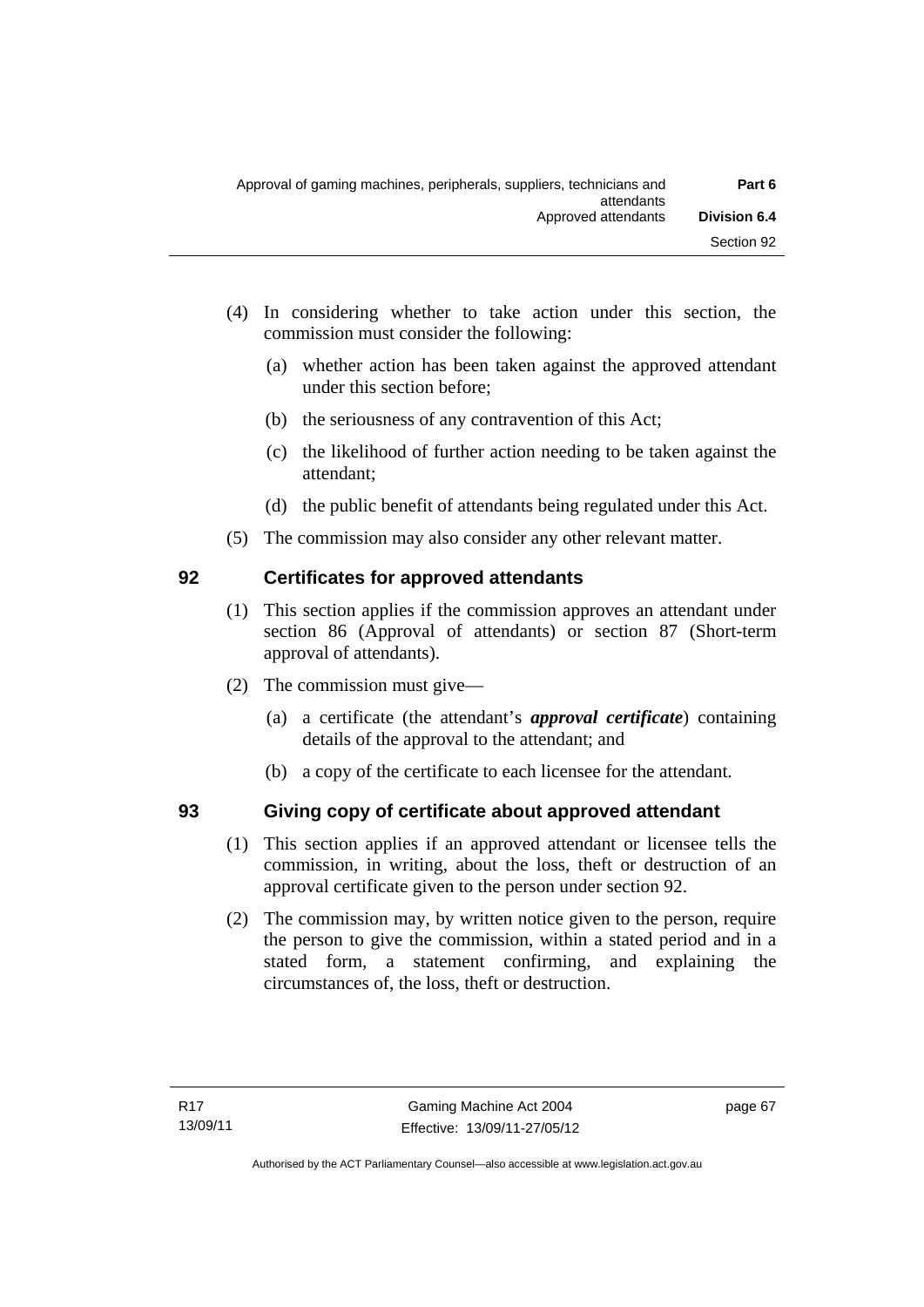| Part 6              | Approval of gaming machines, peripherals, suppliers, technicians and<br>attendants |
|---------------------|------------------------------------------------------------------------------------|
| <b>Division 6.4</b> | Approved attendants                                                                |
| Section 94          |                                                                                    |

 (3) If the commission is satisfied that the certificate has been lost, stolen or destroyed, the commission may give a replacement to the person.

*Note* A fee may be determined under s 177 for this provision.

#### **94 Notice by licensee if attendant no longer employed**

- (1) This section applies if—
	- (a) a licensee is the licensee for an approved attendant; and
	- (b) the licensee stops employing the attendant.
- (2) The licensee must tell the commission in writing that the licensee no longer employs the attendant within 1 week after the day the licensee stops employing the attendant.

# **95 Return of approval certificates for approved attendants**

- (1) This section applies if—
	- (a) an attendant's approval expires or is cancelled or suspended; or
	- (b) the attendant no longer works for at least 1 licensee.
- (2) The attendant must return the attendant's approval certificate to the commission within 1 week after—
	- (a) the day the attendant's approval expires; or
	- (b) the day the attendant is given notice of the cancellation or suspension; or
	- (c) the day the attendant no longer works for at least 1 licensee.

Maximum penalty: 5 penalty units.

(3) An offence against this section is a strict liability offence.

Authorised by the ACT Parliamentary Counsel—also accessible at www.legislation.act.gov.au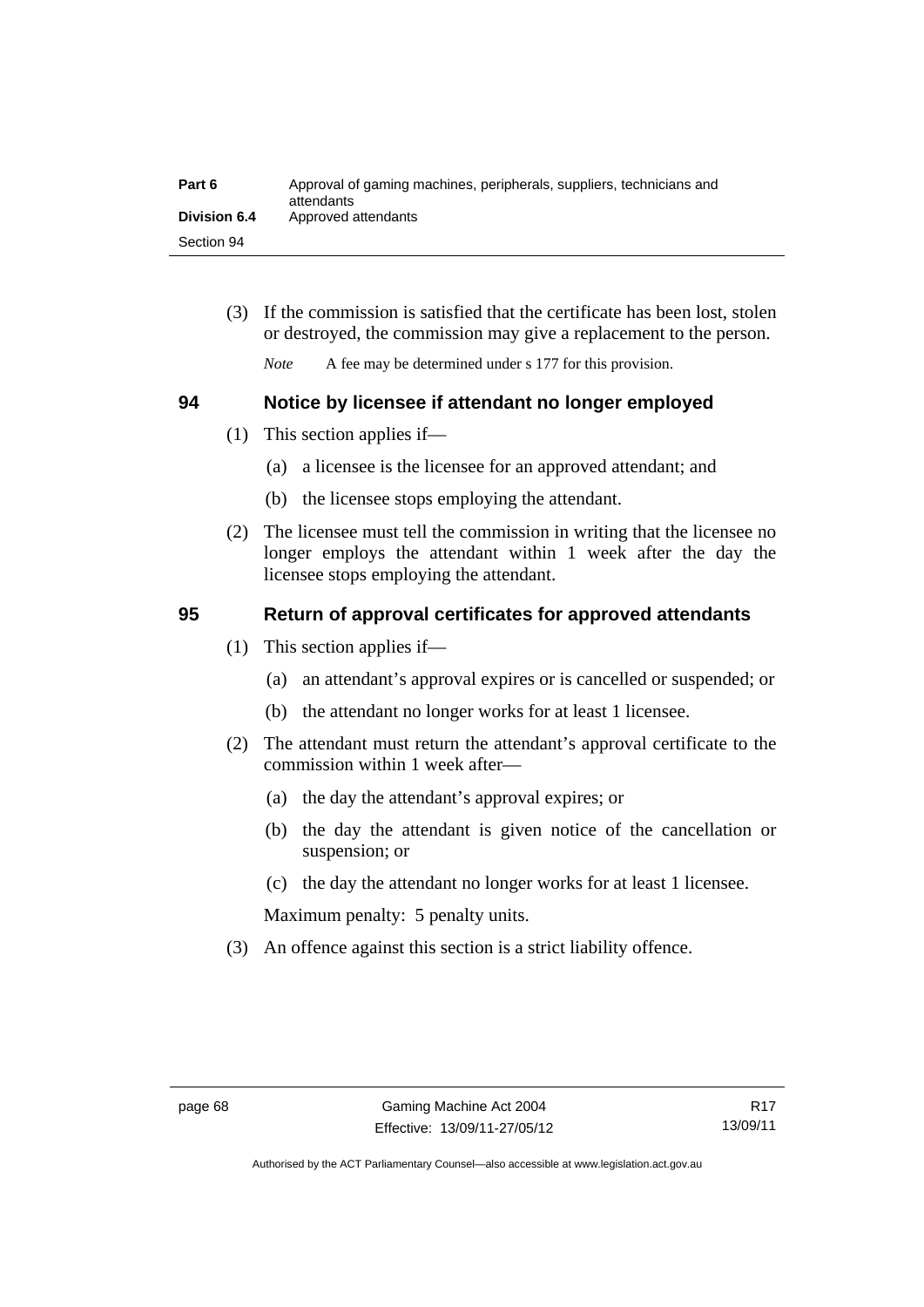### **96 Renewal of attendant's approval**

- (1) An approved attendant may apply to the commission for renewal of his or her approval no later than 1 month, and no earlier than 3 months, before the approval expires.
	- *Note* If a form is approved under the Control Act, s 53D for an application, the form must be used.
- (2) The application must be accompanied by an undertaking by the applicant to—
	- (a) ask the police to check the applicant's criminal record using the applicant's fingerprints; and
	- (b) authorise the police to report the results of the check to the commission.
- (3) On application under this section, the commission must renew the approval if satisfied that it would approve the applicant if the application were an application for initial approval.
- (4) The renewal of the approval begins on the day after the approval being renewed ends.
- (5) An approval that is suspended may be renewed, but the renewed approval is suspended until the end of the suspension.

# **Division 6.5 Gaming machine dealings**

# **97 Control procedures**

- (1) A person's control procedures for gaming machines and peripheral equipment must include operational details (including who is responsible) for each of the following:
	- (a) accounting and record keeping in relation to the gaming machines and peripheral equipment;
	- (b) access to and handling of cash in relation to the gaming machines;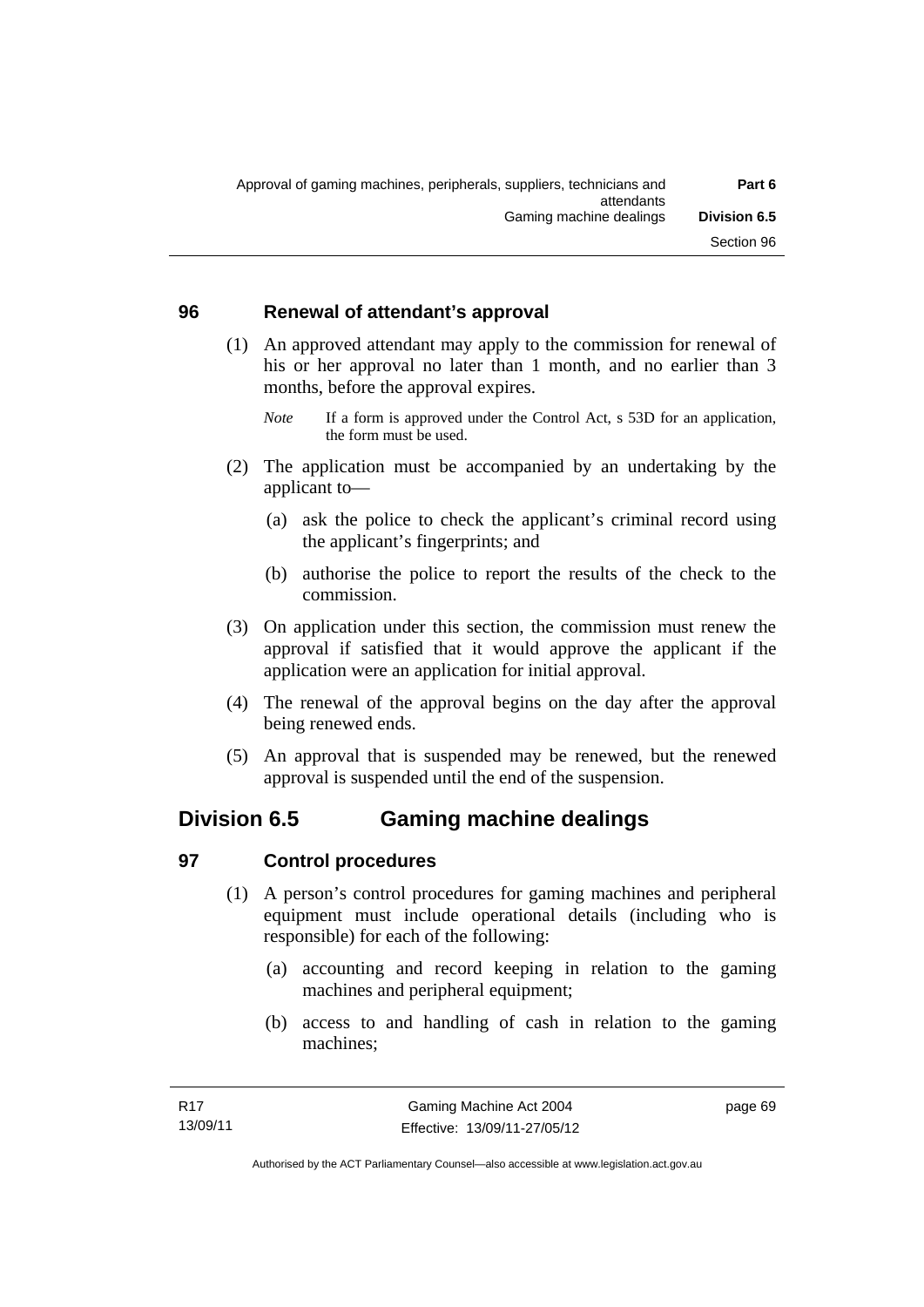| Part 6       | Approval of gaming machines, peripherals, suppliers, technicians and<br>attendants |
|--------------|------------------------------------------------------------------------------------|
| Division 6.5 | Gaming machine dealings                                                            |
| Section 98   |                                                                                    |

- (c) payment of winnings;
- (d) access control to the gaming machines and peripheral equipment;
- (e) security of the gaming machines and peripheral equipment;
- (f) security of cash, records and keys in relation to the gaming machines;
- (g) job descriptions (including responsibilities) of people operating and doing accounting and record keeping in relation to the gaming machines and peripheral equipment;
- (h) any marketing and promotion of the gaming machines.
- (2) A person may change the person's control procedures by written notice given to the commission.
- (3) The regulations may make provision in relation to control procedures.

#### **98 Acquisition of gaming machines—general**

A person commits an offence if the person—

- (a) intentionally acquires a gaming machine; and
- (b) does not have the commission's approval under section 100 to acquire the machine.

Maximum penalty: 100 penalty units, imprisonment for 1 year or both**.**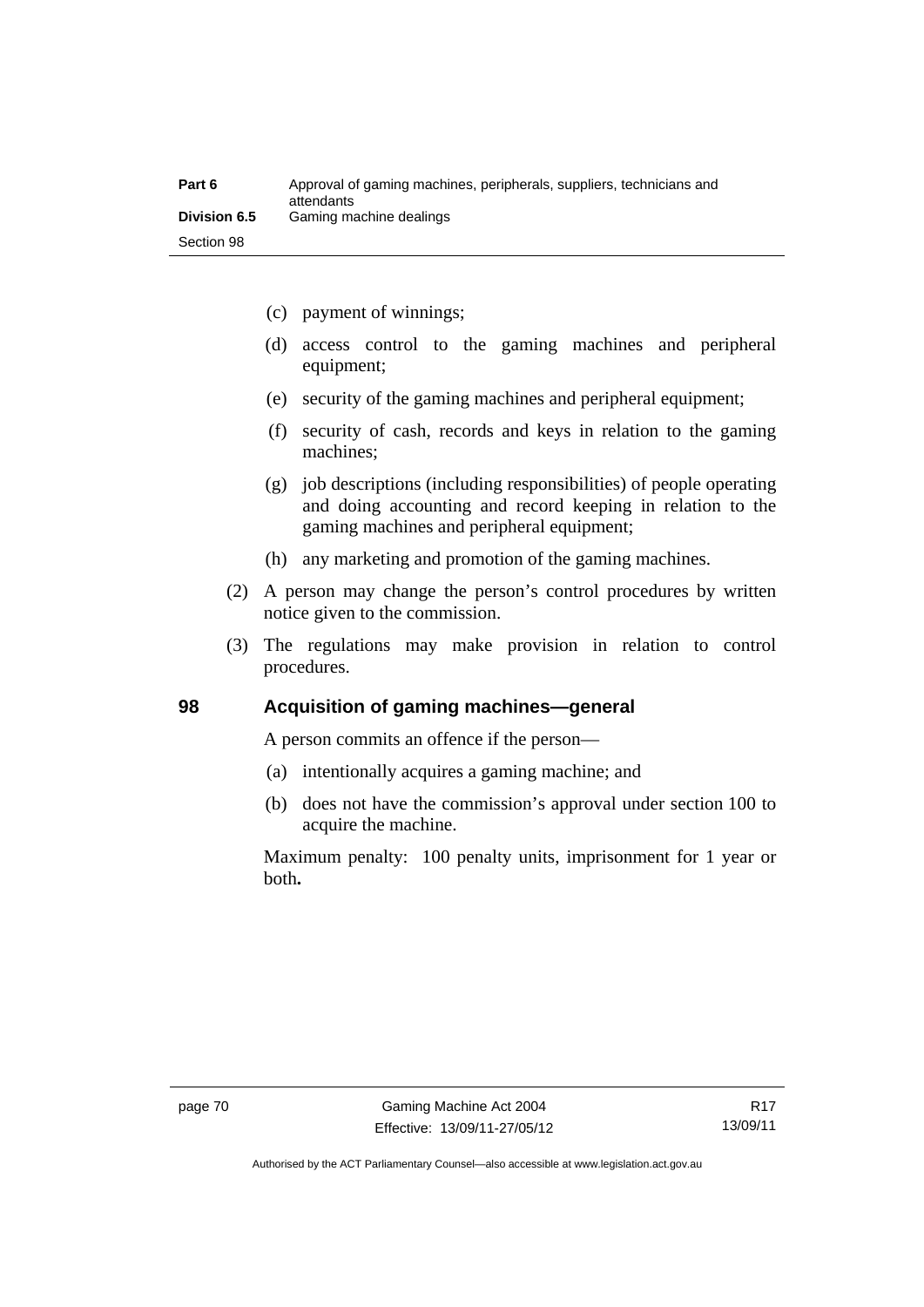## **99 Application for approval of acquisition of gaming machines**

- (1) A person may apply in writing to the commission for approval to acquire a gaming machine.
	- *Note 1* If a form is approved under the Control Act, s 53D for an application, the form must be used.
	- *Note* 2 A fee may be determined under s 177 for this provision.
- (2) The application must be accompanied by—
	- (a) the proposed contract for the acquisition (including any proposed order); and
	- (b) details of any proposed arrangements for financing the acquisition.

# **100 Decision on application for approval to acquire gaming machines**

- (1) On application for an approval to acquire a gaming machine, the commission must approve or refuse to approve the acquisition.
- (2) The commission must approve the acquisition of a gaming machine if—
	- (a) the applicant is a licensee; and
	- (b) the applicant's licence authorises the applicant to operate the machine; and
	- (c) the acquisition is to be under a written contract; and
	- (d) the gaming machine, and any peripheral equipment to be used with it, is approved under section 69; and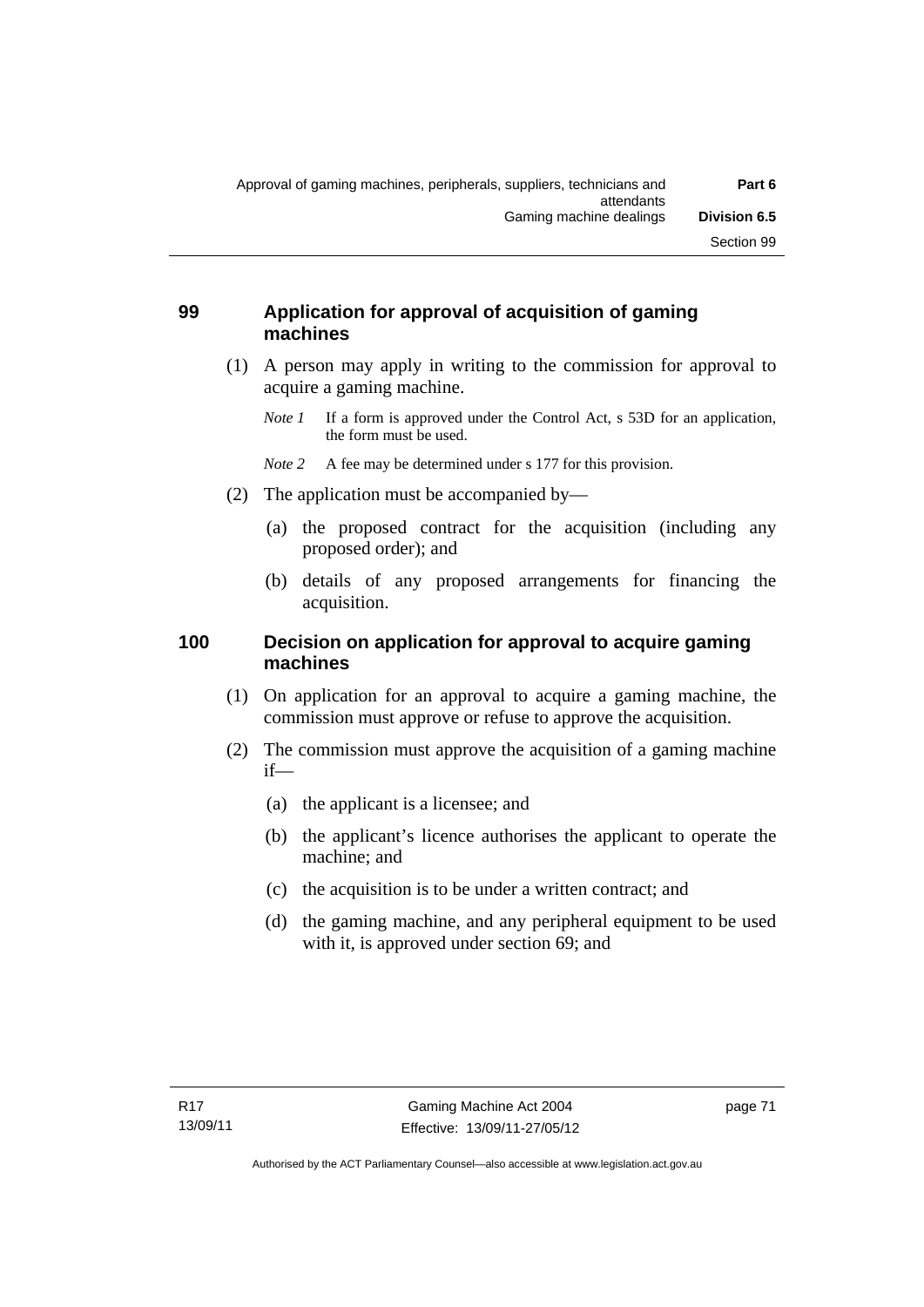| Part 6              | Approval of gaming machines, peripherals, suppliers, technicians and<br>attendants |
|---------------------|------------------------------------------------------------------------------------|
| <b>Division 6.5</b> | Gaming machine dealings                                                            |
| Section 101         |                                                                                    |

- (e) the person from whom the machine is to be acquired—
	- (i) is an approved supplier; or
	- (ii) is approved under section 113 (Approval of disposal of gaming machines) to dispose of the machine; and
- (f) for any proposed financial arrangement for financing the acquisition—the commission has approved, or proposes to approve, the arrangement under section 101.

#### **101 Application and approval of financial arrangements**

- (1) A licensee commits an offence if—
	- (a) the licensee enters into an arrangement—
		- (i) to finance the acquisition of a gaming machine; or
		- (ii) to encumber a gaming machine; and
	- (b) the commission has not approved the arrangement.

Maximum penalty: 100 penalty units.

- (2) A licensee may apply in writing to the commission for approval of an arrangement (a *financial arrangement*)—
	- (a) to finance the acquisition of a gaming machine; or
	- (b) to encumber a gaming machine.
	- *Note* If a form is approved under the Control Act, s 53D for an application, the form must be used.
- (3) The application must be accompanied by a copy of each document related to the proposed financial arrangement.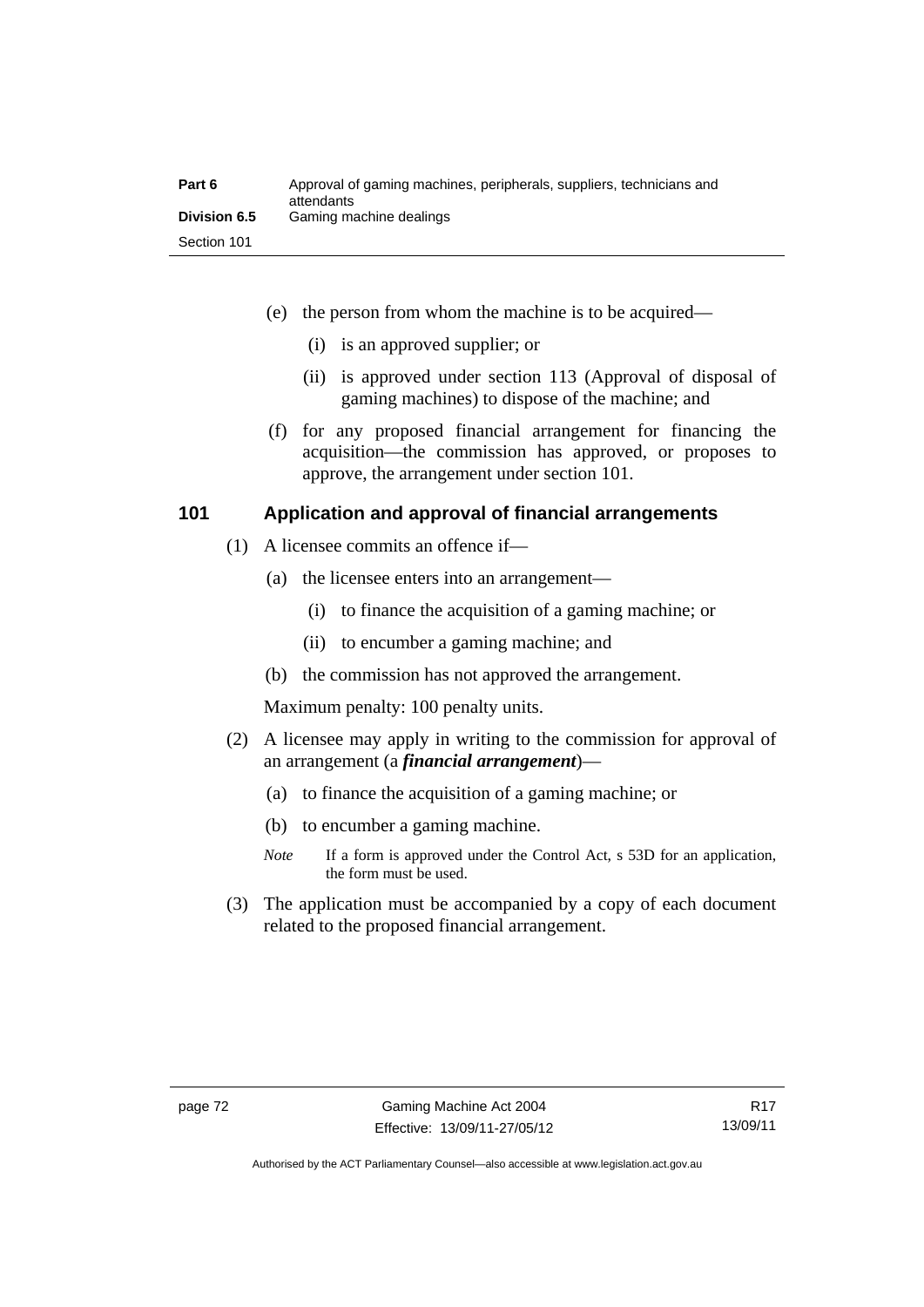### **102 Decision on application for approval of financial arrangements**

- (1) On application for an approval of a financial arrangement, the commission must approve or refuse to approve the arrangement.
- (2) The commission must approve a financial arrangement for a gaming machine—
	- $(a)$  if—
		- (i) the arrangement is to be under 1 or more written contracts; and
		- (ii) if the financial arrangement is an arrangement to finance the acquisition of a gaming machine—the commission has approved the acquisition, or proposes to approve it, under section 100 (Decision on application for approval to acquire gaming machines); and
	- (b) if the applicant is a club—unless satisfied that the arrangement is not in the best interests of the club's members.
- (3) It is a condition of an approval under this section that a contract forming part of the approved financial arrangement cannot be amended unless the commission approves the amendment.

# **103 Possession and operation of gaming machines**

- (1) A person commits an offence if—
	- (a) the person possesses or operates a gaming machine; and
	- (b) the person is not authorised to possess or operate the gaming machine under this Act; and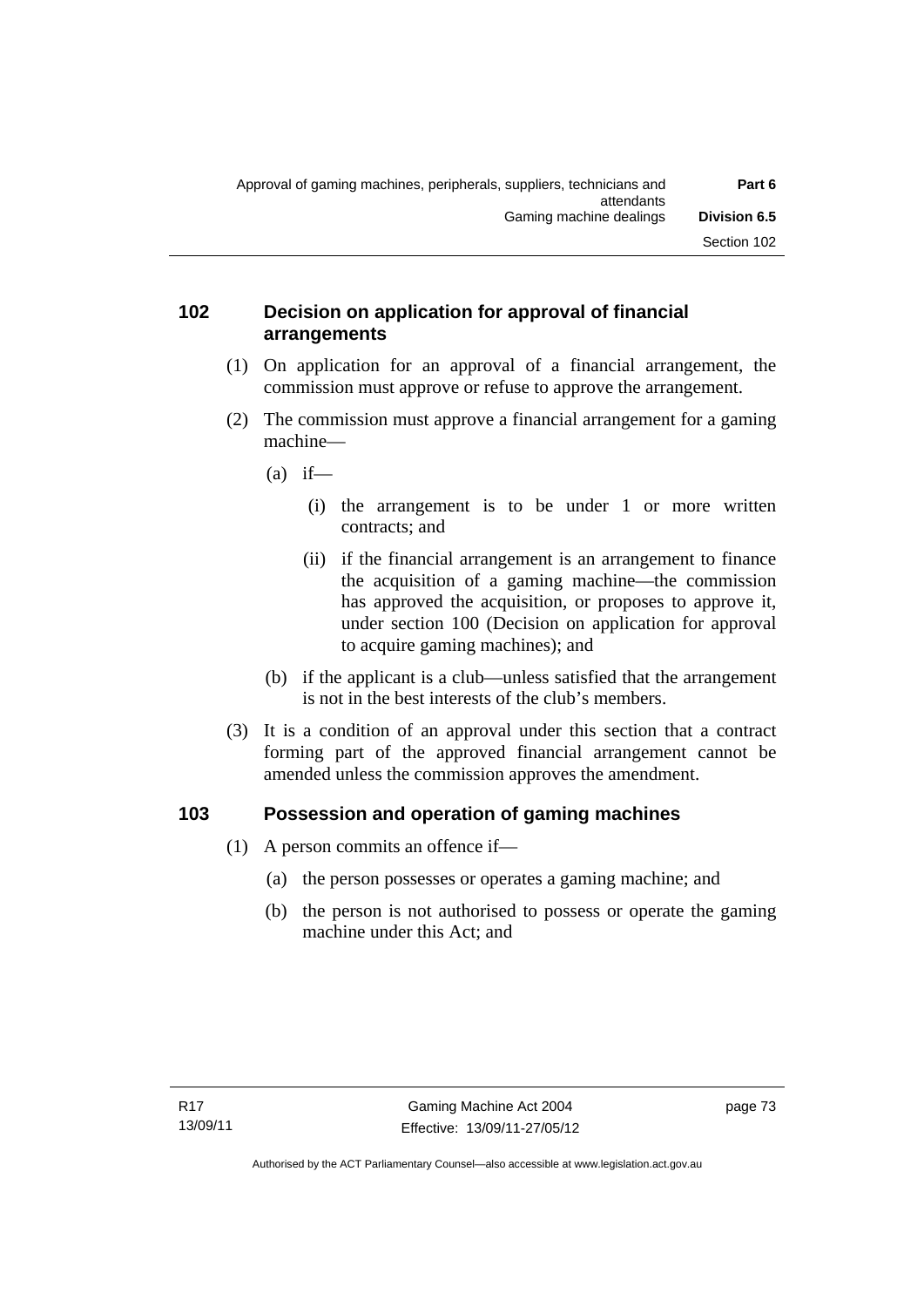| Part 6              | Approval of gaming machines, peripherals, suppliers, technicians and<br>attendants |
|---------------------|------------------------------------------------------------------------------------|
| <b>Division 6.5</b> | Gaming machine dealings                                                            |
| Section 104         |                                                                                    |

 (c) the person is reckless about whether the person is authorised to possess or operate the gaming machine under this Act.

Maximum penalty: 100 penalty units, imprisonment for 1 year or both.

- *Note* **Under this Act, a person may be authorised to possess or operate a** gaming machine by a licence, an approval to repossess the machine or under s (2).
- (2) The commission may, in writing, authorise a person to possess or operate a gaming machine on stated conditions if—
	- (a) the person is a licensee's administrator, receiver, manager or liquidator and the licensee is authorised under this Act to possess or operate the gaming machine; or
	- (b) the machine is used only for training purposes; or
	- (c) the machine is being stored; or
	- (d) the machine is being displayed for sale or as a promotion; or
	- (e) the machine is being repaired, tested or evaluated.

**104 Playing unlicensed gaming machines** 

A person commits an offence if—

- (a) the person plays a gaming machine; and
- (b) operation of the gaming machine is not authorised under a licence; and
- (c) the person is reckless about whether the operation of the gaming machine is authorised under a licence.

Maximum penalty: 100 penalty units.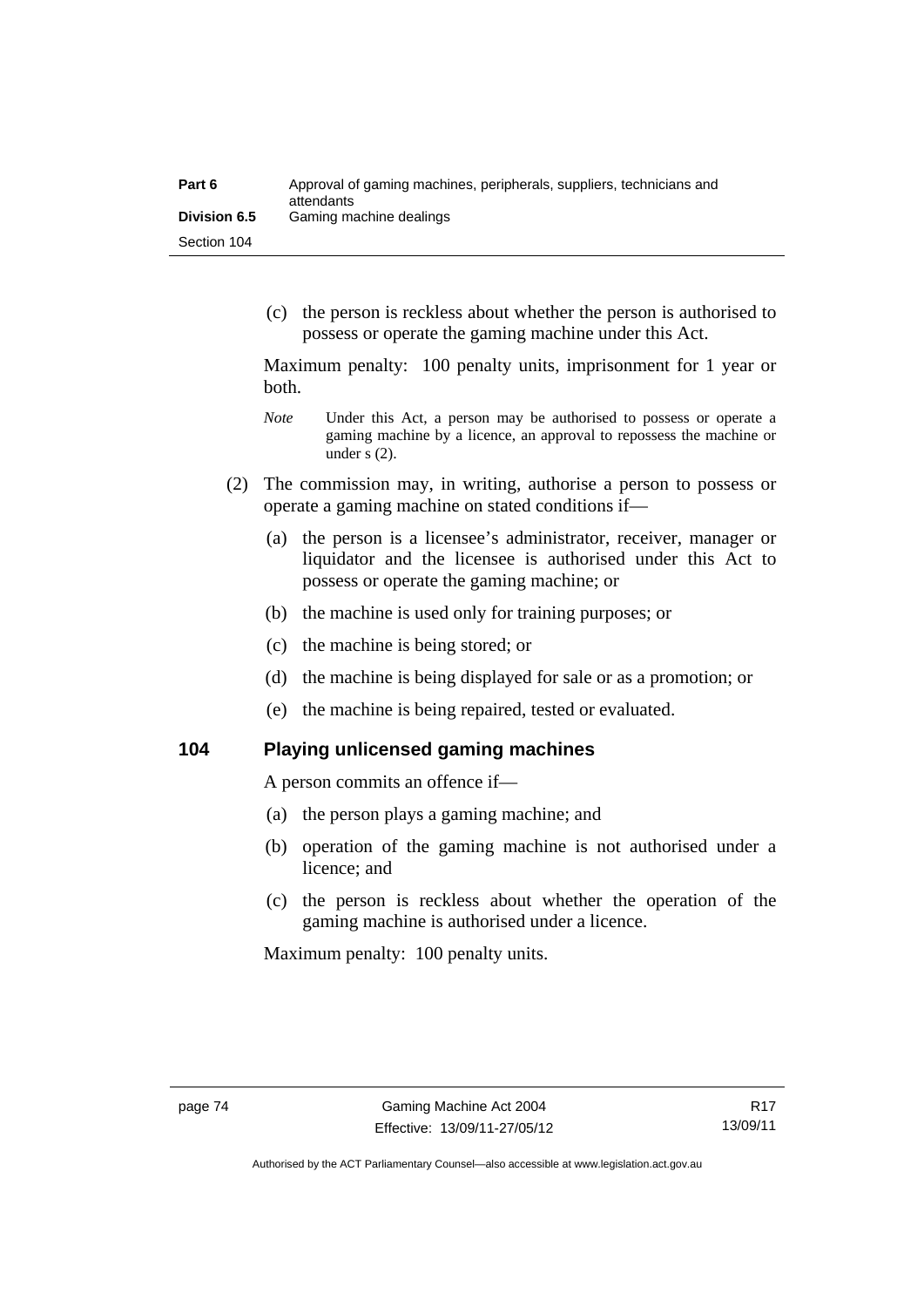### **105 Operation of gaming machines other than in accordance with licences**

- (1) A person commits an offence if—
	- (a) the person owns, occupies or manages licensed premises; and
	- (b) the person fails to take all reasonable steps to stop a gaming machine on the premises being used otherwise than in accordance with the licence; and
	- (c) someone uses the gaming machine otherwise than in accordance with the licence.

Maximum penalty: 100 penalty units.

- (2) A person commits an offence if—
	- (a) the person owns, occupies or manages premises other than licensed premises; and
	- (b) the person fails to take all reasonable steps to stop a gaming machine on the premises being used; and
	- (c) someone uses the gaming machine.

Maximum penalty: 100 penalty units.

(3) An offence against this section is a strict liability offence.

# **Division 6.6 Repossession of gaming machines**

# **106 Offences by people repossessing gaming machines**

 (1) A person commits an offence if the person repossesses a gaming machine otherwise than in accordance with an approval under section 108.

Maximum penalty: 100 penalty units.

- (2) A person commits an offence if—
	- (a) the person repossesses a gaming machine; and

page 75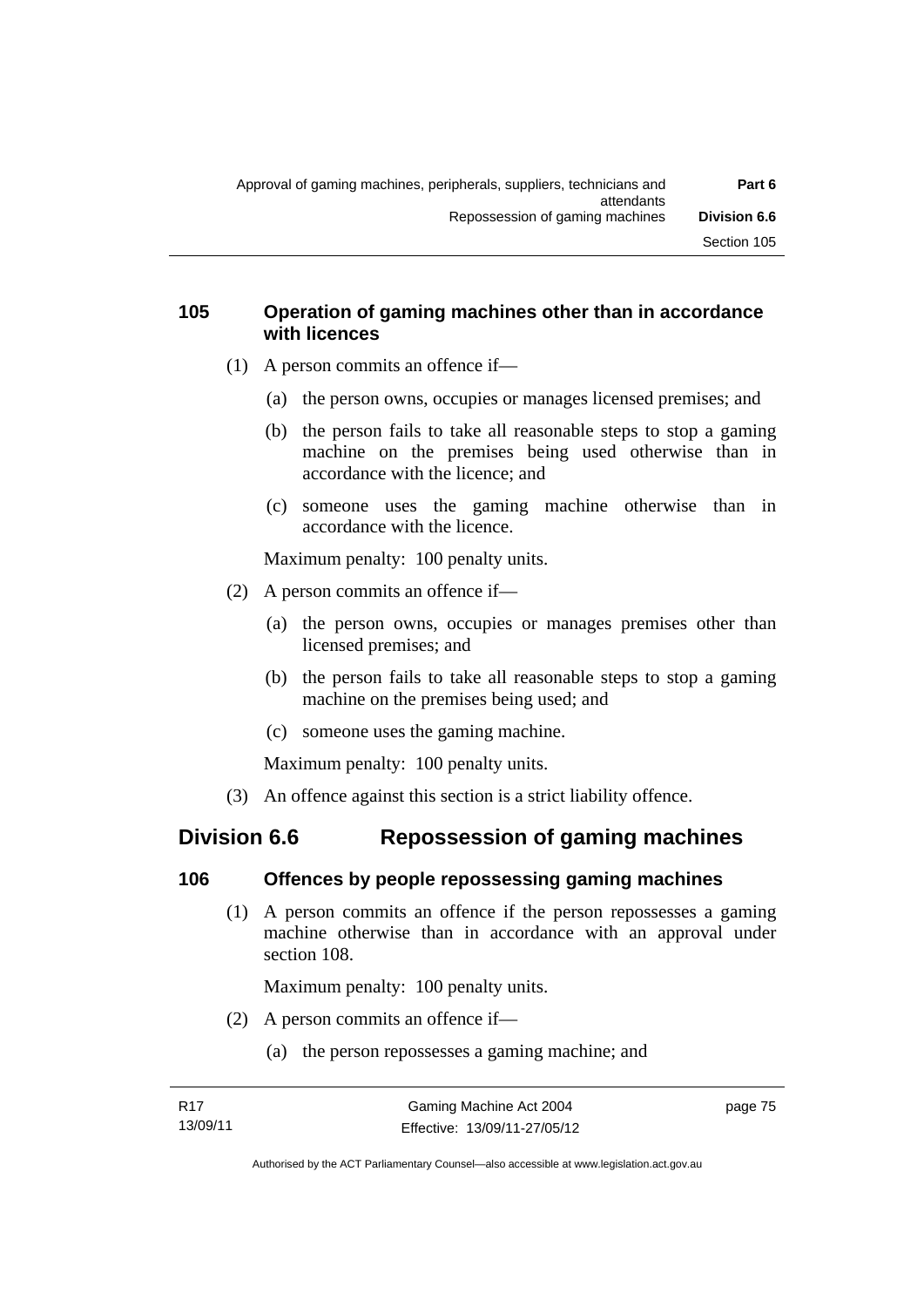| Part 6              | Approval of gaming machines, peripherals, suppliers, technicians and<br>attendants |
|---------------------|------------------------------------------------------------------------------------|
| <b>Division 6.6</b> | Repossession of gaming machines                                                    |
| Section 107         |                                                                                    |

- (b) the person fails to take all reasonable steps to stop the gaming machine being used; and
- (c) after repossession of the gaming machine but before its disposal, someone else uses the machine.

Maximum penalty: 100 penalty units

(3) An offence against this section is a strict liability offence.

#### **107 Application for repossession approval**

- (1) A person may apply in writing to the commission for approval to repossess a gaming machine.
	- *Note 1* If a form is approved under the Control Act, s 53D for an application, the form must be used.
	- *Note 2* A fee may be determined under s 177 for this provision.
- (2) The application must be accompanied by information identifying—
	- (a) the person from whom the machine is to be repossessed; and
	- (b) the premises where the machine is currently held; and
	- (c) the class, kind and basic stake denomination of the machine.

#### **108 Approval of repossession of gaming machines**

- (1) On application under section 107, the commission must approve, or refuse to approve, the repossession of a gaming machine.
- (2) The commission must approve the repossession unless the commission believes on reasonable grounds that the applicant would be likely to contravene a requirement of a condition on the approval.

*Note* For conditions, see s 109.

- (3) If an approval is given to repossess a gaming machine, after the machine is repossessed but before it is disposed of, an authorised officer must—
	- (a) take meter readings from the machine; and

Authorised by the ACT Parliamentary Counsel—also accessible at www.legislation.act.gov.au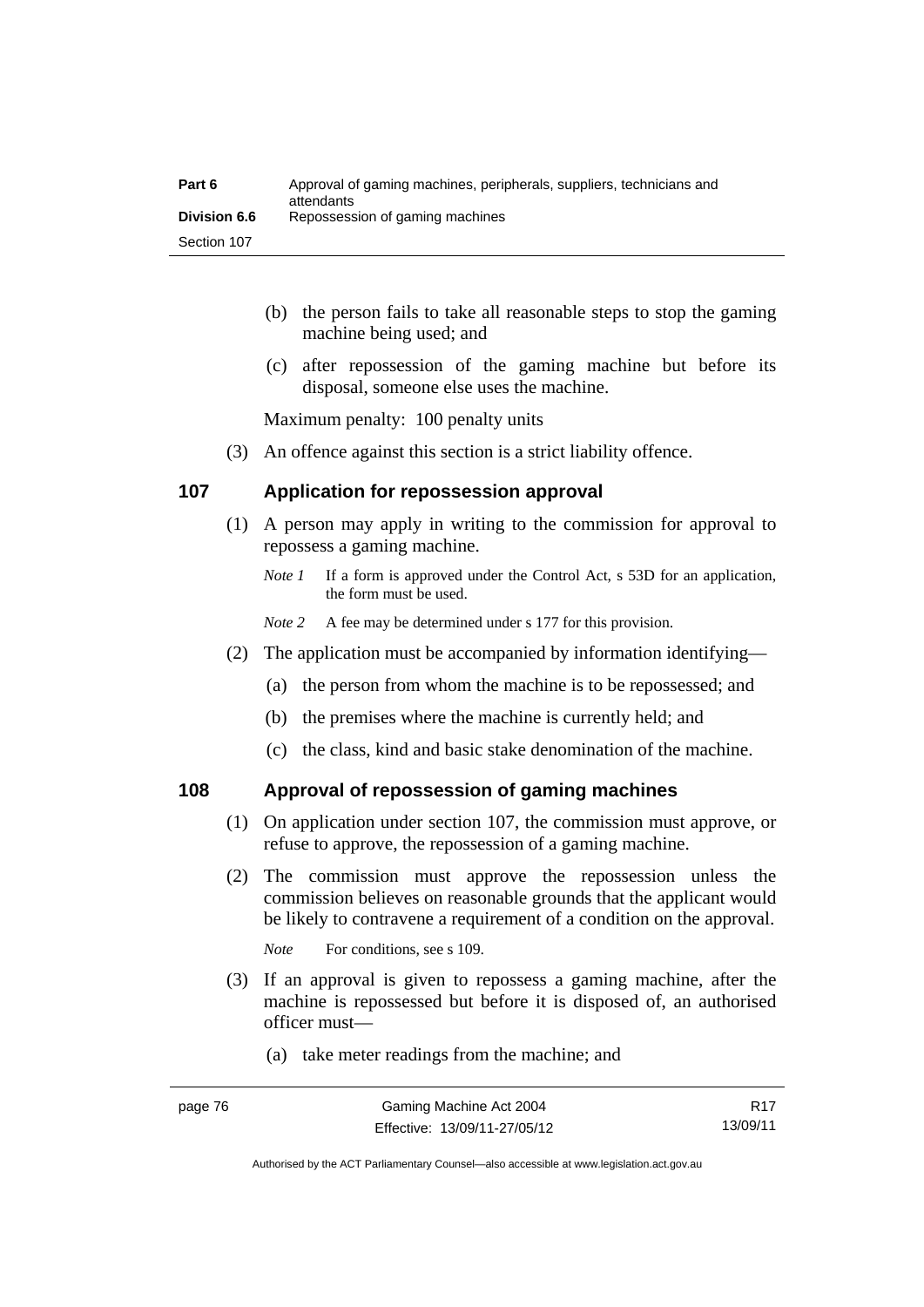- (b) seal the computer cabinet on the machine; and
- (c) render the machine inoperable.
- (4) This section does not entitle a person to repossess a gaming machine if the person is not otherwise entitled to repossess it.

#### **109 Conditions on approval to repossess gaming machine**

- (1) An approval to repossess a gaming machine under section 108 is subject to the following conditions:
	- (a) that the person given the approval take all reasonable steps necessary to prevent the repossessed gaming machine being played before its disposal;
	- (b) that the person given the approval allow an authorised officer to exercise the commission's functions under section 108 (3).
- (2) The commission may impose any other condition on the approval in relation to the storage of the machine before its disposal that the commission considers appropriate.

#### **110 Contravention of repossession approval conditions**

- (1) A person commits an offence if the person—
	- (a) is approved under section 108 to repossess a gaming machine; and
	- (b) contravenes a requirement of a condition on the approval.

Maximum penalty: 50 penalty units.

- (2) Subsection (1) does not apply if the person took all reasonable steps to avoid a contravention of the requirements of the approval conditions.
- (3) An offence against this section is a strict liability offence.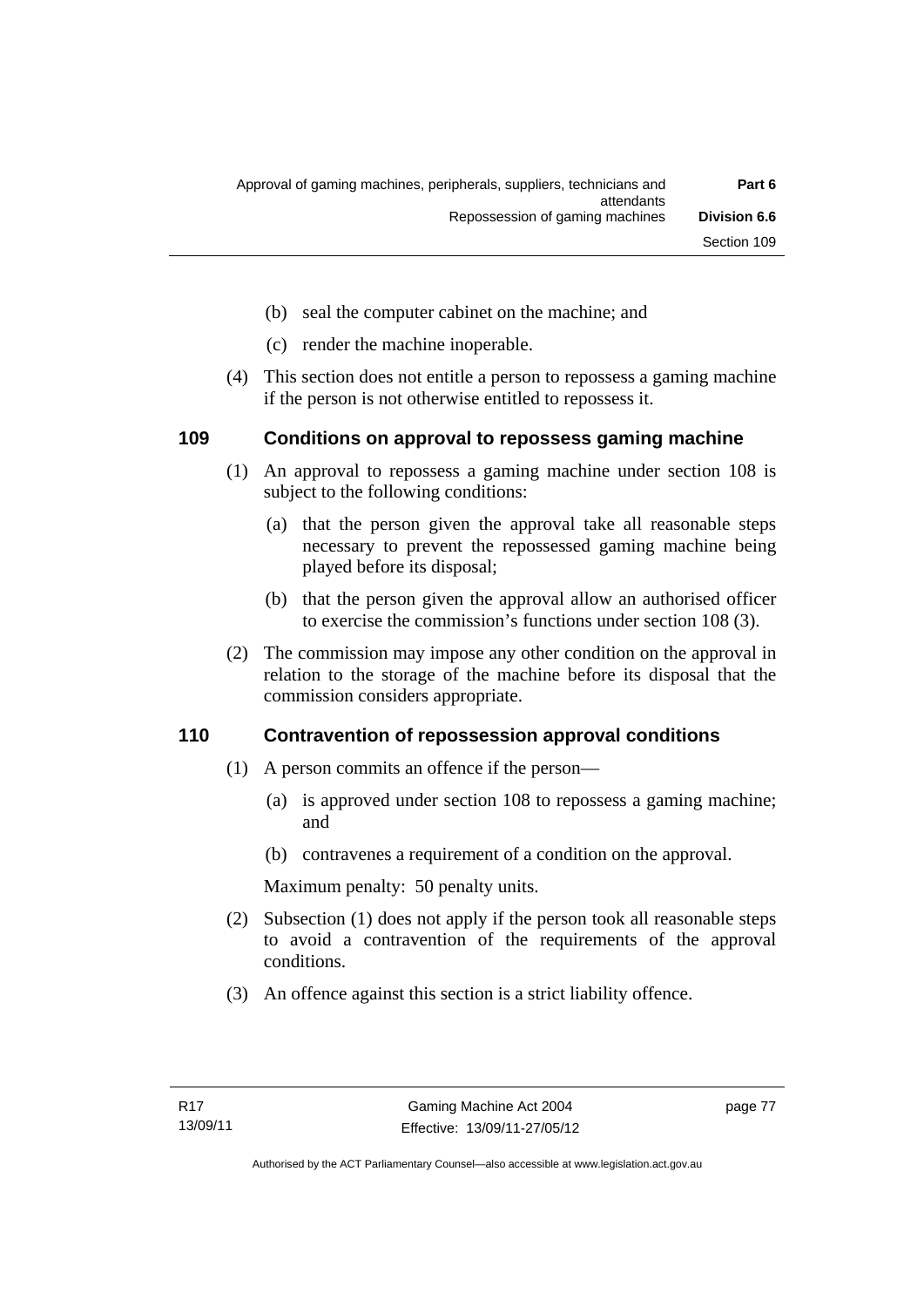| Part 6       | Approval of gaming machines, peripherals, suppliers, technicians and<br>attendants |
|--------------|------------------------------------------------------------------------------------|
| Division 6.7 | Disposal of gaming machines                                                        |
| Section 111  |                                                                                    |

# **Division 6.7 Disposal of gaming machines**

# **111 Unapproved disposal of gaming machines**

- (1) A person commits an offence if—
	- (a) the person disposes of a gaming machine; and
	- (b) the disposal is not in accordance with an approval under section 113 (Approval of disposal of gaming machines).

Maximum penalty: 100 penalty units.

(2) An offence against this section is a strict liability offence.

### **112 Application for approval for disposal of gaming machines**

- (1) A person may apply in writing to the commission for approval to dispose of a gaming machine.
	- *Note 1* If a form is approved under the Control Act, s 53D for an application, the form must be used.
	- *Note 2* A fee may be determined under s 177 for this provision.
- (2) The application must be accompanied by information identifying—
	- (a) the person (if any) who is to acquire the machine; and
	- (b) the premises where the machine is currently held; and
	- (c) the class, kind and basic stake denomination of the machine.

#### **113 Approval of disposal of gaming machines**

- (1) On application under section 112, the commission must approve, or refuse to approve, the disposal of a gaming machine.
- (2) The commission must approve the disposal if—
	- (a) the person (if any) who is to acquire the machine is authorised—
		- (i) to operate the machine under a licence; or

R17 13/09/11

Authorised by the ACT Parliamentary Counsel—also accessible at www.legislation.act.gov.au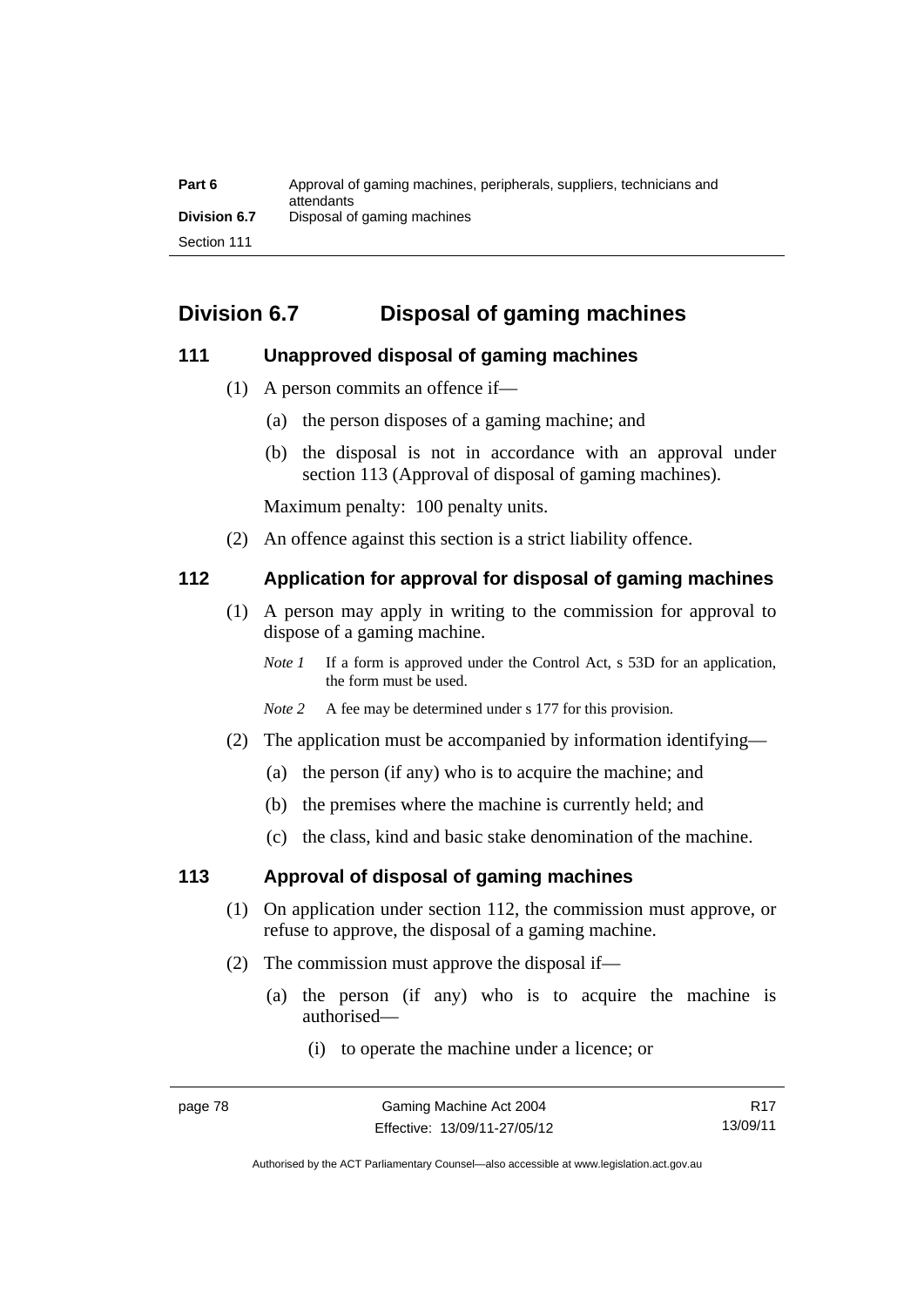- (ii) if the machine is to be sold or operated in a local jurisdiction—under a law of the local jurisdiction; or
- (iii) to destroy the machine; and
- (b) for an applicant who has repossessed the machine—the repossession is approved under section 108 (Approval of repossession of gaming machines) and the commission has no reason to believe that the approval has been contravened.
- (3) However, the commission must not approve the lease or hire of a gaming machine by 1 licensee to another.
- (4) This section does not entitle a person to dispose of a gaming machine if the person is not otherwise entitled to dispose of the machine.

# **Division 6.8 Seizure of gaming machines**

# **114 Seizure of unlawful gaming machines**

- (1) This section applies if an authorised officer believes on reasonable grounds that—
	- (a) a person possesses or operates a gaming machine; and
	- (b) the person is not authorised to possess or operate the gaming machine under this Act.
- (2) The authorised officer may seize the gaming machine.

# **115 Receipt for gaming machines seized**

- (1) As soon as practical after the gaming machine is seized, the authorised officer must give a receipt for it to the person from whom it was seized.
- (2) If, for any reason, it is not practicable to comply with subsection (1), the authorised officer must leave the receipt, secured conspicuously, at the place where the gaming machine was seized.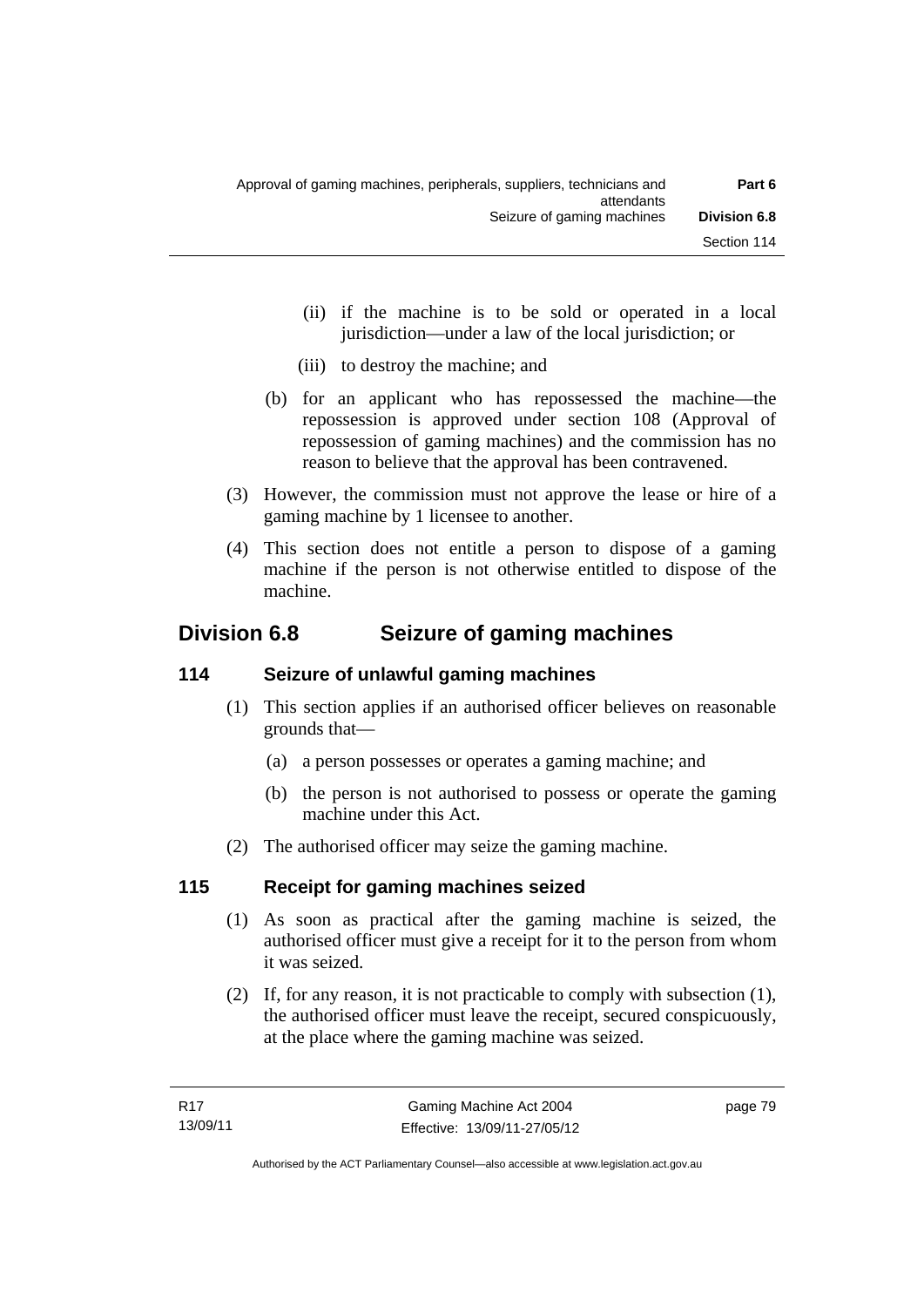| Part 6              | Approval of gaming machines, peripherals, suppliers, technicians and<br>attendants |
|---------------------|------------------------------------------------------------------------------------|
| <b>Division 6.8</b> | Seizure of gaming machines                                                         |
| Section 116         |                                                                                    |

- (3) A receipt under this section must include the following:
	- (a) a description of the gaming machine;
	- (b) an explanation of why the gaming machine was seized;
	- (c) an explanation of the person's right to apply to a court under section 116 for an order disallowing the seizure;
	- (d) where the gaming machine is to be taken;
	- (e) the authorised officer's name, and how to contact the officer.

#### **116 Application for order disallowing seizure**

- (1) A person claiming to be entitled to a gaming machine seized under this division may apply to the Magistrates Court within 10 days after the day of the seizure for an order disallowing the seizure.
- (2) The application may be heard only if the applicant has served a copy of the application on the commission.
- (3) The commission is entitled to appear as respondent at the hearing of the application.

### **117 Order for return of seized gaming machine**

- (1) This section applies if a person claiming to be entitled to a gaming machine seized under this division applies to the Magistrates Court under section 116 for an order disallowing the seizure.
- (2) The Magistrates Court must make an order disallowing the seizure if satisfied that—
	- (a) the applicant would, apart from the seizure, be entitled to the return of the seized gaming machine; and
	- (b) the gaming machine is not connected with an offence against this Act; and
	- (c) possession of the gaming machine by the person would not be an offence.

R17 13/09/11

Authorised by the ACT Parliamentary Counsel—also accessible at www.legislation.act.gov.au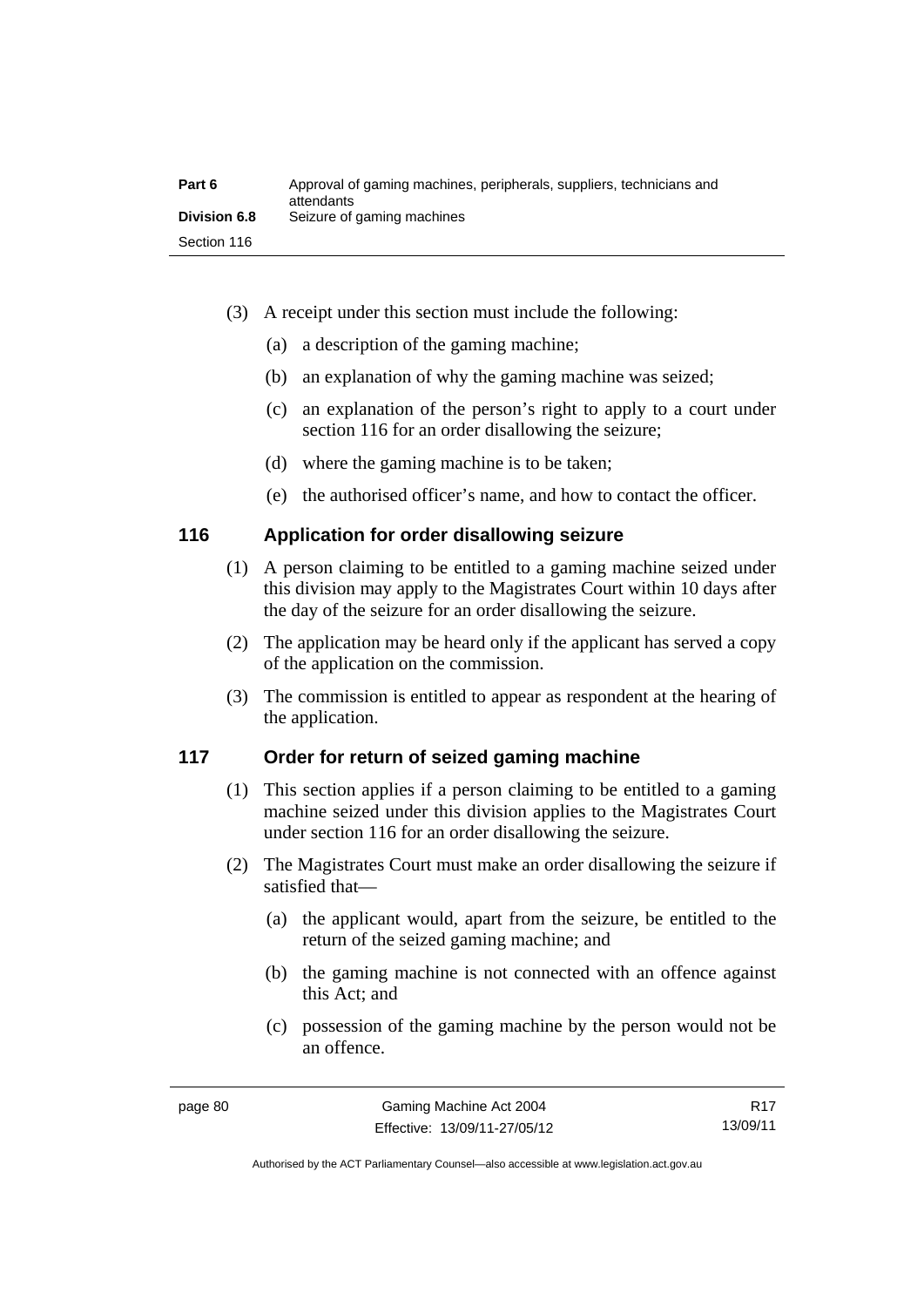- (3) The Magistrates Court may also make an order disallowing the seizure if satisfied there are exceptional circumstances justifying the making of the order.
- (4) If the Magistrates Court makes an order disallowing the seizure, the court may make 1 or more of the following ancillary orders:
	- (a) an order directing the commission to return the gaming machine to the applicant or to someone else that appears to be entitled to it;
	- (b) if the gaming machine cannot be returned or has depreciated in value because of the seizure—an order directing the Territory to pay reasonable compensation;
	- (c) an order about the payment of costs in relation to the application.

# **118 Adjournment pending hearing of other proceedings**

- (1) This section applies to the hearing of an application under section 116 (Application for order disallowing seizure).
- (2) If it appears to the Magistrates Court that the seized gaming machine is required to be produced in evidence in a pending proceeding in relation to an offence against a Territory law, the court may, on the application of the commission or its own initiative, adjourn the hearing until the end of that proceeding.

# **119 Forfeiture of seized gaming machines**

- (1) This section applies if an application under section 116 for an order disallowing the seizure of a gaming machine—
	- (a) has not been made within 10 days after the day of the seizure; or
	- (b) has been made within that period, but the application has been refused or has been withdrawn before a decision on the application had been made.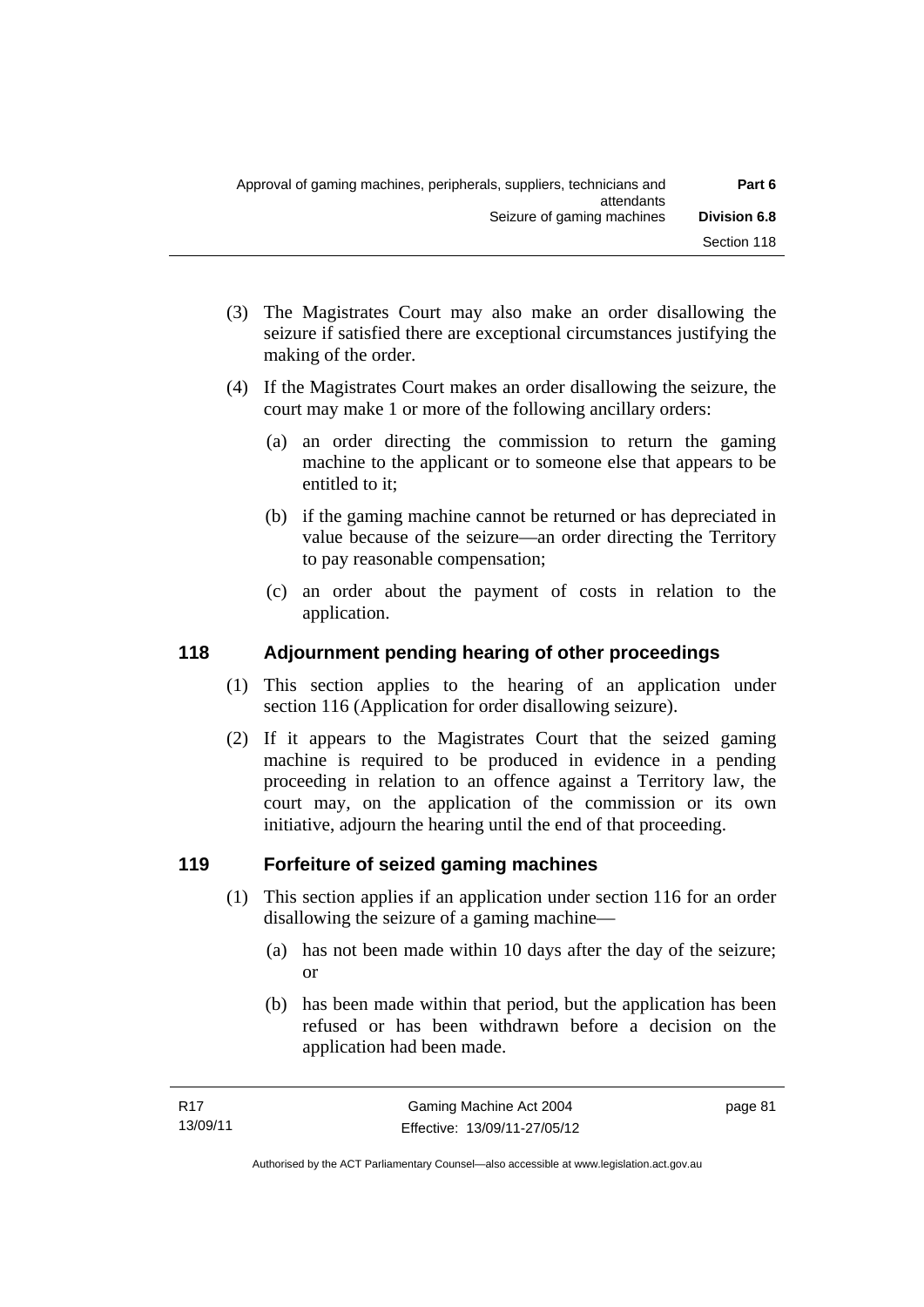| Part 6              | Approval of gaming machines, peripherals, suppliers, technicians and<br>attendants |
|---------------------|------------------------------------------------------------------------------------|
| <b>Division 6.9</b> | Installation and operation of gaming machines                                      |
| Section 120         |                                                                                    |

- (2) The seized gaming machine—
	- (a) is forfeited to the Territory; and
	- (b) may be sold, destroyed or otherwise disposed of as the commission directs.

# **Division 6.9 Installation and operation of gaming machines**

### **120 Installation to be in accordance with approval of commission**

- (1) A licensee commits an offence if—
	- (a) the licensee allows the installation of a gaming machine on the licensed premises; and
	- (b) the gaming machine is installed otherwise than in a gaming area.

Maximum penalty: 50 penalty units.

(2) An offence against this section is a strict liability offence.

# **121 Offence to install gaming machines**

- (1) A person commits an offence if—
	- (a) the person installs a gaming machine on licensed premises; and
	- (b) the person is not an approved supplier or approved technician.

Maximum penalty: 50 penalty units

(2) An offence against this section is a strict liability offence.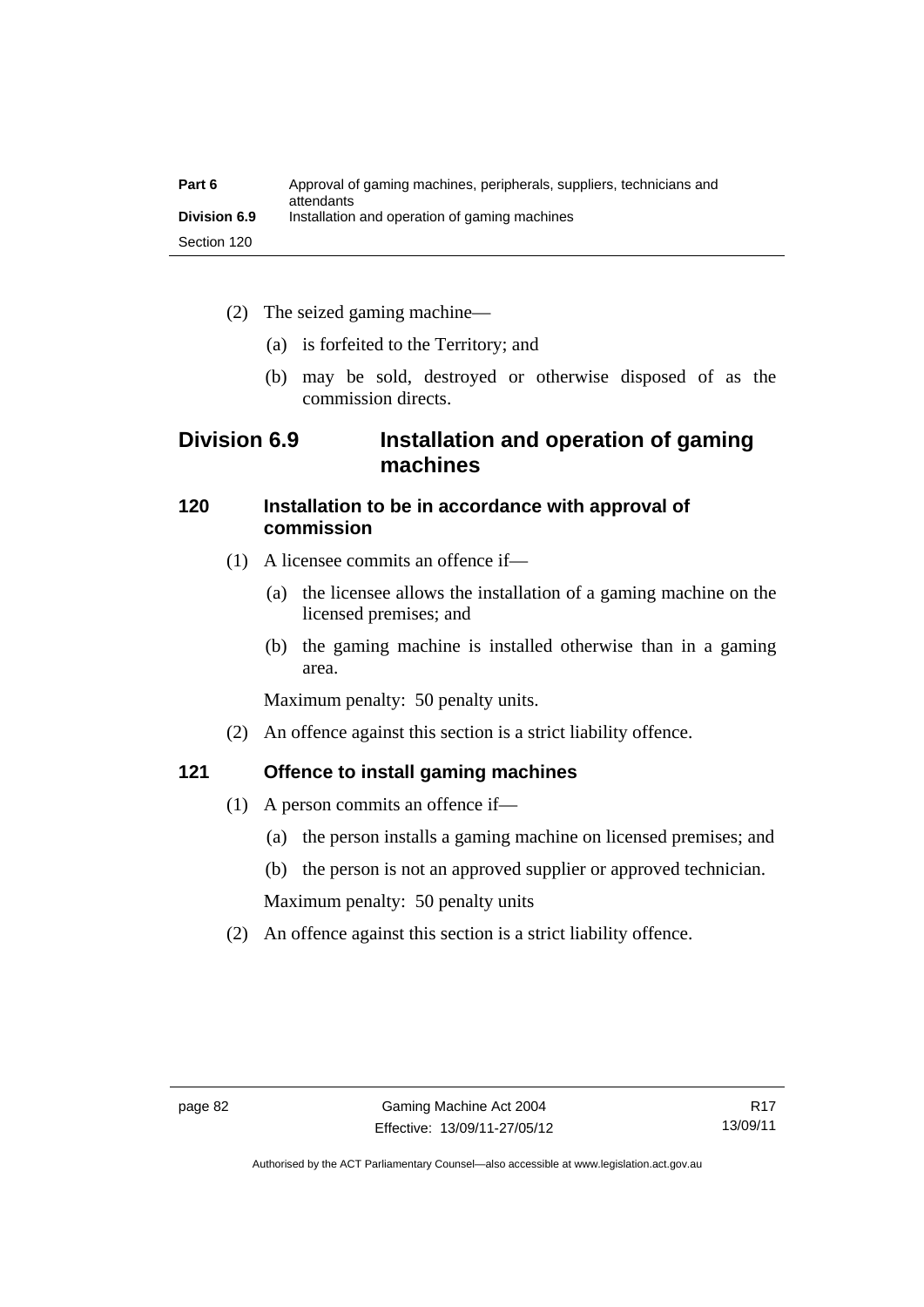# **122 Certificate about meter readings**

- (1) A person commits an offence if the person—
	- (a) installs a gaming machine on licensed premises; and
	- (b) as soon as practicable, but no later than 3 days, after installing the machine, does not give the licensee a certificate signed by the person stating the meter readings on the machine immediately after installation.

Maximum penalty: 20 penalty units.

(2) An offence against this section is a strict liability offence.

# **123 Sealing computer cabinet**

- (1) A licensee commits an offence if—
	- (a) the licensee allows the installation of a gaming machine on the licensed premises; and
	- (b) the computer cabinet is not sealed in a way that prevents unauthorised access.

Maximum penalty: 50 penalty units.

(2) An offence against this section is a strict liability offence.

# **124 Commission may require information**

- (1) This section applies if a gaming machine is installed on licensed premises.
- (2) The commission may give the licensee a written notice stating the details the commission needs to be told about the gaming machine.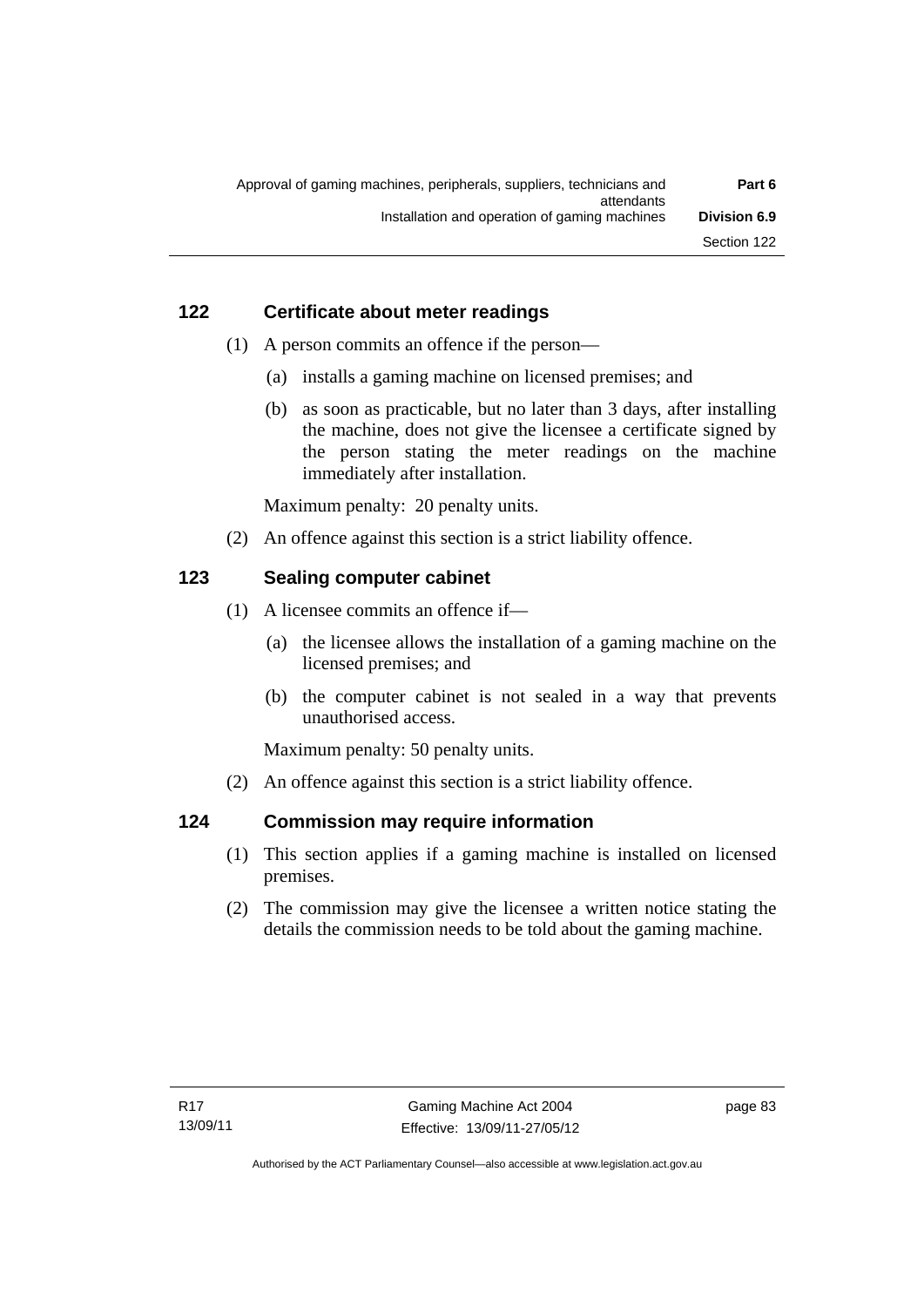| Part 6              | Approval of gaming machines, peripherals, suppliers, technicians and<br>attendants |
|---------------------|------------------------------------------------------------------------------------|
| <b>Division 6.9</b> | Installation and operation of gaming machines                                      |
| Section 125         |                                                                                    |

#### **125 Operation to be subject to correct percentage payout**

- (1) A person commits an offence if—
	- (a) the person is an approved supplier or approved technician; and
	- (b) the person opens a gaming machine and makes an adjustment that will, or is likely to, affect the percentage payout of the machine; and
	- (c) the percentage payout on the gaming machine on the licensed premises is not the percentage payout authorised by the licence for the machine.

Maximum penalty: 50 penalty units.

(2) An offence against this section is a strict liability offence.

## **126 Position for percentage payout of gaming machines display**

- (1) The commission may approve a position on a kind of gaming machine for display of the percentage payout for the machine.
- (2) An approval is a notifiable instrument.

*Note* A notifiable instrument must be notified under the Legislation Act.

#### **127 Maximum stake amount**

A person commits an offence if—

- (a) the person is an approved supplier or approved technician; and
- (b) the person supplies or installs a gaming machine; and
- (c) the person intentionally sets the stake amount for the gaming machine higher than the amount prescribed under the regulations.

Maximum penalty: 50 penalty units.

Authorised by the ACT Parliamentary Counsel—also accessible at www.legislation.act.gov.au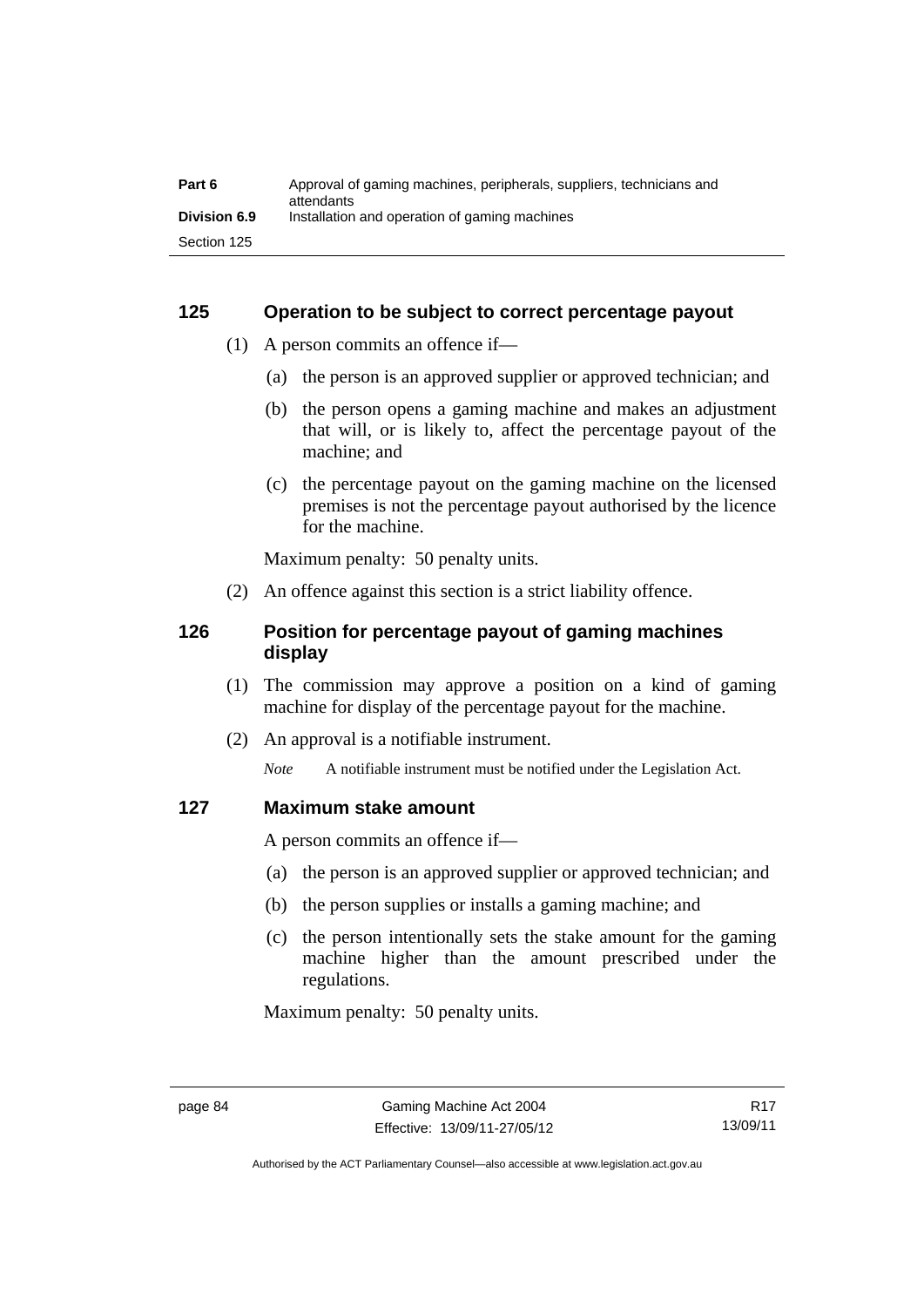# **Part 7 Regulation of gaming machines generally**

### **128 Machine access generally**

- (1) A person commits an offence if the person does any of the following in relation to a licensed gaming machine on licensed premises:
	- (a) opens the machine;
	- (b) checks money in the machine;
	- (c) places money into the machine (other than to play the machine);
	- (d) removes money from the machine (other than money won or credited).

Maximum penalty: 50 penalty units.

- (2) Subsection (1) does not apply to the following people:
	- (a) an authorised officer;
	- (b) an approved supplier;
	- (c) an approved technician;
	- (d) an approved attendant.
- (3) A person commits an offence if—
	- (a) the person maintains a licensed gaming machine on licensed premises; and
	- (b) the person is not an approved supplier or approved technician.

Maximum penalty: 50 penalty units.

(4) An offence against this section is a strict liability offence.

page 85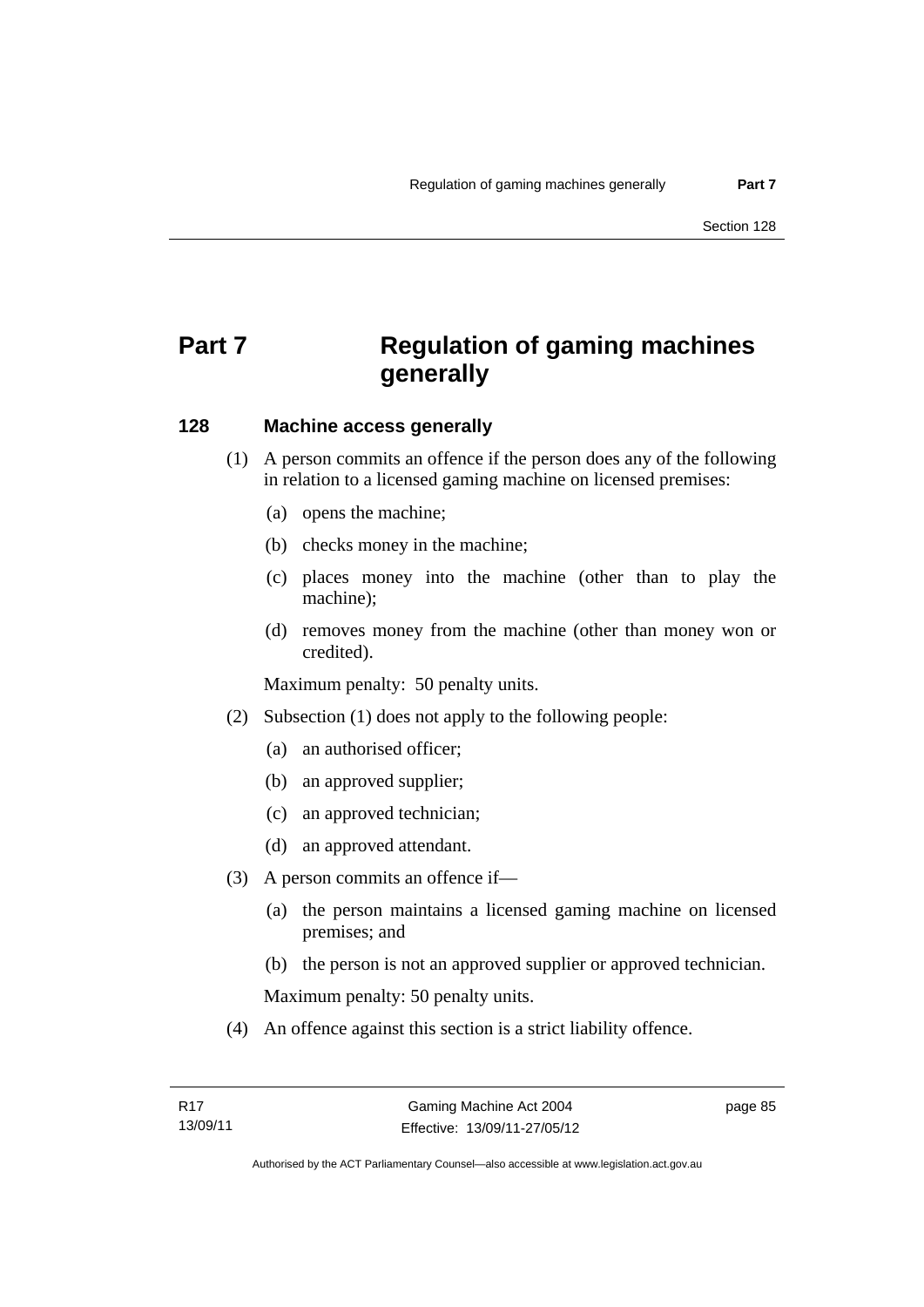Section 129

#### **129 Interference with gaming machines**

 (1) A person commits an offence if the person recklessly interferes with the operation of a gaming machine.

Maximum penalty: 100 penalty units, imprisonment for 1 year or both.

 (2) A person commits an offence if the person inserts into a gaming machine anything other than a coin, note or token of the kind stated on the gaming machine.

Maximum penalty: 100 penalty units, imprisonment for 1 year or both.

 (3) A person commits an offence if the person does anything intended to interfere with a gaming machine in a way that causes the machine to yield a reward less than or greater than the percentage payout under the licence in relation to that machine.

Maximum penalty: 100 penalty units, imprisonment for 1 year or both.

 (4) A person commits an offence if the person does anything intended to render a gaming machine, either temporarily or otherwise, incapable of forming a winning combination.

Maximum penalty: 100 penalty units, imprisonment for 1 year or both.

 (5) Subsection (1) does not apply in relation to anything done honestly for the maintenance of a gaming machine by an approved supplier, approved technician or authorised officer.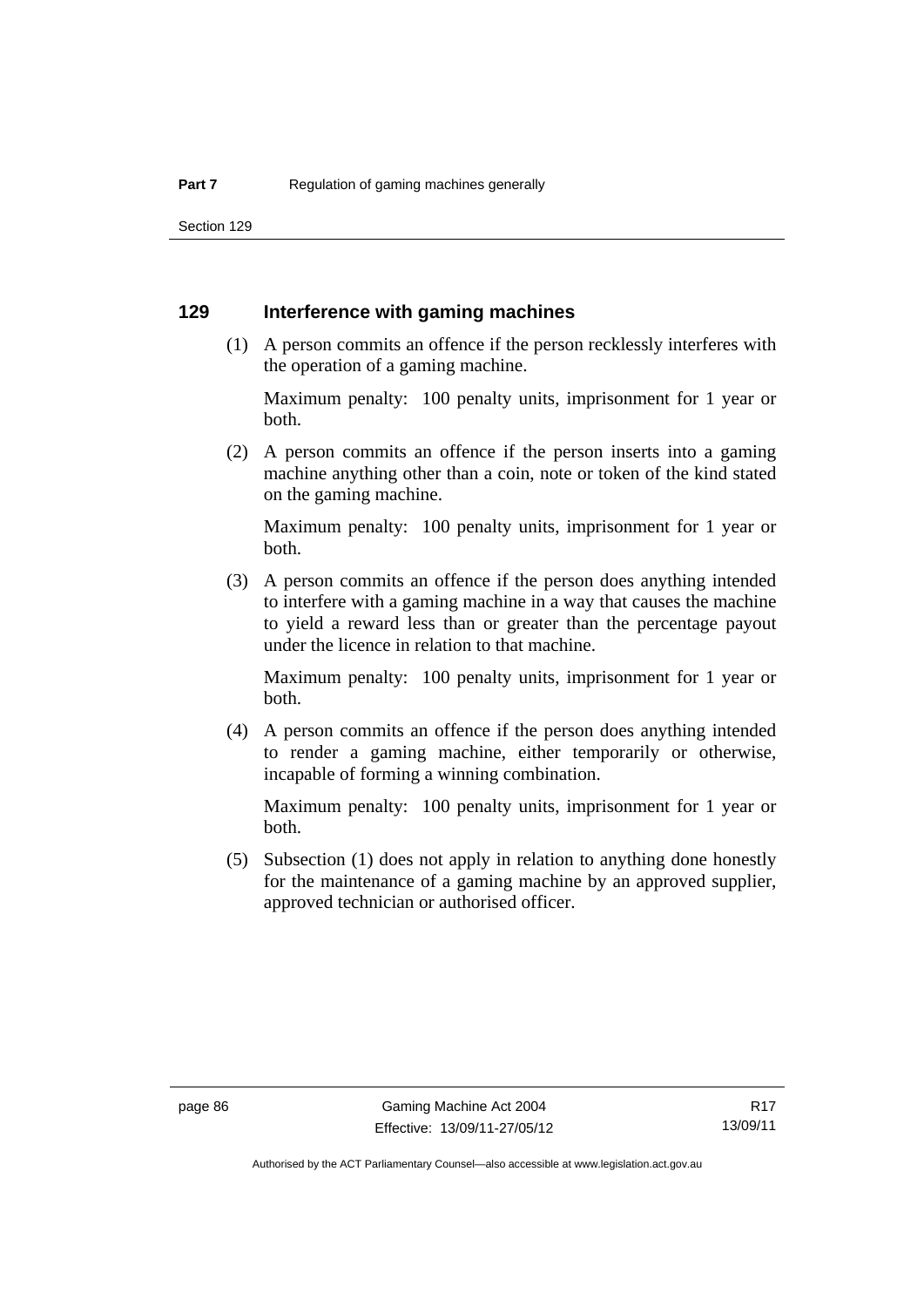#### **130 Opening computer cabinets**

- (1) A person commits an offence if the person—
	- (a) opens the computer cabinet in a gaming machine; and
	- (b) is not an approved supplier, approved technician or authorised officer.

Maximum penalty: 50 penalty units.

(2) An offence against this section is a strict liability offence.

### **131 Rendering gaming machines inoperable on licence ceasing to be in force**

If a licence ceases to be in force, the commission must ensure that each gaming machine on the licensed premises is inoperable—

 (a) if the licence ceased to be in force under section 64 (1) or because the licence expired—until the machines are removed from the premises; or

*Note* Section 64 (1) provides that a person's licence is cancelled if the person's general or on licence is not renewed.

- (b) if the licence is suspended—during the suspension; or
- (c) if the licence has been cancelled—until the first of the following happens:
	- (i) the machines are removed from the premises;
	- (ii) the decision of the commission cancelling the licence is set aside on an application for review of the decision; or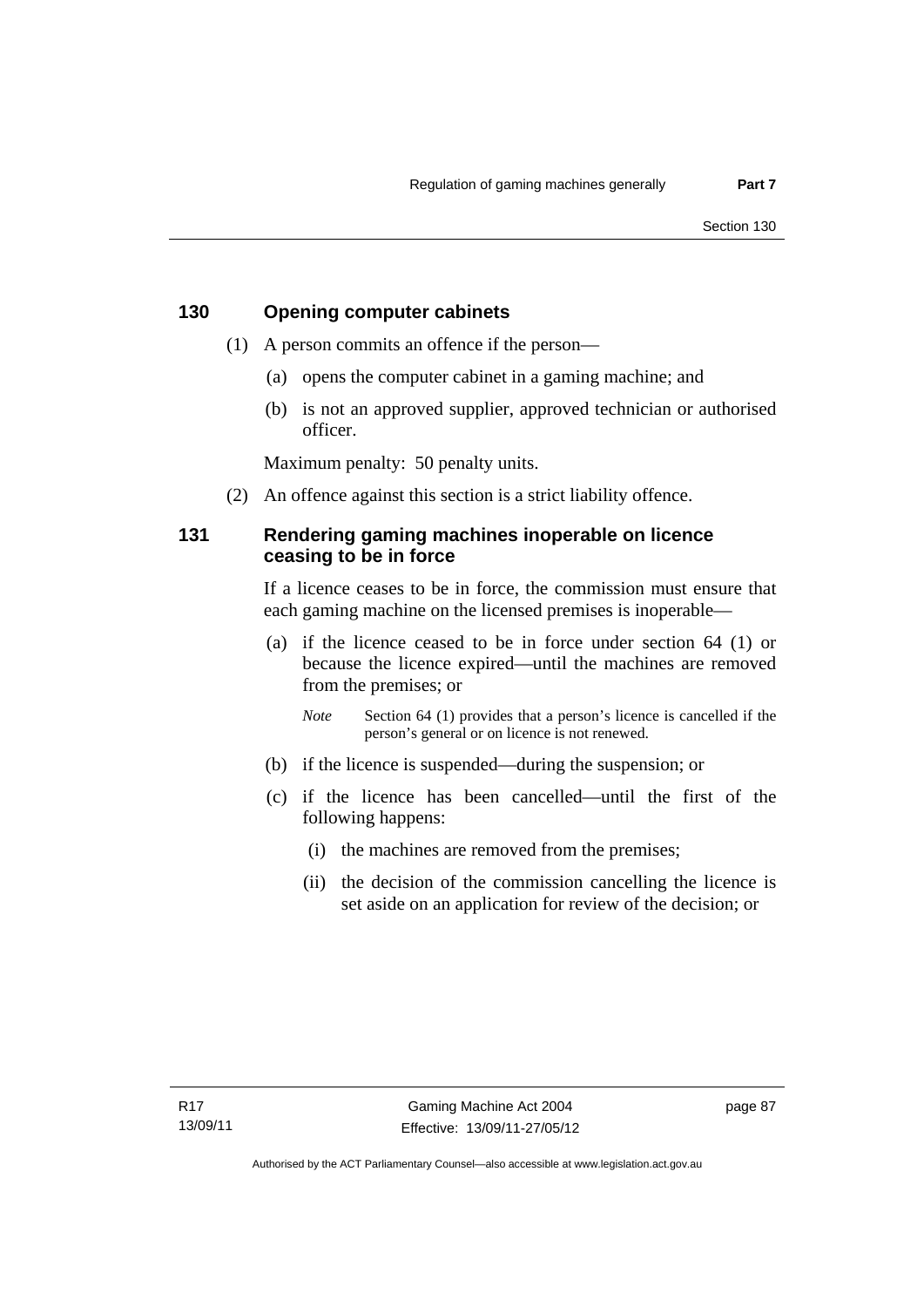- (d) if the licence ceased to be in force under section 64 (2)—until the first of the following happens:
	- (i) the machines are removed from the premises;
	- (ii) the licence is taken to be in force again under section 64 (3).
	- *Note* Section 64 (2) provides that a person's licence is cancelled if the person's general or on licence is cancelled.

#### **132 Removal of gaming machines from premises**

- (1) This section applies to a person who held a licence that has ceased to be in force, other than a person whose licence is suspended.
- (2) The person commits an offence if, at the end of the required period, a gaming machine that was licensed is on the premises that were licensed.

Maximum penalty: 50 penalty units.

(3) In this section:

*relevant decision* means the decision of the commission (if any) because of which the licence ceased to be in force.

#### *required period* means—

- (a) 2 weeks after the day—
	- (i) the licence ceases to be in force; or
	- (ii) if an application for review of the relevant decision may be made but is not made—the time for applying for review of the decision ends; or
	- (iii) if an application is made to review the relevant decision the application is withdrawn, dismissed or decided; or
- (b) any further period the commission, whether before or after the end of the period, in writing, approves.

R17 13/09/11

Authorised by the ACT Parliamentary Counsel—also accessible at www.legislation.act.gov.au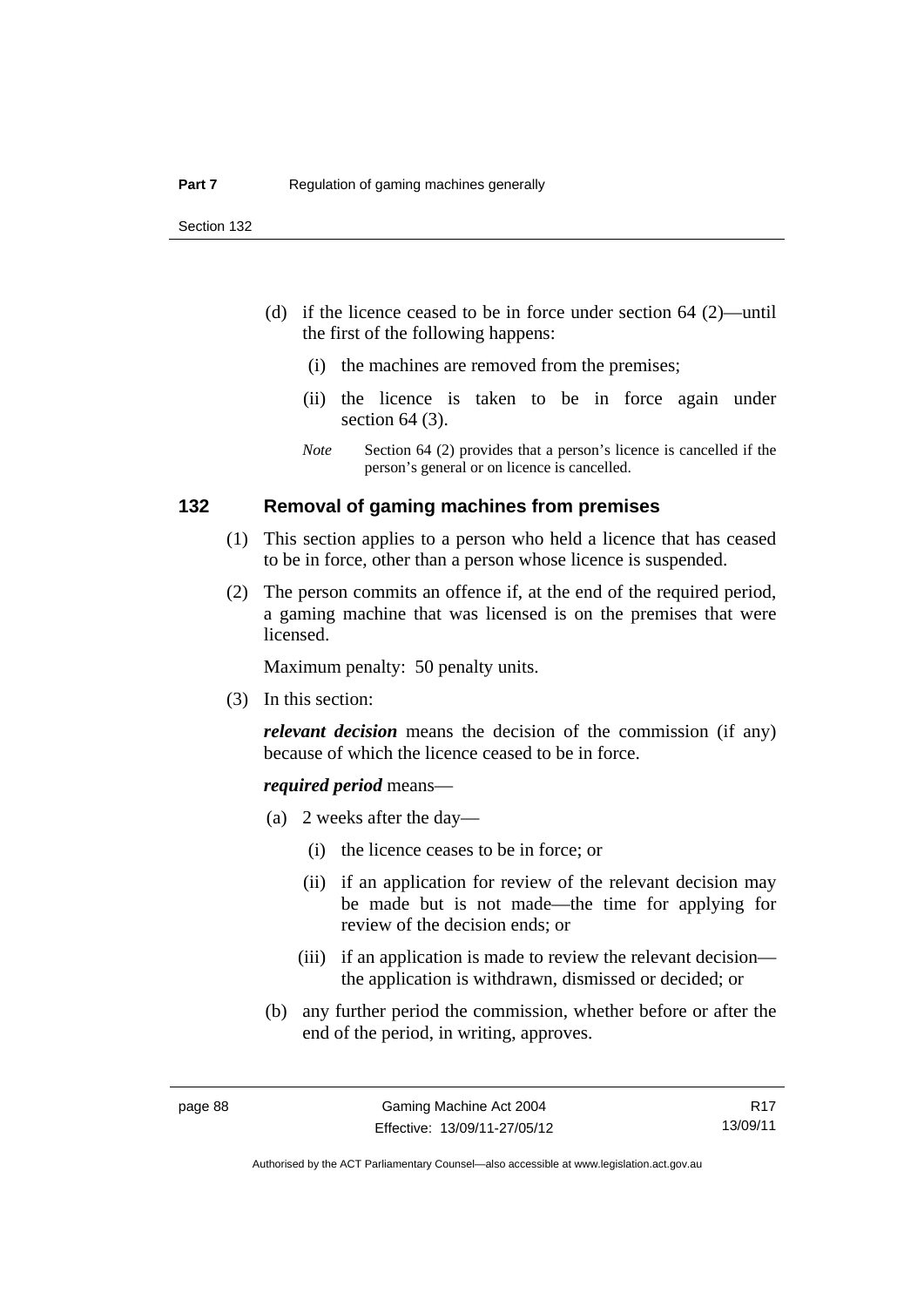# **Part 8 Linked-jackpot arrangements**

#### **133 Operation of linked-jackpot arrangements**

A person commits an offence if—

- (a) the person operates a linked-jackpot arrangement between gaming machines; and
- (b) the arrangement is not authorised under section 134 or by a multi-user permit.

Maximum penalty: 50 penalty units, imprisonment for 6 months or both.

#### **134 Single-user authorisation for linked-jackpot arrangements**

- (1) A licensee may apply in writing to the commission for authorisation to operate a linked-jackpot arrangement between gaming machines operated under the licence.
	- *Note 1* If a form is approved under the Control Act, s 53D for an application, the form must be used.

*Note* 2 A fee may be determined under s 177 for this provision.

- (2) The application must include details of each event by reference to which linked jackpots are to be payable under the proposed arrangement.
- (3) The commission must authorise the linked-jackpot arrangement if—
	- (a) each gaming machine proposed to be linked under the proposed arrangement—
		- (i) is operated under a single licence held by the applicant; and
		- (ii) is the same class; and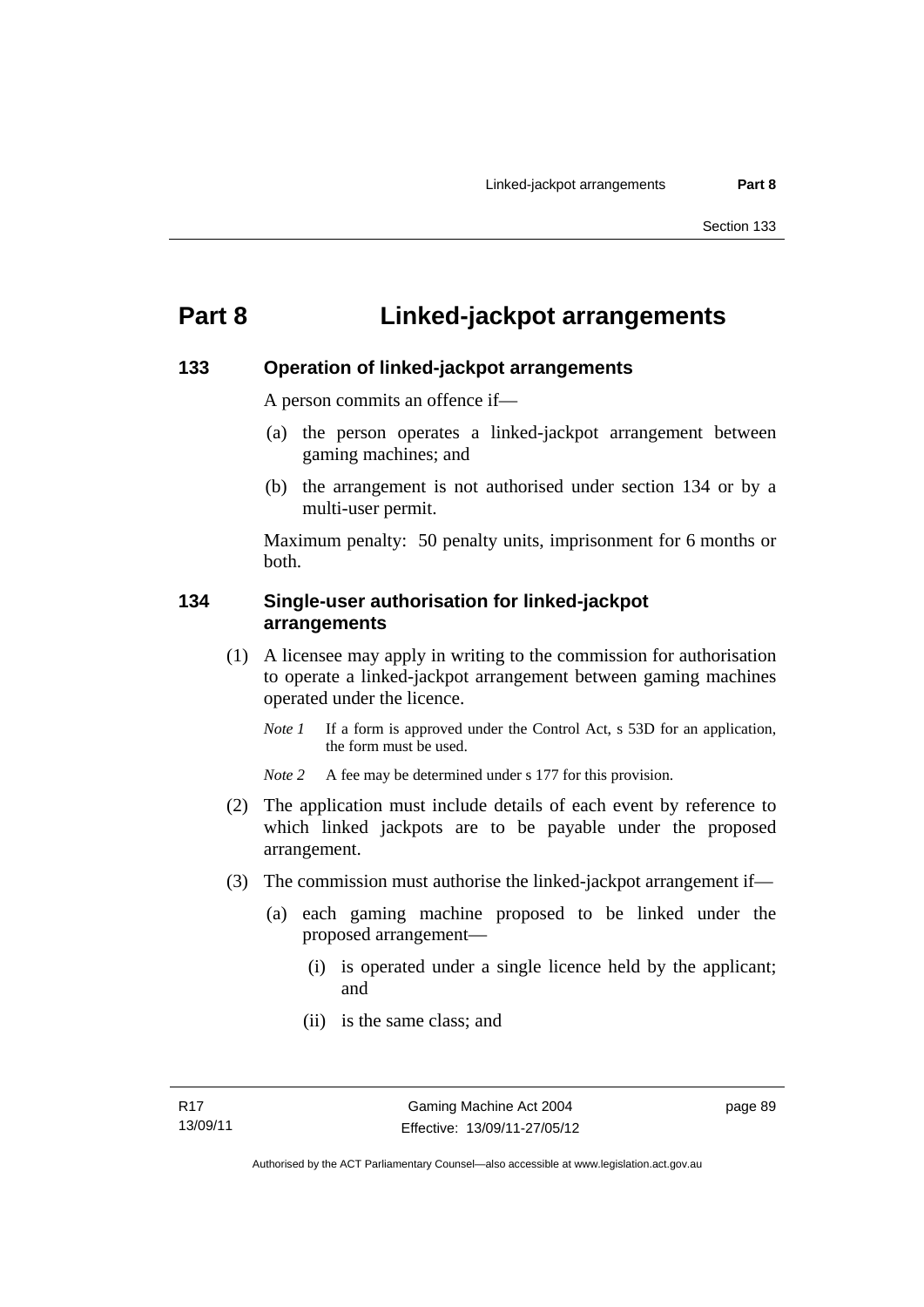Section 135

- (iii) offers the same chance of winning linked jackpots as each other machine in the arrangement, if played with the same stakes; and
- (b) the financial and operational aspects of the proposed arrangement are in accordance with the regulations; and
- (c) the commission is satisfied, on reasonable grounds, that the proposed arrangement is satisfactory, having regard to the interests of the people playing the machines in the proposed linked-jackpot arrangement.
- (4) It is a condition of an authorisation under this section that—
	- (a) each gaming machine in the linked-jackpot arrangement displays at all times a sign stating clearly—
		- (i) that the machine is part of a linked-jackpot arrangement with other machines on the licensed premises; and
		- (ii) the percentage of the turnover of the machine set aside for the payment of linked jackpots; and
	- (b) linked jackpots be payable for the authorised arrangement by reference to the event or events set out in the application for authorisation for the arrangement.

#### **135 Issue of multi-user permits**

- (1) A person (including a person other than a licensee) may apply in writing to the commission for a permit (a *multi-user permit*) to operate a linked-jackpot arrangement between gaming machines operated under 2 or more licences.
	- *Note 1* If a form is approved under the Control Act, s 53D for an application, the form must be used.
	- *Note* 2 A fee may be determined under s 177 for this provision.

R17 13/09/11

Authorised by the ACT Parliamentary Counsel—also accessible at www.legislation.act.gov.au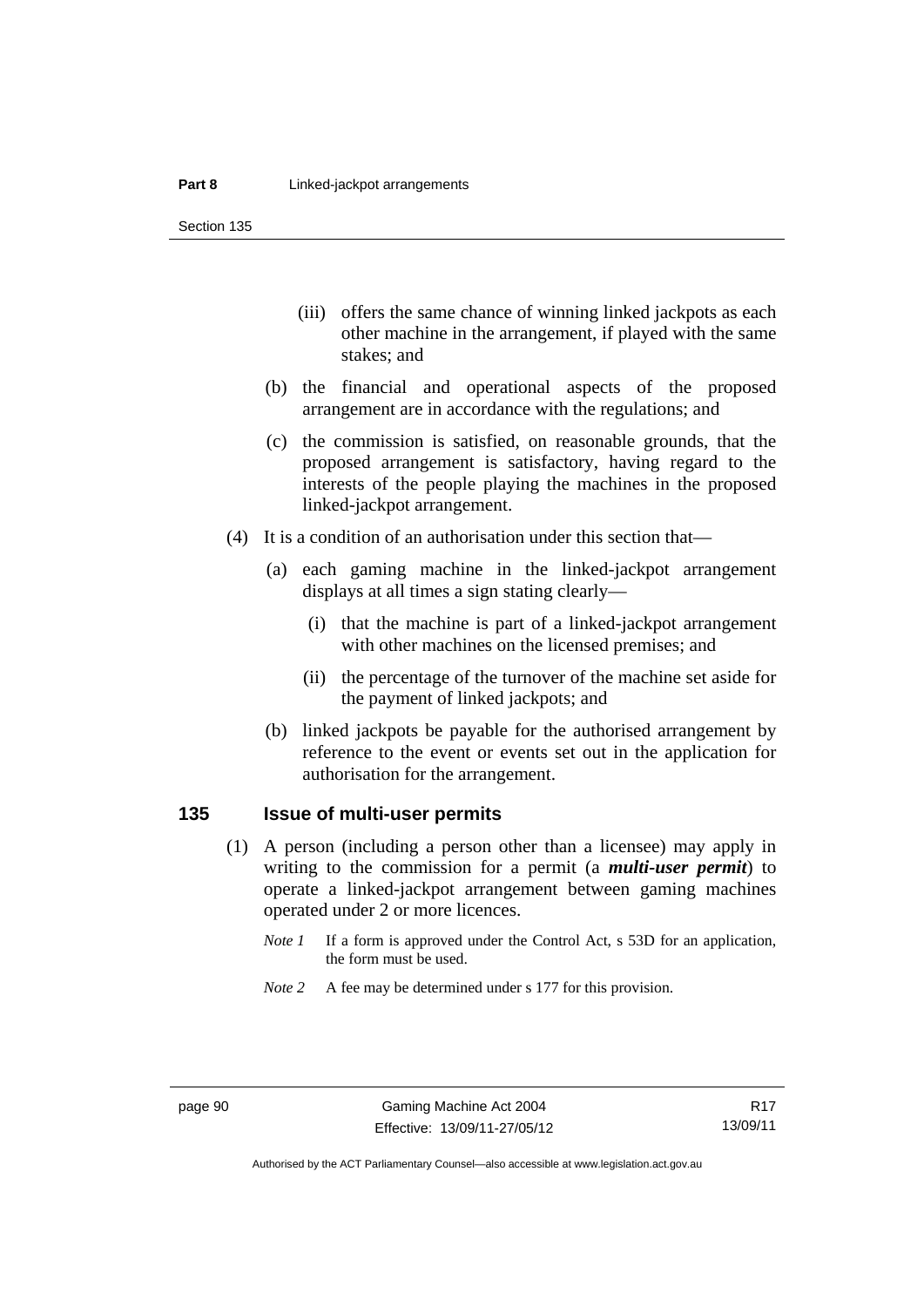- (2) The application must include details of the event or events by reference to which linked jackpots are to be payable under the proposed arrangement.
- (3) The commission must issue the multi-user permit if—
	- (a) the commission is satisfied, on reasonable grounds, that the applicant is an eligible person; and
	- (b) each licensee consents to the arrangement; and
	- (c) each gaming machine proposed to be linked under the proposed arrangement—
		- (i) is the same class; and
		- (ii) offers the same chance of winning linked jackpots as each other machine in the arrangement, if played with the same stakes; and
	- (d) the financial and operational aspects of the proposed arrangement is in accordance with the regulations; and
	- (e) the commission is satisfied, on reasonable grounds, that the proposed arrangement is satisfactory, having regard to the interests of the people playing the machines in the proposed arrangement.
- (4) A multi-user permit must state—
	- (a) the full name and address of the permit-holder; and
	- (b) the gaming machines in the linked-jackpot arrangement for which the permit is issued, and the licensed premises where they are situated; and
	- (c) the conditions to which the permit is subject.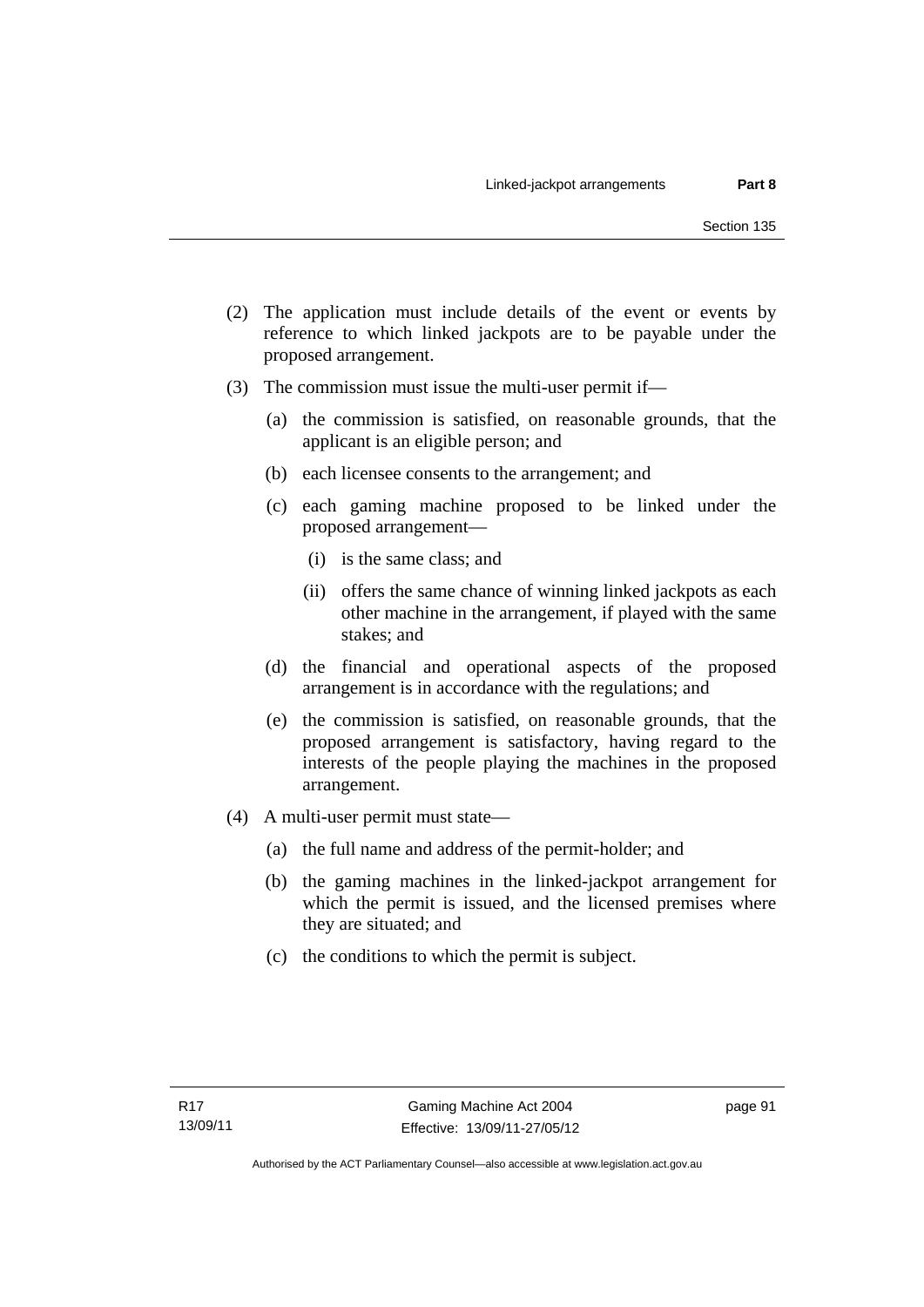#### **Part 8 Linked-jackpot arrangements**

Section 136

#### **136 Conditions on multi-user permits**

- (1) A multi-user permit is subject to the following conditions:
	- (a) each gaming machine in a linked-jackpot arrangement under the permit displays at all times a sign stating clearly—
		- (i) that the machine is part of a linked-jackpot arrangement with machines on different licensed premises; and
		- (ii) the percentage of the turnover of the machine set aside for the payment of linked jackpots;
	- (b) linked jackpots are payable under the arrangement by reference to the event or events set out in the application for the permit for the arrangement;
	- (c) the financial and operational aspects of the arrangement must not be amended without the commission's approval under section 138;
	- (d) if the permit-holder is a corporation—the permit-holder must give written notice to the commission stating any of the following changes in relation to the corporation within 1 week after the day of the change:
		- (i) a person becoming an influential person for the corporation;
		- (ii) a substantial change in the relationship of an influential person to the corporation;
		- (iii) a person ceasing to be an influential person for the corporation.
- (2) The commission may put any other reasonable condition on a multiuser permit that the commission considers appropriate, having regard to the interests of the people playing the machines in each linked-jackpot arrangement under the permit.

Authorised by the ACT Parliamentary Counsel—also accessible at www.legislation.act.gov.au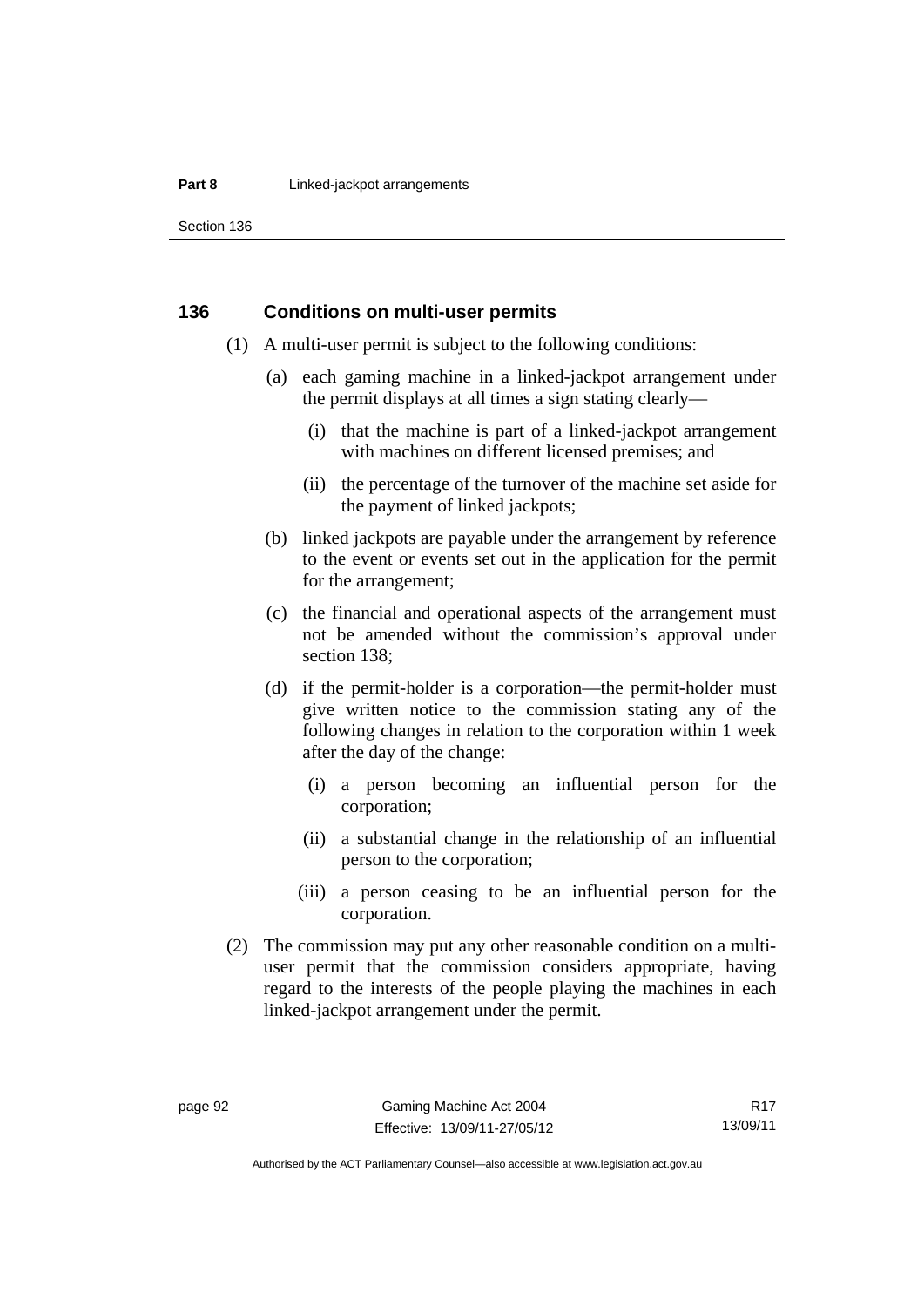# **137 Term of multi-user permits**

A multi-user permit is for the period (of up to 3 years) stated in the permit.

### **138 Amendment of multi-user permits in interest of users**

- (1) The commission may amend a condition of a multi-user permit on its own initiative if satisfied that it is appropriate to amend the condition, having regard to the interests of the people playing the machines in the linked-jackpot arrangement under the permit.
- (2) The amendment takes effect on the date stated in the notice of the decision on the amendment given to the permit-holder by the commission.

### **139 Amendment of multi-user permit on request**

- (1) This section applies if a multi-user permit-holder applies in writing to the commission for an amendment of the permit to—
	- (a) reduce the number of gaming machines in a linked-jackpot arrangement, or terminate a linked-jackpot arrangement; or
	- (b) increase the number of gaming machines in a linked-jackpot arrangement under the permit; or
	- (c) include a new linked-jackpot arrangement under the permit; or
	- (d) include gaming machines on other licensed premises in a linked-jackpot arrangement; or
	- (e) amend a condition on the permit.

*Note* A fee may be determined under s 177 for this provision.

 (2) The commission must amend the multi-user permit, or refuse to amend the permit.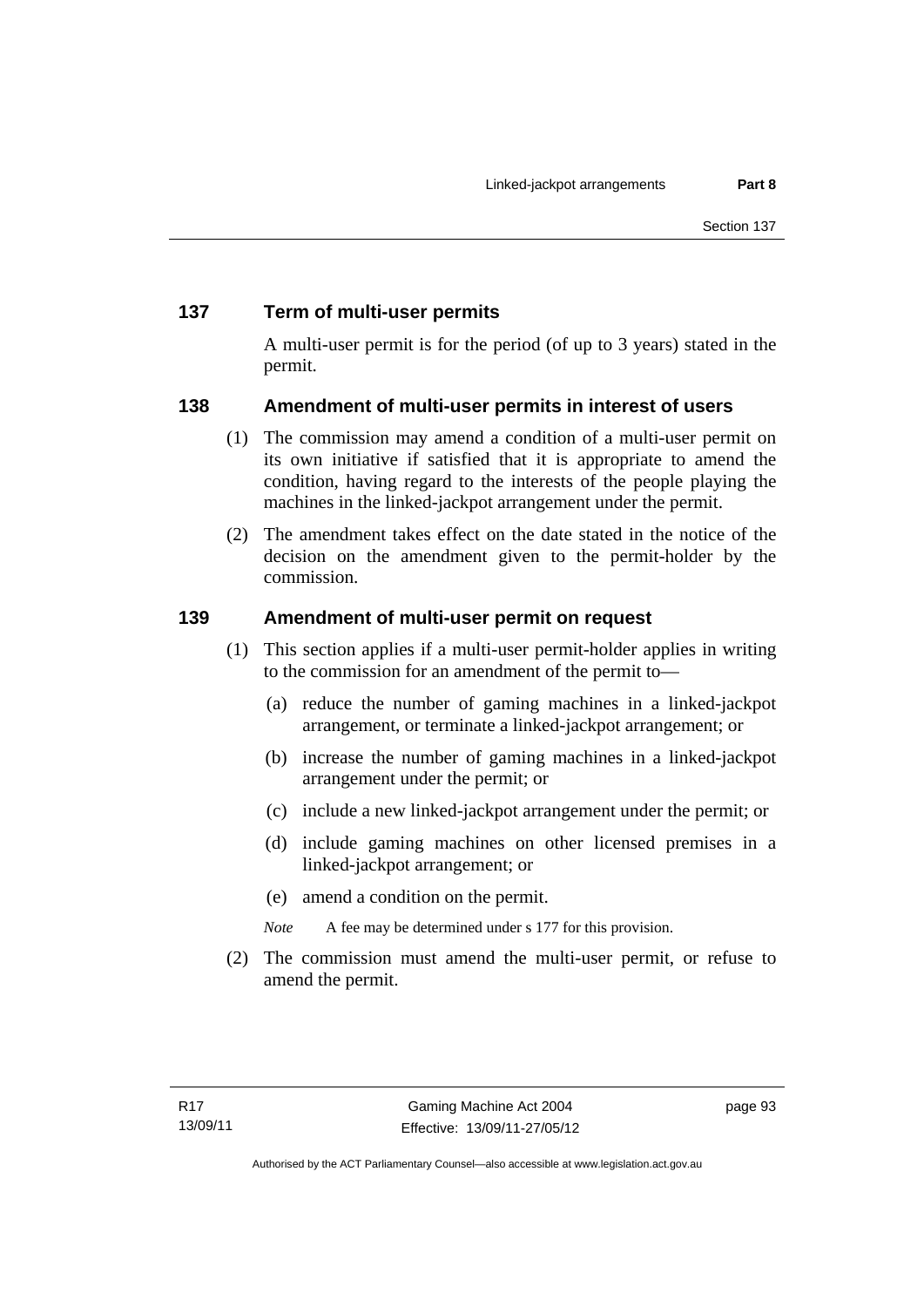Section 139

- (3) The commission must not amend the multi-user permit unless satisfied—
	- (a) if an additional gaming machine is proposed to be included in a linked-jackpot arrangement—that the additional machine—
		- (i) is the same class as the other machines in the arrangement; and
		- (ii) offers the same chance of winning linked jackpots as each other machine in the arrangement, if played with the same stakes; and
	- (b) if a new linked-jackpot arrangement is proposed to be included under a permit—that each gaming machine to be linked—
		- (i) is the same class; and
		- (ii) offers the same chance of winning linked jackpots as each other machine in the arrangement, if played with the same stakes; and
	- (c) if gaming machines on other licensed premises are proposed to be included in a linked-jackpot arrangement (whether or not the arrangement is an existing arrangement)—that the financial and operational aspects of the arrangement are in accordance with the regulations; and
	- (d) that the proposed amendment is satisfactory, having regard to the interests of the people playing the machines in each proposed linked-jackpot arrangement.
- (4) The amendment takes effect on the date stated in the notice of the decision on the amendment given to the permit-holder by the commission.

Authorised by the ACT Parliamentary Counsel—also accessible at www.legislation.act.gov.au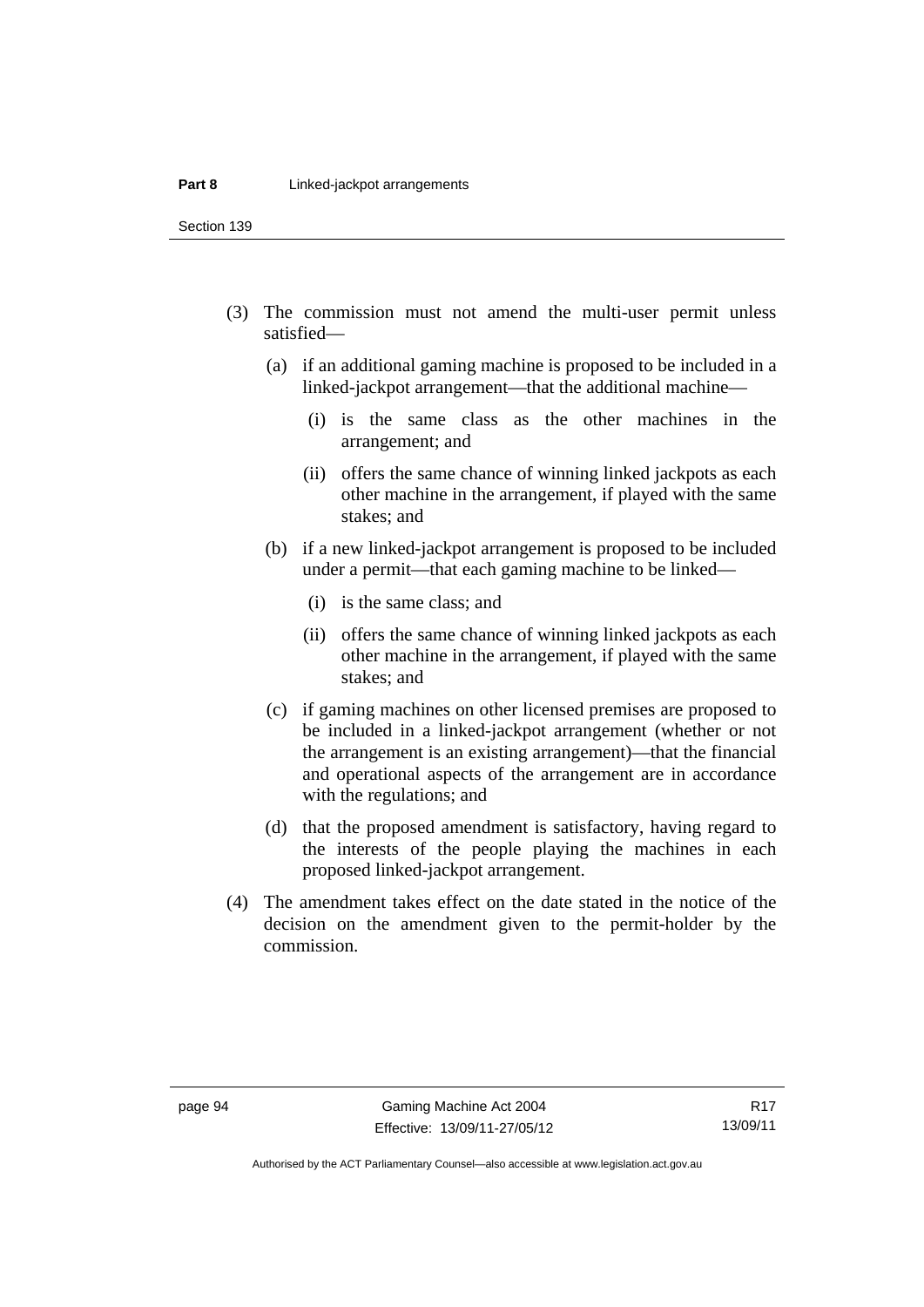## **140 Amendment of financial and operational aspects of multiuser permits**

- (1) This section applies if a multi-user permit-holder applies in writing to the commission for an amendment of a financial or operational aspect of a linked-jackpot arrangement under a multi-user permit.
- (2) The commission must amend the multi-user permit, or refuse to amend the permit.
- (3) The commission must amend the multi-user permit in accordance with the application if—
	- (a) the financial and operational aspects of the arrangement, as proposed to be amended, are in accordance with the regulations; and
	- (b) the commission is satisfied that the proposed amendment is satisfactory, having regard to the interests of the people playing the machines in the arrangement.

## **141 Transfer of multi-user permits**

- (1) The holder of a multi-user permit and a person (the *proposed permit-holder*) to whom the permit is proposed to be transferred may apply jointly in writing to the commission for transfer of the permit.
- (2) The commission must transfer the permit to the proposed permitholder if satisfied on reasonable grounds that the proposed permitholder is an eligible person.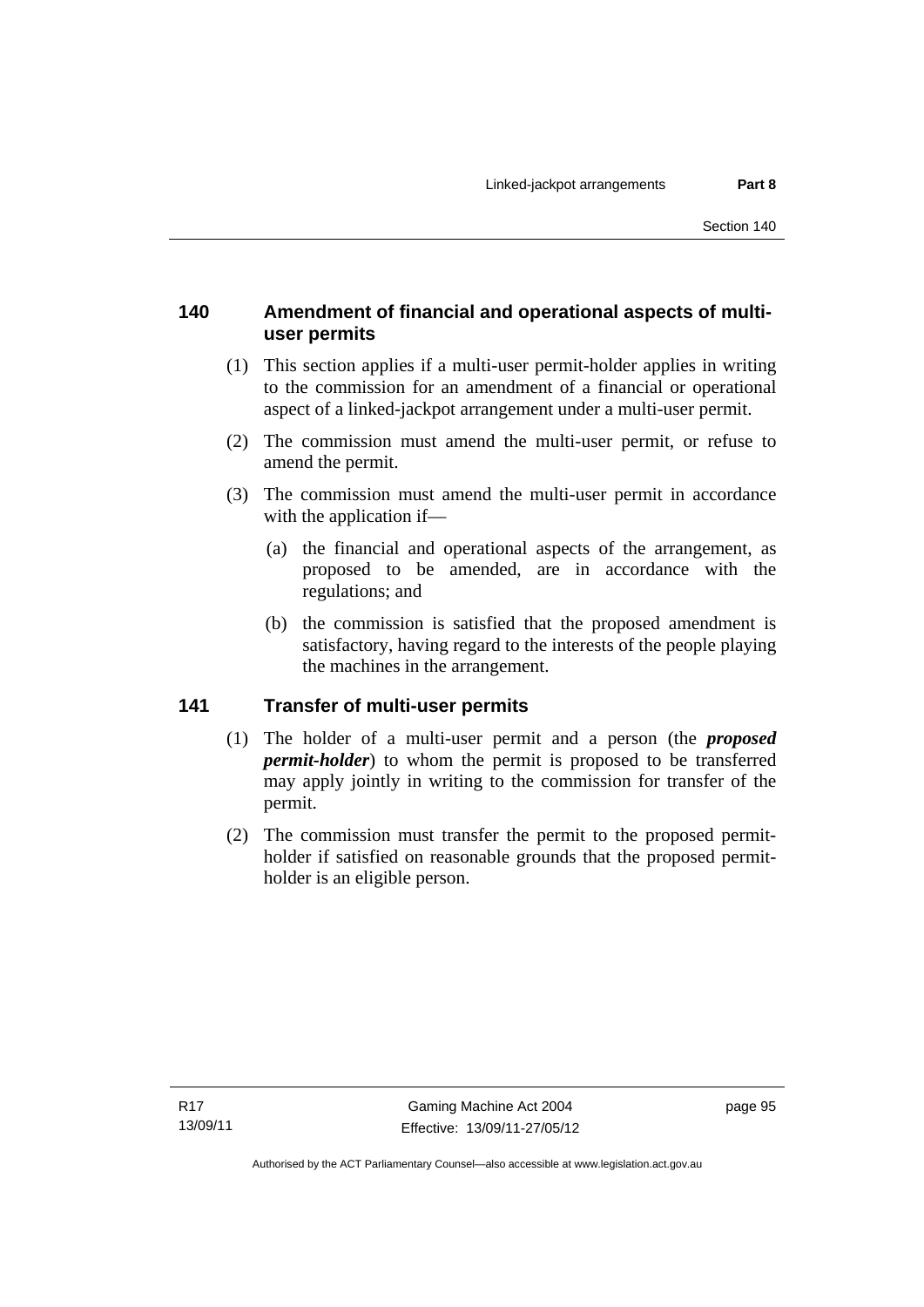Section 142

#### **142 Surrender of multi-user permits**

- (1) This section applies to a multi-user permit-holder if the permitholder does not owe the Territory an amount under this Act.
- (2) The multi-user permit-holder may surrender the permit by—
	- (a) giving the commission a written notice stating that the permitholder surrenders the permit; and
	- (b) returning the permit to the commission.
- (3) The surrender of the multi-user permit takes effect 4 weeks after the day the notice under subsection (2) (a) is given to the commission or, if the notice states a later date of effect, that date.

#### **143 Unclaimed jackpots**

- (1) This section applies if an amount won under a linked-jackpot arrangement authorised under section 134 for a licensee or approved under section 135 is not claimed within 1 year after the day it is won.
- (2) The amount is forfeited to the Territory.
- (3) After the amount is forfeited, the winner of the amount—
	- (a) is not entitled to recover the amount from the licensee or permit-holder; and
	- (b) is entitled to recover the amount from the Territory within 6 years after the day the person wins the amount; and
	- (c) is not entitled to recover interest on the amount from the Territory.

Authorised by the ACT Parliamentary Counsel—also accessible at www.legislation.act.gov.au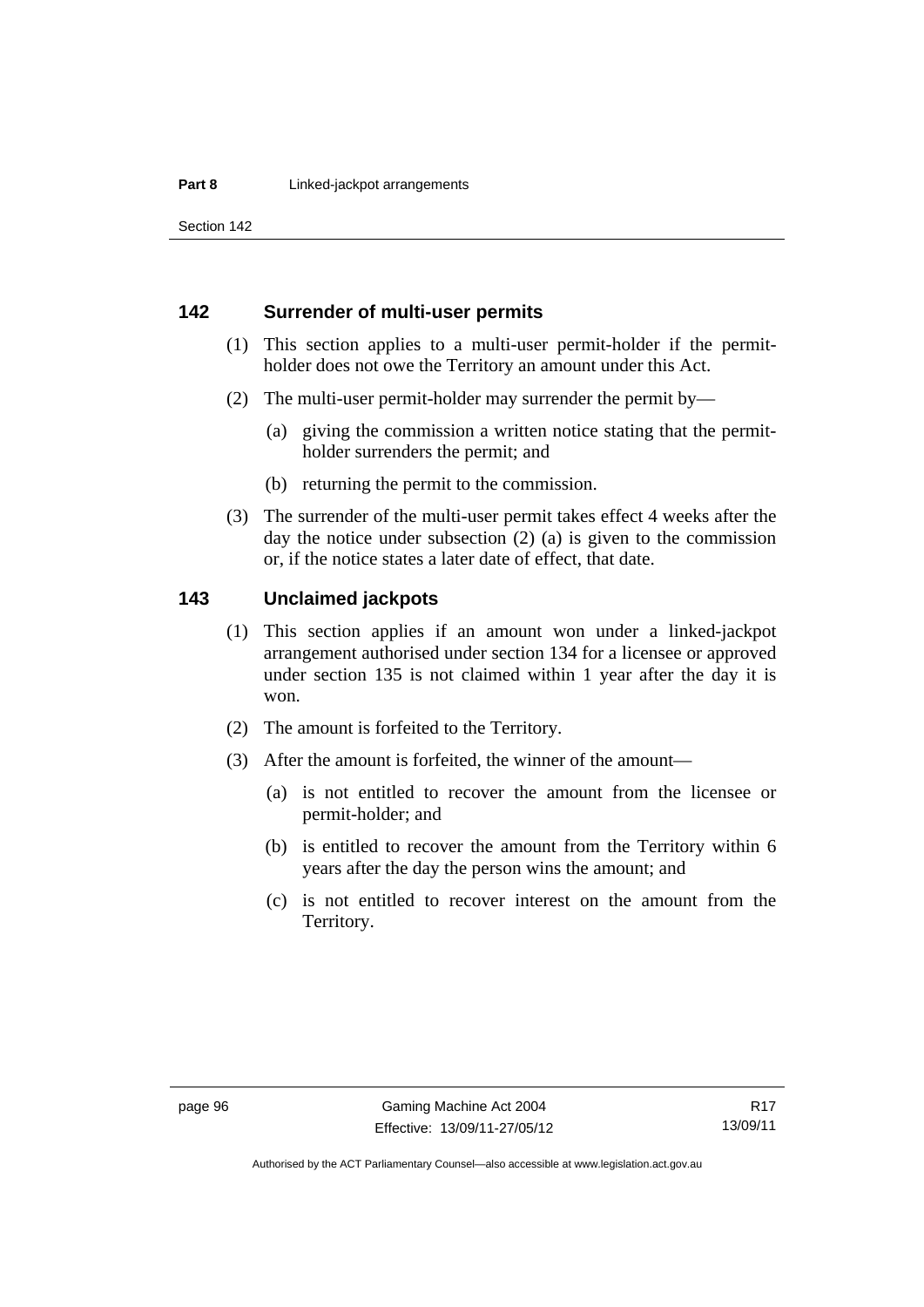#### **144 Undisbursed jackpots**

 (1) This section applies if an amount available for allocation as a prize in a linked-jackpot arrangement authorised under section 134 or a multi-user permit has not been won, and cannot be won because the authorisation or permit for the arrangement has been cancelled or surrendered.

*Note* A permit may be cancelled under pt 4 (see s 62).

- (2) The commission may approve an arrangement for the redistribution of the amount as a prize, or an addition to another jackpot, if satisfied that the arrangement is fair.
- (3) However, the amount is forfeited to the Territory if—
	- (a) the person who held the authorisation or permit has stopped operating gaming machines; or
	- (b) an approval under subsection (2) has not been given for the amount 4 weeks after the day the authorisation or permit is cancelled or surrendered.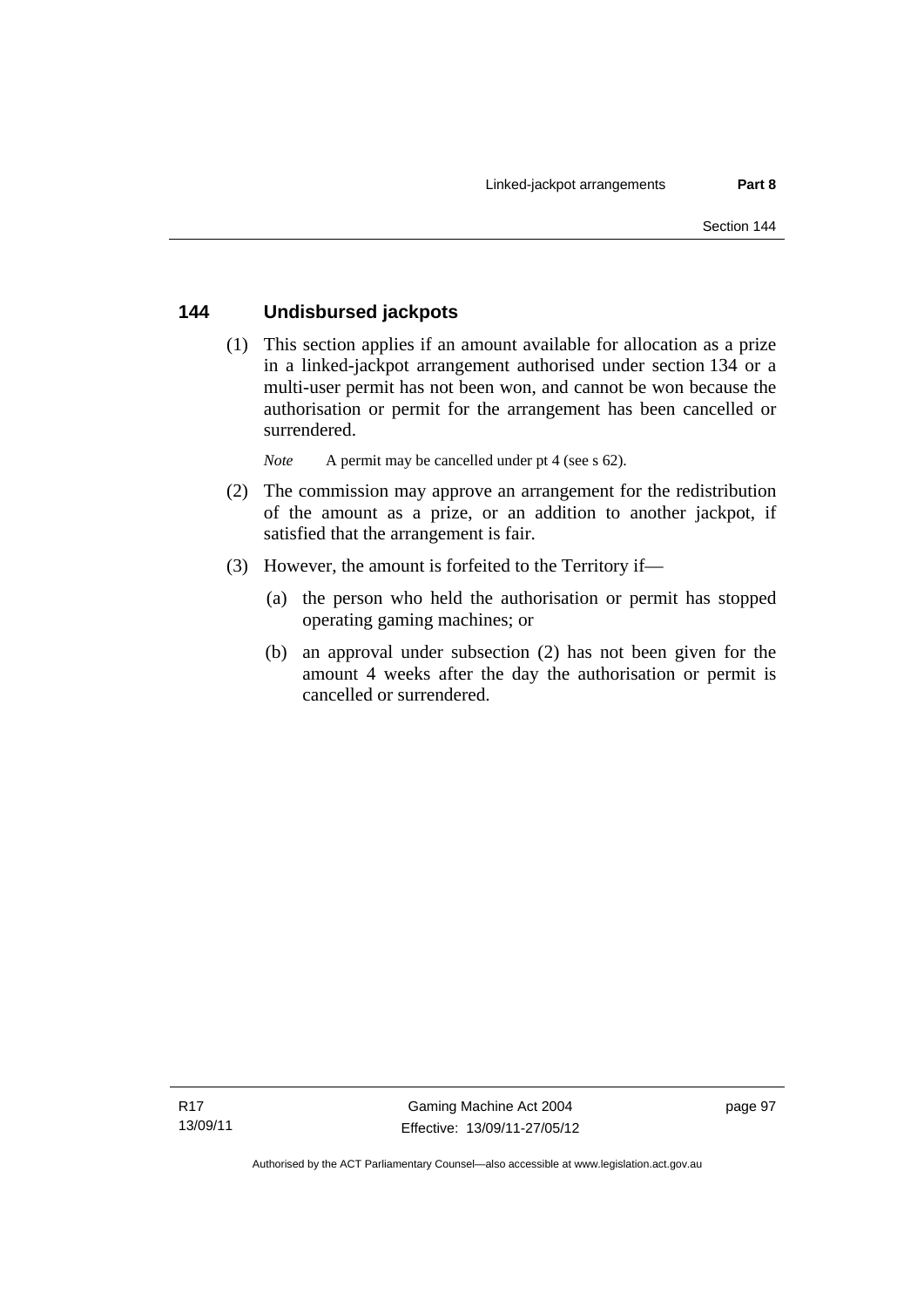#### **Part 9** Club administration

Section 144A

## **Part 9 Club administration**

#### **144A Definitions—pt 9**

In this part:

*associated organisation declaration* means a declaration under section 147 (Associated organisations—declaration) that an entity is an associated organisation for a club.

*warning notice*, for an associated organisation—see section 147B (1).

#### **145 Eligible objects**

- (1) An object of a club is an *eligible object* if—
	- (a) it furthers or promotes—
		- (i) recreation; or
		- (ii) social, religious, political, literary, scientific, artistic, sporting or athletic purposes; or
		- (iii) cultural or educational purposes; or
	- (b) it is approved by the commission; or
	- (c) it is substantially the same as an object mentioned in paragraph (a) or (b).
- (2) An approval under subsection (1) (b) is a disallowable instrument.
	- *Note* A disallowable instrument must be notified, and presented to the Legislative Assembly, under the Legislation Act.

#### **146 Eligible clubs**

A club is an *eligible club* if—

- (a) the club is incorporated in the ACT; and
- (b) the club's statement of objects—

R17 13/09/11

Authorised by the ACT Parliamentary Counsel—also accessible at www.legislation.act.gov.au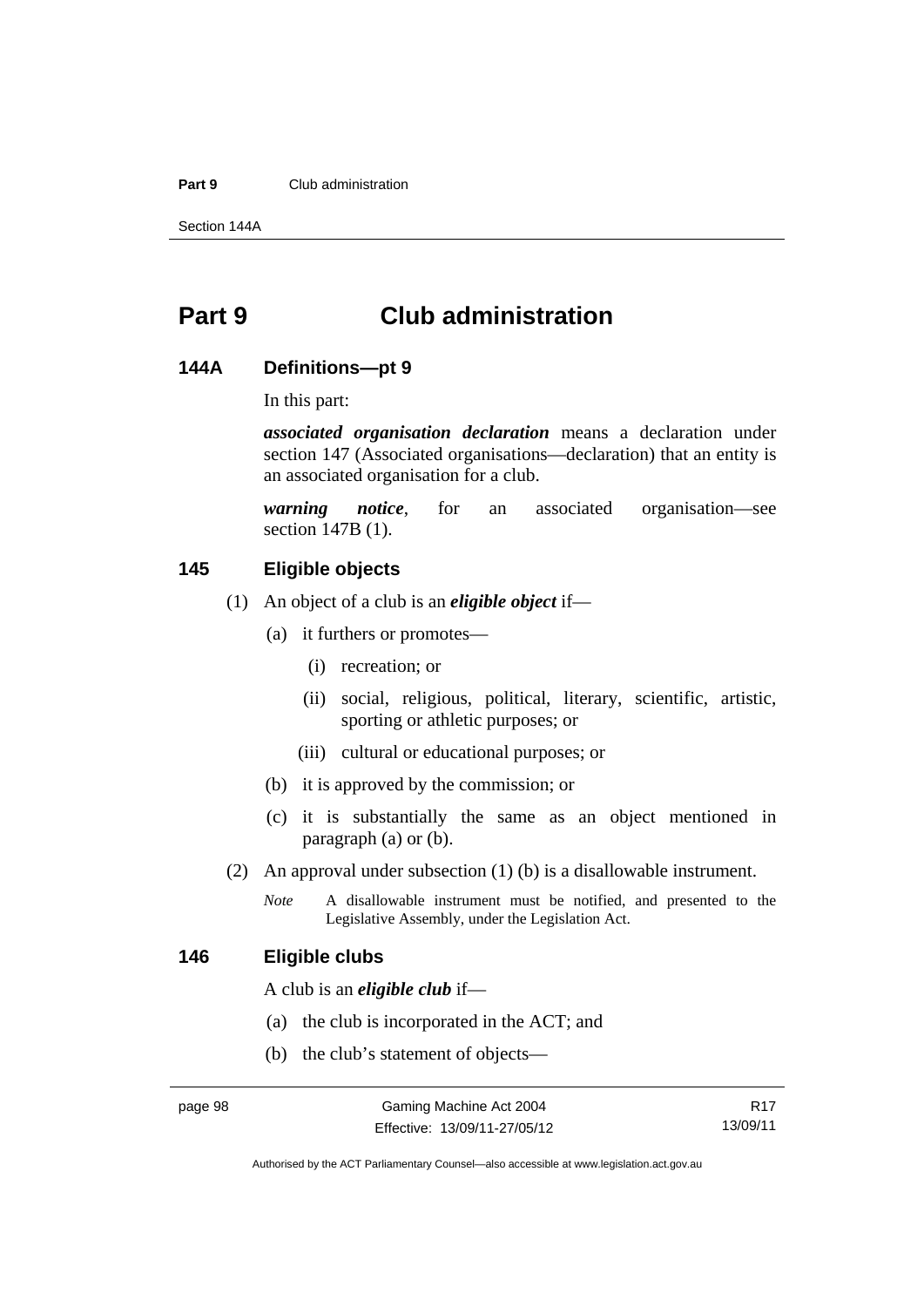- (i) includes eligible objects; and
- (ii) indicates that the eligible objects together make up the main part of its objects; and
- (c) the club is conducted mainly to achieve eligible objects; and
- (d) the rules of the club—
	- (i) are in accordance with the regulations; and
	- (ii) are consistent with the licence conditions under part 3; and
	- (iii) do not prohibit the playing of games of chance for money on the club premises; and
- (e) the club has at least 300 voting members; and
- (f) the number of life members of the club is not more than 5% of the number of voting members of the club; and
- (g) the premises occupied by the club, and the facilities and property of the club, are kept and maintained for the benefit of members generally.

#### **147 Associated organisations—declaration**

- (1) The commission may, in writing, declare that an entity is an associated organisation for a club.
- (2) However, the commission may make a declaration (an *associated organisation declaration*) for an entity only if satisfied that—
	- (a) it is associated with the club; and
	- (b) it is not carried on for profit or gain to its members or anyone else; and
	- (c) it does not have the power to remove a director from the club's board; and
	- (d) it is incorporated or a registered party; and

page 99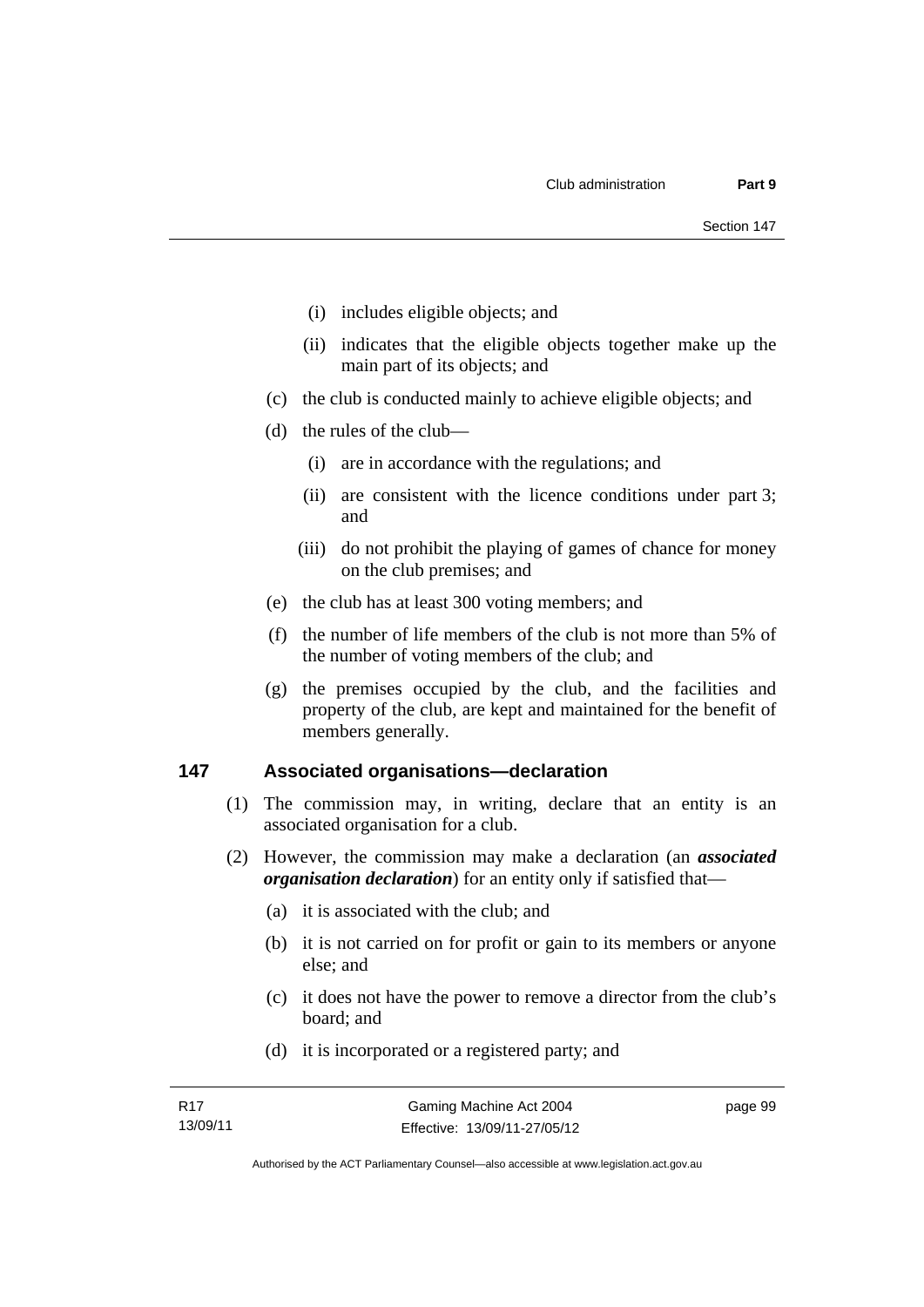#### **Part 9** Club administration

Section 147A

- (e) its statement of objects—
	- (i) includes eligible objects; and
	- (ii) indicates that the eligible objects together make up the main part of its objects; and
- (f) it is conducted mainly to achieve eligible objects; and
- (g) declaration of the entity as an associated organisation—
	- (i) would not cause the club to stop being conducted mainly to achieve eligible objects; and
	- (ii) would help the club to achieve its eligible objects.
- (3) In this section—
	- (a) a reference to the *statement of objects* of an entity incorporated under the Corporations Act is a reference to its memorandum; and
	- (b) a reference to an *eligible object* of an entity that is not a club is a reference to an object that would be an eligible object if the entity were a club.

#### **147A Associated organisation declaration—condition**

It is a condition of an associated organisation declaration that the entity declared to be an associated organisation for a club—

(a) continually meets each requirement for the declaration; and

 (b) continues not to do anything that would, if the commission were considering whether to declare the entity as an associated organisation for a club, cause the commission to refuse to make the declaration; and

*Note* For the requirements for the declaration of an entity as an associated organisation for a club—see s 147 (2).

Authorised by the ACT Parliamentary Counsel—also accessible at www.legislation.act.gov.au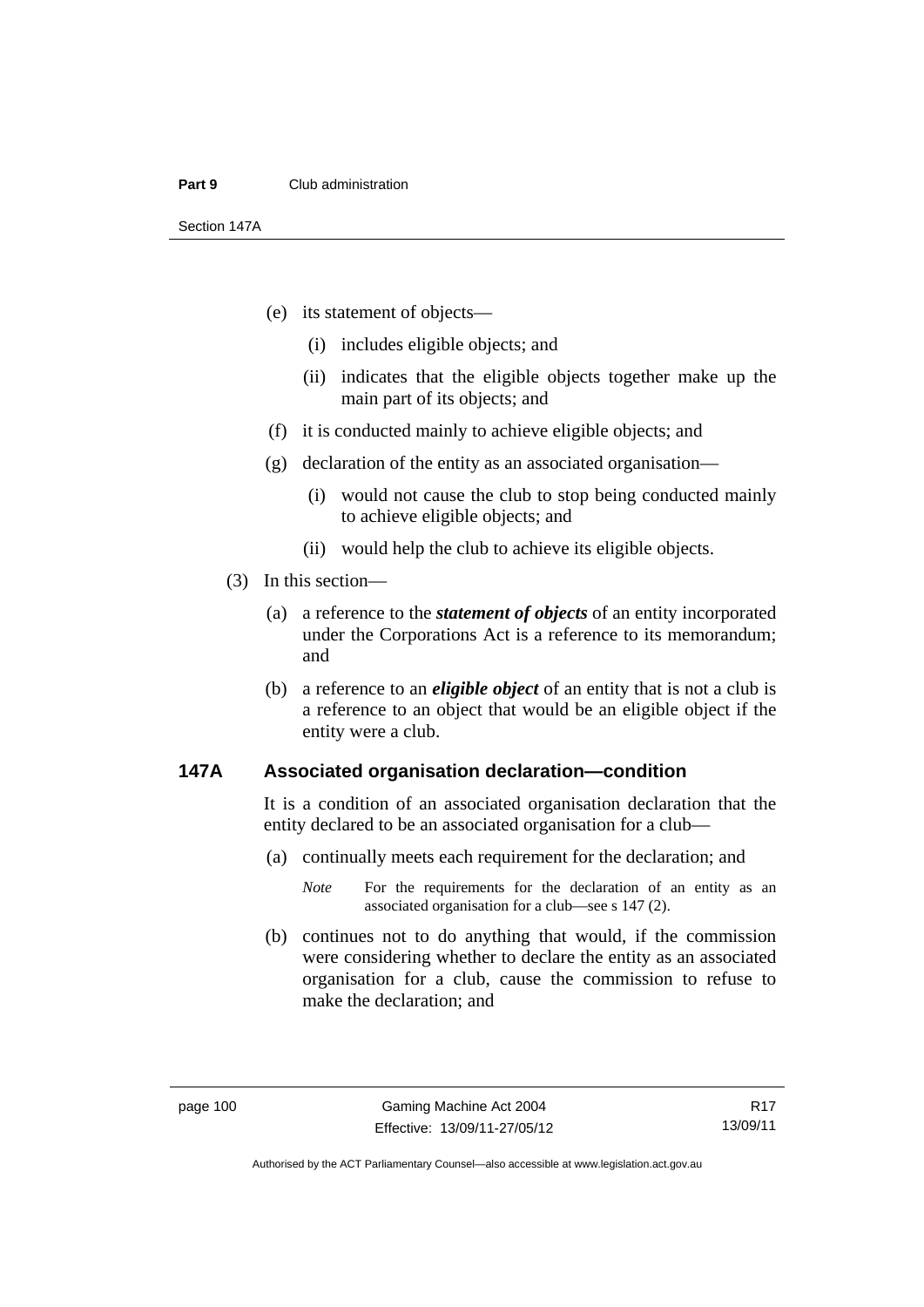- (c) does not attempt to remove a director (including do anything a purpose of which is to remove a director) from the club's board.
- *Note 1* The Control Act, s 22 provides that the commission may, for a purpose related to the administration or enforcement of a gaming law, require a person to give or produce to the commission the things mentioned in that section.
- *Note 2* The Control Act, s 23 provides that an authorised officer may enter and inspect the premises of an associated organisation at any reasonable time to do the things mentioned in that section.

#### **147B Associated organisation—warning notice**

- (1) If the commission is satisfied on reasonable grounds that an entity declared to be an associated organisation for a club has stopped meeting a requirement for the associated organisation declaration, the commission may give the entity a notice (a *warning notice*).
- (2) A warning notice given to the entity must—
	- (a) state that the commission is not satisfied that the entity is meeting a requirement for the associated organisation declaration; and
	- (b) tell the entity that the entity may, within 3 weeks after the day the entity is given the notice (or a longer period stated in the notice), give a written response to the commission about the notice.

#### **147C Associated organisation declaration—suspension or repeal**

- (1) This section applies if—
	- (a) an associated organisation has been given a warning notice; and
	- (b) after considering any responses given within the period stated in the warning notice, the commission is satisfied on

page 101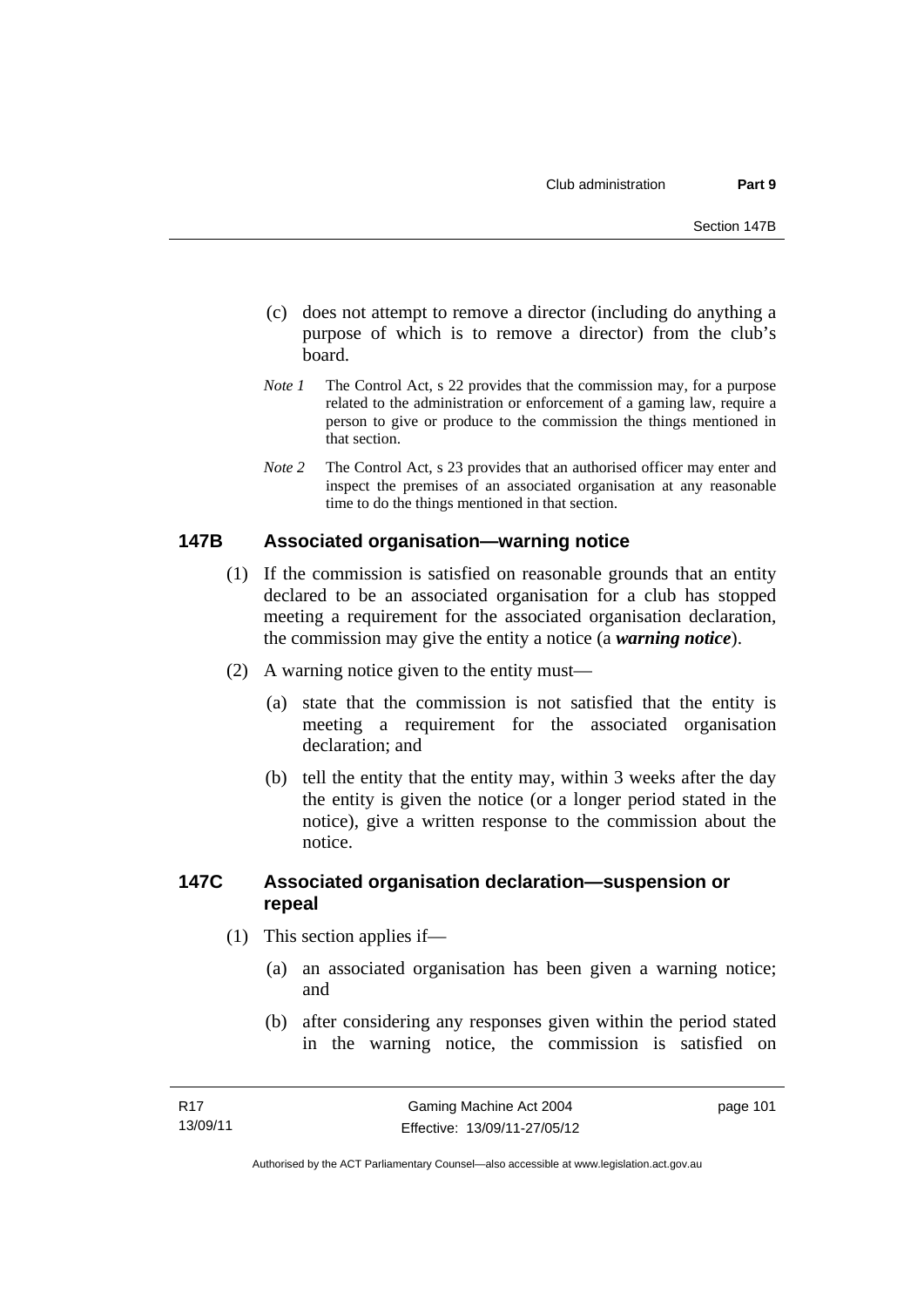#### **Part 9** Club administration

Section 147D

reasonable grounds that the associated organisation has stopped meeting a requirement for the associated organisation declaration applying to the organisation.

- (2) The commission may—
	- (a) suspend the declaration; or
	- (b) repeal the declaration.
- (3) If the commission suspends or repeals the declaration, the suspension or repeal takes effect—
	- (a) when the entity receives written notice of the suspension or repeal; or
	- (b) on a later stated date.
- (4) If the commission suspends the declaration, the suspension ends—
	- (a) on a date stated in the written notice of the suspension; or
	- (b) when an event stated in the written notice happens.

#### **147D Club elections—election of board directors**

- (1) This section applies if a club holds an election of directors to the club's board.
- (2) The club must ensure that at least 25% of the directors are elected by the voting members of the club.

#### **148 Club elections—record-keeping**

 (1) This section applies if a club has an election of members to the club's management committee or board, or another position in the club.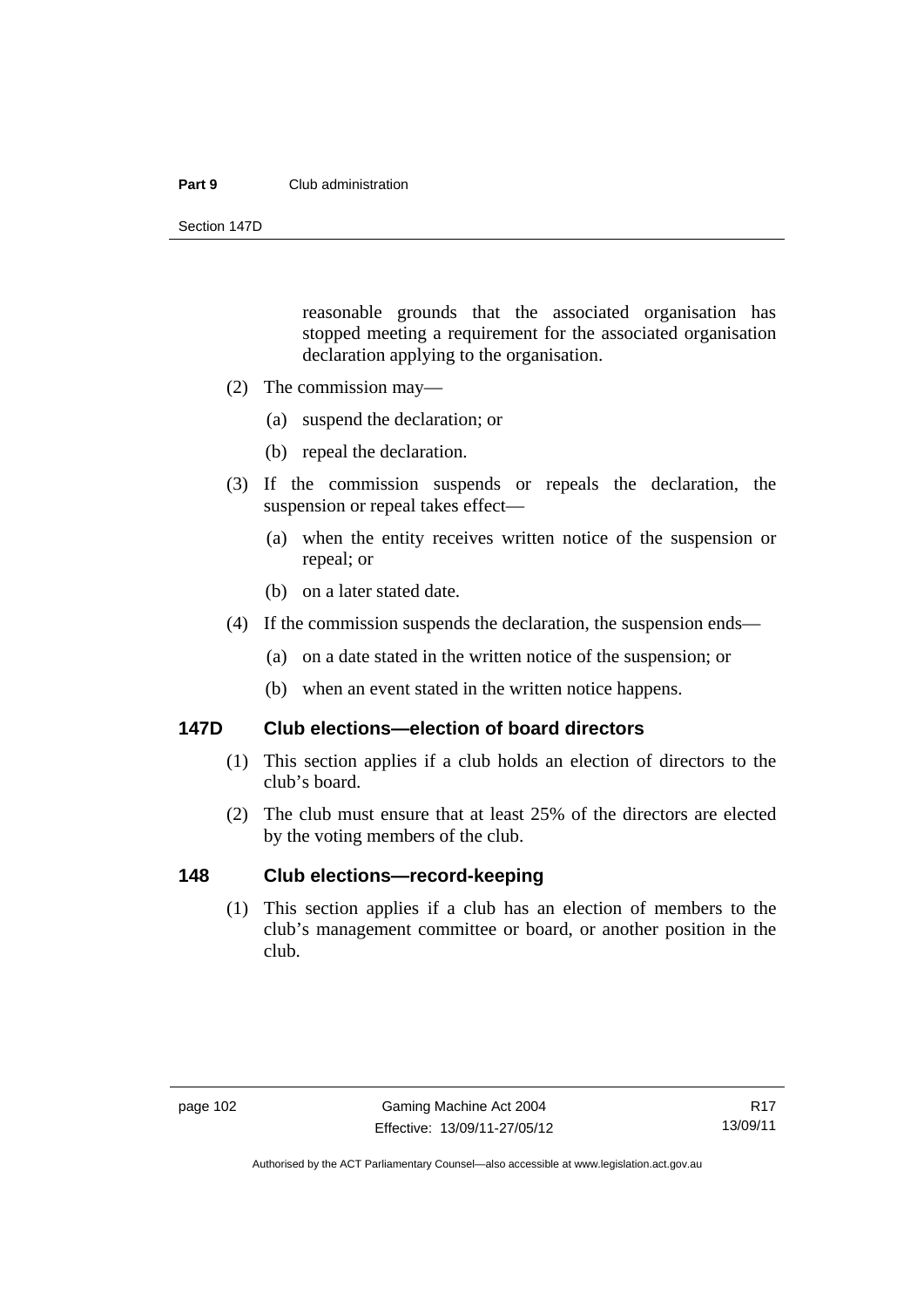(2) The club commits an offence if the club does not, for the relevant period, keep records in relation to the election.

Maximum penalty: 20 penalty units.

(3) In this section:

*club* means a club in relation to whose premises a licence is in force.

*election* of someone to a position includes re-election of the person.

*relevant period* means 2 years after the day of the election.

#### **148A Club directors—acting in good faith**

A director of a club must exercise the director's powers and discharge the director's duties—

- (a) in good faith in the best interests of the club; and
- (b) for a proper purpose.

#### **149 Power to require information about status of eligible clubs**

- (1) This section applies if the commission believes, on reasonable grounds, that a club—
	- (a) is no longer an eligible club; or
	- (b) may no longer be an eligible club.
- (2) The commission may, in writing, require the club to give the commission, within a stated period, information or documents relating to the club or an associated organisation for the club.
- (3) A club must comply with a requirement under subsection (2).
- (4) In this section:

*club* means a club in relation to whose premises a licence is in force.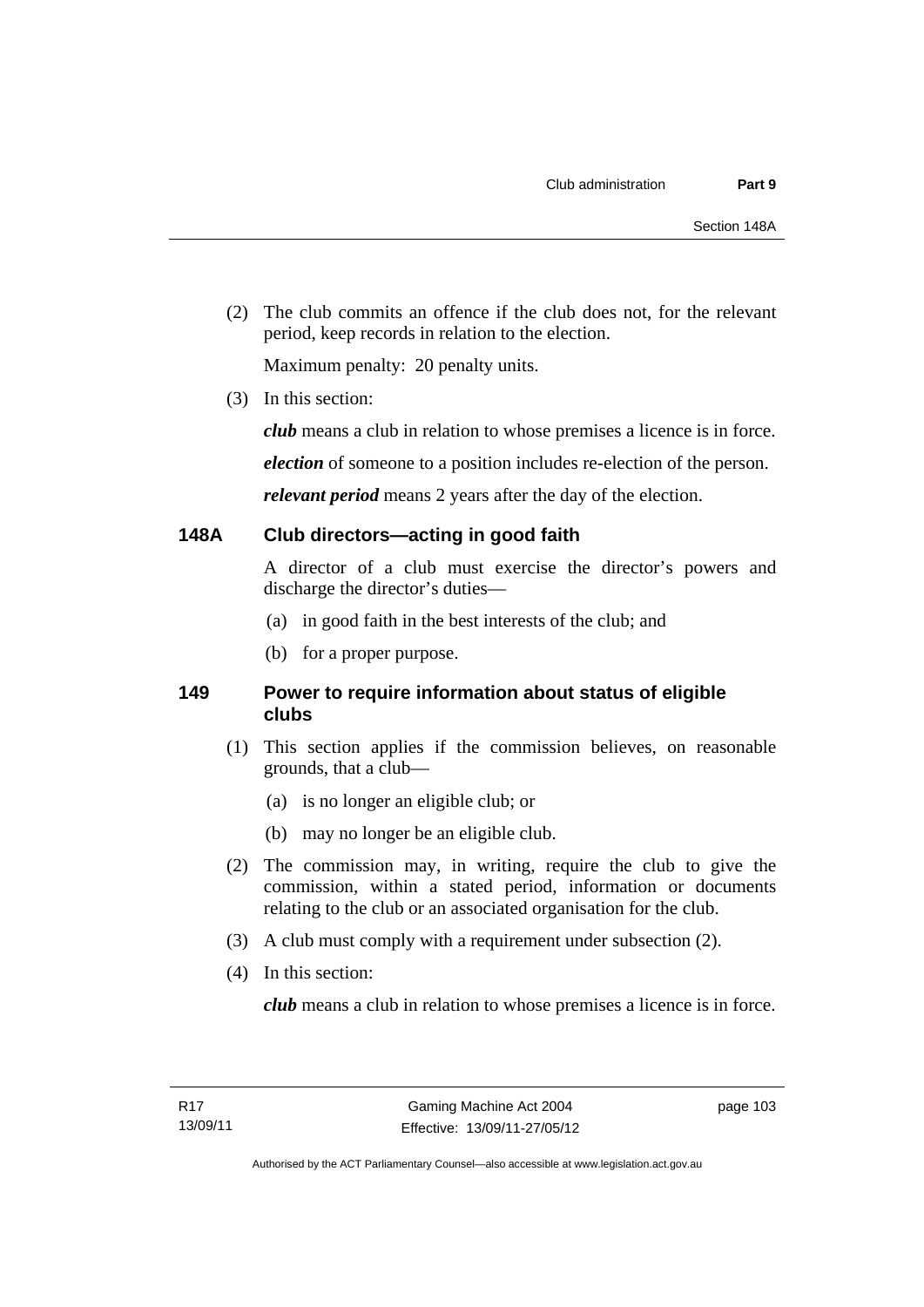#### **Part 9** Club administration

Section 150

### **150 Disclosure of gifts by executive officer**

A person commits an offence if—

- (a) the person is an executive officer of a club; and
- (b) the person receives a gift while exercising a function as executive officer; and
- (c) the person does not tell the management committee or the board about the gift.

Maximum penalty: 20 penalty units.

page 104 Gaming Machine Act 2004 Effective: 13/09/11-27/05/12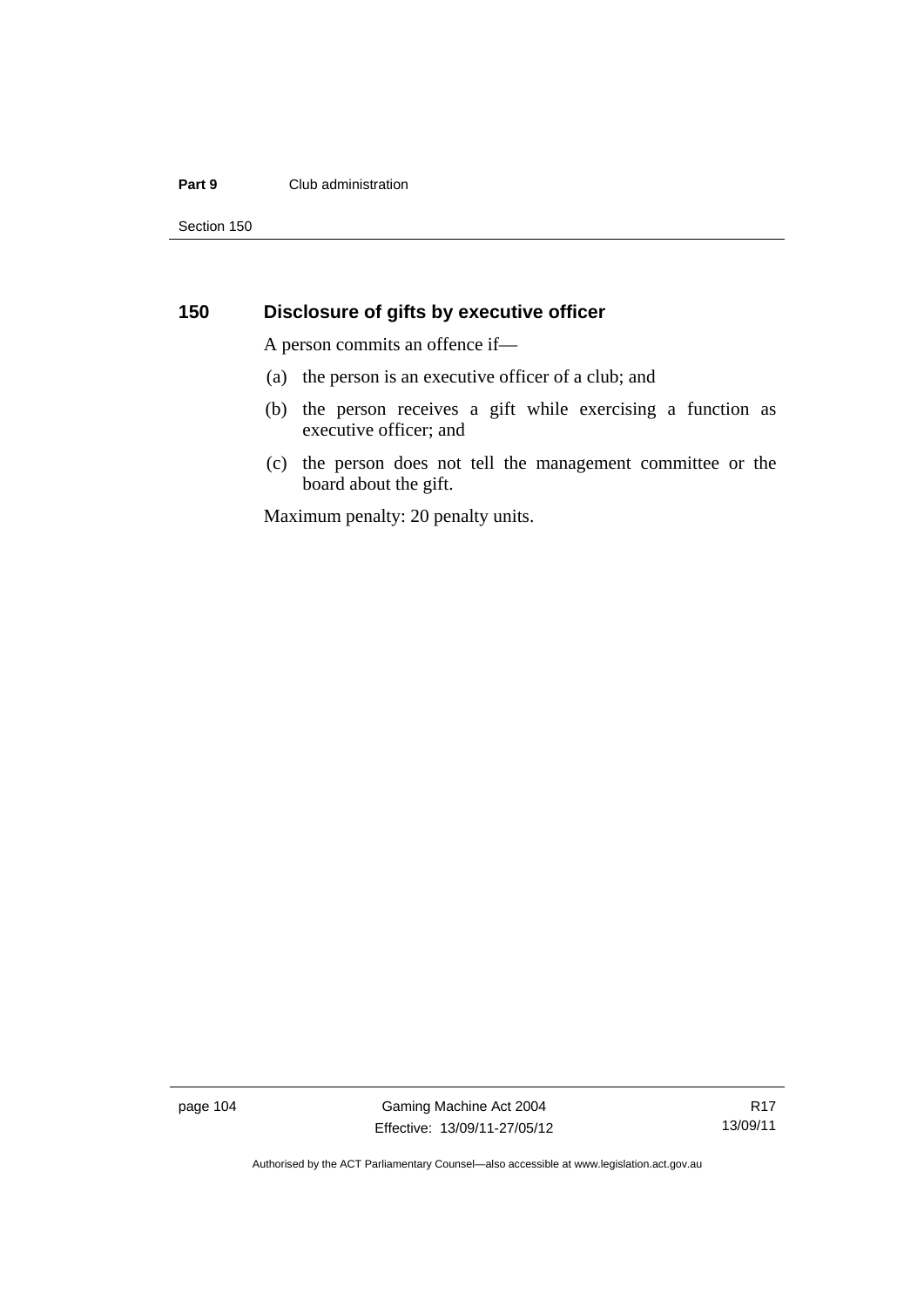# **Part 10 Gaming areas**

#### **151 Warning notices**

- (1) The commission may determine—
	- (a) the form and minimum dimensions of a notice (a *warning notice*); and
	- (b) the text of a warning notice.
	- **Examples of what may be included in warning notice**
	- 1 risks associated with gambling
	- 2 counselling or other support services available for addictive or excessive gambling
	- 3 the provisions of this part about children
	- *Note* An example is part of the Act, is not exhaustive and may extend, but does not limit, the meaning of the provision in which it appears (see Legislation Act, s 126 and s 132).
- (2) If the commission makes a determination under subsection (1), a licensee must ensure that a warning notice complying with the determination is displayed in a prominent position—
	- (a) on each gaming machine installed on the licensed premises; and
	- (b) at or near each entrance to each gaming area within the licensed premises.
- (3) A licensee commits an offence if the licensee contravenes a requirement of subsection (2).

Maximum penalty: 5 penalty units.

- (4) An offence against subsection (3) is a strict liability offence.
- (5) A determination under subsection (1) is a disallowable instrument.
	- *Note* A disallowable instrument must be notified, and presented to the Legislative Assembly, under the Legislation Act.

page 105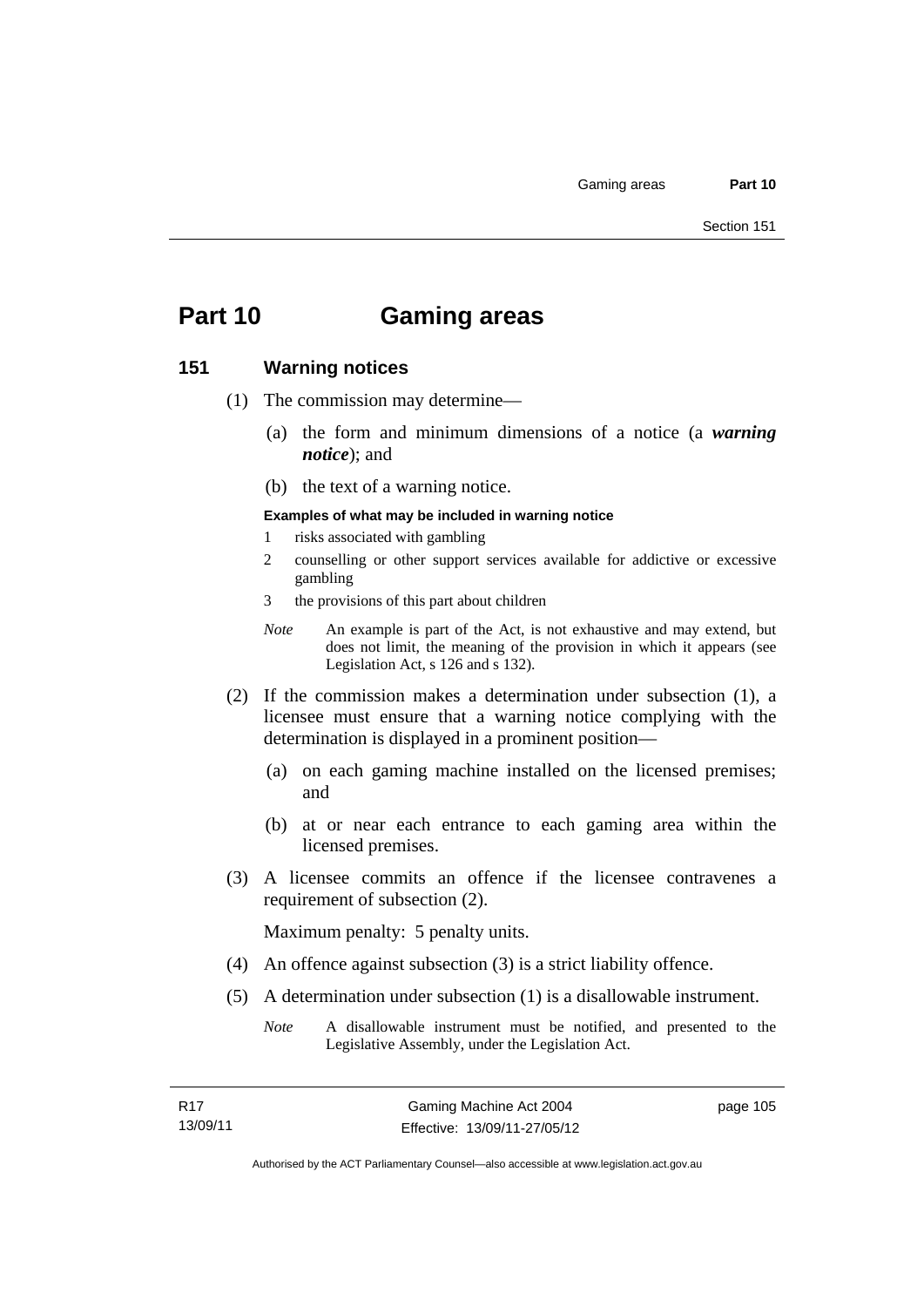#### **Part 10** Gaming areas

Section 152

- (6) Unless the determination is disallowed by the Legislative Assembly, the determination commences—
	- (a) 2 weeks after the last day when it could have been disallowed; or
	- (b) if the determination provides for a later commencement—on that later commencement.

#### **152 External signs**

 (1) A licensee commits an offence if the licensee displays an external sign advertising gaming machines or promoting a gambling activity on the licensed premises.

Maximum penalty: 50 penalty units.

- (2) An offence against subsection (1) is a strict liability offence.
- (3) In this section:

*external sign*, for licensed premises, means a sign that can be seen from outside the licensed premises, but does not include—

- (a) an advertisement on television (other than closed-circuit television) or on the internet; or
- (b) a sign consisting mainly of a registered business name; or
- (c) a sign consisting mainly of a business logo that does not advertise gaming machines or promote a gambling activity.

#### **Example**

a written, electronic or physical display, picture or symbol

*Note* An example is part of the Act, is not exhaustive and may extend, but does not limit, the meaning of the provision in which it appears (see Legislation Act, s 126 and s 132).

*gambling activity* means an activity that requires approval under a gaming law.

Authorised by the ACT Parliamentary Counsel—also accessible at www.legislation.act.gov.au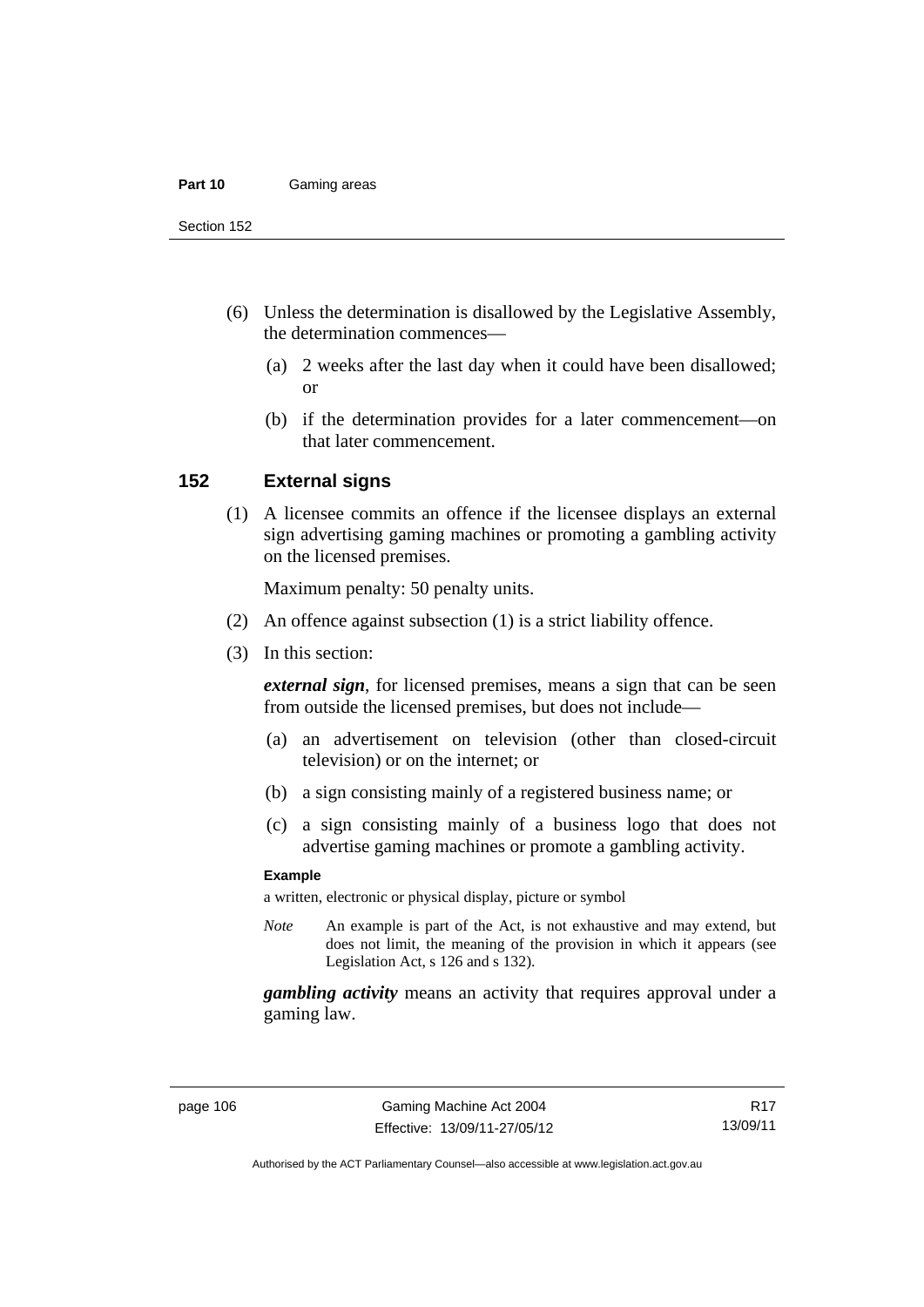*registered business name*—see the *Business Names Act 1963*, dictionary*.*

#### **152A External visibility of gaming machines**

 (1) A licensee commits an offence if a gaming machine, or any peripheral equipment for a gaming machine, can be seen from outside the licensed premises.

Maximum penalty: 50 penalty units.

(2) An offence against subsection (1) is a strict liability offence.

#### **153 Cash facilities**

 (1) A licensee commits an offence if the licensee provides, or allows the provision of, a cash facility in a gaming area within the licensed premises.

Maximum penalty: 50 penalty units, imprisonment for 6 months or both.

 (2) If the commission is satisfied that there is not adequate physical separation between a gaming area of licensed premises and a cash facility on the premises, the commission may give the licensee a written direction to separate the parts of the premises.

#### **Example**

by installing barriers

- *Note* An example is part of the Act, is not exhaustive and may extend, but does not limit, the meaning of the provision in which it appears (see Legislation Act, s 126 and s 132).
- (3) A licensee must comply with a direction under subsection (2).
- (4) In this section:

*cash facility*—

- (a) means—
	- (i) an automatic teller machine; or

page 107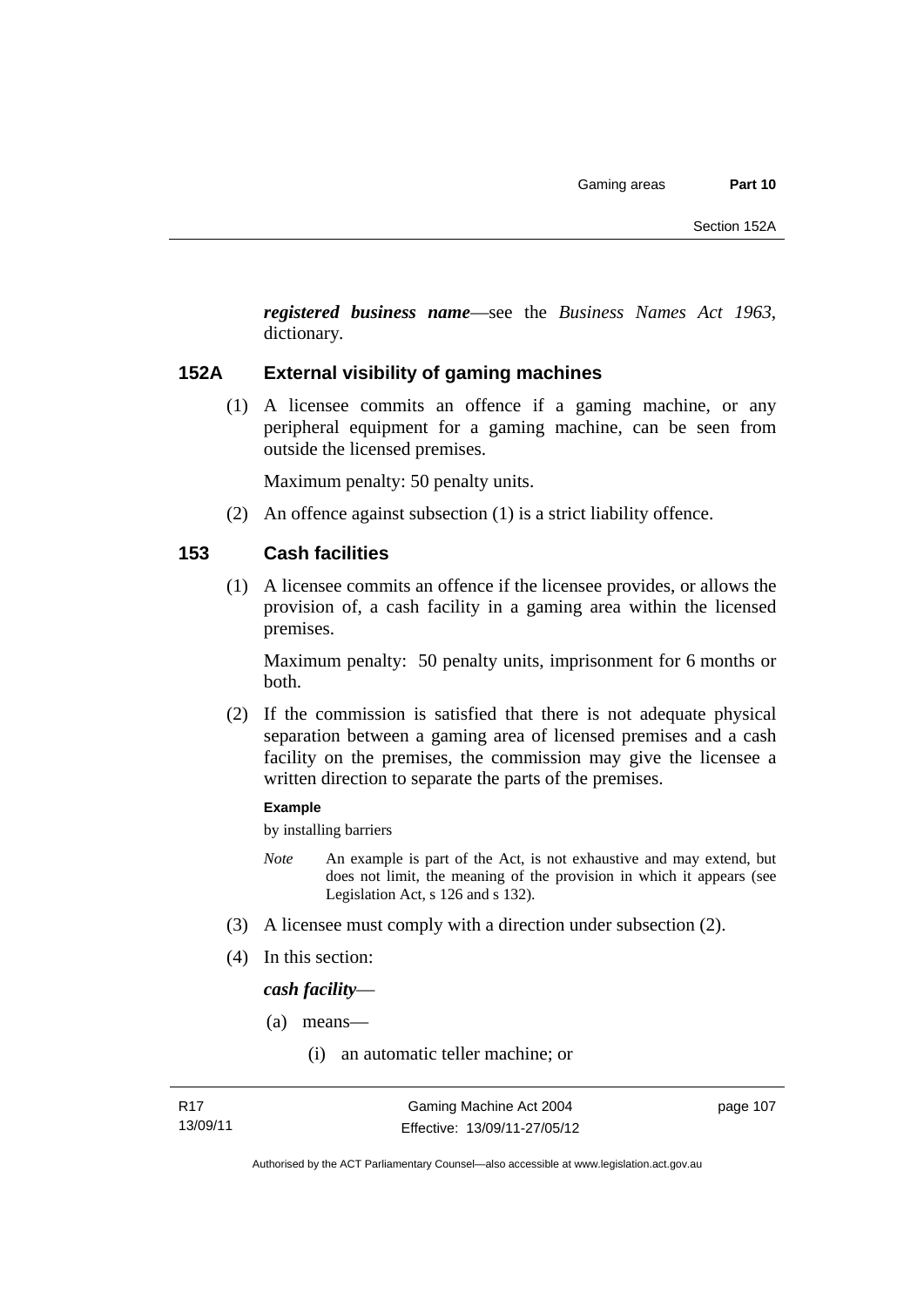#### **Part 10** Gaming areas

Section 154

- (ii) an EFTPOS facility; or
- (iii) any other facility for gaining access to cash or credit; but
- (b) does not include a facility where cash is exchanged for other denominations of cash, tokens, tickets or cards for the purpose of playing machines.

#### **154 Lending or extending credit**

- (1) A person commits an offence if—
	- (a) the person is a licensee or licensee's employee; and
	- (b) the person—
		- (i) lends or offers to lend money to a person who is in, or appears to be about to enter, the licensed premises or part of them; or
		- (ii) extends or offers to extend credit to a person to allow the person to play a gaming machine on the licensed premises.

Maximum penalty: 50 penalty units, imprisonment for 6 months or both.

(2) In this section:

*credit* includes accepting postdated cheques, blank cheques and credit and debit cards.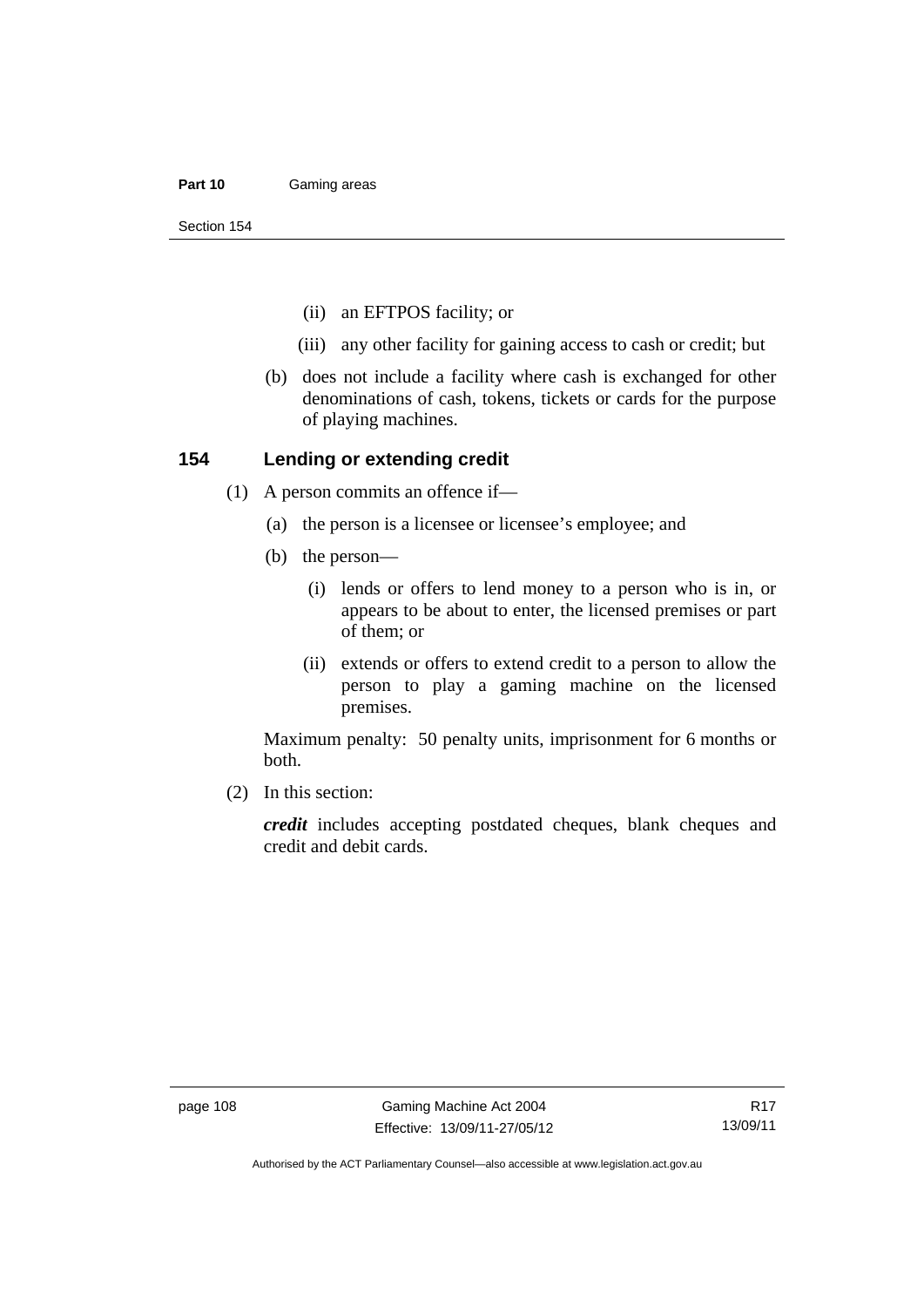#### **155 Children must not enter gaming area**

 (1) A licensee commits an offence if the licensee allows a child to enter or remain in a gaming area.

Maximum penalty: 50 penalty units.

 (2) An employee of a licensee commits an offence if the employee allows a child to enter or remain in a gaming area.

Maximum penalty: 50 penalty units.

(3) An offence against this section is a strict liability offence.

#### **156 Children must not play gaming machines**

 (1) A licensee commits an offence if the licensee allows a child to play a gaming machine.

Maximum penalty: 50 penalty units.

(2) An offence against this section is a strict liability offence.

#### **157 Using false identification**

- (1) A person commits an offence if the person uses someone else's identification or a form of identification that is forged—
	- (a) to obtain entry to or remain in a gaming area on licensed premises; or
	- (b) to play a gaming machine.

Maximum penalty: 10 penalty units.

(2) An offence against this section is a strict liability offence.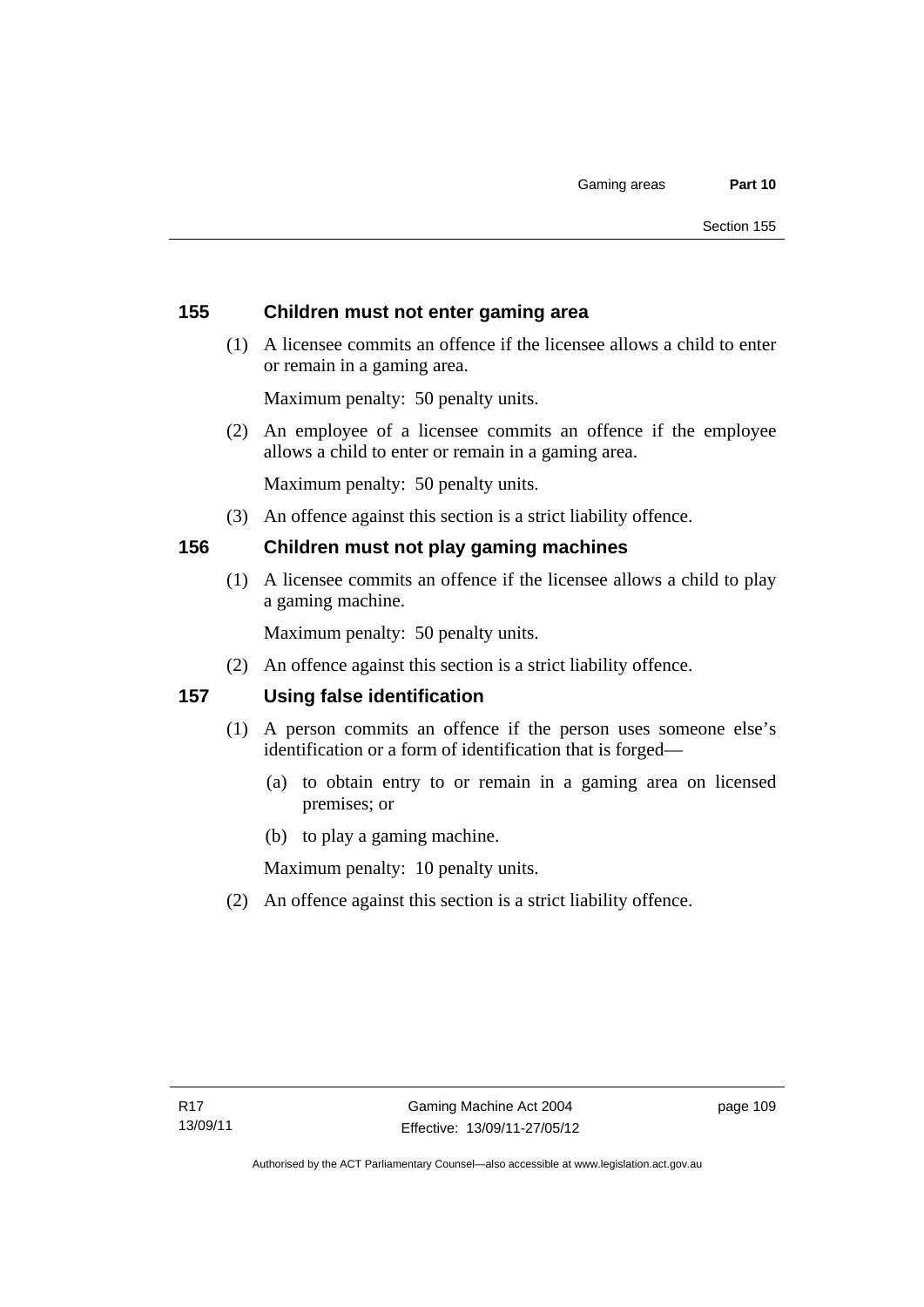**Part 11** Finance<br>**Division 11.1** General **Division 11.1** Section 158

## **Part 11 Finance**

### **Division 11.1 General**

#### **158 Audit of financial statements etc**

- (1) A licensee must, as soon as practicable (but not later than 6 months) after the end of each financial year—
	- (a) if the licensee's gross revenue for the year is at least \$200 000—
		- (i) ensure that the licensee's financial statements for the year are audited by a qualified accountant; and
		- (ii) ensure that the audited financial statements identify the licensee's gross revenue during the year; and
	- (b) if the licensee's gross revenue for the year is less than \$200 000—
		- (i) prepare an income and expenditure statement for the year that identifies the licensee's gross revenue during the year; and
		- (ii) certify that the statement is true; and
	- (c) give the commission a copy of the audited financial statements or certified income and expenditure statement.

*Note Gross revenue*—see the dictionary.

 (2) The audited financial statements or certified income and expenditure statement must be accompanied by—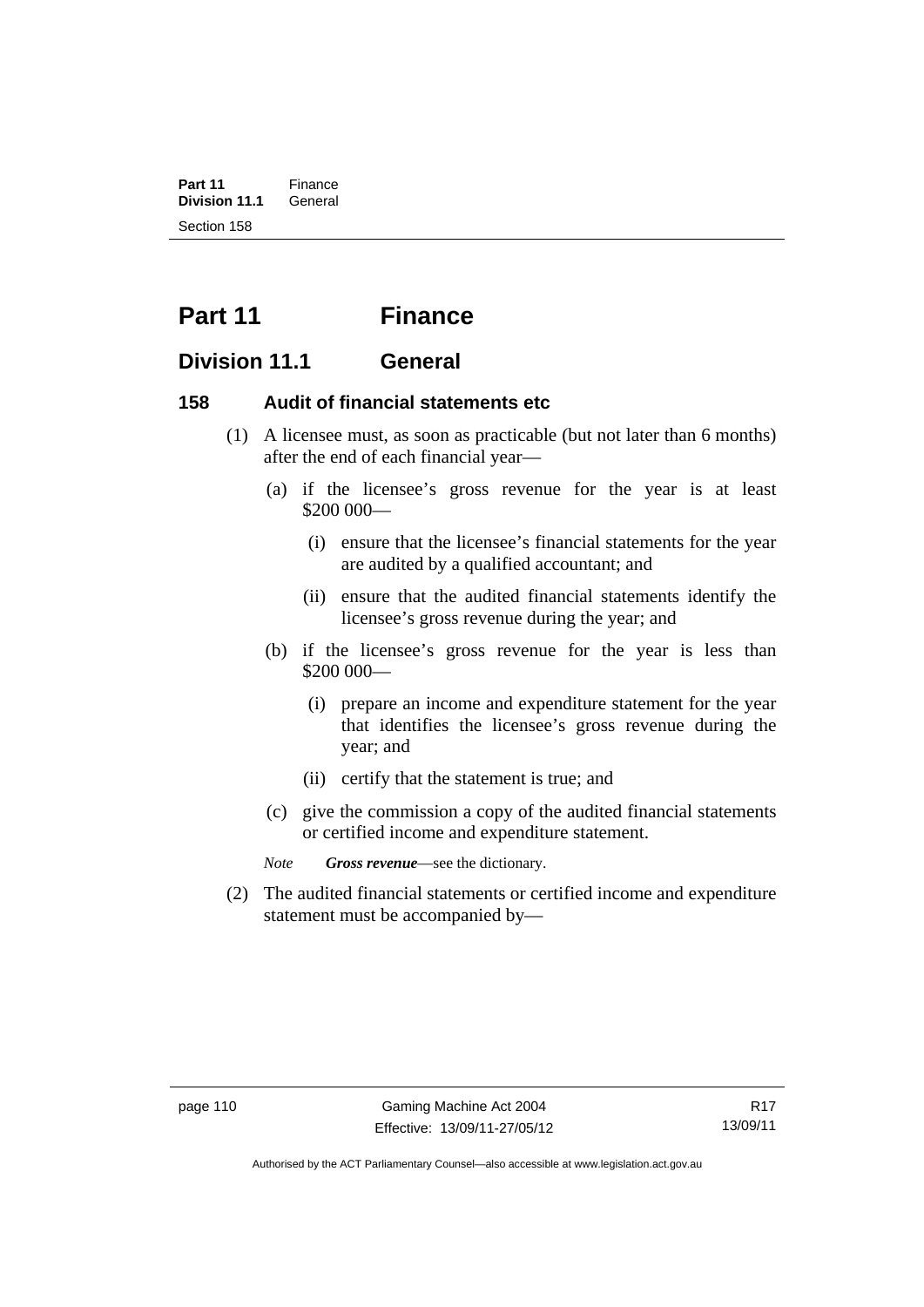| Finance | Part 11              |
|---------|----------------------|
| General | <b>Division 11.1</b> |
|         | Section 159          |

 (a) if the licensee is a club—a report stating the number of club members at the end of the relevant financial year and, if different classes of members exist, the number of members in each class; and

**Examples—classes of member** 

life member, social member, voting member

- *Note* An example is part of the Act, is not exhaustive and may extend, but does not limit, the meaning of the provision in which it appears (see Legislation Act, s 126 and s 132).
- (b) any other details the commission requires in writing.

### **159 Gaming machine tax**

- (1) Gaming machine tax is payable on the gross revenue in relation to the operation of gaming machines each month, whether or not the operation is lawful.
- (2) The rate at which gaming machine tax is payable in relation to a month is the prescribed percentage for the month.
- (3) In this section:

*prescribed percentage*, for a month, means—

- (a) in relation to a licensee that is a club—
	- (i) for the part of the gross revenue of the club for the month that is less than \$15 000—nil; and
	- (ii) for the part of the gross revenue of the club for the month that is \$15 000 or more but less than \$25 000—15%; and
	- (iii) for the part of the gross revenue of the club for the month that is \$25 000 or more but less than \$50 000—17%; and
	- (iv) for the part of the gross revenue of the club for the month that is \$50 000 or more—21%; or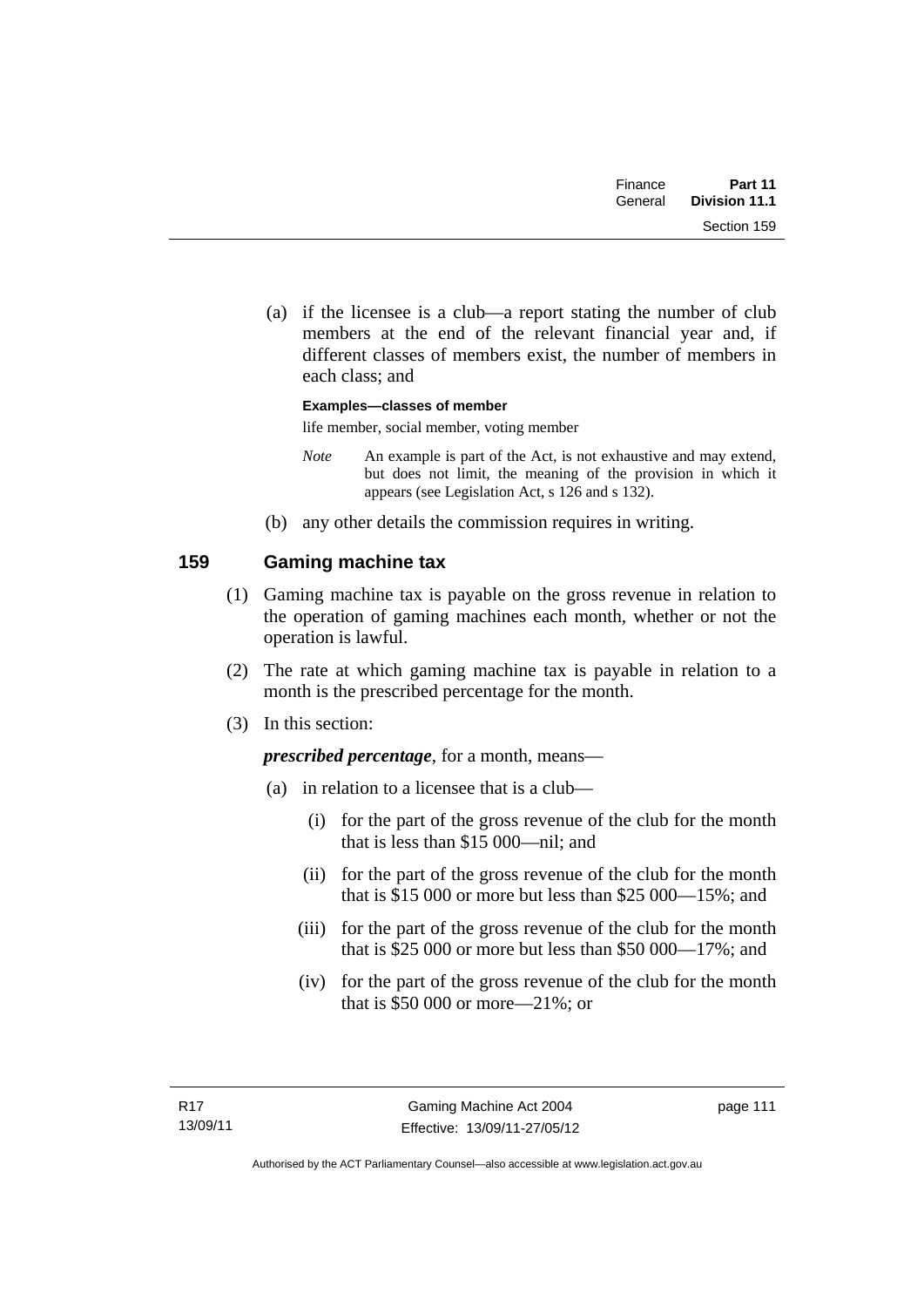- (b) in relation to a licensee that is a not a club—25.9%; or
- (c) in any other case—100%.

#### **161 Payment of gaming machine tax**

- (1) Gaming machine tax in relation to the operation of a gaming machine must be paid by—
	- (a) in relation to a machine operated lawfully—the licensee; or
	- (b) in relation to a machine operated unlawfully—
		- (i) the person receiving the gross revenue; or
		- (ii) the occupier of the premises where the machine is operated.
- (2) If subsection (1) (b) applies, the person receiving the gross revenue from the operation of the relevant gaming machine and the occupier of the premises where the machine is operated are jointly and severally liable to pay tax under subsection (1).
- (3) Gaming machine tax in relation to the operation of a gaming machine during a month is payable on the 7th day after the end of the month.

#### **162 Gaming machine tax returns**

- (1) Within 1 week after the end of a month, a licensee must give the commission a return relating to the gross revenue in relation to the operation of gaming machines during that month under the licence.
- (2) A return must be in writing.
	- *Note* If a form is approved under the Control Act, s 53D for a return, the form must be used.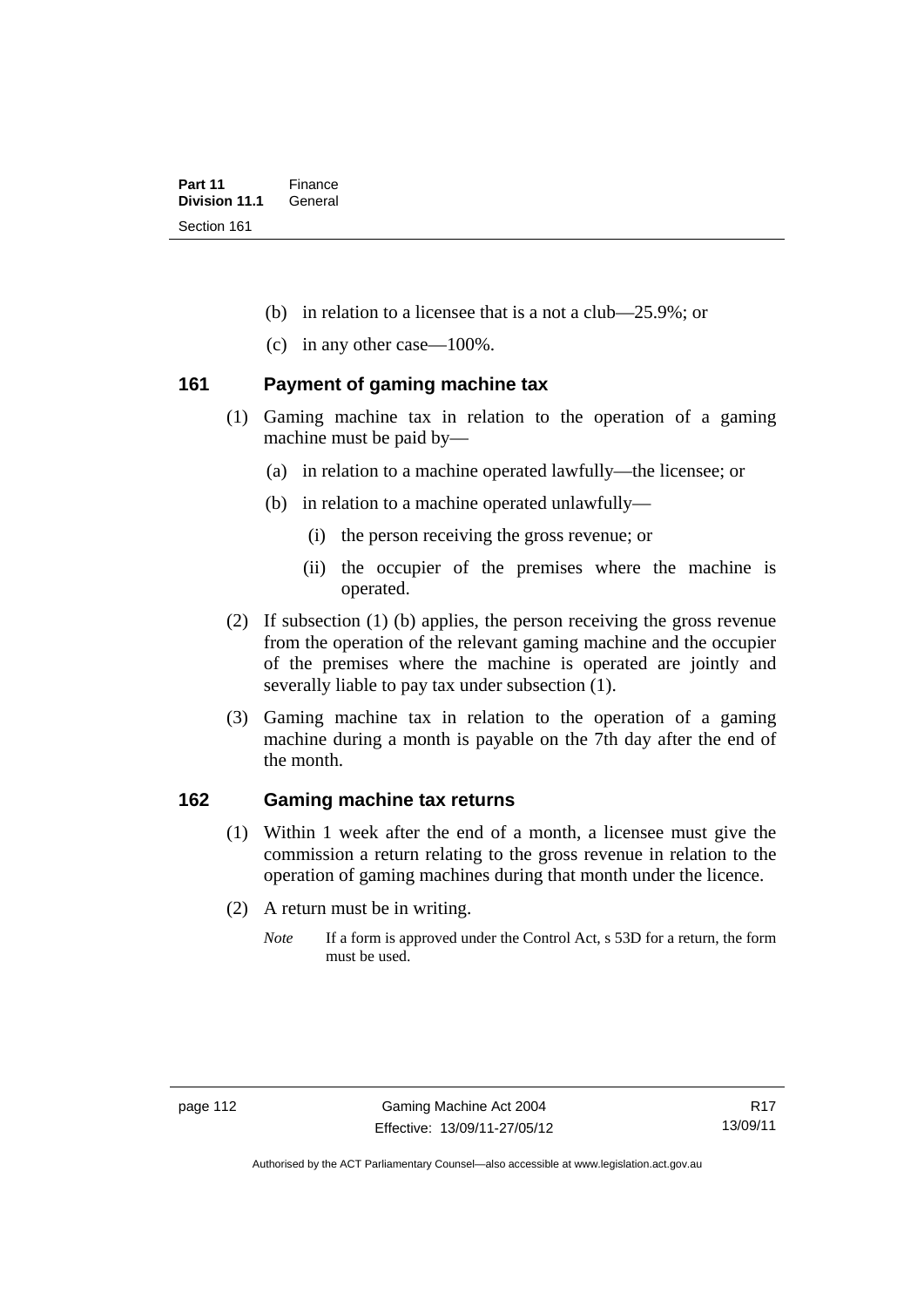#### **163 Payment of gaming machine tax following transfer**

- (1) If a licence is transferred, the person (the *transferor*) from whom the licence is transferred must pay the commission the prescribed amount within 1 week after the date of transfer.
- (2) In this section:

*licensed period* means the period beginning on the 1st day of the month when the transfer happens and ending on the date of transfer.

*prescribed amount* means the amount of gaming machine tax that would be payable in relation to the licensed period if the transferor did not transfer the licence.

## **Division 11.2 Problem gambling assistance fund**

#### **163A Required payment to problem gambling assistance fund**

- (1) A licensee is liable to pay the required percentage of the licensee's gross revenue for each month to the problem gambling assistance fund.
- (2) The *required percentage* is—
	- (a) 0.6%; or
	- (b) if the Minister determines a different percentage under subsection (3)—that percentage.
- (3) The Minister may determine a percentage for subsection (2) (b).
- (4) A determination is a disallowable instrument.

*Note* A disallowable instrument must be notified, and presented to the Legislative Assembly, under the Legislation Act.

- (5) The amount required to be paid for a month is payable on the 7th day after the end of the month.
	- *Note* A licensee must give the commission a monthly return relating to the licensee's gross revenue (see s 162).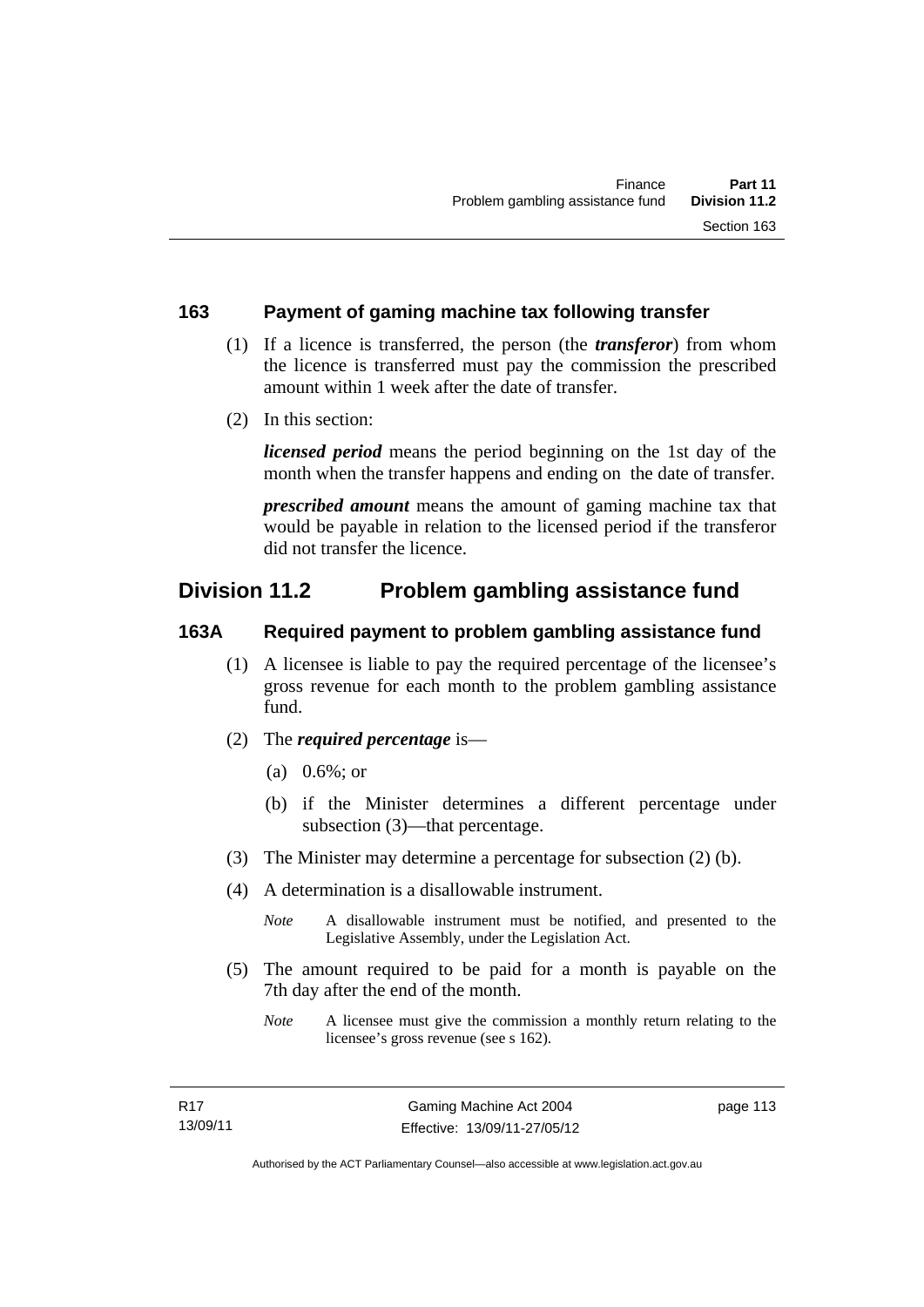#### **163B Problem gambling assistance fund**

- (1) The commission must open and maintain a banking account (the *problem gambling assistance fund*).
- (2) A payment out of the fund may be made only for a purpose the commission is satisfied will assist in—
	- (a) alleviating problem gambling; or
	- (b) alleviating the disadvantages that arise from problem gambling; or
	- (c) providing or ascertaining information about problem gambling.

#### **Examples**

- 1 counselling for problem gamblers
- 2 education and awareness about harms caused by excessive gambling
- 3 assisting problem gamblers to exclude themselves from gambling venues
- 4 self-help information about problem gambling
- 5 research about problem gambling
- *Note* An example is part of the Act, is not exhaustive and may extend, but does not limit, the meaning of the provision in which it appears (see Legislation Act, s 126 and s 132).
- (3) In this section:

*banking account* means an account with an authorised deposit-taking institution that is, or is substantially the same as, a bank account.

#### **163C Annual reporting about problem gambling assistance fund**

The commission must include the following information in its annual report under the *Annual Reports (Government Agencies) Act 2004*:

- (a) the amounts that were paid into the fund during the year;
- (b) who paid the amounts;

Authorised by the ACT Parliamentary Counsel—also accessible at www.legislation.act.gov.au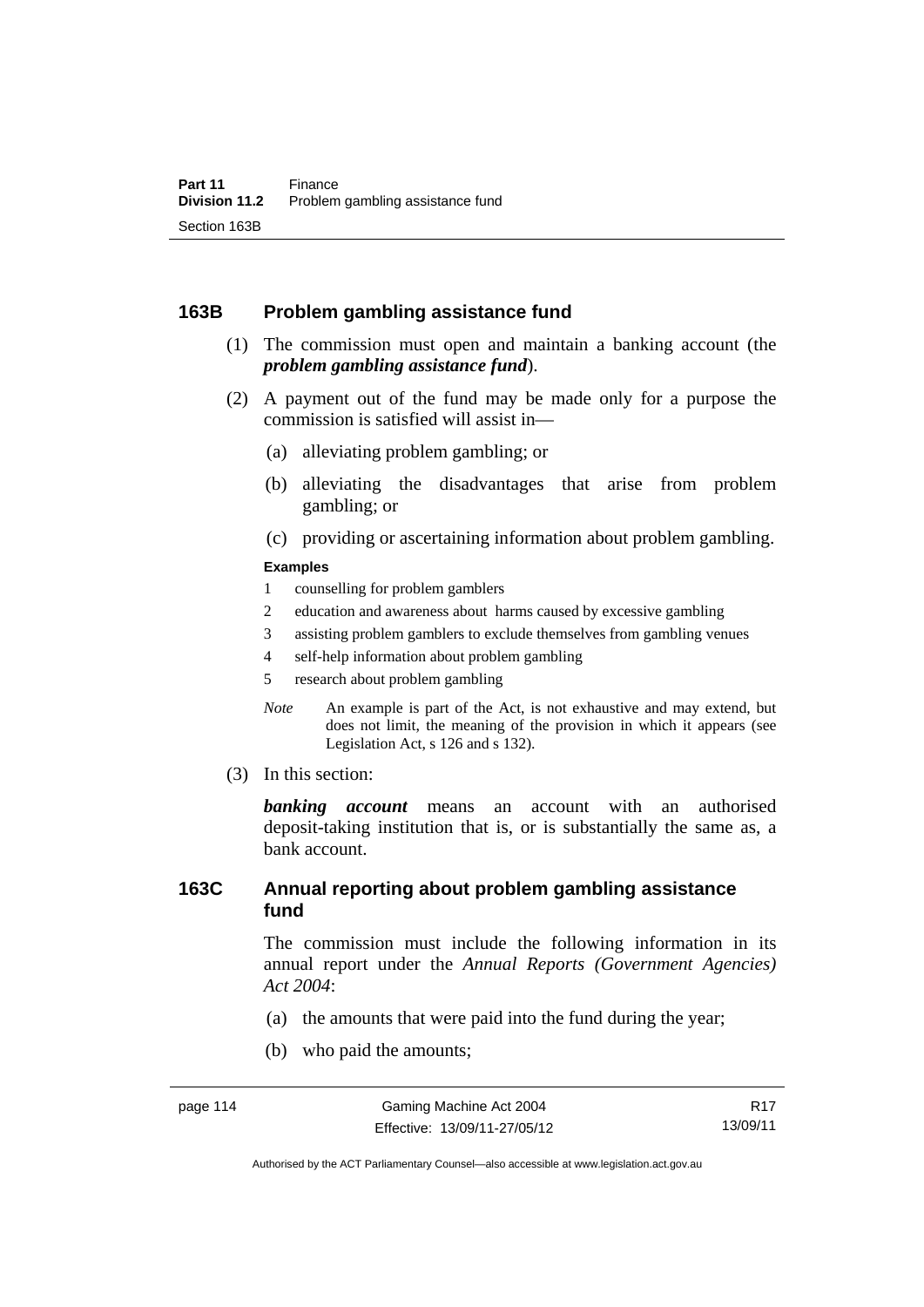- (c) the amounts that were paid out of the fund during the year;
- (d) who the amounts were paid to;
- (e) the purposes for which the amounts were paid.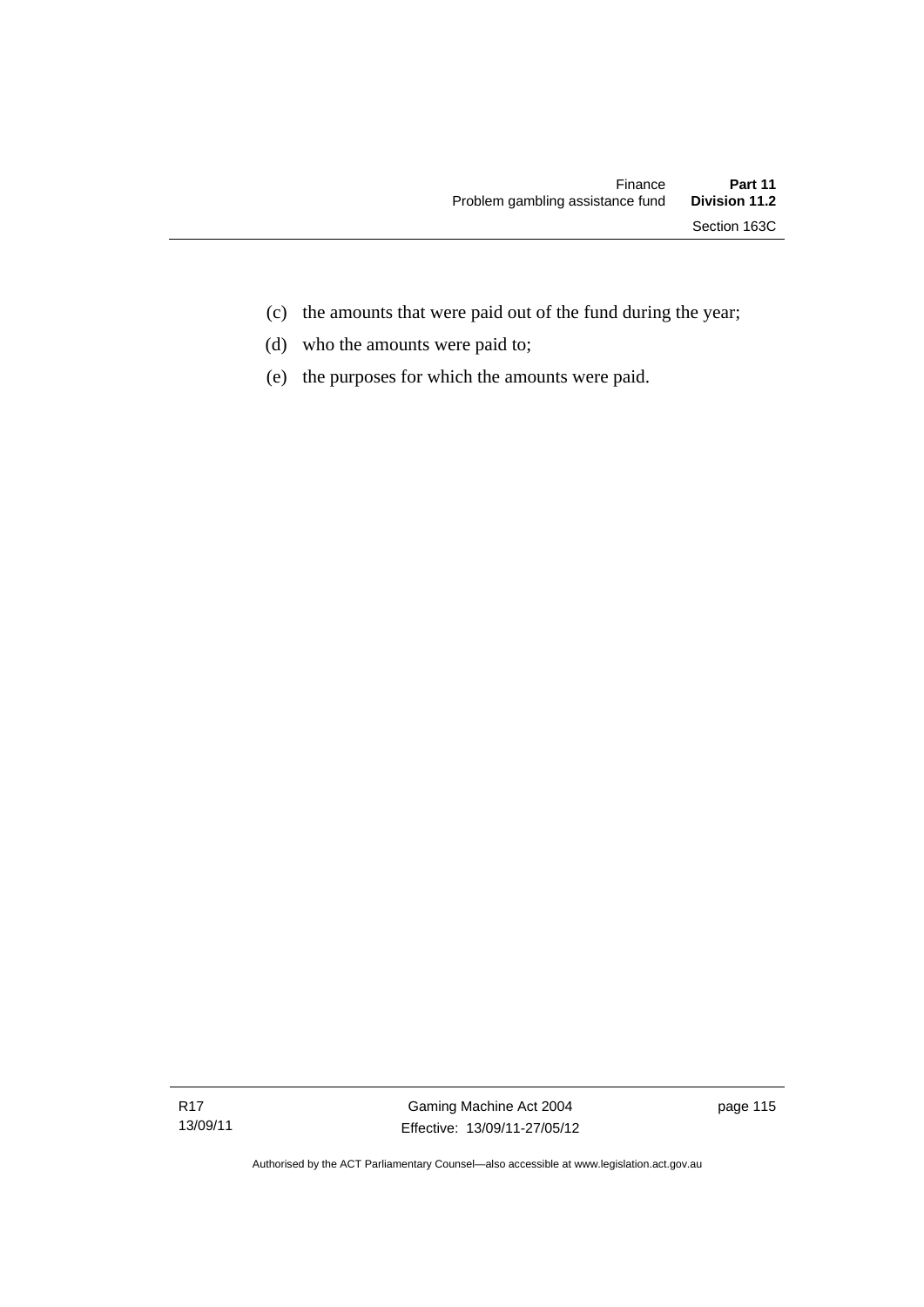#### **Part 12 Community contributions**

Section 164

## **Part 12 Community contributions**

#### **164 Approval of community contributions**

- (1) The commission may approve contributions made by a licensee to a stated entity for a stated purpose as community contributions if satisfied the contributions will have the effect of—
	- (a) contributing to or supporting the development of the community; or
	- (b) raising the standard of living of the community or part of the community.

#### **Examples of areas of contributions**

- 1 charitable and social welfare
- 2 sport and recreation
- 3 non-profit activities
- 4 community infrastructure
- *Note* An example is part of the Act, is not exhaustive and may extend, but does not limit, the meaning of the provision in which it appears (see Legislation Act, s 126 and s 132).
- (2) The regulations may make provision in relation to contributions, including—
	- (a) guidelines for approving contributions as community contributions; and
	- (b) how contributions may be claimed.

#### **Example**

A capital payment may be claimed proportionately over a number of years.

(3) In this section:

*community* includes a community outside the ACT.

Authorised by the ACT Parliamentary Counsel—also accessible at www.legislation.act.gov.au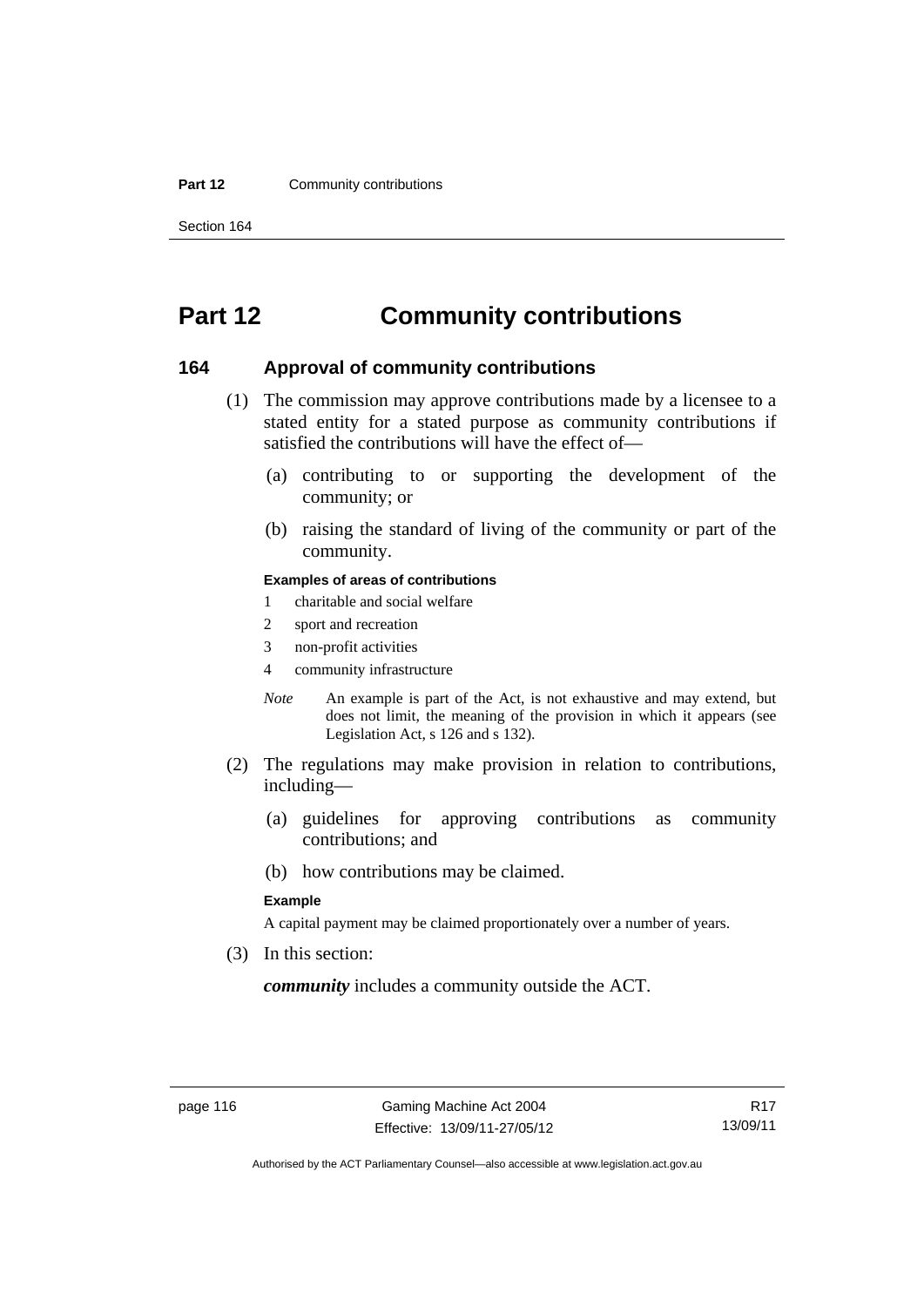*contribution*, by a licensee—

- (a) includes the value of a contribution made in kind by the licensee; but
- (b) does not include the following:
	- (i) expenditure on commercial activities, or, if the licensee is a club, on the social or entertainment activities of the club for its members;
	- (ii) expenditure intended to promote the licensee's activities;
	- (iii) expenditure in relation to gambling (for example, the purchase of gaming machines);
	- (iv) capital payments for assets owned, controlled or being acquired by the licensee or an associated organisation that are not available to be used by the public;
	- (v) capital payments or other expenditure on assets owned, controlled or being acquired by the licensee, if the assets are not in the ACT;
	- (vi) notional provisions (for example, long service and annual leave), other than depreciation;
	- (vii) depreciation in relation to a capital payment mentioned in paragraph (iv) or (v);
	- (viii) depreciation in relation to a capital payment that is an approved contribution;
		- (ix) a capital payment if depreciation in relation to the payment is an approved contribution;
		- (x) a contribution made out of donations collected by the licensee, or out of the proceeds of any special fundraising activity conducted by the licensee;
		- (xi) a contribution to a business association, registered party, associated entity or trade union;

page 117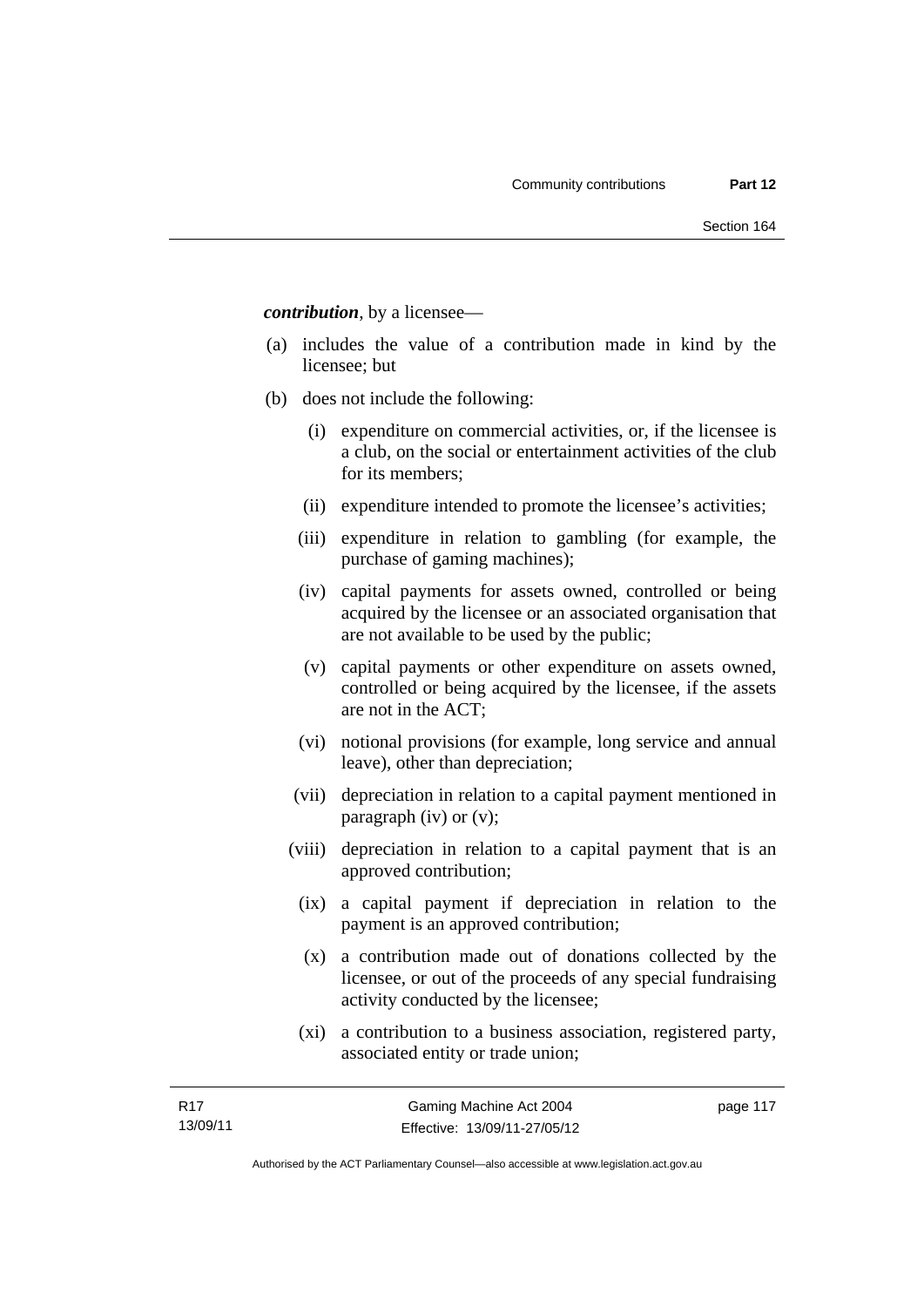#### **Part 12 Community contributions**

Section 165

- (xii) if a contribution is made on a condition—the value to the licensee of that condition being fulfilled;
- (xiii) if an asset is otherwise a contribution—the value of any income earned from the asset (for example, entry or hiring fees);
- (xiv) a contribution made to another licensee under a reciprocal arrangement or agreement;
- (xv) the cost of borrowing funds to acquire an asset;
- (xvi) the payment of a tax, fee or levy, other than a payment required under section 163A (1) (Required payment to problem gambling assistance fund).

#### **165 Records of contributions**

- (1) A licensee must record each community contribution made by the licensee, stating—
	- (a) the entity to which, and the purpose for which, each contribution was made; and
	- (b) the amount or value of the contribution and the date when, or period over which, it was made.

Maximum penalty: 20 penalty units.

- (2) To remove any doubt, a record must relate to single licensed premises.
- (3) An offence against this section is a strict liability offence.

Authorised by the ACT Parliamentary Counsel—also accessible at www.legislation.act.gov.au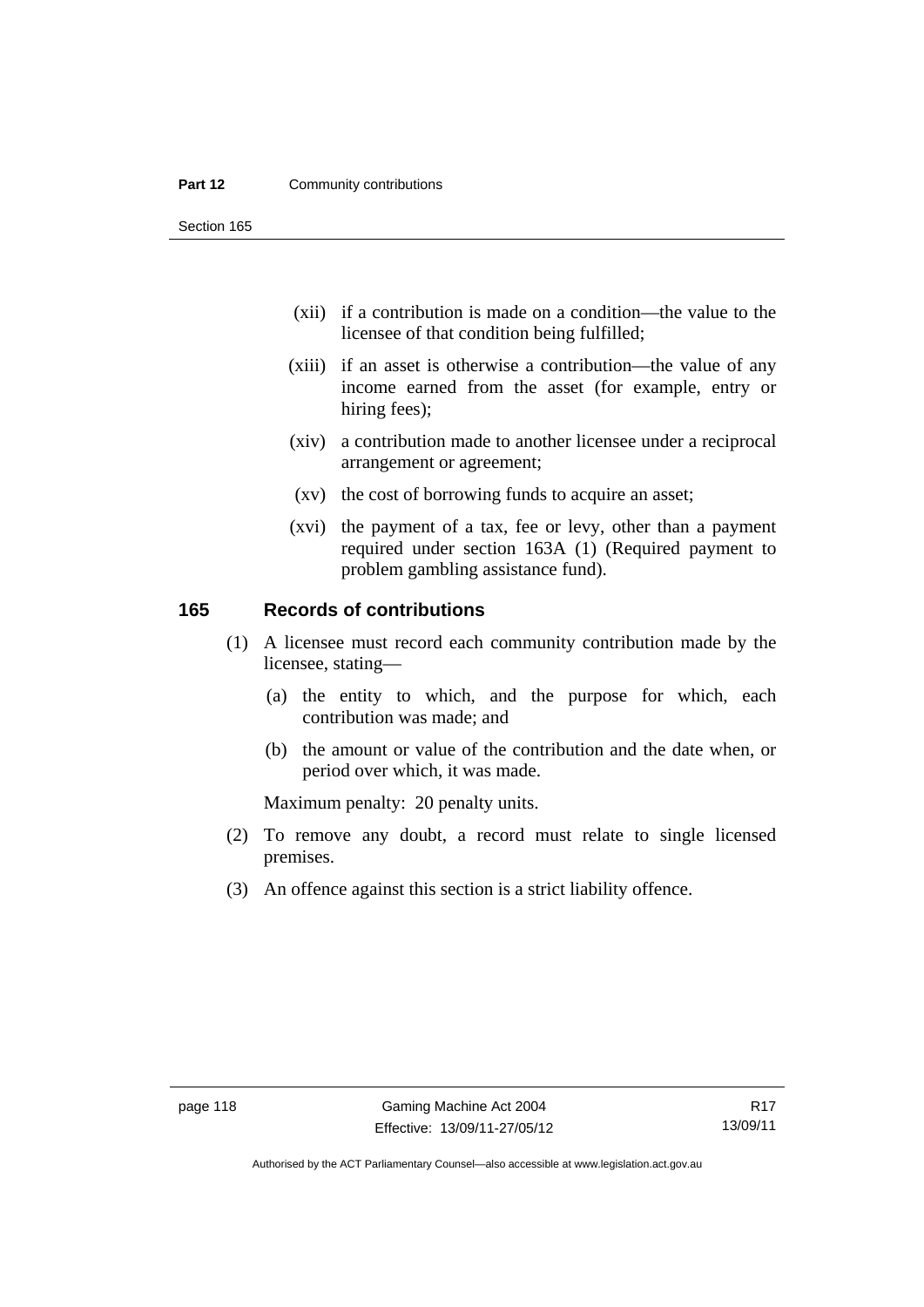#### **166 Report about records and finances**

 (1) Within 1 month after the end of a financial year, a licensee must give the commission a copy of the records kept under section 165 that relate to the financial year, together with a financial report for the financial year.

Maximum penalty: 20 penalty units.

(2) In this section:

*financial report* means a report about the following:

- (a) the gross revenue of the licensee;
- (b) if the licensee is a club—the net revenue of the licensee;
- (c) the total value of community contributions;
- (d) the total value of contributions to registered parties and associated entities.
- *Note* If a form is approved under the Control Act, s 53D for a financial report, the form must be used.

#### **167 Commission must report to Minister**

Within 4 months after the end of the financial year, the commission must give the Minister a report—

- (a) summarising the extent of compliance by licensees with section 165 and section 166 for the financial year; and
- (b) analysing the extent to which revenue received by licensees was being used to make community contributions during the financial year.

#### **168 Minister must present commission's report**

The Minister must present a report given to the Minister under section 167 to the Legislative Assembly within 6 sitting days after the day the Minister receives the report.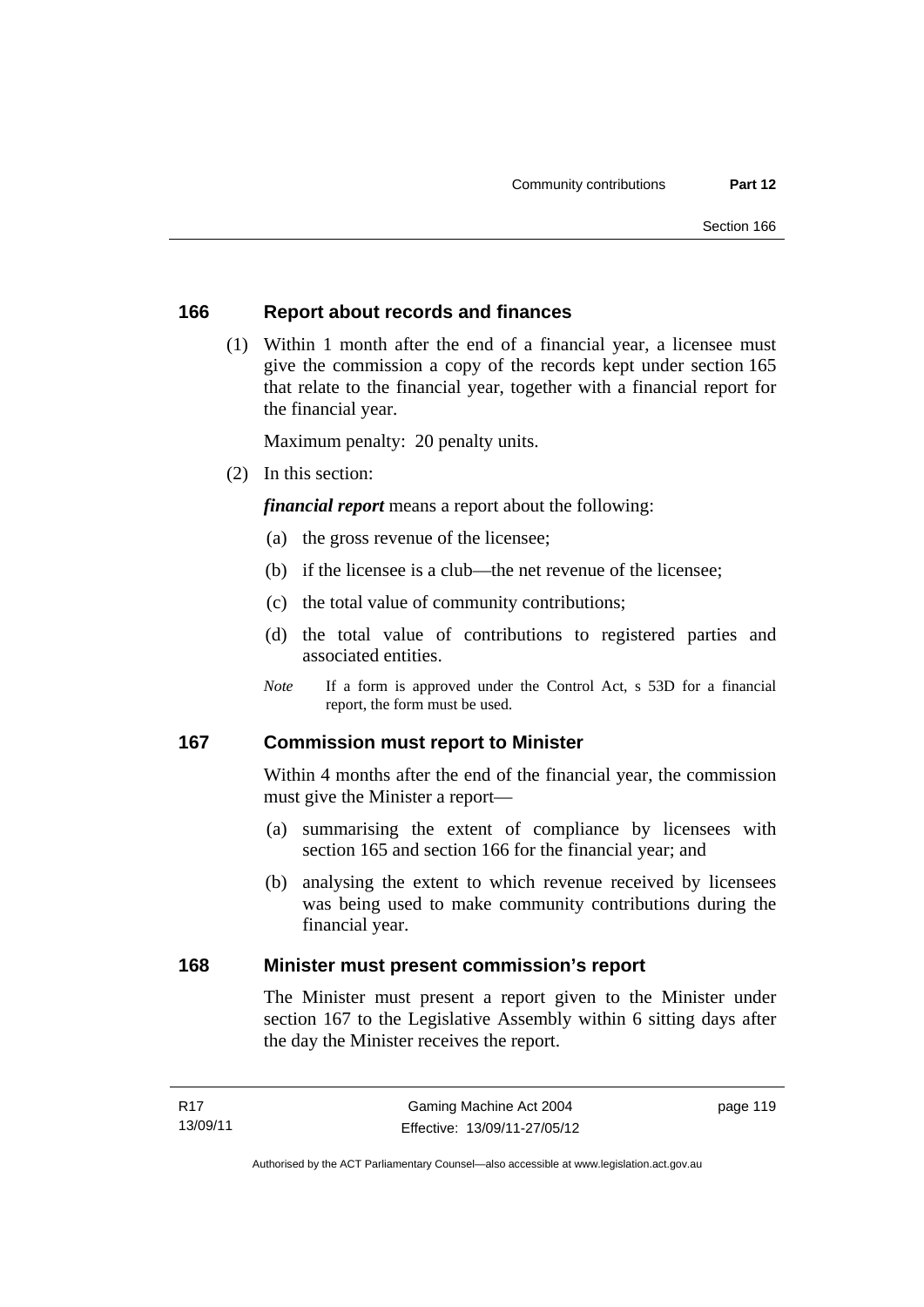#### **Part 12 Community contributions**

Section 169

#### **169 Required community contributions**

- (1) For a licensee that is a club, the *required community contribution* for a financial year is the required percentage of the club's net revenue for the financial year.
- (2) In subsection (1):

*required percentage*, for a club, means—

- (a) 8%; or
- (b) if the Minister determines a different percentage under subsection (3) for the club—that percentage.
- (3) The Minister may determine a lower required percentage for a club if satisfied, on application by the club, that—
	- (a) the gross revenue of the club for a financial year is, or is likely to be, less than \$200 000; and
	- (b) if the required percentage for the club were 8%, the application of subsection (1) to the club would so seriously affect the club's viability that it would not be just and equitable in the circumstances for that subsection to apply to the club.
- (4) A determination under subsection (3) is a disallowable instrument.
	- *Note* A disallowable instrument must be notified, and presented to the Legislative Assembly, under the Legislation Act.

#### **170 Corporations with several licences**

- (1) This section applies to a club that is a licensee if a corporation owns the club and at least 1 other club that is a licensee.
- (2) In working out the community contributions for the club, common expenditure on behalf of the different clubs must be allocated between the clubs in proportion to the number of gaming machines operated by each club.

Authorised by the ACT Parliamentary Counsel—also accessible at www.legislation.act.gov.au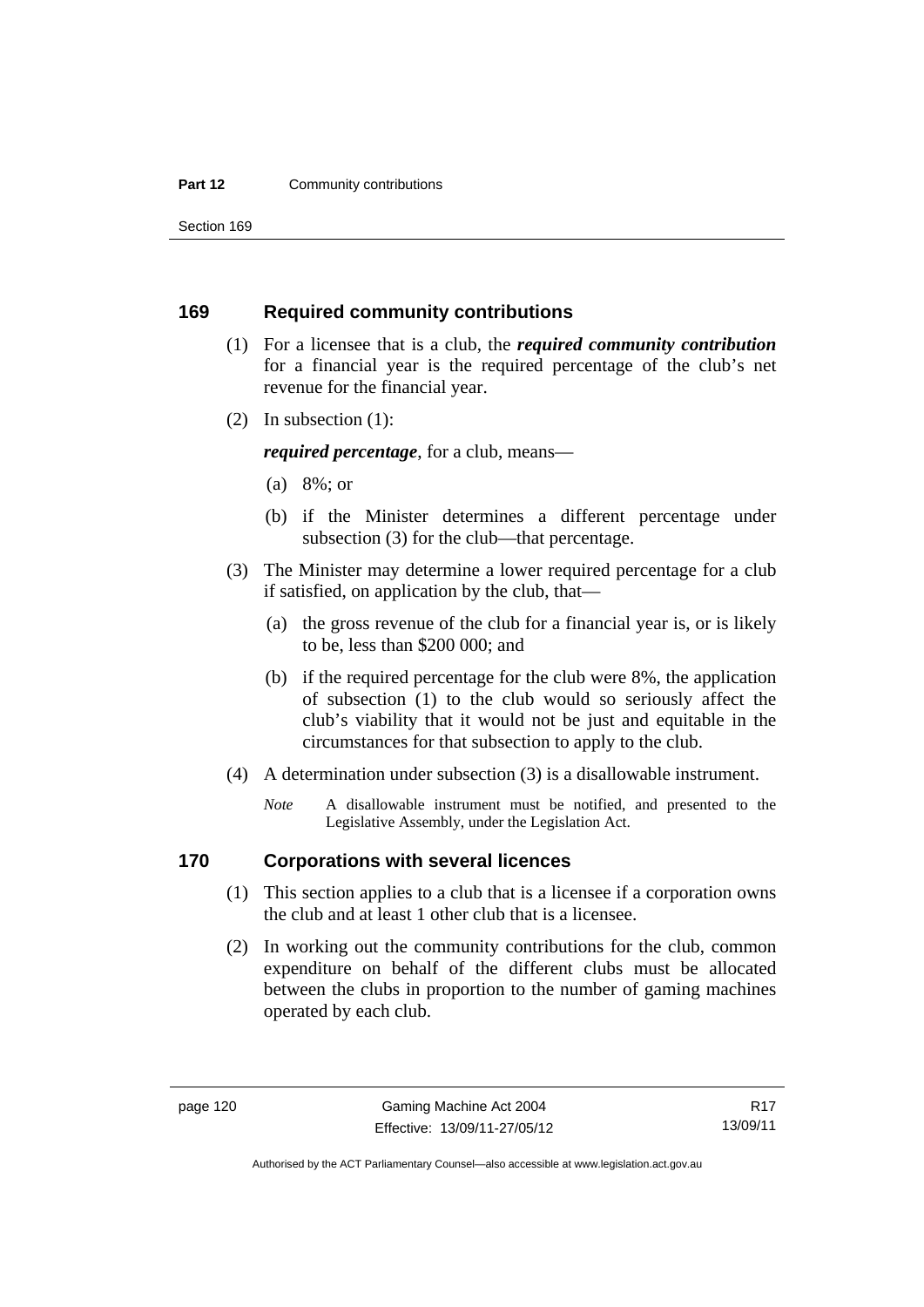#### **171 Women's sport community contributions**

- (1) For every \$3 of women's sport community contributions that a licensee contributes to an entity under section 164 (1), the licensee's required community contributions must be worked out as if the licensee had contributed \$4.
- (2) In this section:

*women's sport community contributions* means community contributions that the commission is satisfied will benefit or enhance women's sport conducted in the ACT, or with participants mainly based in the ACT.

### **171A Problem gambling community contributions**

- (1) For every \$3 of problem gambling community contributions that a licensee contributes to an entity under section 164 (1), the licensee's required community contributions must be worked out as if the licensee had contributed \$4.
- (2) This section does not apply to a payment required under section 163A (1) (Required payment to problem gambling assistance fund).
- (3) In this section:

*problem gambling community contributions* means community contributions that the commission is satisfied will assist in—

- (a) alleviating problem gambling; or
- (b) alleviating the disadvantages that arise from problem gambling; or
- (c) providing information about problem gambling.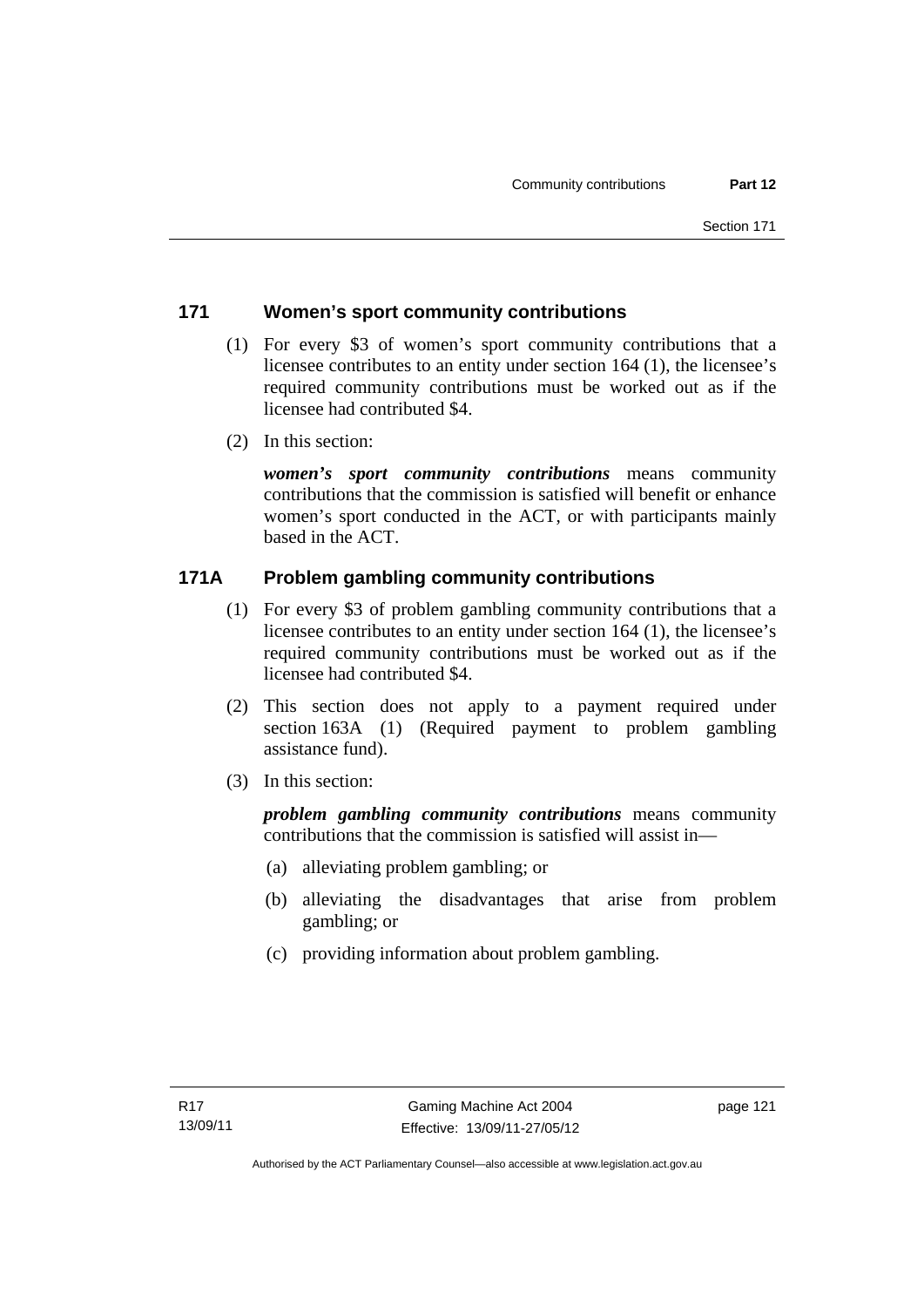#### **Part 12 Community contributions**

Section 172

#### **172 Community contribution shortfall tax**

- (1) Tax (the *community contribution shortfall tax*) is imposed on a community contribution shortfall of a licensee that is a club at the rate of 100%.
- (2) The licensee must pay the community contribution shortfall tax.
- (3) Community contribution shortfall tax is payable 30 days after the day the licensee receives an assessment under the Control Act, part 6.
- (4) If an amount of community contribution shortfall tax is paid, the commission must transfer the amount to the grants program fund or, if another fund is prescribed under the regulations, that fund.
- (5) In this section:

*community contribution shortfall*, for a licensee that is a club in relation to a financial year, means the amount (if any) by which the club's community contributions fall short of its required community contribution.

page 122 Gaming Machine Act 2004 Effective: 13/09/11-27/05/12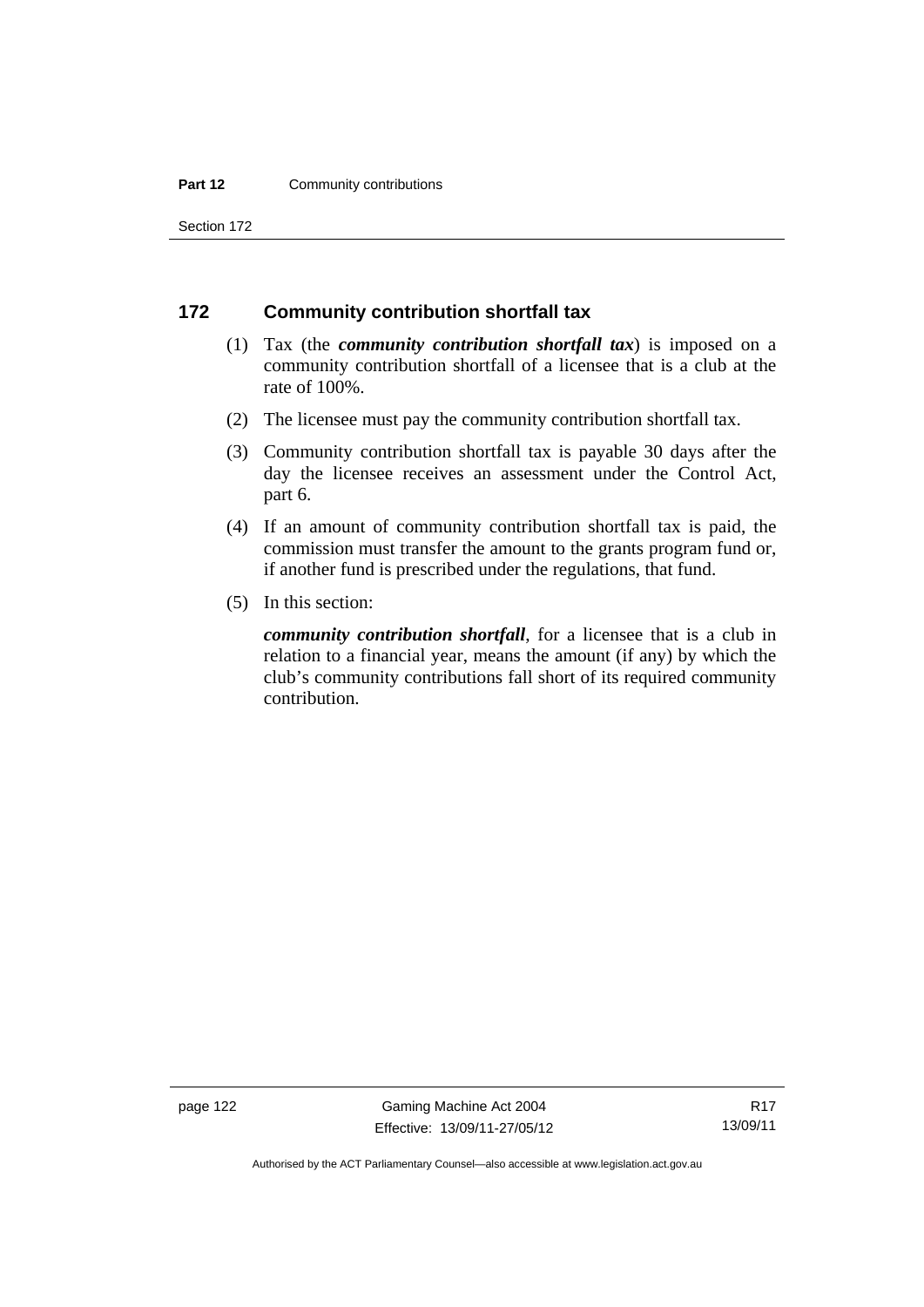## **Part 13 Notification and review of decisions**

#### **173 Meaning of** *reviewable decision***—pt 13**

In this part:

*reviewable decision* means a decision mentioned in schedule 1, column 3 under a provision of this Act mentioned in column 2 in relation to the decision.

#### **173A Reviewable decision notices**

If the commission makes a reviewable decision, the commission must give a reviewable decision notice to each entity mentioned in schedule 1, column 4 in relation to the decision.

- *Note 1* The commission must also take reasonable steps to give a reviewable decision notice to any other person whose interests are affected by the decision (see *ACT Civil and Administrative Tribunal Act 2008*, s 67A).
- *Note 2* The requirements for reviewable decision notices are prescribed under the *ACT Civil and Administrative Tribunal Act 2008*.

#### **173B Applications for review**

The following may apply to the ACAT for review of a reviewable decision:

- (a) an entity mentioned in schedule 1, column 4 in relation to the decision;
- (b) any other person whose interests are affected by the decision.
- *Note* If a form is approved under the *ACT Civil and Administrative Tribunal Act 2008* for the application, the form must be used.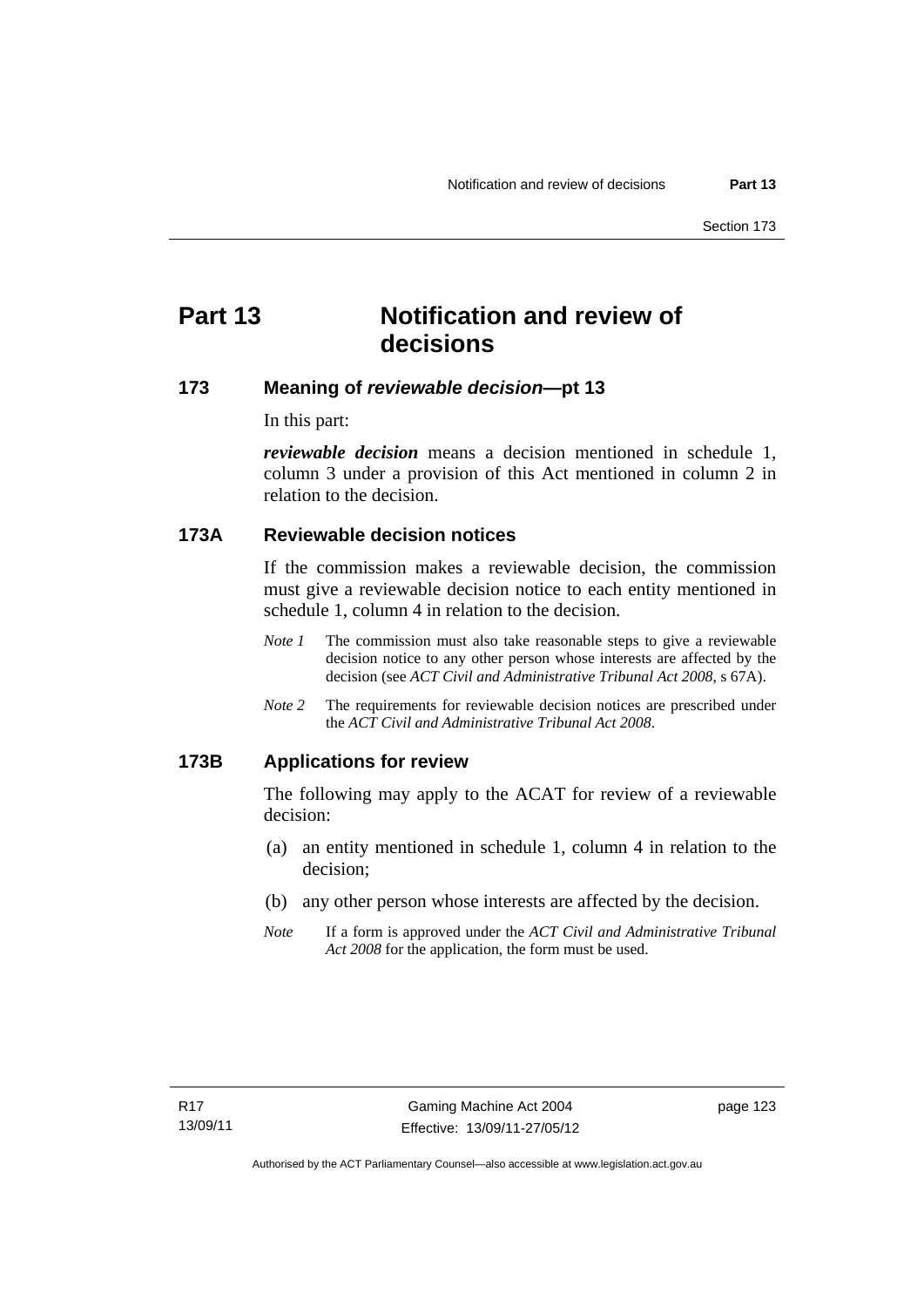#### **Part 14** Miscellaneous

Section 174

## **Part 14 Miscellaneous**

#### **174 Acts and omissions of representatives**

(1) In this section:

*person* means an individual.

*Note* See the Criminal Code, pt 2.5 for provisions about corporate criminal responsibility.

*representative*, of a person, means an employee or agent of the person.

*state of mind*, of a person, includes—

- (a) the person's knowledge, intention, opinion, belief or purpose; and
- (b) the person's reasons for the intention, opinion, belief or purpose.
- (2) This section applies to a prosecution for any offence against this Act.
- (3) If it is relevant to prove a person's state of mind about an act or omission, it is enough to show—
	- (a) the act was done or omission made by a representative of the person within the scope of the representative's actual or apparent authority; and
	- (b) the representative had the state of mind.
- (4) An act done or omitted to be done on behalf of a person by a representative of the person within the scope of the representative's actual or apparent authority is also taken to have been done or omitted to be done by the person.
- (5) However, subsection (4) does not apply if the person establishes that reasonable precautions were taken and appropriate diligence was exercised to avoid the act or omission.

R17 13/09/11

Authorised by the ACT Parliamentary Counsel—also accessible at www.legislation.act.gov.au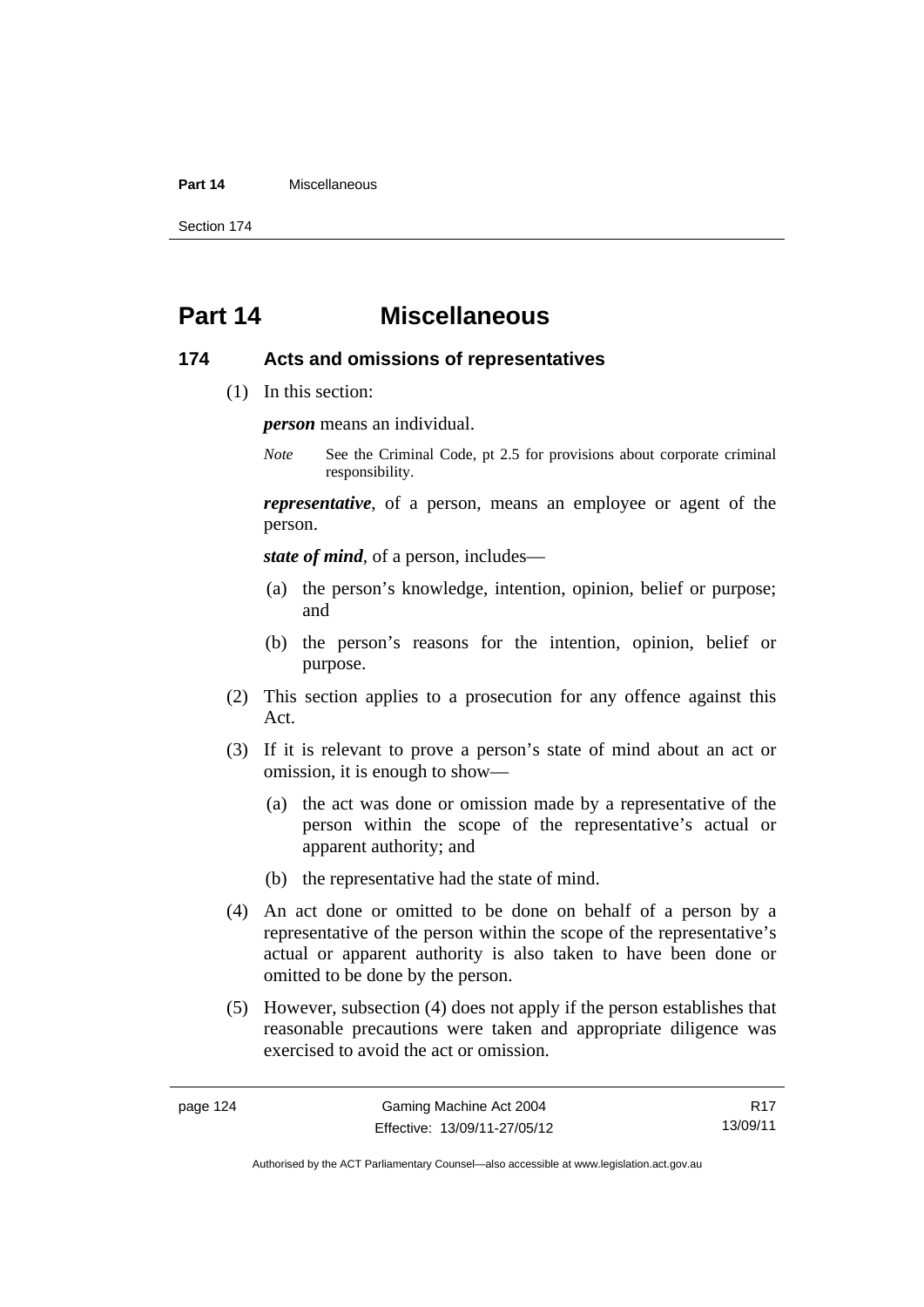(6) A person who is convicted of an offence cannot be punished by imprisonment for the offence if the person would not have been convicted of the offence without subsection (3) or (4).

#### **175 Canberra Airport**

- (1) A licence must not be issued in relation to premises at Canberra Airport.
- (2) An approval must not be given under section 100 for the acquisition of a gaming machine to be operated at Canberra Airport.
- (3) In this section:

*Canberra Airport* means block 3, sections 17 and 28, division of Pialligo in the district of Majura, and blocks 587, 594, 595, 614 and 660 in that district.

#### **176 Evidentiary certificates**

In a prosecution for an offence against this Act, a certificate issued by the commission stating that the person named in the certificate was or was not the holder of a licence on the date, or during the period, stated in the certificate is evidence of the matters so stated.

#### **177 Determination of fees**

- (1) The Minister may determine fees for this Act.
	- *Note* The Legislation Act contains provisions about the making of determinations and regulations relating to fees (see pt 6.3).
- (2) A determination is a disallowable instrument.
	- *Note* A disallowable instrument must be notified, and presented to the Legislative Assembly, under the Legislation Act.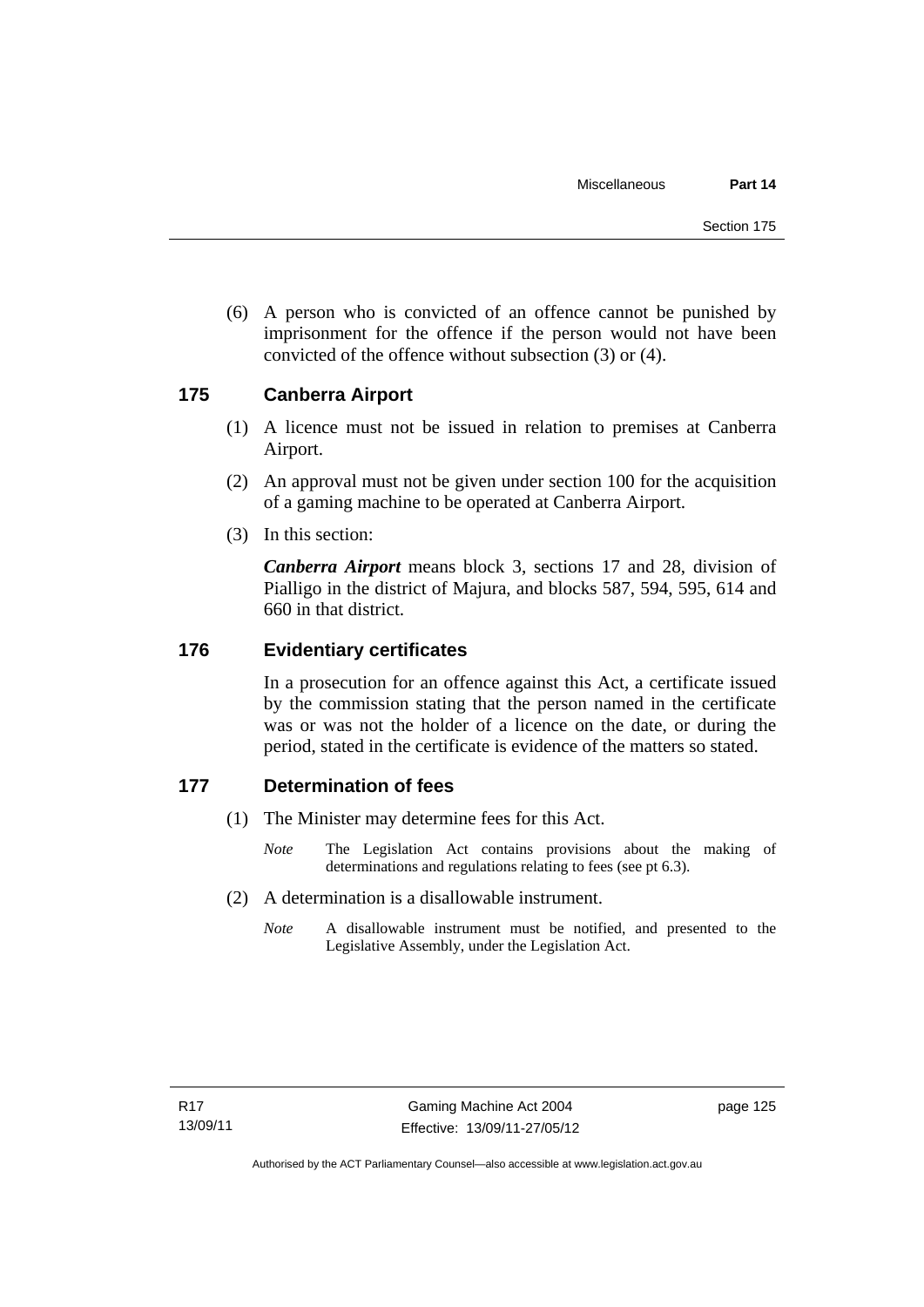#### **Part 14** Miscellaneous

Section 178

#### **178 Regulation-making power**

- (1) The Executive may make regulations for this Act.
	- *Note* **Regulations** must be notified, and presented to the Legislative Assembly, under the Legislation Act.
- (2) The regulations may make provision in relation to the following:
	- (a) the operation (including the restriction of the operation) of peripheral equipment for gaming machines;
	- (b) the minimum payout for gaming machines.
- (3) The regulations may create offences for contraventions of the regulations and fix maximum penalties of not more than 10 penalty units for offences against the regulations.

page 126 Gaming Machine Act 2004 Effective: 13/09/11-27/05/12

R17 13/09/11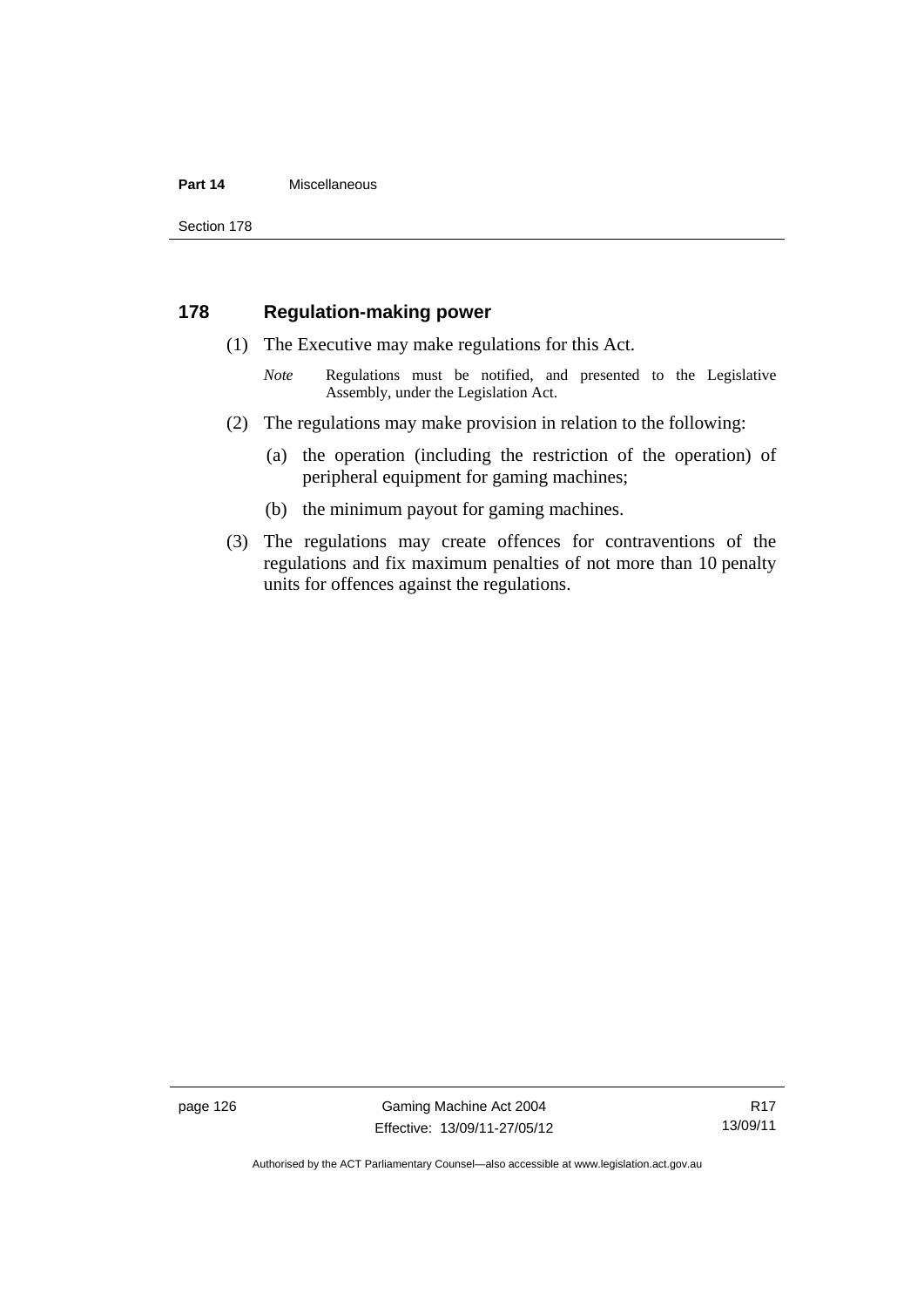# **Schedule 1 Reviewable decisions**

(see pt 13)

| column 1<br>item | column <sub>2</sub><br>section | column 3<br>decision                                                                        | column 4<br>entity                                      |
|------------------|--------------------------------|---------------------------------------------------------------------------------------------|---------------------------------------------------------|
| 1                | 12                             | refuse application for<br>licence                                                           | applicant for licence                                   |
| $\overline{2}$   | 12                             | issue licence of number<br>or kind of gaming<br>machines different from<br>that applied for | applicant for licence                                   |
| 3                | 24, 25 or 26                   | refuse to amend licence                                                                     | applicant for<br>amendment                              |
| $\overline{4}$   | 29                             | revoke uncommenced<br>licence amendment                                                     | entity that has<br>amendment revoked                    |
| 5                | 32                             | refuse to approve<br>transfer of licence                                                    | applicant for transfer                                  |
| 6                | 38                             | refuse to give<br>replacement licence                                                       | applicant for<br>replacement                            |
| 7                | 40                             | give licensee direction                                                                     | licensee given direction                                |
| 8                | 62                             | take disciplinary action                                                                    | licensee                                                |
| 9                | 72                             | refuse to approve<br>supplier                                                               | applicant for approval                                  |
| 10               | 73A                            | cancel or suspend<br>supplier's approval                                                    | supplier that has<br>approval cancelled or<br>suspended |
| 11               | 73A                            | reprimand supplier                                                                          | supplier                                                |

R17 13/09/11

Gaming Machine Act 2004 Effective: 13/09/11-27/05/12 page 127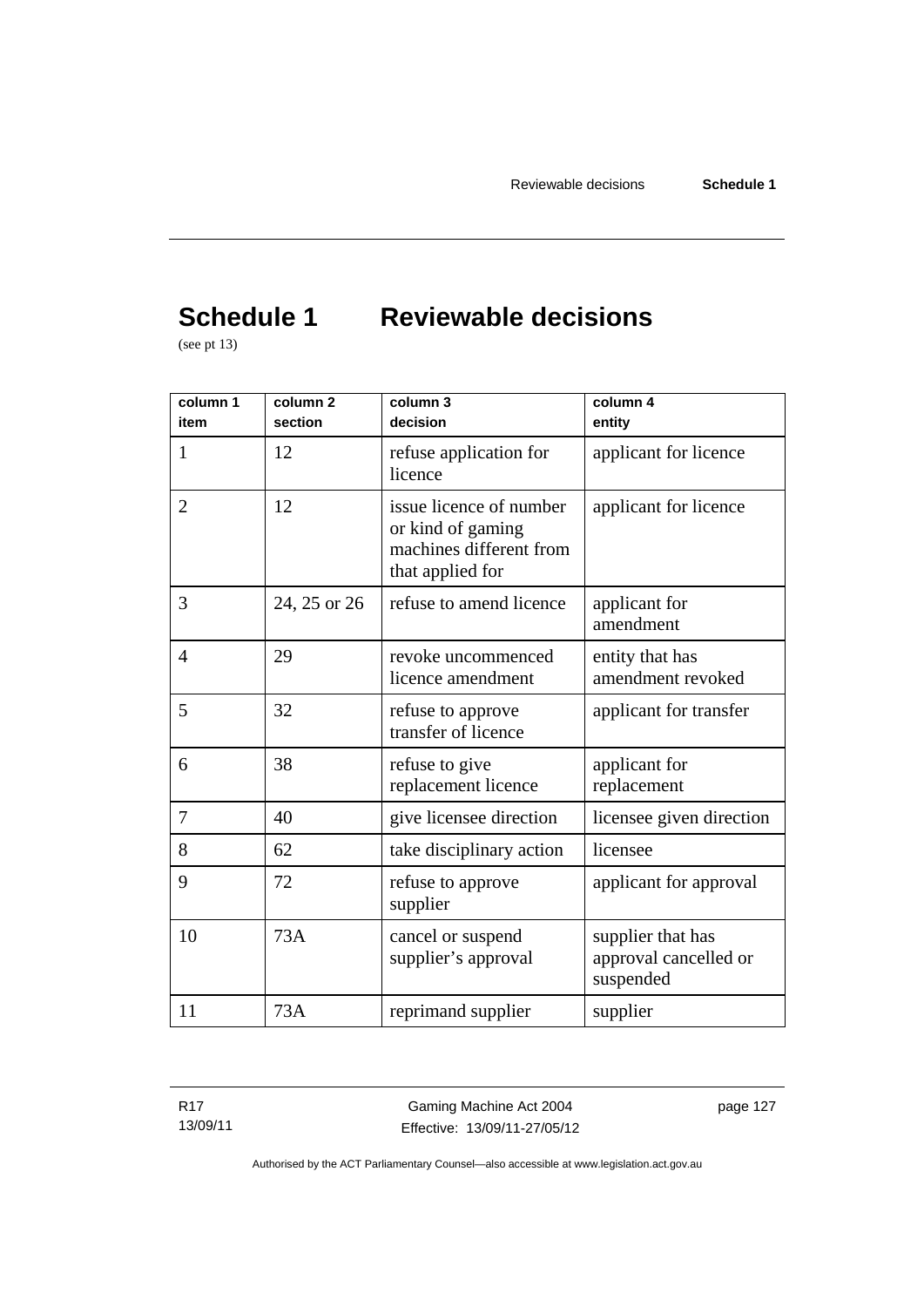#### **Schedule 1** Reviewable decisions

| column 1<br>item | column <sub>2</sub><br>section | column 3<br>decision                                      | column 4<br>entity                                        |
|------------------|--------------------------------|-----------------------------------------------------------|-----------------------------------------------------------|
| 12               | 75                             | refuse to approve<br>technician                           | applicant for approval                                    |
| 13               | 78                             | refuse to approve<br>transfer of technician's<br>approval | applicant for transfer                                    |
| 14               | 79                             | cancel or suspend<br>technician's approval                | technician that has<br>approval cancelled or<br>suspended |
| 15               | 79                             | reprimand technician                                      | technician                                                |
| 16               | 84                             | refuse to renew<br>approved technician's<br>approval      | applicant for renewal                                     |
| 17               | 86                             | refuse to approve<br>attendant                            | applicant for approval                                    |
| 18               | 89                             | refuse to approve<br>transfer of attendant's<br>approval  | applicant for transfer                                    |
| 19               | 91                             | cancel or suspend<br>attendant's approval                 | attendant that has<br>approval cancelled or<br>suspended  |
| 20               | 91                             | reprimand attendant                                       | attendant                                                 |
| 21               | 96                             | refuse to renew<br>approved attendant's<br>approval       | applicant for renewal                                     |
| 22               | 100                            | refuse to approve<br>acquisition of gaming<br>machine     | applicant for approval                                    |

page 128 Gaming Machine Act 2004 Effective: 13/09/11-27/05/12

R17 13/09/11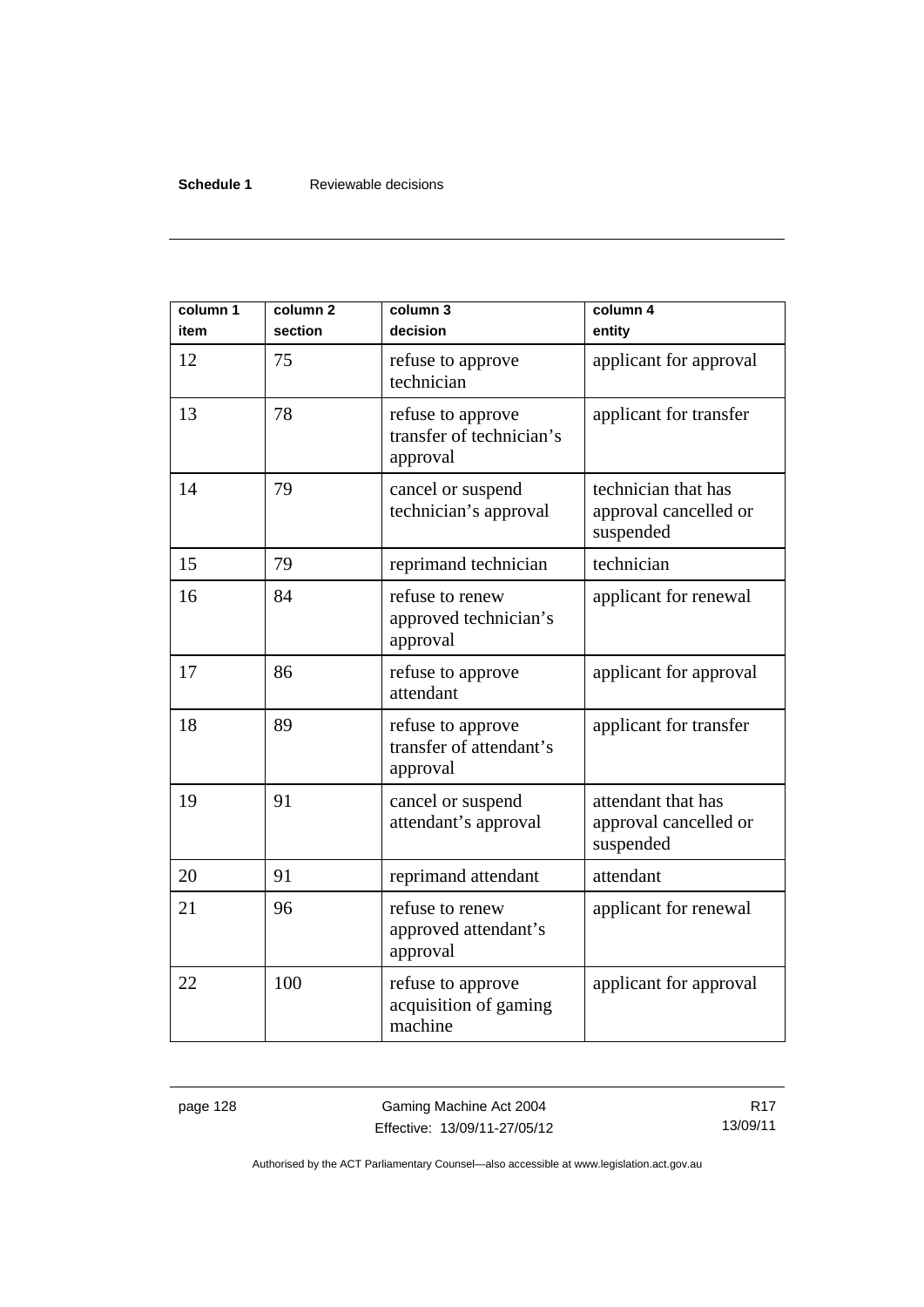| column 1<br>item | column <sub>2</sub><br>section | column 3<br>decision                                                                       | column 4<br>entity                |
|------------------|--------------------------------|--------------------------------------------------------------------------------------------|-----------------------------------|
| 23               | 102                            | refuse to approve<br>financial arrangement or<br>amendment of<br>arrangement               | applicant for approval            |
| 24               | 108                            | refuse to approve<br>repossession of gaming<br>machine                                     | applicant for approval            |
| 25               | 109(2)                         | approve repossession of<br>gaming machine subject<br>to condition                          | applicant for approval            |
| 26               | 113                            | refuse to approve<br>disposal of gaming<br>machine                                         | applicant for approval            |
| 27               | 134                            | refuse to authorise<br>linked-jackpot<br>arrangement                                       | applicant for<br>authorisation    |
| 28               | 135                            | refuse to issue<br>multi-user permit                                                       | applicant for permit              |
| 29               | 135                            | issue multi-user permit<br>subject to condition,<br>other than condition<br>imposed by Act | applicant for permit              |
| 30               | 138                            | amend multi-user permit                                                                    | entity that has permit<br>amended |
| 31               | 139                            | refuse to amend<br>multi-user permit                                                       | applicant for<br>amendment        |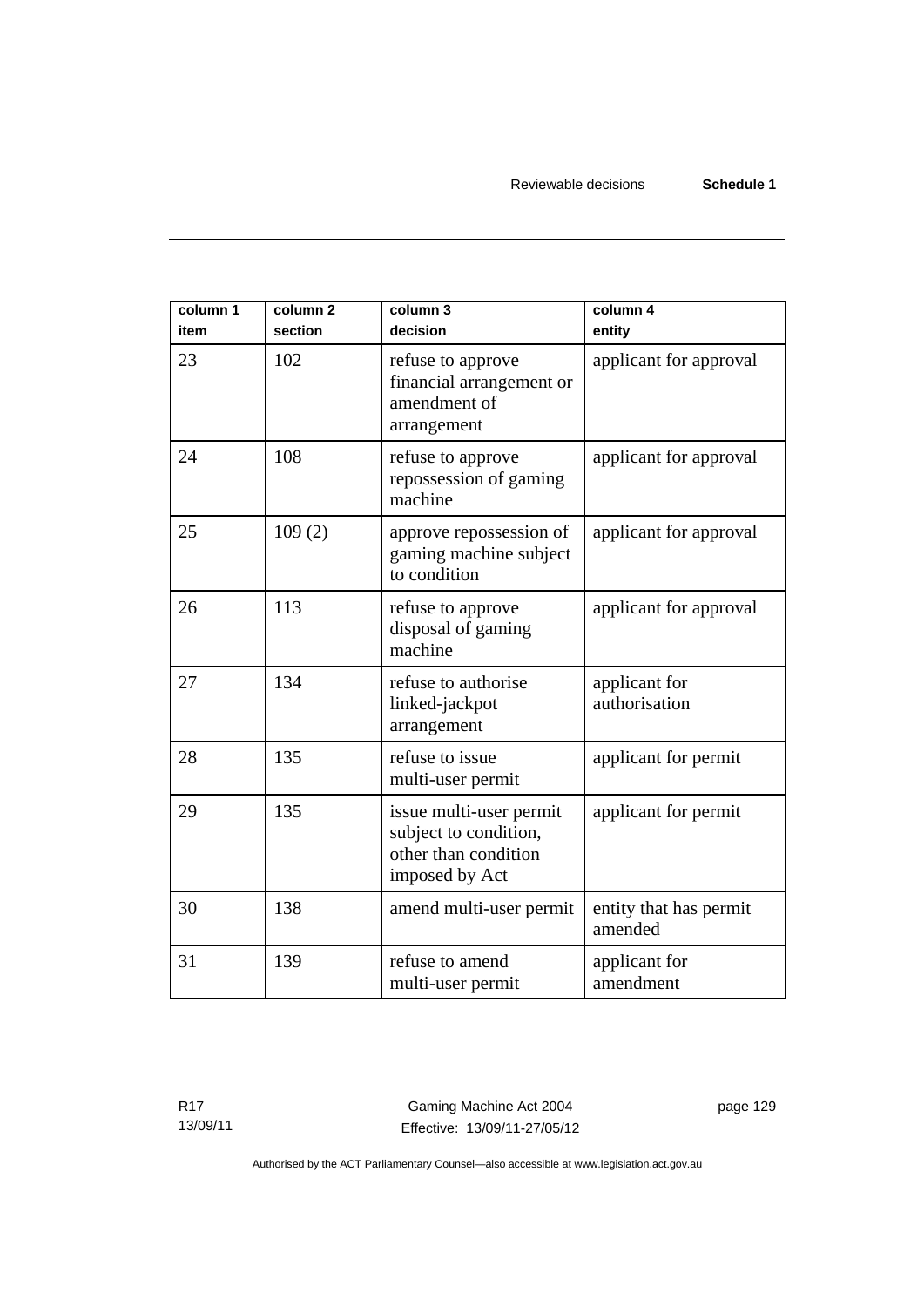#### **Schedule 1** Reviewable decisions

| column 1<br>item | column <sub>2</sub><br>section | column 3<br>decision                                                                                       | column 4<br>entity             |
|------------------|--------------------------------|------------------------------------------------------------------------------------------------------------|--------------------------------|
| 32               | 140                            | refuse to approve<br>amendment of financial<br>and operational aspects<br>of linked-jackpot<br>arrangement | applicant for<br>amendment     |
| 33               | 141                            | refuse to transfer<br>multi-user permit                                                                    | applicant for transfer         |
| 34               | 147                            | refuse to approve entity                                                                                   | applicant for approval         |
| 35               | 147C $(2)$ $(a)$               | suspend declaration of<br>associated organisation                                                          | entity given warning<br>notice |
| 36               | 147C $(2)$ $(b)$               | repeal declaration of<br>associated organisation                                                           | entity given warning<br>notice |
| 37               | 153(2)                         | give direction about<br>separate parts of<br>licensed premises                                             | licensee given direction       |
| 38               | 164                            | refuse to approve<br>contributions as<br>community<br>contributions                                        | applicant for approval         |

page 130 Gaming Machine Act 2004 Effective: 13/09/11-27/05/12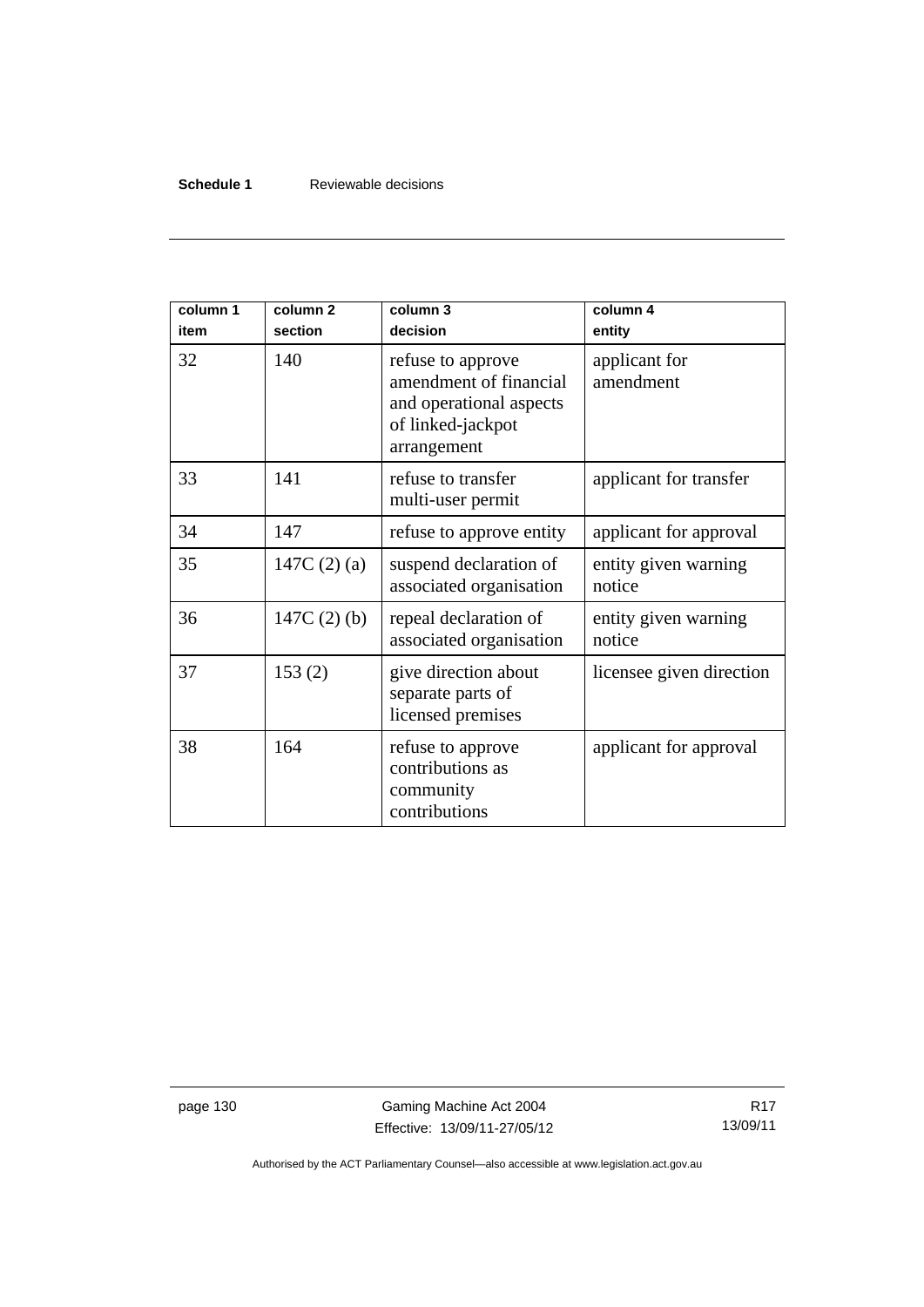# **Dictionary**

(see s 3)

*Note 1* The Legislation Act contains definitions and other provisions relevant to this Act.

*Note 2* In particular, the Legislation Act, dict, pt 1, defines the following terms:

- ACAT
- ACT
- adult
- appoint
- child
- Commonwealth
- contravene
- Corporations Act
- Criminal Code
- disallowable instrument
- Executive
- fail
- found guilty
- gambling and racing commission
- individual
- law, of the Territory
- Legislation Act
- may (see s 146)
- must (see s 146)
- penalty unit (see s 135)
- prescribed
- regulations
- reviewable decision notice
- the Territory
- under.

Gaming Machine Act 2004 Effective: 13/09/11-27/05/12 page 131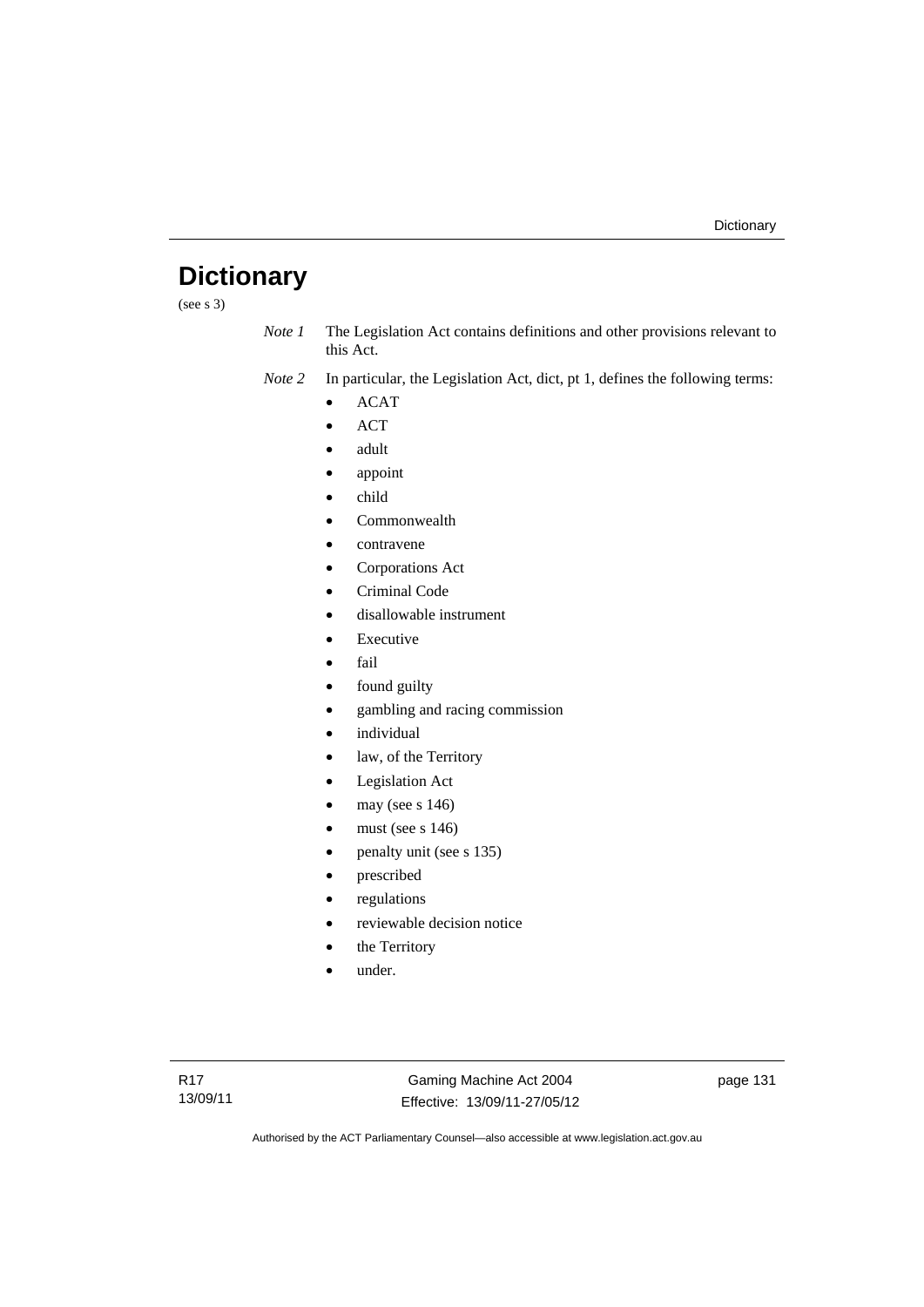*acquire* a gaming machine, means take possession of the machine for the purpose of using it for gaming.

*acquisition approval application*—see section 99.

*approval certificate*—

- (a) for an approved technician—see section 80 (2) (a) (Certificates and identity cards for approved technicians);
- (b) for an attendant—see section 92 (2) (a) (Certificates for approved attendants).

*approved attendant* means an attendant approved under section 86 (Approval of attendants) or section 87 (Short-term approval of attendants).

*approved gaming machine* means a gaming machine approved under section 69.

*approved supplier* means a supplier approved under section 72.

*approved technician* means a technician approved under section 75 (Approval of technicians) or section 76 (Short-term approval of technicians).

*associated entity*—see the *Electoral Act 1992*, section 198.

*associated organisation*, for a club, means an entity declared to be an associated organisation under section 147.

*associated organisation declaration*, for part 9 (Club administration)—see section 144A.

*authorised officer* means an authorised officer under the Control Act, section 20.

*centralised monitoring system (*or *CMS)*—see section 66.

*certificate of suitability*—see section 17 (2) (b).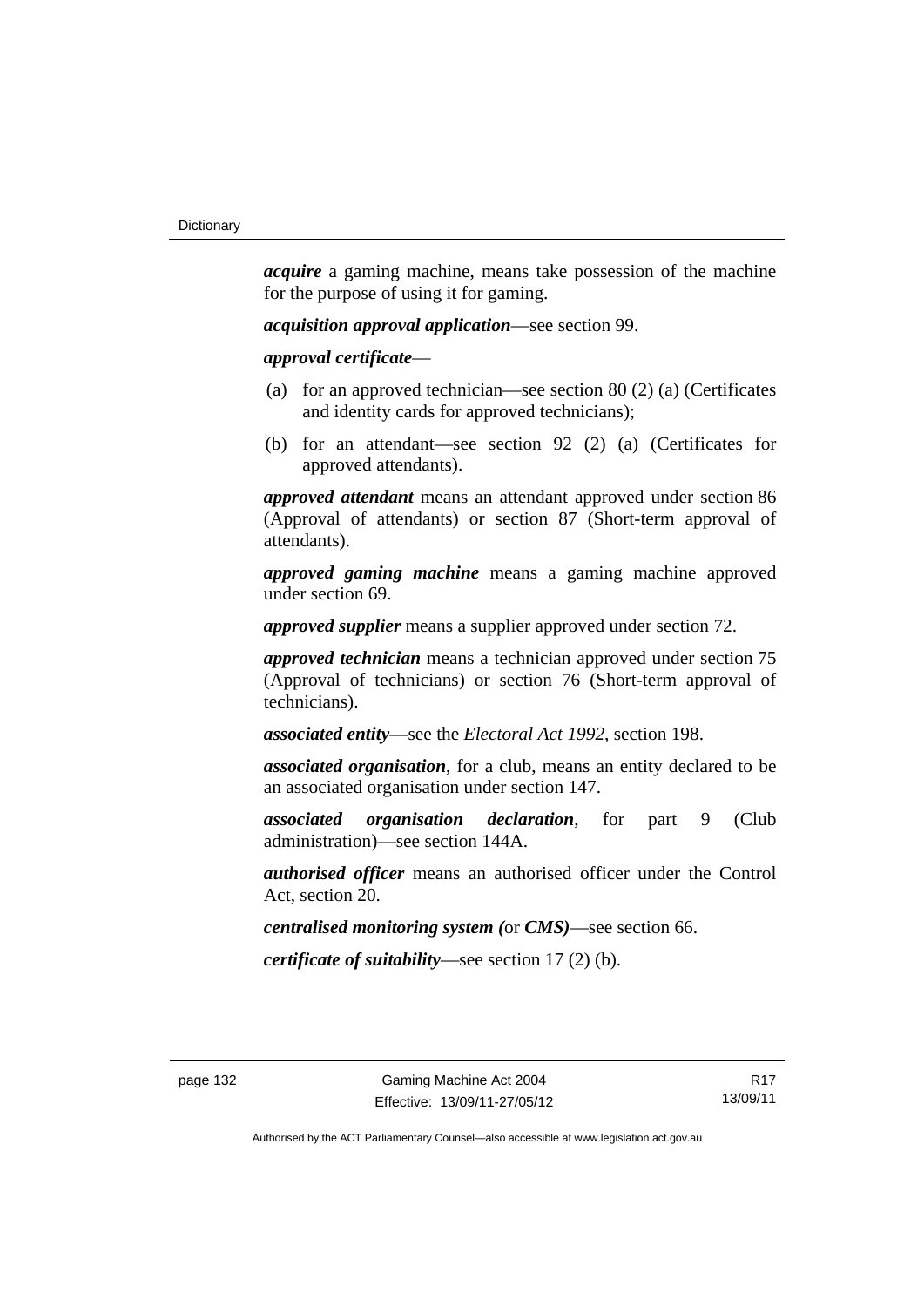*charitable organisation* means a body, whether or not incorporated, formed or carried on mainly for charitable, benevolent, philanthropic or religious purposes, but does not include a body formed or carried on for the purpose of trading or gaining a financial profit for its members.

*class B gaming machine* means a gaming machine consisting of the game of draw poker, or a game derived from draw poker, that requires player interaction or intervention as part of the fundamental game operation.

*class C gaming machine* means a gaming machine that consists of a game other than the following games or games derived from them:

- (a) roulette;
- (b) blackjack;
- (c) sic bo;
- (d) craps;
- (e) pai gow;
- (f) baccarat;
- (g) two-up;
- (h) money wheel;
- (i) draw poker.

*club* means a corporation established for the benefit of members to achieve eligible objects.

*CMS*—see definition of *centralised monitoring system*.

*commission* means the gambling and racing commission.

*community contribution* means a contribution made by a licensee that is approved as a community contribution under section 164.

*community contribution shortfall tax*—see section 172 (1).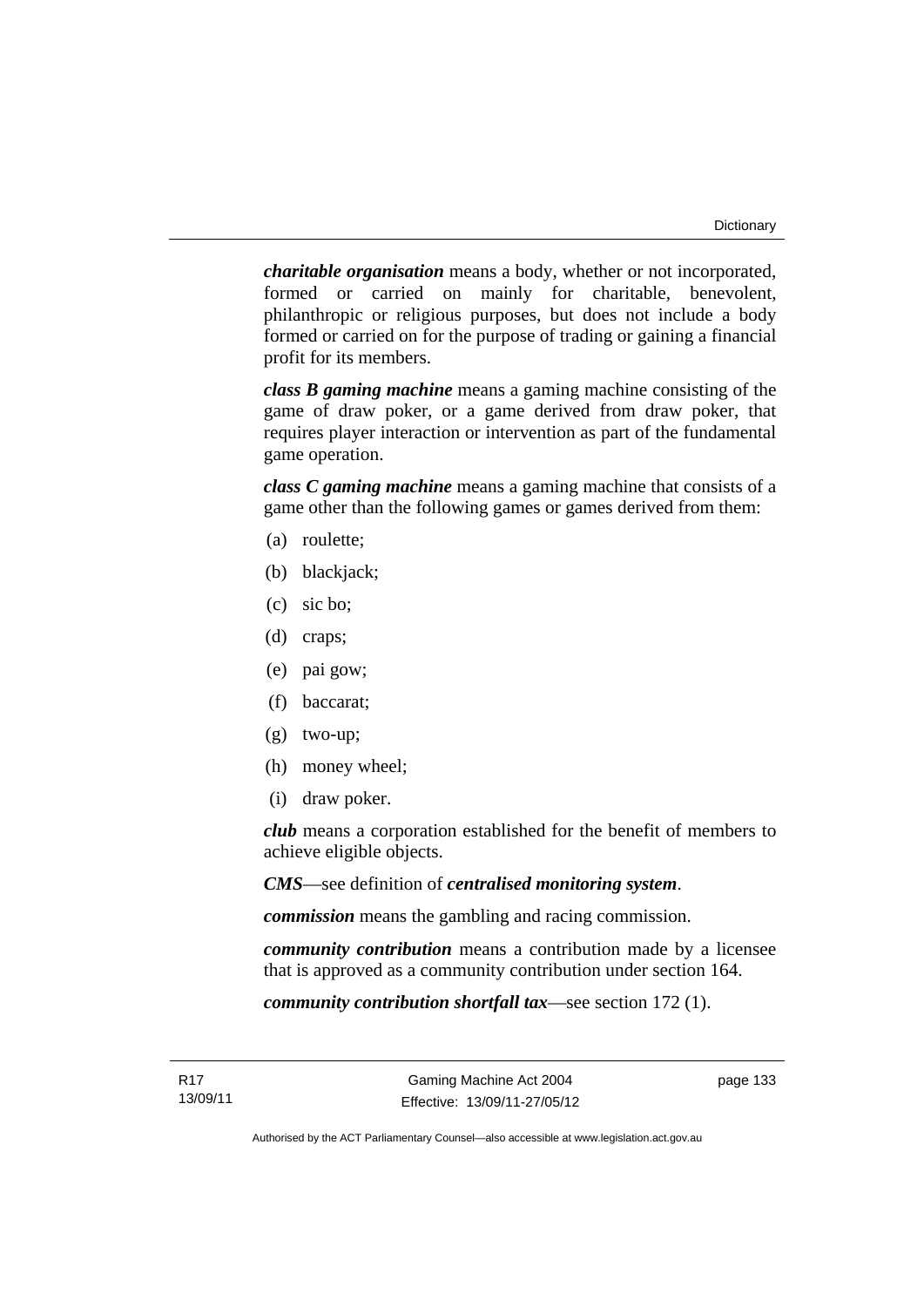*computer cabinet* means the sealable part of a gaming machine that contains the game storage medium and the random access memory.

*constitution* means—

- (a) for a club that is a company—the memorandum, and any articles of association, of the company; or
- (b) for a club that is an incorporated association—the statement of objects and the rules of the association.

*contribution* means any money, benefit, valuable consideration or security.

*Control Act* means the *Gambling and Racing Control Act 1999*.

*control procedures*, for an entity, means the procedures under section 97.

*corporation* includes a club.

*current licensee*, for division 2.6 (Transfer and surrender of licences)—see section 31 (1).

*disciplinary action*—see section 58.

*disciplinary notice*—see section 61.

*dispose of* a gaming machine includes the following:

- (a) lease or hire the machine to a person;
- (b) destroy the machine;
- (c) make the machine inoperable.

*eligible club*—see section 146.

*eligible object*—see section 145.

*eligible person*—

- (a) for an individual—see section 20;
- (b) for a corporation—see section 21.

R17 13/09/11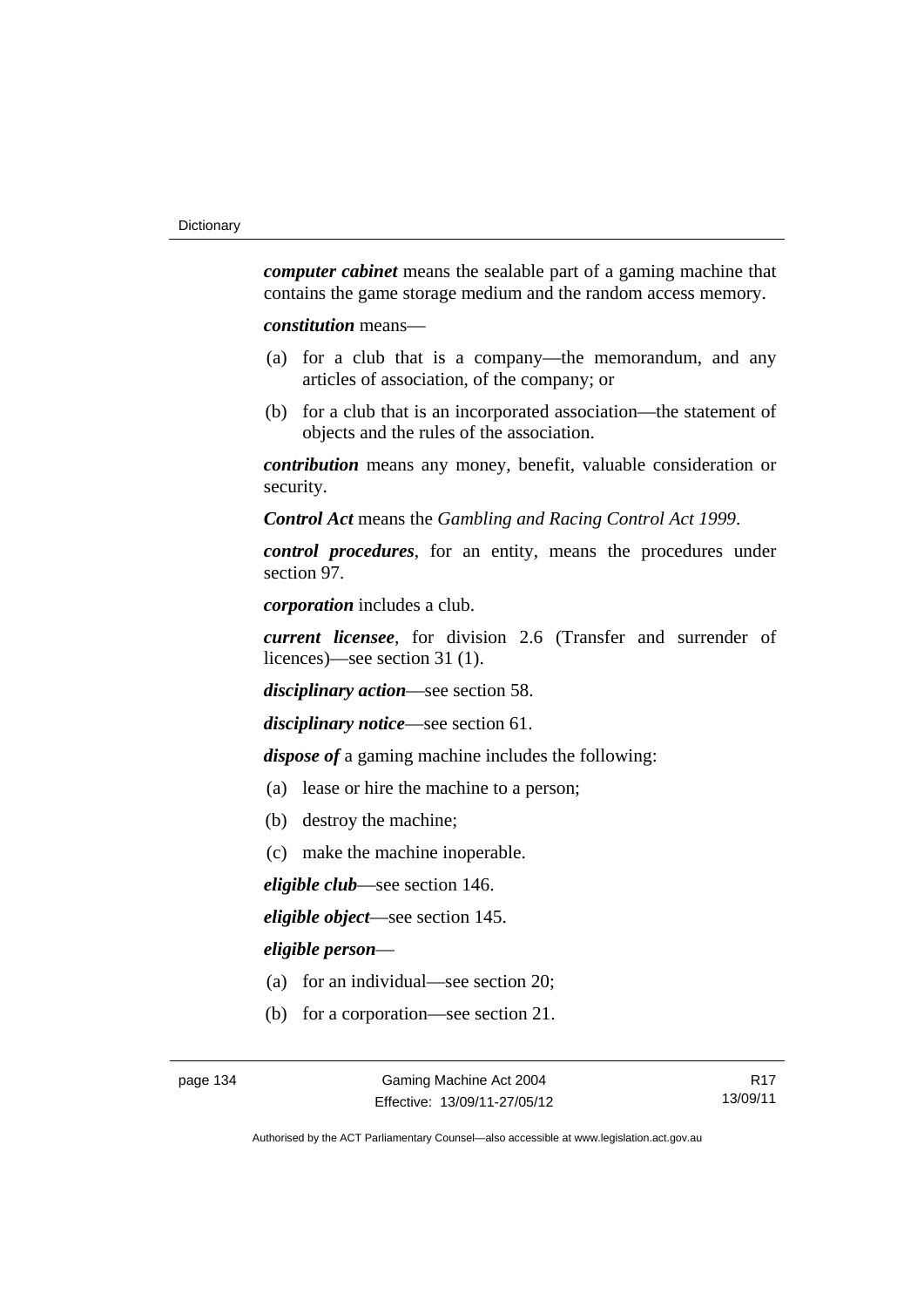*employ* includes engage.

*executive officer*, of a corporation, means a person, by whatever name called and whether or not the person is a director of the corporation, who is concerned with, or takes part in, the corporation's management.

*financial arrangement*—see section 101.

*game*, in relation to a gaming machine, means a play, or a series of plays, initiated by the application of a single stake registered on the machine.

*gaming area* means a room or other area within licensed premises approved under section 120 for the installation of gaming machines.

*gaming law—*see the Control Act, dictionary.

# *gaming machine*—

- (a) means a machine—
	- (i) designed for playing a game of chance, or of mixed chance and skill; and
	- (ii) designed to be played completely or partly by—
		- (A) the insertion of 1 or more coins, notes or tokens; or
		- (B) by the application of a monetary credit registered on the machine or elsewhere; and
	- (iii) that offers, or that appears to offer, people a chance to win monetary or other valuable consideration by playing the machine; but
- (b) does not include a device prescribed under the regulations.

*gaming machine tax* means the tax imposed by section 159.

*general licence*—see the *Liquor Act 2010*, section 17.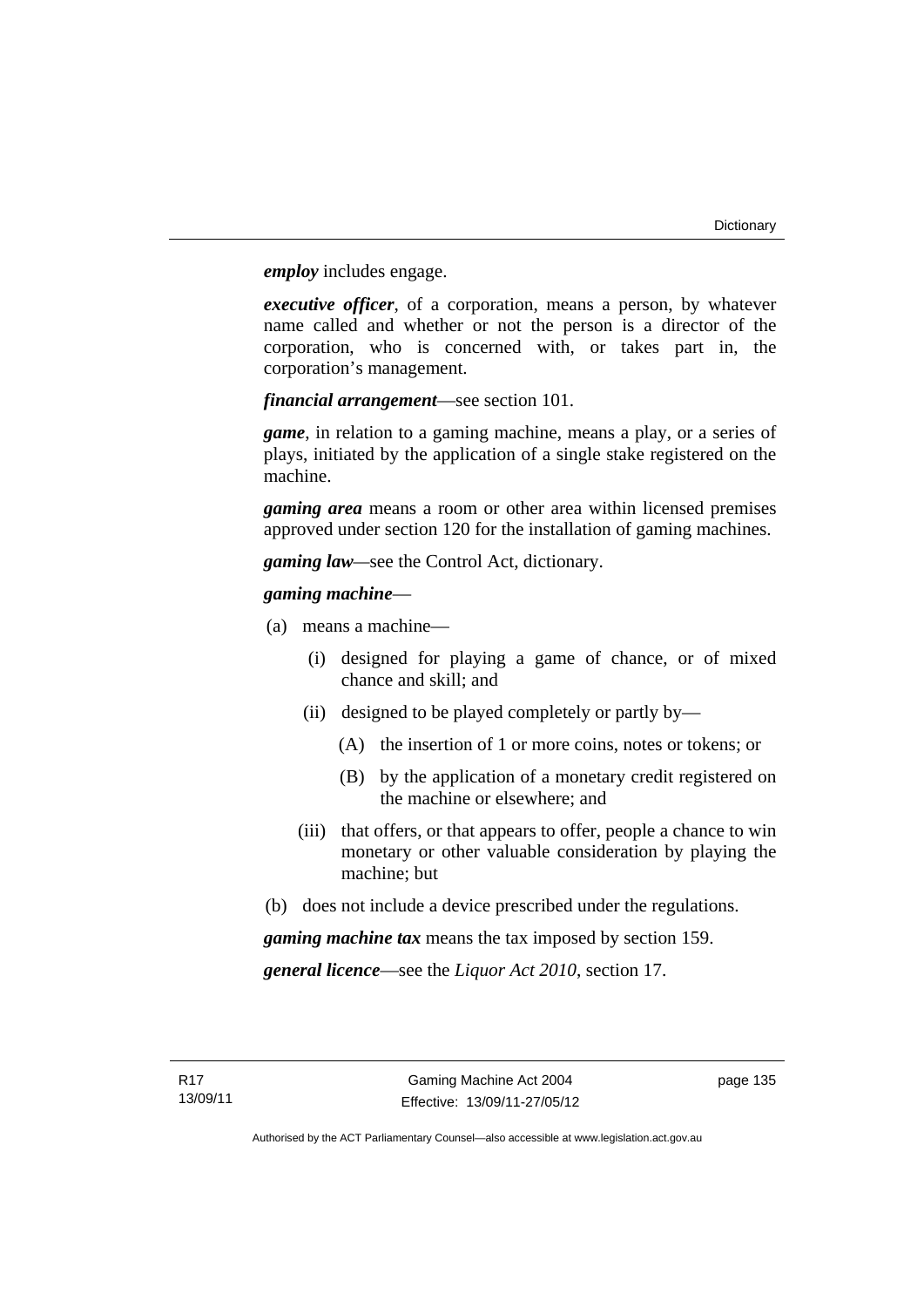*gross revenue*, of a licensee or person, means all revenue derived by the licensee or person from the operation of gaming machines, other than—

- (a) the amount of winnings for playing the machines paid or payable in accordance with the machines' indicated prize scales (excluding linked jackpots); and
- (b) any amount set aside under a linked-jackpot arrangement for the payment of linked jackpots.

*ground for disciplinary action* against a licensee—see section 57.

*incorporated association* means an association incorporated under the *Associations Incorporation Act 1991*.

*influential person*, for a corporation—see section 7.

*initial licence application*—see section 9.

*inquiry* means an inquiry held by the commission under the Control Act.

*jackpot*, in relation to a gaming machine, means the combination of letters, numbers, symbols or representations as part of a game on the machine that pays the maximum winnings payable on the machine for any 1 combination.

*licence* means—

- (a) a gaming machine licence issued under this Act; and
- (b) in relation to a person authorised under section 134—the authorisation; and
- (c) in relation to a permit-holder under part 8 (Linked-jackpot arrangements)—a multi-user permit.

*licence amendment application*—see section 9.

*licensed premises* means premises for which a licence is in force.

R17 13/09/11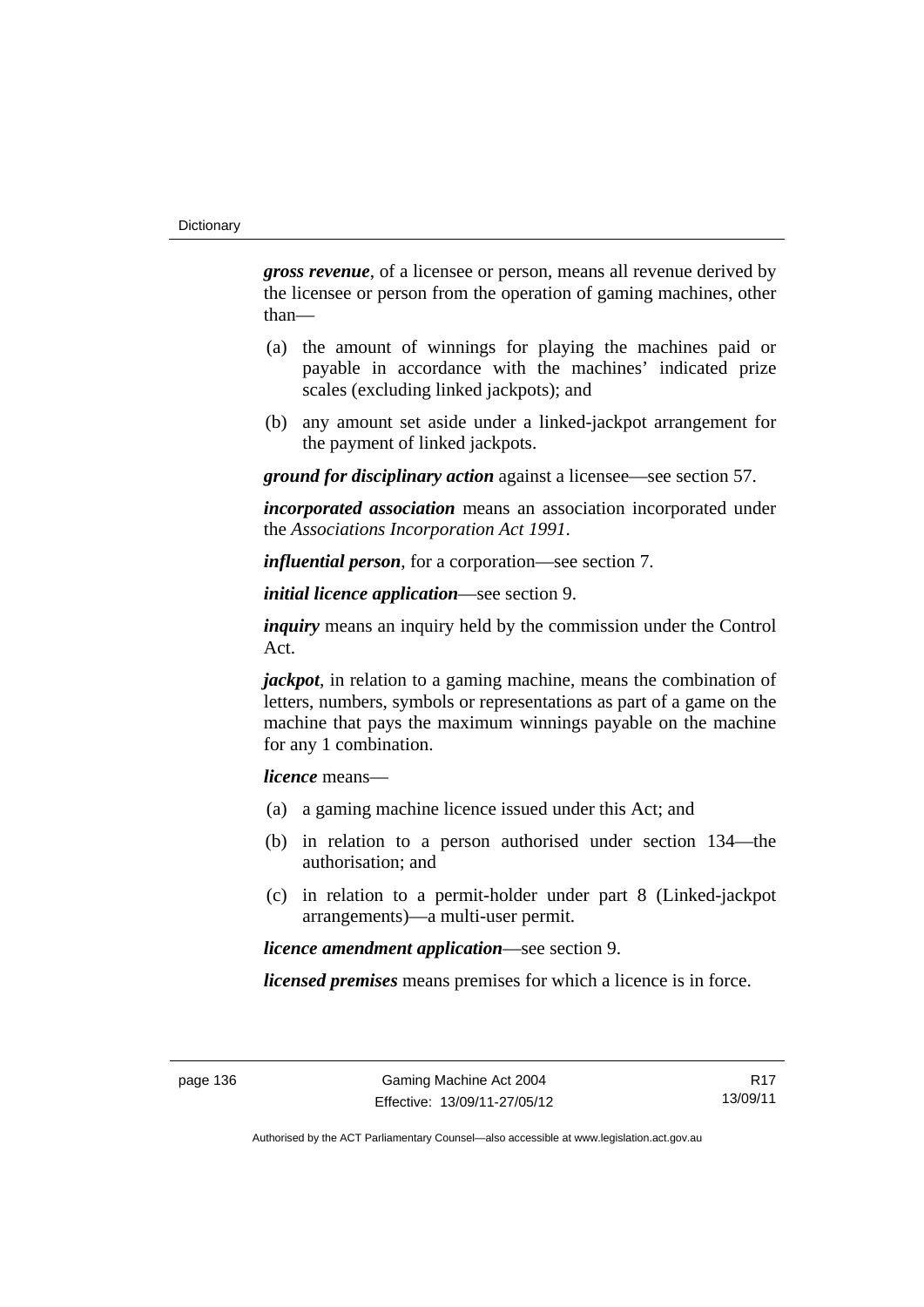*licensee* means—

- (a) in relation to a licence—the holder of the licence; and
- (b) in relation to licensed premises—the holder of the licence in force for the premises; and
- (c) for part 4 (Disciplinary action)—see section 56.

*life member*, of a club, means a person who is elected to membership of the club for life under the rules of the club.

*linked jackpot* means winnings under a linked-jackpot arrangement operated in accordance with an authorisation or permit under part 8.

*linked-jackpot arrangement* means an arrangement under which 2 or more gaming machines are linked to a device—

- (a) that, from time to time, records the amount payable as winnings under the arrangement; and
- (b) that, for the purpose of recording the amount mentioned in paragraph (a), receives messages from each machine to which it is linked; and
- (c) that cannot affect the percentage payout of, or transmit a message to, a machine to which it is linked.

*local jurisdiction* means a State or New Zealand.

*machine access register*—see section 71.

*maintain* a gaming machine includes repair, adjust or alter the machine.

*member*, of a club, means—

- (a) a member who, under the rules of the club, is required to pay fees; or
- (b) a life member.

*multi-user permit*—see section 135.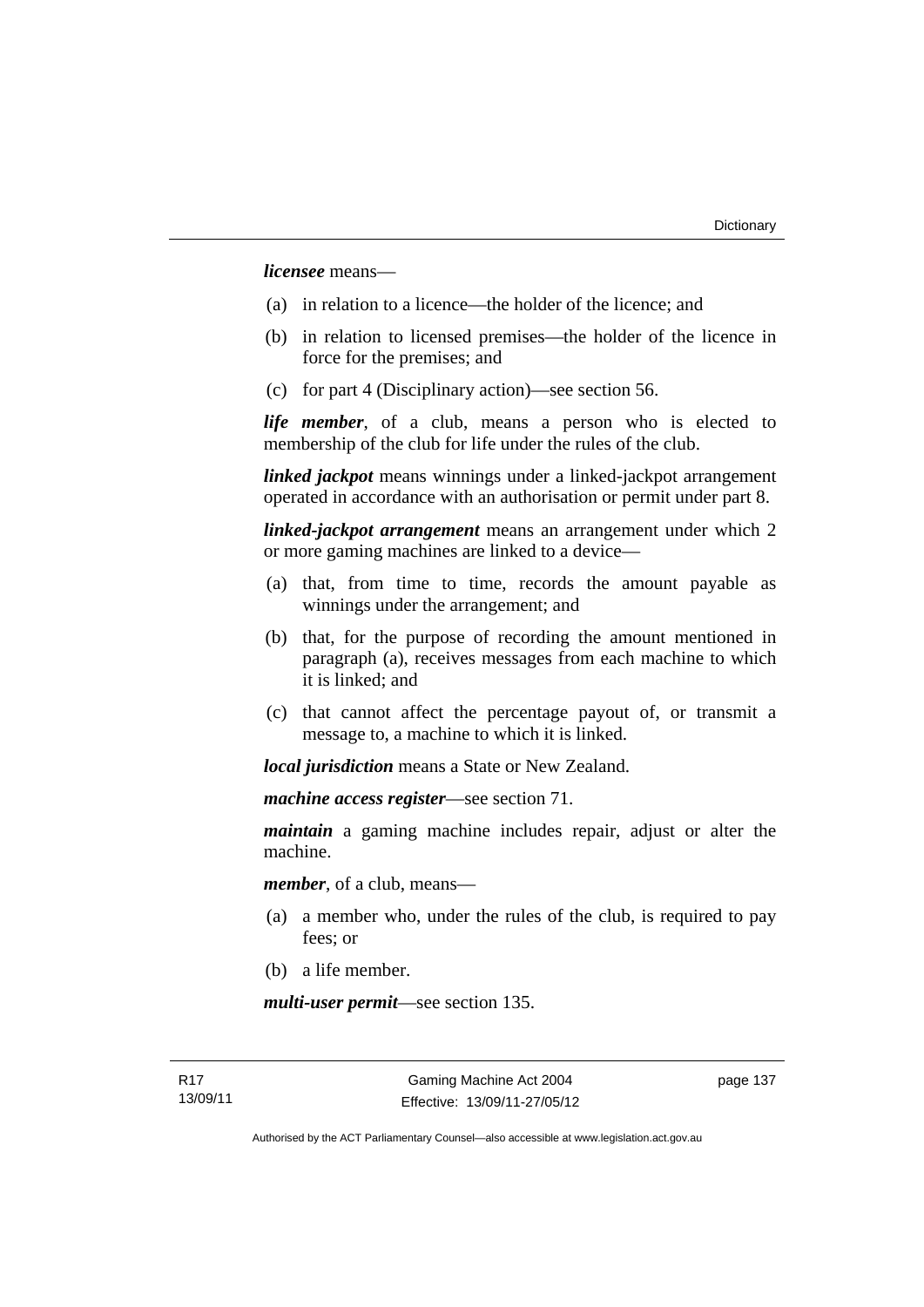*net revenue*, of a licensee that is a club, means gross revenue derived by the licensee, less—

- (a) any amount of gaming machine tax payable on that revenue; and
- (b) 24% of the gross revenue.

*officer* of a club—

- (a) means—
	- (i) any office-holder of the club (however described), including the secretary, treasurer, executive officer or public officer; or
	- (ii) anyone else concerned in or who takes part in the management of the club's affairs; but
- (b) does not include a patron or the holder of another honorary office of the club if the office does not give its holder a right to take part in the management of the club's affairs.

*on licence*—see the *Liquor Act 2010*, section 18.

*Note* Subclasses of on licences are dealt with in the *Liquor Act 2010*, div 2.2.

*operator*, of relevant premises, means the person who manages the premises.

*percentage payout*, for a gaming machine, means the percentage payout authorised for the machine under the licence.

*peripheral equipment*, for a gaming machine—see section 68.

*permit-holder* means the holder of a multi-user permit.

*problem gambling assistance fund*—see section 163B.

*proposed gaming area*, in relation to an application—see section 11 (2) (b).

*prospective licensee*, for division 2.6 (Transfer and surrender of licences)—see section 31 (1).

R17 13/09/11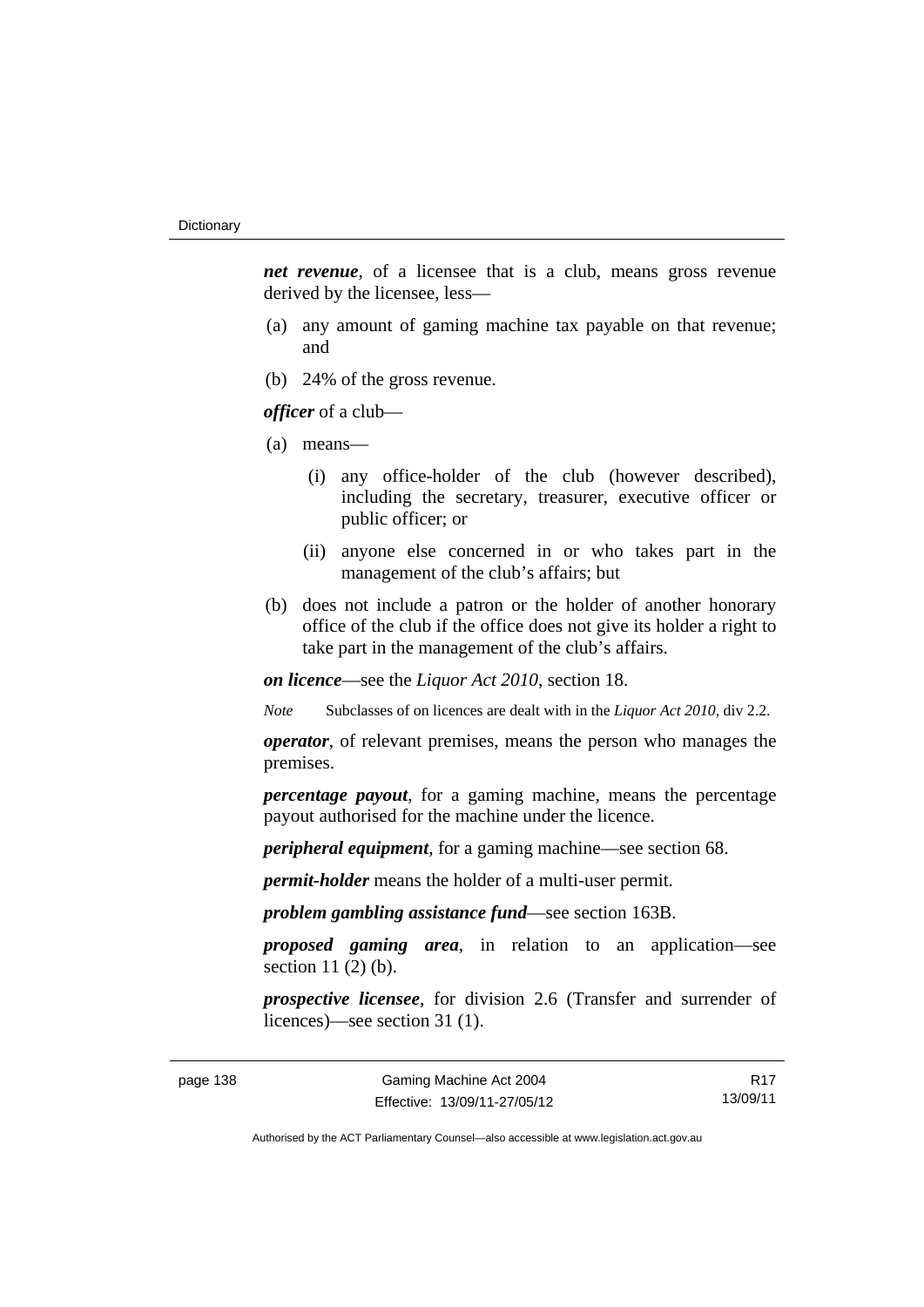# *qualified accountant* means—

- (a) a member of the Institute of Chartered Accountants in Australia, the Institute of Public Accountants or the Australian Society of Certified Practising Accountants; or
- (b) a person registered as a registered company auditor under the Corporations Act.

*registered party*—see the *Electoral Act 1992*, dictionary.

*relevant premises* means the premises for which a person has applied for a licence.

*repossession* of a gaming machine includes taking possession of the machine under a default provision in a financial agreement.

*required community contribution*, for a licensee that is a club—see section 169 (1).

*reviewable decision*, for part 13 (Notification and review of decisions)—see section 173.

*rules*, for an entity, means the rules mentioned in section 11 (2) (c).

*secretary*, in relation to a club, includes a person concerned in the management of the club.

### *short-term approval*—

- (a) for an attendant—see section 87 (3); and
- (b) for a technician—see section 76 (3).

*statement of objects* of a club, means—

- (a) for a company—the memorandum of the company; or
- (b) for an incorporated association—the statement of objects of the association.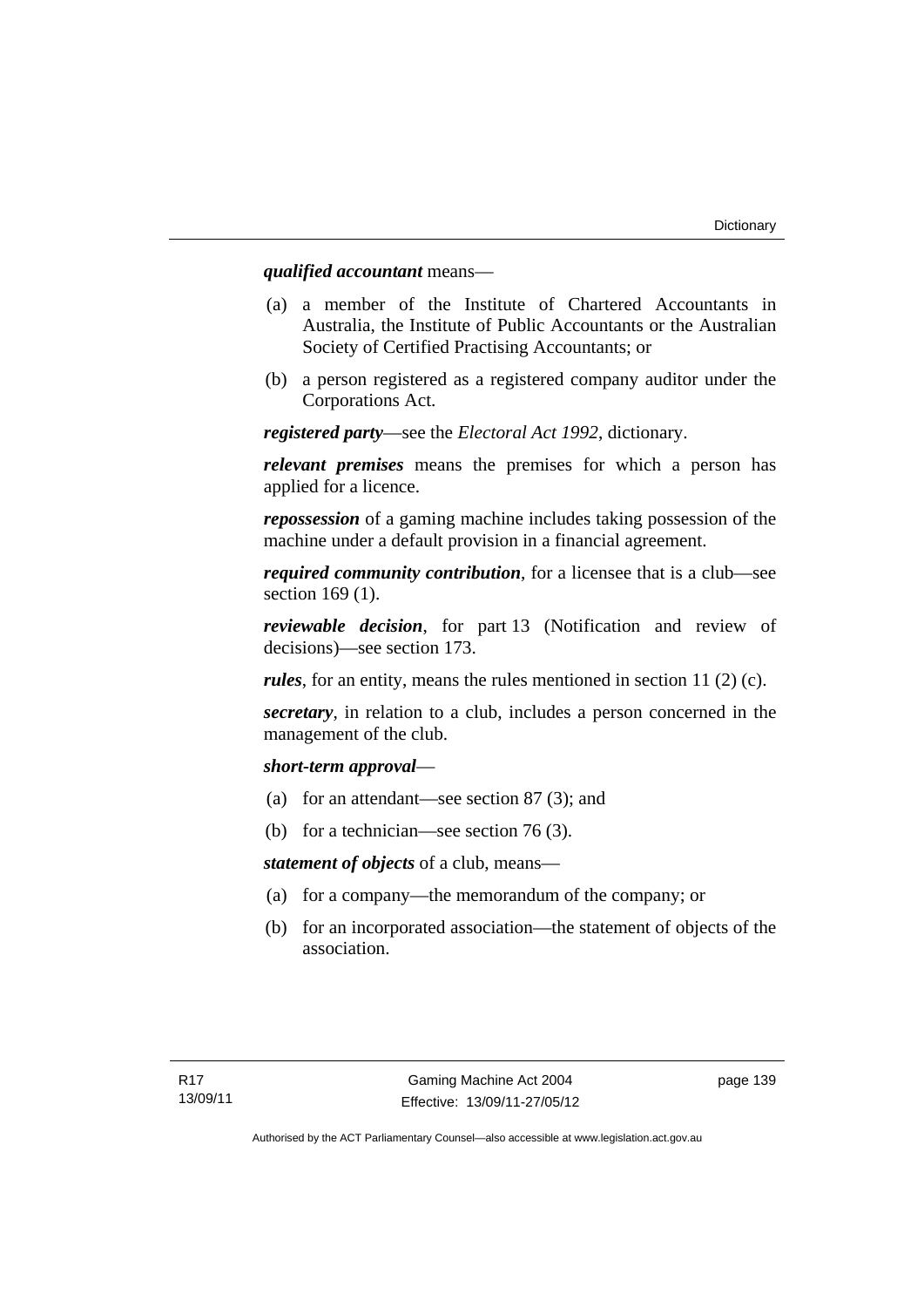*social impact assessment*, for an initial licence application or an amendment licence application, means a social impact assessment for the application under division 2.3.

*technical evaluation* means a technical evaluation under section 69.

*warning notice*, for an associated organisation, for part 9 (Club administration)—see section 144A.

page 140 Gaming Machine Act 2004 Effective: 13/09/11-27/05/12

R17 13/09/11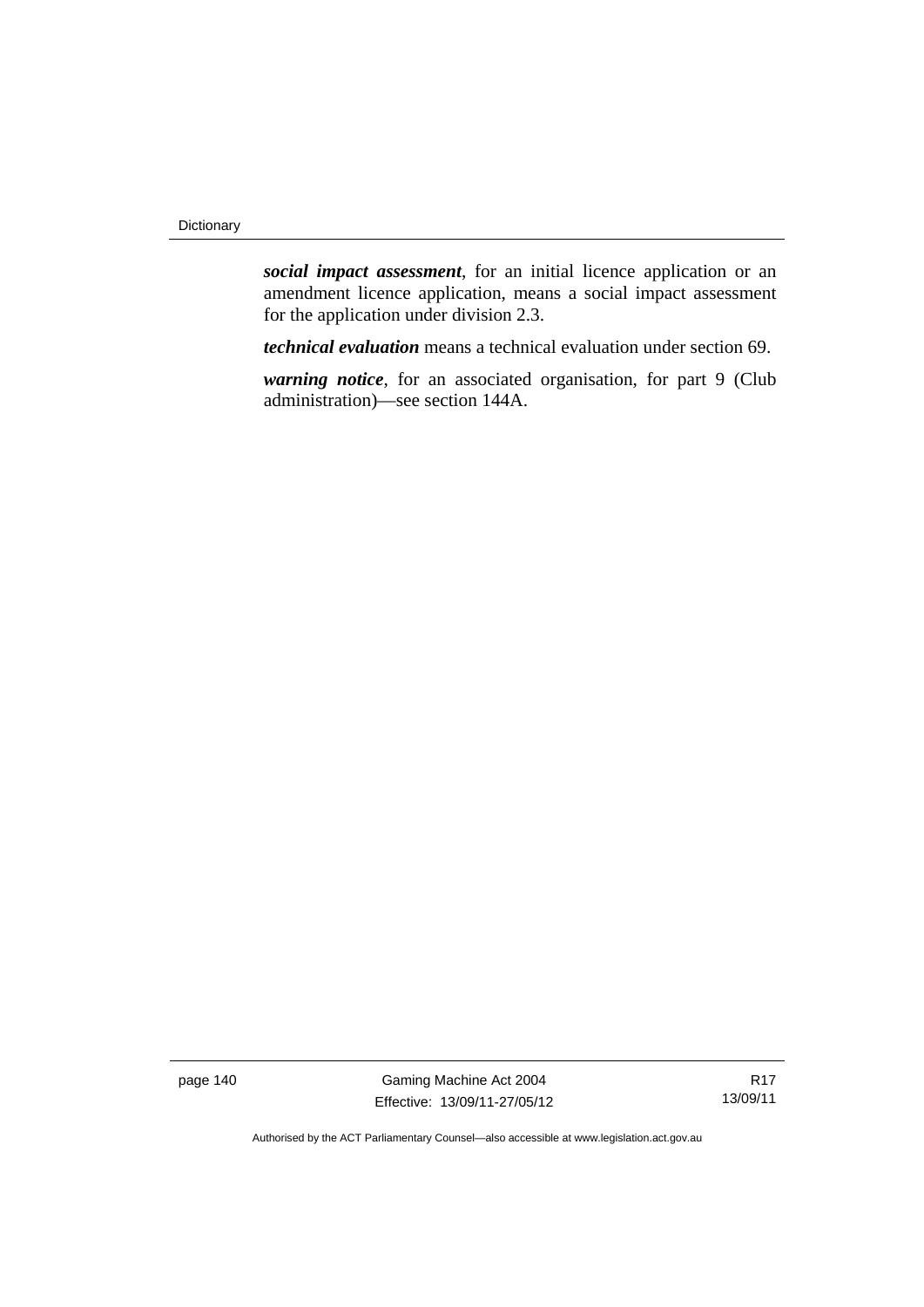# **Endnotes**

# **1 About the endnotes**

Amending and modifying laws are annotated in the legislation history and the amendment history. Current modifications are not included in the republished law but are set out in the endnotes.

Not all editorial amendments made under the *Legislation Act 2001*, part 11.3 are annotated in the amendment history. Full details of any amendments can be obtained from the Parliamentary Counsel's Office.

Uncommenced amending laws are not included in the republished law. The details of these laws are underlined in the legislation history. Uncommenced expiries are underlined in the legislation history and amendment history.

If all the provisions of the law have been renumbered, a table of renumbered provisions gives details of previous and current numbering.

The endnotes also include a table of earlier republications.

| $A = Act$                                    | NI = Notifiable instrument                  |
|----------------------------------------------|---------------------------------------------|
| $AF =$ Approved form                         | $o = order$                                 |
| $am = amended$                               | $om = omitted/repealed$                     |
| $amdt = amendment$                           | $ord = ordinance$                           |
| $AR = Assembly$ resolution                   | $orig = original$                           |
| $ch = chapter$                               | par = paragraph/subparagraph                |
| $CN =$ Commencement notice                   | $pres = present$                            |
| $def = definition$                           | $prev = previous$                           |
| $DI = Disallowable instrument$               | $(\text{prev}) = \text{previously}$         |
| $dict = dictionary$                          | $pt = part$                                 |
| $disallowed = disallowed by the Legislative$ | $r = rule/subrule$                          |
| Assembly                                     | $reloc = relocated$                         |
| $div = division$                             | $renum = renumbered$                        |
| $exp = expires/expired$                      | $R[X]$ = Republication No                   |
| $Gaz = gazette$                              | $RI = reissue$                              |
| $hdg = heading$                              | $s = section/subsection$                    |
| $IA = Interpretation Act 1967$               | $sch = schedule$                            |
| $ins = inserted/added$                       | $sdiv = subdivision$                        |
| $LA =$ Legislation Act 2001                  | $SL = Subordinate$ law                      |
| $LR =$ legislation register                  | $sub =$ substituted                         |
| LRA = Legislation (Republication) Act 1996   | $underlining = whole or part not commenced$ |
| $mod = modified/modification$                | or to be expired                            |
|                                              |                                             |

# **2 Abbreviation key**

R17 13/09/11

Gaming Machine Act 2004 Effective: 13/09/11-27/05/12 page 141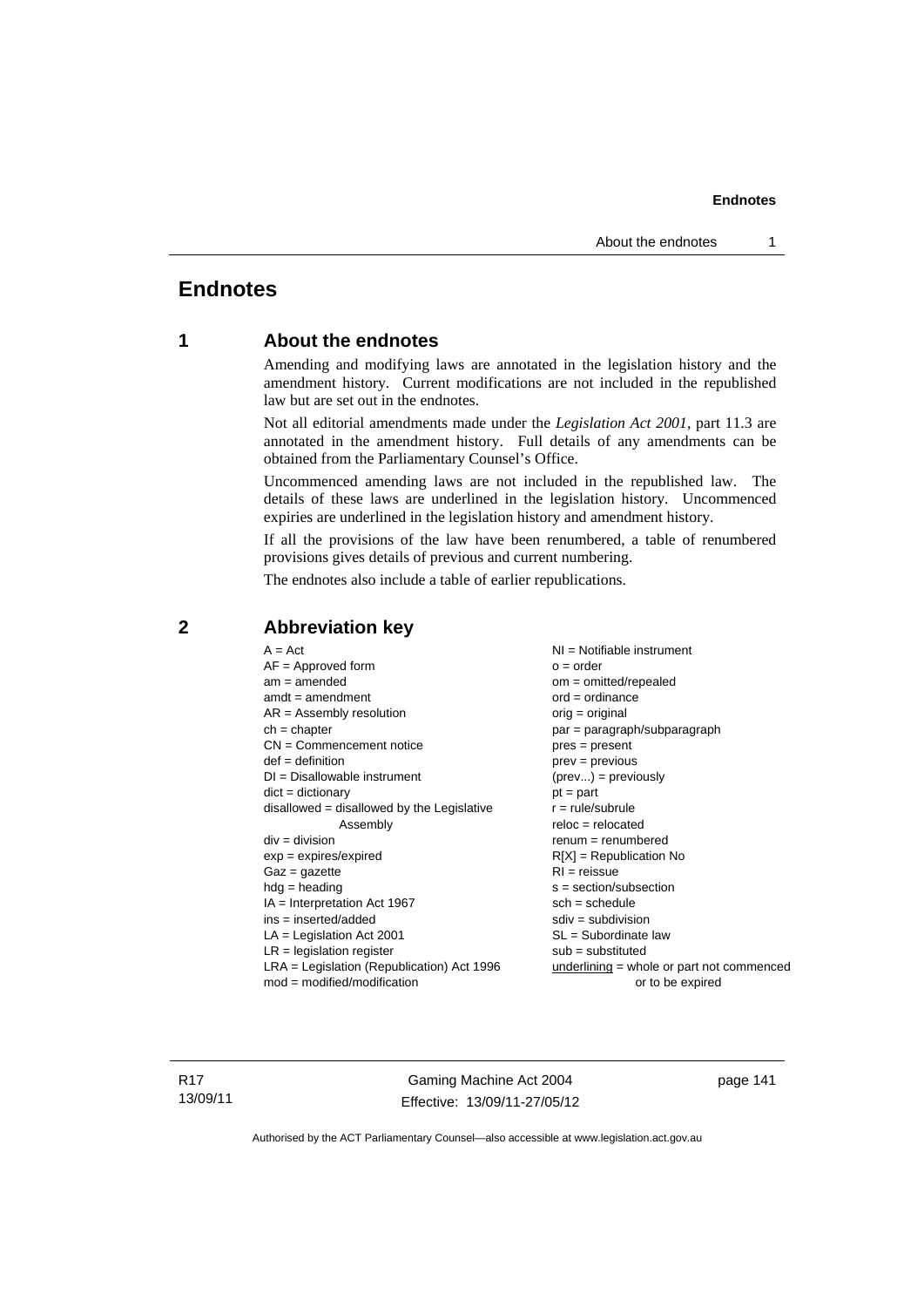3 Legislation history

# **3 Legislation history**

# **Gaming Machine Act 2004 A2004-34**  notified LR 9 July 2004 s 1, s 2 commenced 9 July 2004 (LA s 75 (1)) remainder commenced 1 November 2004 (s 2 and CN2004-14) as amended by **Gaming Machine Amendment Act 2005 A2005-17**  notified LR 13 April 2005 s 1, s 2 commenced 13 April 2005 (LA s 75 (1)) remainder commenced 14 April 2005 (s 2) **Gaming Machine Amendment Act 2005 (No 2) A2005-26**  notified LR 28 June 2005 s 1, s 2 commenced 28 June 2005 (LA s 75 (1)) s 8 commenced 1 July 2007 (s 2 (2)) remainder commenced 1 July 2005 (s 2 (1)) **Casino Control Act 2006 A2006-2 sch 1 pt 1.3**  notified LR 22 February 2006 s 1, s 2 commenced 22 February 2006 (LA s 75 (1)) sch 1 pt 1.3 commenced 1 May 2006 (s 2 and CN2006-6) **Gaming Machine Amendment Act 2007 A2007-14**  notified LR 31 May 2007 s 1, s 2 commenced 31 May 2007 (LA s 75 (1)) remainder commenced 1 June 2007 (s 2) **Gaming Machine Amendment Act 2007 (No 2) A2007-40**  notified LR 4 December 2007 s 1, s 2 commenced 4 December 2007 (LA s 75 (1)) s 17 commenced 4 June 2008 (s 2 (2)) remainder commenced 5 December 2007 (s 2 (1)) **Statute Law Amendment Act 2008 A2008-28 sch 3 pt 3.29**  notified LR 12 August 2008

s 1, s 2 commenced 12 August 2008 (LA s 75 (1)) sch 3 pt 3.29 commenced 26 August 2008 (s 2)

R17 13/09/11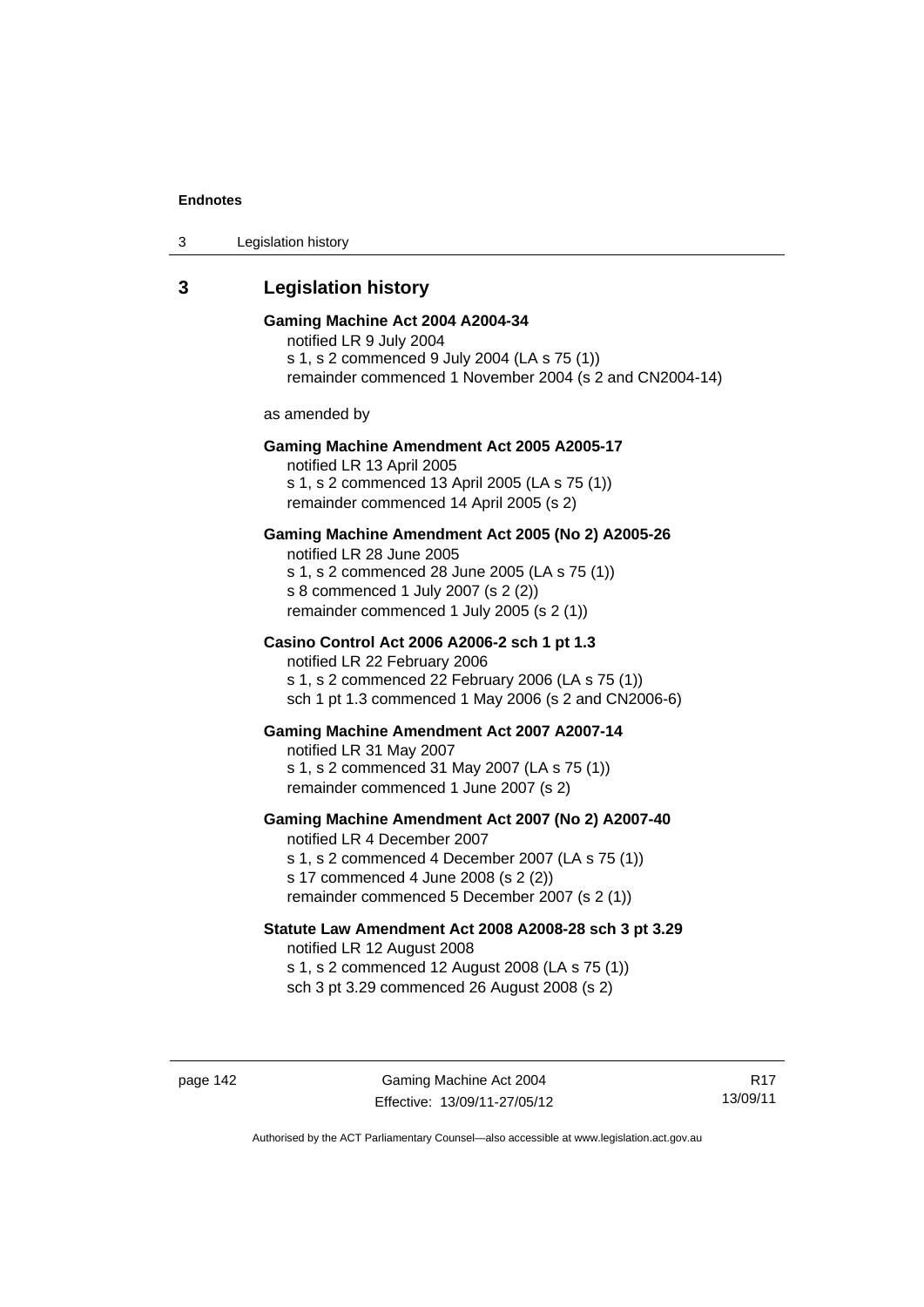## **ACT Civil and Administrative Tribunal Legislation Amendment Act 2008 (No 2) A2008-37 sch 1 pt 1.47**

notified LR 4 September 2008

s 1, s 2 commenced 4 September 2008 (LA s 75 (1))

sch 1 pt 1.47 commenced 2 February 2009 (s 2 (1) and see ACT Civil and Administrative Tribunal Act 2008 A2008-35, s 2 (1) and CN2009-2)

#### **Statute Law Amendment Act 2009 (No 2) A2009-49 sch 1 pt 1.6**

notified LR 26 November 2009

s 1, s 2 commenced 26 November 2009 (LA s 75 (1))

sch 1 pt 1.6 commenced 17 December 2009 (s 2)

#### **Liquor (Consequential Amendments) Act 2010 A2010-43 sch 1 pt 1.12**  notified LR 8 November 2010

s 1, s 2 commenced 8 November 2010 (LA s 75 (1)) sch 1 pt 1.12 commenced 1 December 2010 (s 2 (4) and see Liquor Act 2010 A2010-35, s 2 (3) (as am by A2010-43 amdt 1.19) and CN2010-14)

#### **Gaming Machine (Problem Gambling Assistance) Amendment Act 2010 A2010-52**

notified LR 15 December 2010 s 1, s 2 commenced 15 December 2010 (LA s 75 (1)) remainder commenced 1 July 2011 (s 2)

#### **Statute Law Amendment Act 2011 A2011-3 sch 1 pt 1.3, sch 3 pt 3.21**

notified LR 22 February 2011 s 1, s 2 commenced 22 February 2011 (LA s 75 (1)) sch 1 pt 1.3, sch 3 pt 3.21 commenced 1 March 2011 (s 2)

# **Gaming Machine (Club Governance) Amendment Act 2011 A2011-24**

#### **pt 2**

notified LR 7 July 2011 s 1, s 2 commenced 1 July 2011 (LA s 75 (2)) ss 9-11, s 21, s 26 commence 1 July 2012 (s 2 (2)) pt 2 remainder taken to have commenced 1 July 2011 (s 2 (1))

## **Justice and Community Safety Legislation Amendment Act 2011 (No 2) A2011-27 sch 1 pt 1.5**

notified LR 30 August 2011

s 1, s 2 taken to have commenced 29 July 2008 (LA s 75 (2))

sch 1 pt 1.5 commenced 13 September 2011 (s 2 (1))

| r. 17    |  |
|----------|--|
| 13/09/11 |  |

 $B47$ 

page 143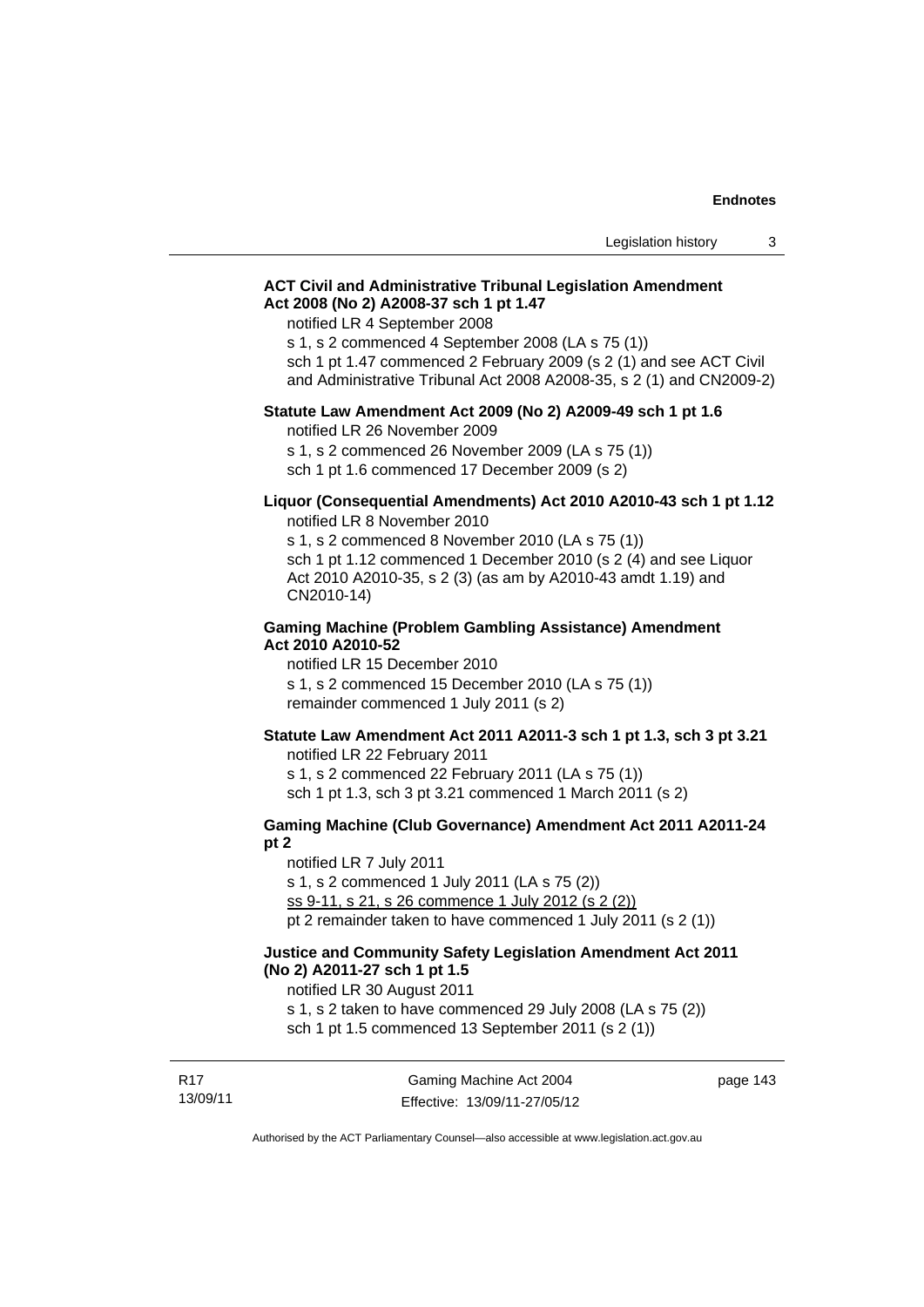4 Amendment history

#### **4 Amendment history**

```
Commencement 
s 2 om LA s 89 (4) 
Applications to be dealt with in order of receipt 
s 10 am A2007-40 s 4 
Grounds for refusing initial licence application by club 
s 14 am A2005-17 s 4, s 5; A2011-24 s 4 
Form of licence 
s 15 am A2005-17 s 6 
No available gaming machines 
s 17 am A2007-40 s 5 
Eligibility of individuals 
s 20 am A2007-14 s 4; A2007-40 s 6; A2008-28 amdt 3.94; 
                A2011-3 amdt 1.6 
Eligibility of clubs and other corporations 
s 21 am A2007-14 s 5; A2007-40 s 7; A2011-24 s 5, s 6 
Licence amendment applications 
s 22 am A2005-17 s 7 
Substantive licence amendments 
s 24 am A2007-40 s 8, s 9 
Transfer of licence 
s 32 am A2005-17 ss 8-10; ss renum A2005-17 s 11; A2007-40 
                 s 10 
Maximum number of gaming machines allowed 
s 35 am A2011-3 amdt 3.210 
Compliance with requirements for issue of licence 
s 39A ins A2005-26 s 4 
Conditions about inequitable benefits 
s 53 am A2011-24 s 7, s 8 
Other conditions of club licences 
s 55 am A2005-26 s 5; A2011-24 s 12; pars renum R16 (RI) LA 
Grounds for disciplinary action 
s 57 am A2005-17 s 12; ss renum A2005-17 s 13; A2006-2 
                amdts 1.13-1.15; pars renum A2006-2 amdt 1.16 
Suspension of licences because of suspension of general and on licences 
s 63 sub A2010-43 amdt 1.15
```
page 144 Gaming Machine Act 2004 Effective: 13/09/11-27/05/12

R17 13/09/11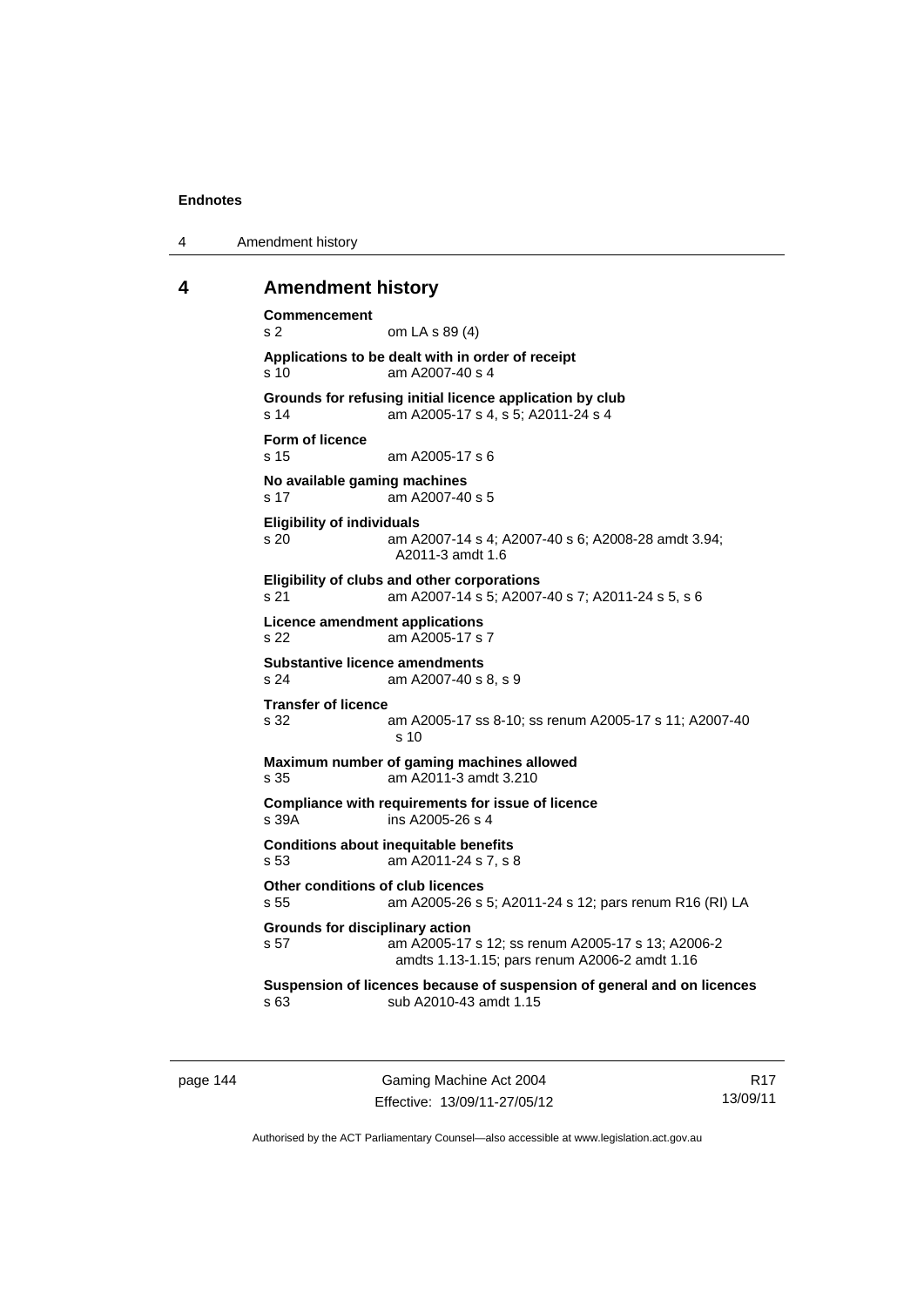| Cancellation of licences because of cancellation etc of general and on<br>licences |                                                                                                                                   |  |  |
|------------------------------------------------------------------------------------|-----------------------------------------------------------------------------------------------------------------------------------|--|--|
| s 64                                                                               | sub A2010-43 amdt 1.16                                                                                                            |  |  |
| s 66                                                                               | Meaning of centralised monitoring system<br>am A2011-3 amdt 3.211                                                                 |  |  |
| s 69                                                                               | Approval of gaming machines and peripheral equipment<br>am A2007-40 s 11; A2011-3 amdt 3.212                                      |  |  |
| Cancellation or suspension of gaming machine and peripheral equipment<br>approval  |                                                                                                                                   |  |  |
| s 70                                                                               | am A2011-3 amdt 3.213                                                                                                             |  |  |
| s 72                                                                               | Application and approval as supplier<br>am A2007-40 s 12                                                                          |  |  |
| s 73A                                                                              | Cancellation etc of supplier's approval<br>ins A2007-40 s 13                                                                      |  |  |
| <b>Approval of technicians</b><br>s 75                                             | am A2007-40 s 14                                                                                                                  |  |  |
| s 79                                                                               | Cancellation etc of technician's approval<br>am A2005-17 s 14; ss renum A2005-17 s 15                                             |  |  |
| <b>Approval of attendants</b><br>s 86                                              | am A2007-40 s 15                                                                                                                  |  |  |
| s 91                                                                               | Cancellation etc of attendant's approval<br>am A2005-17 s 16; ss renum A2005-17 s 17                                              |  |  |
| s 126                                                                              | Position for percentage payout of gaming machines display<br>am A2011-3 amdt 3.214                                                |  |  |
| Definitions-pt 9                                                                   |                                                                                                                                   |  |  |
| s 144A                                                                             | ins A2011-24 s 13<br>def associated organisation declaration ins A2011-24 s 13<br>def warning notice ins A2011-24 s 13            |  |  |
| Eligible objects<br>s 145                                                          | am A2011-3 amdt 3.215                                                                                                             |  |  |
| <b>Eligible clubs</b><br>s 146                                                     | am A2005-26 s 6                                                                                                                   |  |  |
| s 147 hdg<br>s 147                                                                 | Associated organisations-declaration<br>sub A2011-24 s 14<br>am A2005-17 s 18, s 19; A2011-24 ss 15-17; pars renum<br>R16 (RI) LA |  |  |
| s 147A                                                                             | Associated organisation declaration-condition<br>ins A2011-24 s 18                                                                |  |  |

R17 13/09/11

Gaming Machine Act 2004 Effective: 13/09/11-27/05/12 page 145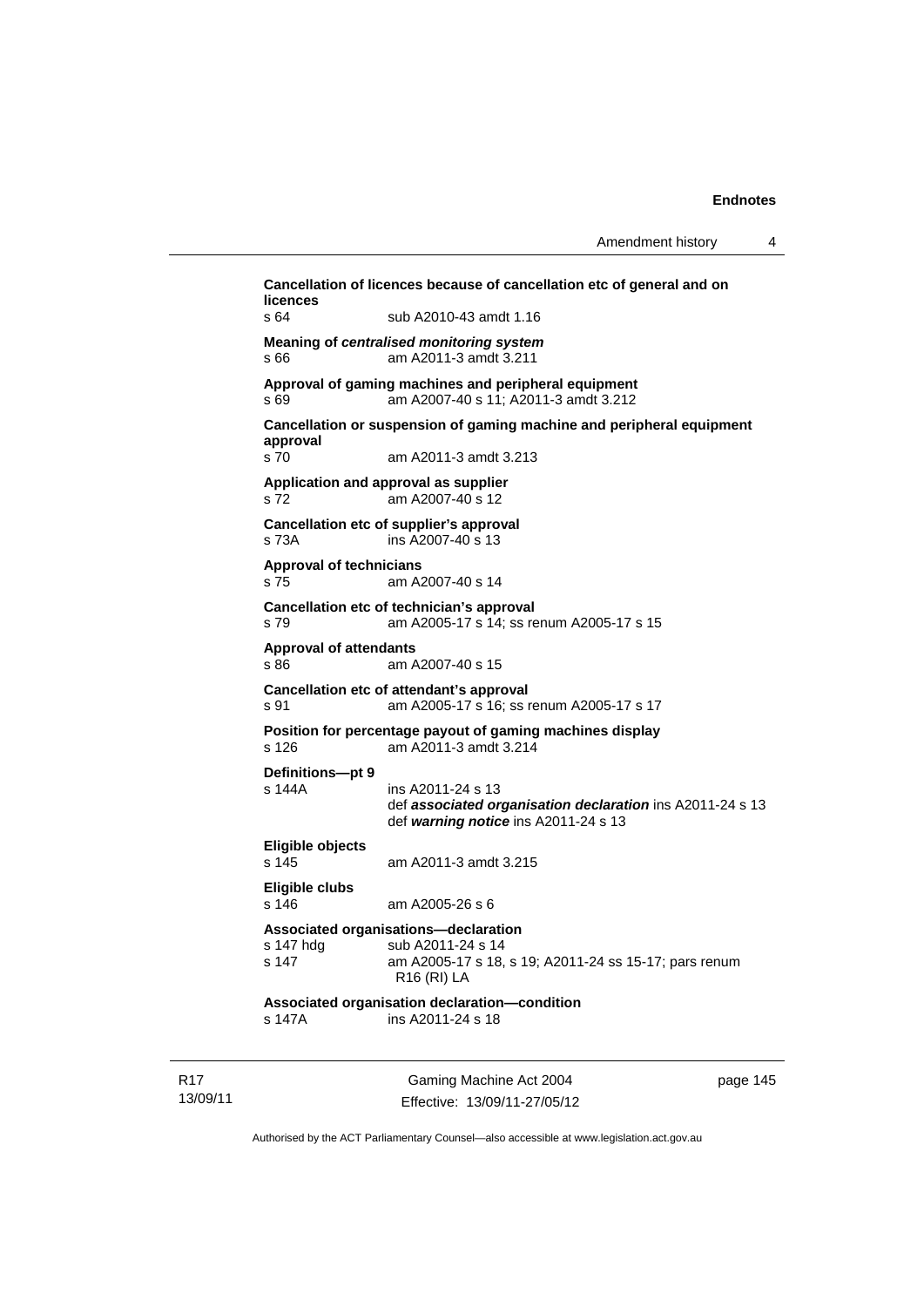4 Amendment history

```
Associated organisation—warning notice 
s 147B ins A2011-24 s 18 
Associated organisation declaration—suspension or repeal 
                ins A2011-24 s 18
Club elections—election of board directors 
s 147D ins A2011-24 s 18 
Club elections—record-keeping 
s 148 hdg sub A2011-24 s 19
Club directors—acting in good faith 
                ins A2011-24 s 20Warning notices 
s 151 am A2011-3 amdt 3.216 
External signs 
s 152 sub A2007-40 s 16 
External visibility of gaming machines 
s 152A ins A2007-40 s 17 
Audit of financial statements etc 
s 158 sub A2009-49 amdt 1.14 
Gaming machine tax 
s 159 am A2005-26 s 7, s 8 
Tax adjustment in relation to GST for clubs 
s 160 am A2005-26 s 9 
                 exp 1 February 2006 (s 160 (6)) 
Gaming machine tax returns 
s 162 am A2011-3 amdt 3.217 
Problem gambling assistance fund 
div 11.2 hdg ins A2010-52 s 4 
Required payment to problem gambling assistance fund 
s 163A ins A2010-52 s 4 
Problem gambling assistance fund 
s 163B ins A2010-52 s 4 
Annual reporting about problem gambling assistance fund 
s 163C ins A2010-52 s 4 
Approval of community contributions 
s 164 am A2007-40 s 18; A2011-24 s 22 
Required community contributions 
s 169 am A2011-3 amdt 3.218; A2011-24 s 23
```
page 146 Gaming Machine Act 2004 Effective: 13/09/11-27/05/12

R17 13/09/11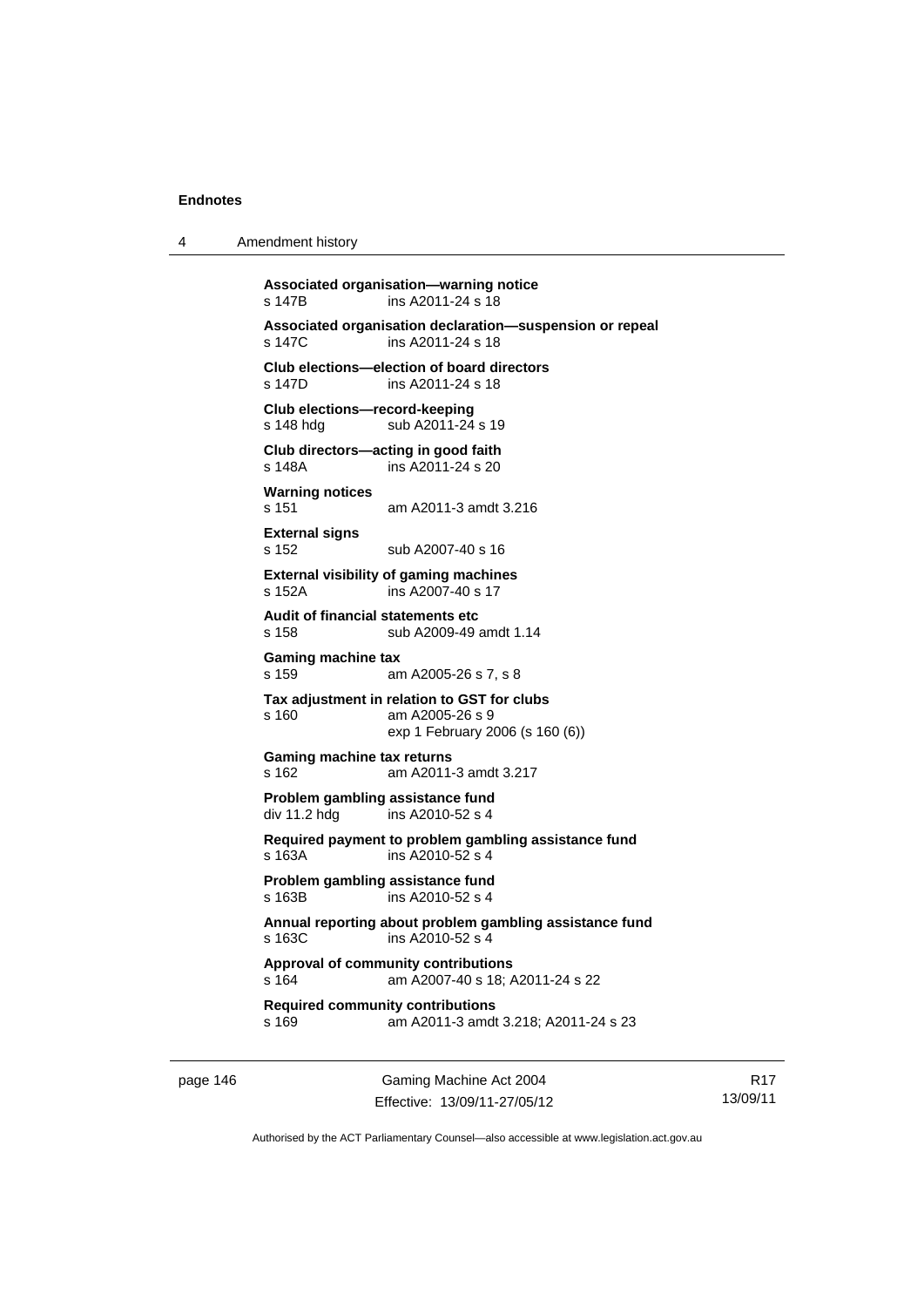| s 171A                                                   | Problem gambling community contributions<br>ins A2007-40 s 19<br>am A2011-24 s 24; ss renum R16 (RI) LA |
|----------------------------------------------------------|---------------------------------------------------------------------------------------------------------|
| <b>Notification and review of decisions</b><br>pt 13 hdg | sub A2008-37 amdt 1.212                                                                                 |
| s 173                                                    | Meaning of reviewable decision--pt 13<br>sub A2008-37 amdt 1.212                                        |
| <b>Reviewable decision notices</b><br>s 173A             | ins A2008-37 amdt 1.212                                                                                 |
| <b>Applications for review</b><br>s 173B                 | ins A2008-37 amdt 1.212                                                                                 |
| <b>Miscellaneous</b><br>pt 14 hdg                        | exp 1 November 2005 (s 189)<br>ins A2008-37 amdt 1.212                                                  |
| <b>Determination of fees</b><br>s 177                    | am A2011-3 amdt 3.219                                                                                   |
| Legislation amended or repealed<br>s 179                 | om LA s 89 (3)                                                                                          |
| Definitions for pt 14<br>s 180                           | exp 1 November 2005 (s 189)                                                                             |
| Licences<br>s 181                                        | exp 1 November 2005 (s 189)                                                                             |
| Clubs<br>s 182                                           | exp 1 November 2005 (s 189)                                                                             |
| <b>Rules and control procedures</b><br>s 183             | exp 1 November 2005 (s 189)                                                                             |
| s 184                                                    | Disciplinary proceedings under former gaming Act<br>exp 1 November 2005 (s 189)                         |
| Approvals under former gaming Act<br>s 185               | exp 1 November 2005 (s 189)                                                                             |
| Linked-jackpot arrangements<br>s 186                     | exp 1 November 2005 (s 189)                                                                             |
| s 187                                                    | Clubs not required to be corporations for s 146<br>exp 1 November 2005 (s 189)                          |
| s 188                                                    | Clubs with too many life members for s 146<br>exp 1 November 2005 (s 189)                               |
| Expiry of pt 14<br>s 189                                 | exp 1 November 2005 (s 189)                                                                             |
|                                                          | Coming Moobing Ast 2004                                                                                 |

13/09/11

R17

Gaming Machine Act 2004 Effective: 13/09/11-27/05/12 page 147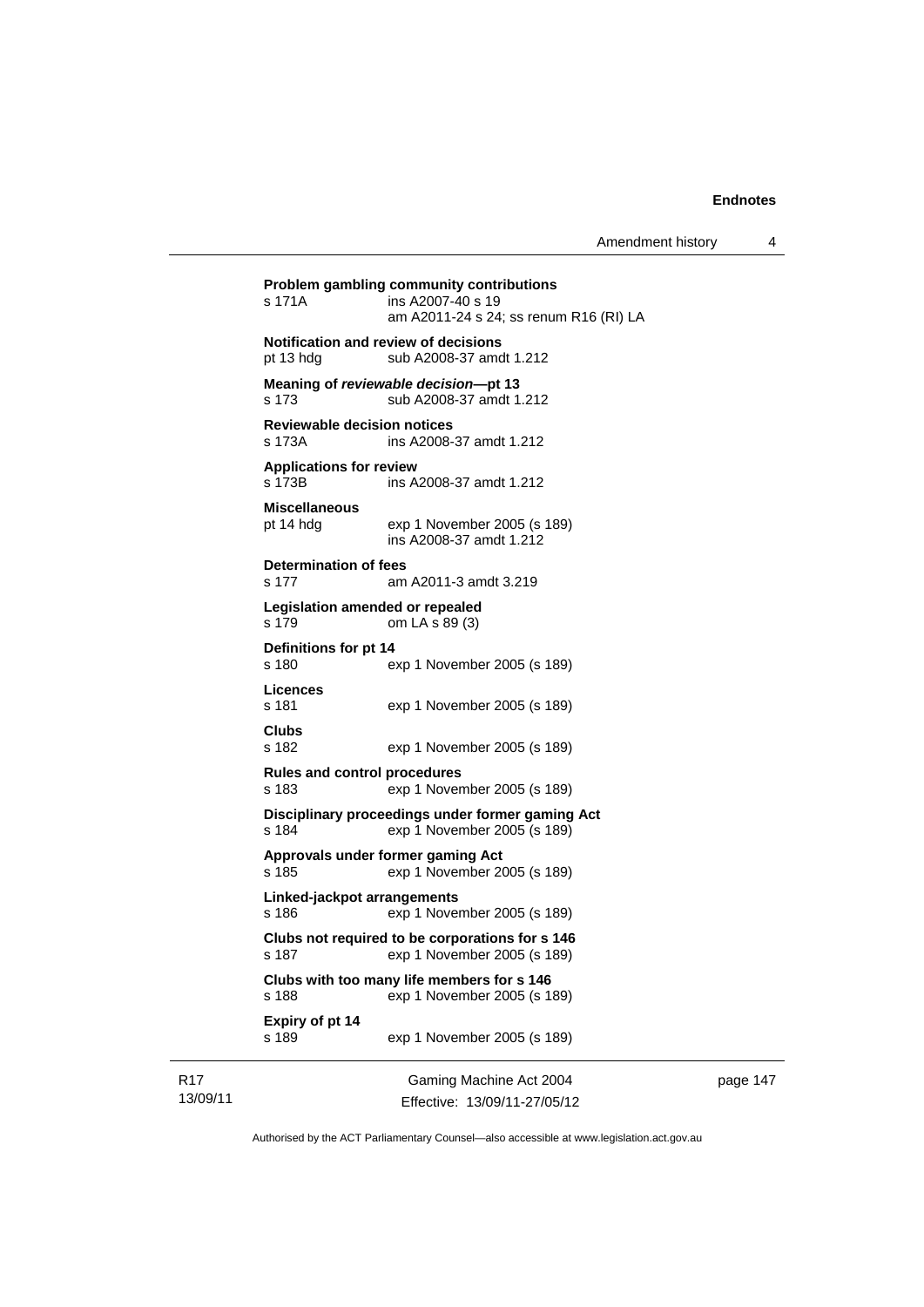4 Amendment history

| Reviewable decisions |                                                                |
|----------------------|----------------------------------------------------------------|
| sch 1                | am A2007-40 s 20; items renum R9 LA<br>sub A2008-37 amdt 1.213 |
|                      | am A2011-24 s 25; items renum R16 (RI) LA                      |
| sch 2                | <b>Gambling and Racing Control Act 1999</b><br>om LA s 89 (3)  |
| <b>Dictionary</b>    |                                                                |
| dict                 | am A2008-37 amdt 1.214; amdt 1.215                             |
|                      | def associated organisation declaration ins A2011-24 s 27      |
|                      | def commission sub $A2005-26$ s 10                             |
|                      | def gaming law ins $A2011-24$ s 27                             |
|                      | def gaming machine pars renum R13 LA                           |
|                      | def general licence sub A2010-43 amdt 1.17                     |
|                      | def <i>net revenue</i> am A2005-26 s 11                        |
|                      | def on licence sub A2010-43 amdt 1.18                          |
|                      | def problem gambling assistance fund ins A2010-52 s 5          |
|                      | def qualified accountant am A2011-27 amdt 1.10                 |
|                      | def reviewable decision ins A2008-37 amdt 1.216                |
|                      | def warning notice ins A2011-24 s 27                           |

page 148 Gaming Machine Act 2004 Effective: 13/09/11-27/05/12

R17 13/09/11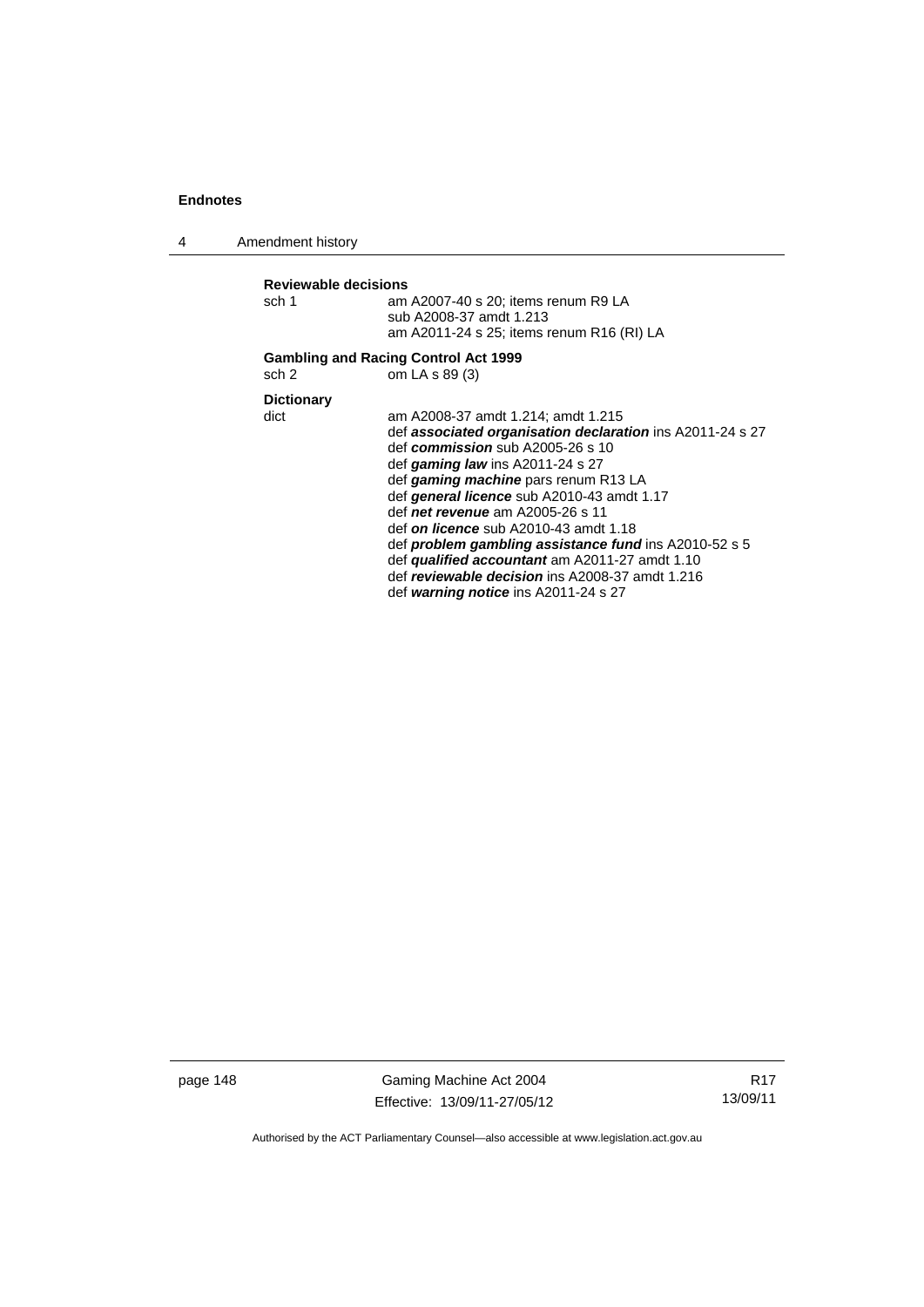# **5 Earlier republications**

Some earlier republications were not numbered. The number in column 1 refers to the publication order.

Since 12 September 2001 every authorised republication has been published in electronic pdf format on the ACT legislation register. A selection of authorised republications have also been published in printed format. These republications are marked with an asterisk (\*) in column 1. Electronic and printed versions of an authorised republication are identical.

| <b>Republication</b><br>No and date | <b>Effective</b>           | Last<br>amendment<br>made by | <b>Republication</b><br>for |
|-------------------------------------|----------------------------|------------------------------|-----------------------------|
| R <sub>1</sub><br>1 Nov 2004        | 1 Nov 2004-<br>13 Apr 2005 | not amended                  | new Act                     |
| R <sub>2</sub>                      | 14 Apr 2005-               | A2005-17                     | amendments by               |
| 14 Apr 2005                         | 30 June 2005               |                              | A2005-17                    |
| R <sub>3</sub>                      | 1 July 2005-               | A2005-26                     | amendments by               |
| 1 July 2005                         | 1 Nov 2005                 |                              | A2005-26                    |
| R4                                  | 2 Nov 2005-                | A2005-26                     | commenced                   |
| 2 Nov 2005                          | 1 Feb 2006                 |                              | expiry                      |
| R <sub>5</sub>                      | 2 Feb 2006-                | A2005-26                     | commenced                   |
| 2 Feb 2006                          | 30 Apr 2006                |                              | expiry                      |
| R <sub>6</sub>                      | 1 May 2006-                | A2006-2                      | amendments by               |
| 1 May 2006                          | 31 May 2007                |                              | A2006-2                     |
| R7                                  | 1 June 2007-               | A2007-14                     | amendments by               |
| 1 June 2007                         | 30 June 2007               |                              | A2007-14                    |
| R <sub>8</sub>                      | 1 July 2007-               | A2007-14                     | amendments by               |
| 1 July 2007                         | 4 Dec 2007                 |                              | A2005-26                    |
| R <sub>9</sub>                      | 5 Dec 2007-                | A2007-40                     | amendments by               |
| 5 Dec 2007                          | 3 June 2008                |                              | A2007-40                    |
| R <sub>10</sub>                     | 4 June 2008                | A2007-40                     | amendments by               |
| 4 June 2008                         | 25 Aug 2008                |                              | A2007-40                    |
| R <sub>11</sub>                     | 26 Aug 2008-               | A2008-28                     | amendments by               |
| 26 Aug 2008                         | 1 Feb 2009                 |                              | A2008-28                    |
| R <sub>12</sub>                     | 2 Feb 2009-                | A2008-37                     | amendments by               |
| 2 Feb 2009                          | 16 Dec 2009                |                              | A2008-37                    |
| R <sub>13</sub>                     | 17 Dec 2009-               | A2009-49                     | amendments by               |
|                                     |                            |                              |                             |

R17 13/09/11

Gaming Machine Act 2004 Effective: 13/09/11-27/05/12 page 149